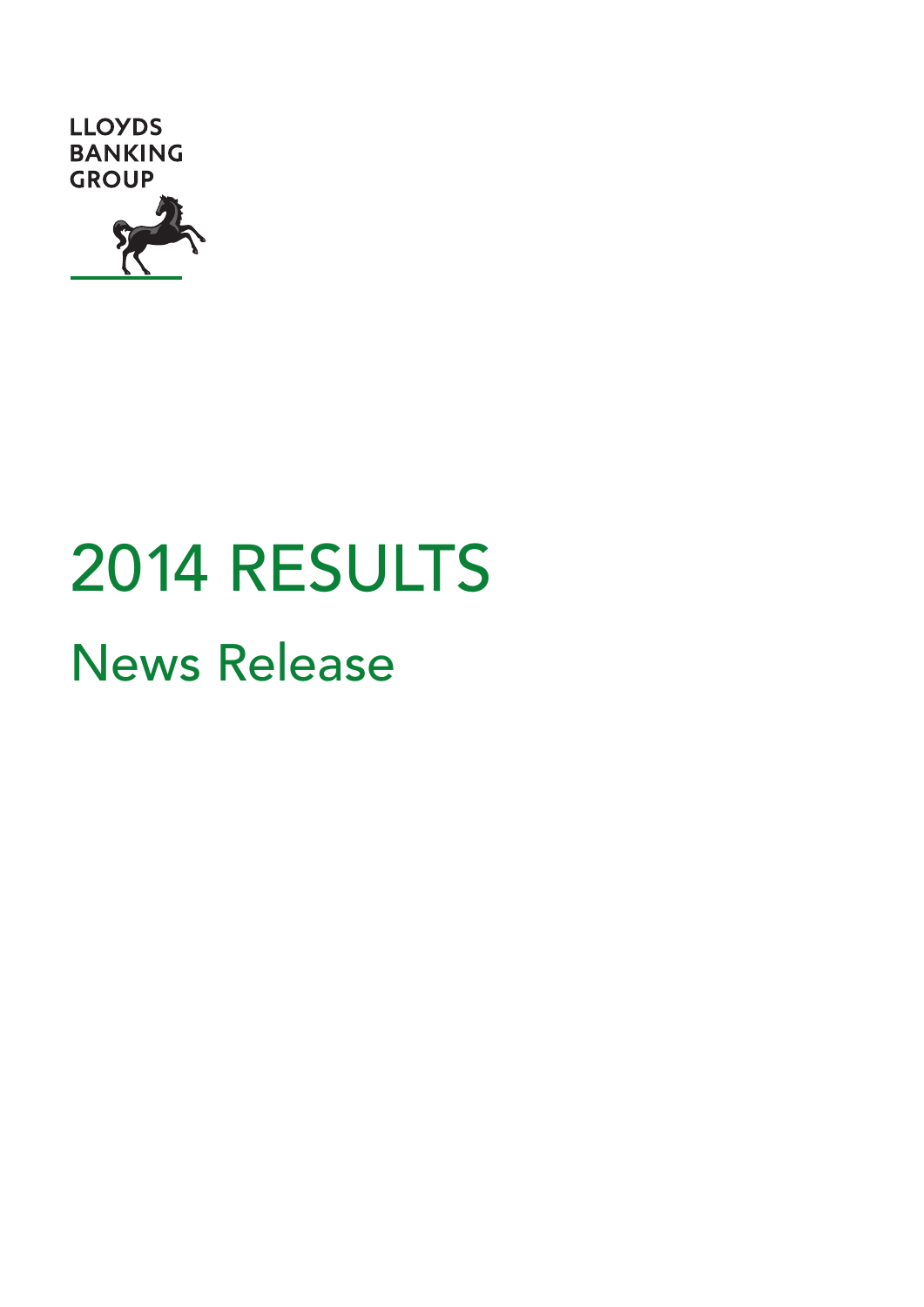## **BASIS OF PRESENTATION**

This release covers the results of Lloyds Banking Group plc together with its subsidiaries (the Group) for the year ended 31 December 2014.

# **Statutory basis**

Statutory information is set out on pages 67 to 113. However, a number of factors have had a significant effect on the comparability of the Group's financial position and results. As a result, comparison on a statutory basis of the 2014 results with 2013 is of limited benefit.

# **Underlying basis**

In order to present a more meaningful view of business performance, the results are presented on an underlying basis excluding items that in management's view would distort the comparison of performance between periods. Based on this principle the following items are excluded from underlying profit:

- the amortisation of purchased intangible assets and the unwind of acquisition-related fair value adjustments;
- the effects of certain asset sales, the impact of liability management actions and the volatility relating to the Group's own debt and hedging arrangements as well as that arising in the insurance businesses and insurance gross up;
- Simplification costs, TSB build and dual running costs;
- payment protection insurance and other regulatory provisions; and
- certain past service pensions credits or charges in respect of the Group's defined benefit pension arrangements.

Unless otherwise stated, income statement commentaries throughout this document compare the year ended 31 December 2014 to the year ended 31 December 2013, and the balance sheet analysis compares the Group balance sheet as at 31 December 2014 to the Group balance sheet as at 31 December 2013.

#### **Segment information and TSB**

The segment results and balance sheet information have been restated to reflect the previously announced changes to the Group operating structure implemented from 1 January 2014. The Group's underlying profit and statutory results are unchanged as a result of these restatements. The Group's consolidated results and balance sheet include TSB. Any TSB disclosures in the document are presented on a Lloyds Banking Group basis and may differ to the equivalent figures disclosed in the TSB results release.

## **FORWARD LOOKING STATEMENTS**

This document contains certain forward looking statements with respect to the business, strategy and plans of Lloyds Banking Group and its current goals and expectations relating to its future financial condition and performance. Statements that are not historical facts, including statements about Lloyds Banking Group's or its directors' and/or management's beliefs and expectations, are forward looking statements. By their nature, forward looking statements involve risk and uncertainty because they relate to events and depend upon circumstances that will or may occur in the future. Factors that could cause actual business, strategy, plans and/or results to differ materially from the plans, objectives, expectations, estimates and intentions expressed in such forward looking statements made by the Group or on its behalf include, but are not limited to: general economic and business conditions in the UK and internationally; market related trends and developments, fluctuations in exchange rates, stock markets and currencies; the ability to access sufficient sources of capital, liquidity and funding when required; changes to the Group's credit ratings; the ability to derive cost savings; changing customer behaviour including consumer spending, saving and borrowing habits; changes to borrower or counterparty credit quality; instability in the global financial markets, including Eurozone instability and the impact of any sovereign credit rating downgrade or other sovereign financial issues; technological changes and risks to cyber security; pandemic, natural and other disasters, adverse weather and similar contingencies outside the Group's control; inadequate or failed internal or external processes or systems; acts of war, other acts of hostility, terrorist acts and responses to those acts, geopolitical, pandemic or other such events; changes in laws, regulations, accounting standards or taxation, including as a result of further Scottish devolution; changes to regulatory capital or liquidity requirements and similar contingencies outside the Group's control; the policies, decisions and actions of governmental or regulatory authorities in the UK, the European Union (EU), the US or elsewhere including the implementation of key legislation and regulation; the ability to attract and retain senior management and other employees; requirements or limitations imposed on the Group as a result of HM Treasury's investment in the Group; actions or omissions by the Group's directors, management or employees including industrial action; changes to the Group's post-retirement defined benefit scheme obligations; the ability to complete satisfactorily the disposal of certain assets as part of the Group's EU State Aid obligations; the provision of banking operations services to TSB Banking Group plc; the extent of any future impairment charges or write-downs caused by, but not limited to, depressed asset valuations, market disruptions and illiquid markets; the value and effectiveness of any credit protection purchased by the Group; the inability to hedge certain risks economically; the adequacy of loss reserves; the actions of competitors, including non-bank financial services and lending companies; and exposure to regulatory or competition scrutiny, legal proceedings, regulatory or competition investigations or complaints. Please refer to the latest Annual Report on Form 20-F filed with the US Securities and Exchange Commission for a discussion of certain factors together with examples of forward looking statements. Except as required by any applicable law or regulation, the forward looking statements contained in this document are made as of today's date, and Lloyds Banking Group expressly disclaims any obligation or undertaking to release publicly any updates or revisions to any forward looking statements.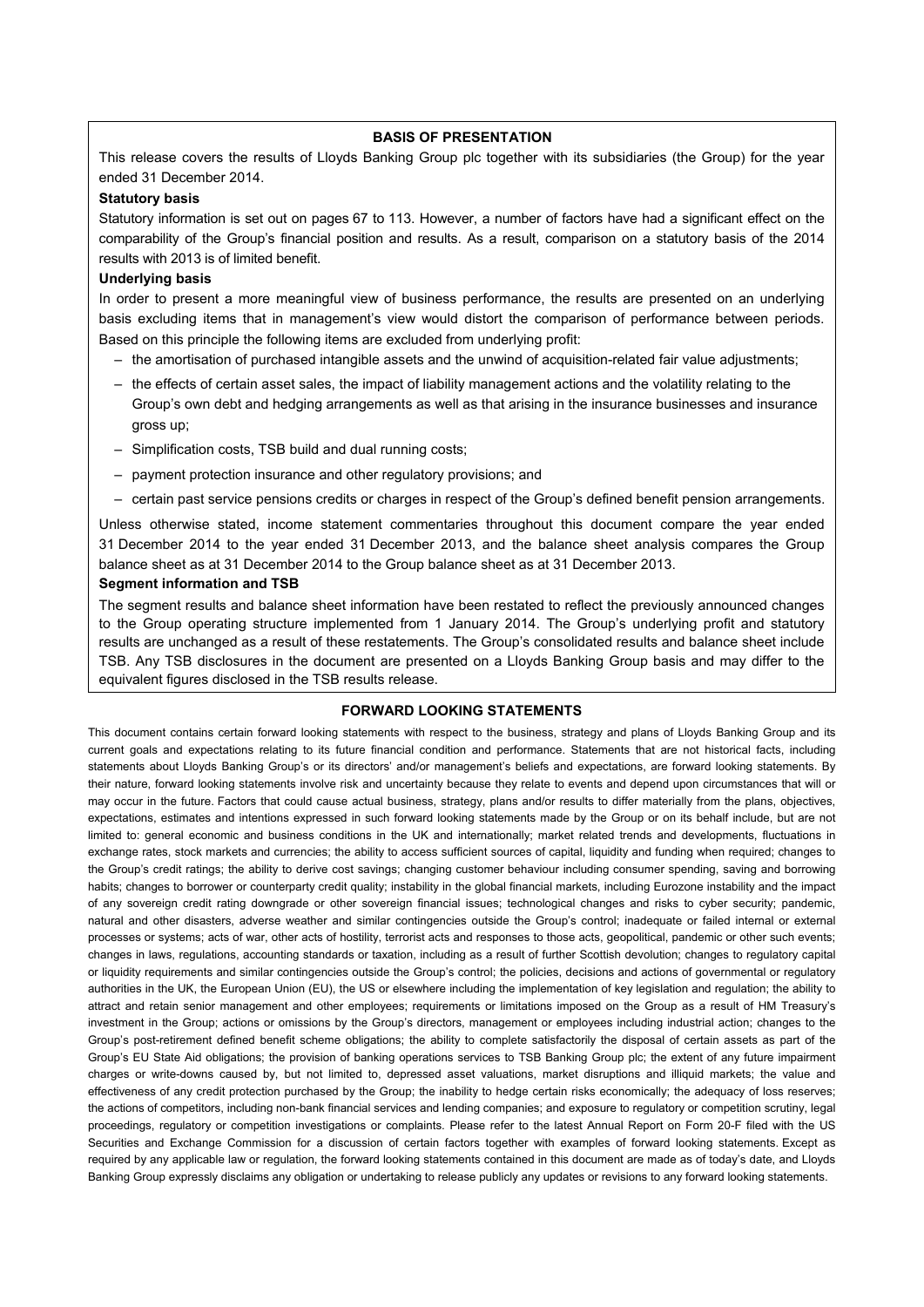# **CONTENTS**

|                                                               | Page |
|---------------------------------------------------------------|------|
| Key highlights                                                | 1    |
| Consolidated income statement                                 | 2    |
| Balance sheet and key ratios                                  | 2    |
| Summary consolidated balance sheet                            | 3    |
| Group Chief Executive's statement                             | 4    |
| Chief Financial Officer's review of financial performance     | 8    |
| Underlying basis segmental analysis                           | 17   |
| Underlying basis quarterly information                        | 18   |
| Divisional highlights                                         |      |
| Retail                                                        | 19   |
| <b>Commercial Banking</b>                                     | 21   |
| <b>Consumer Finance</b>                                       | 23   |
| Insurance                                                     | 25   |
| Run-off and Central items                                     | 28   |
| Additional information                                        |      |
| Reconciliation between statutory and underlying basis results | 29   |
| Banking net interest margin                                   | 30   |
| Volatility arising in the insurance businesses                | 30   |
| Number of employees (full-time equivalent)                    | 32   |
| <b>TSB</b>                                                    | 32   |
| Remuneration                                                  | 33   |
| <b>Risk management</b>                                        | 34   |
| Principal risks and uncertainties                             | 35   |
| Credit risk portfolio                                         | 37   |
| Funding and liquidity management                              | 53   |
| Capital management                                            | 58   |
| <b>Statutory information</b>                                  | 67   |
| Primary statements                                            |      |
| Consolidated income statement                                 | 68   |
| Consolidated statement of comprehensive income                | 69   |
| Consolidated balance sheet                                    | 70   |
| Consolidated statement of changes in equity                   | 72   |
| Consolidated cash flow statement                              | 74   |
| <b>Notes</b>                                                  | 75   |
| Contacts                                                      | 114  |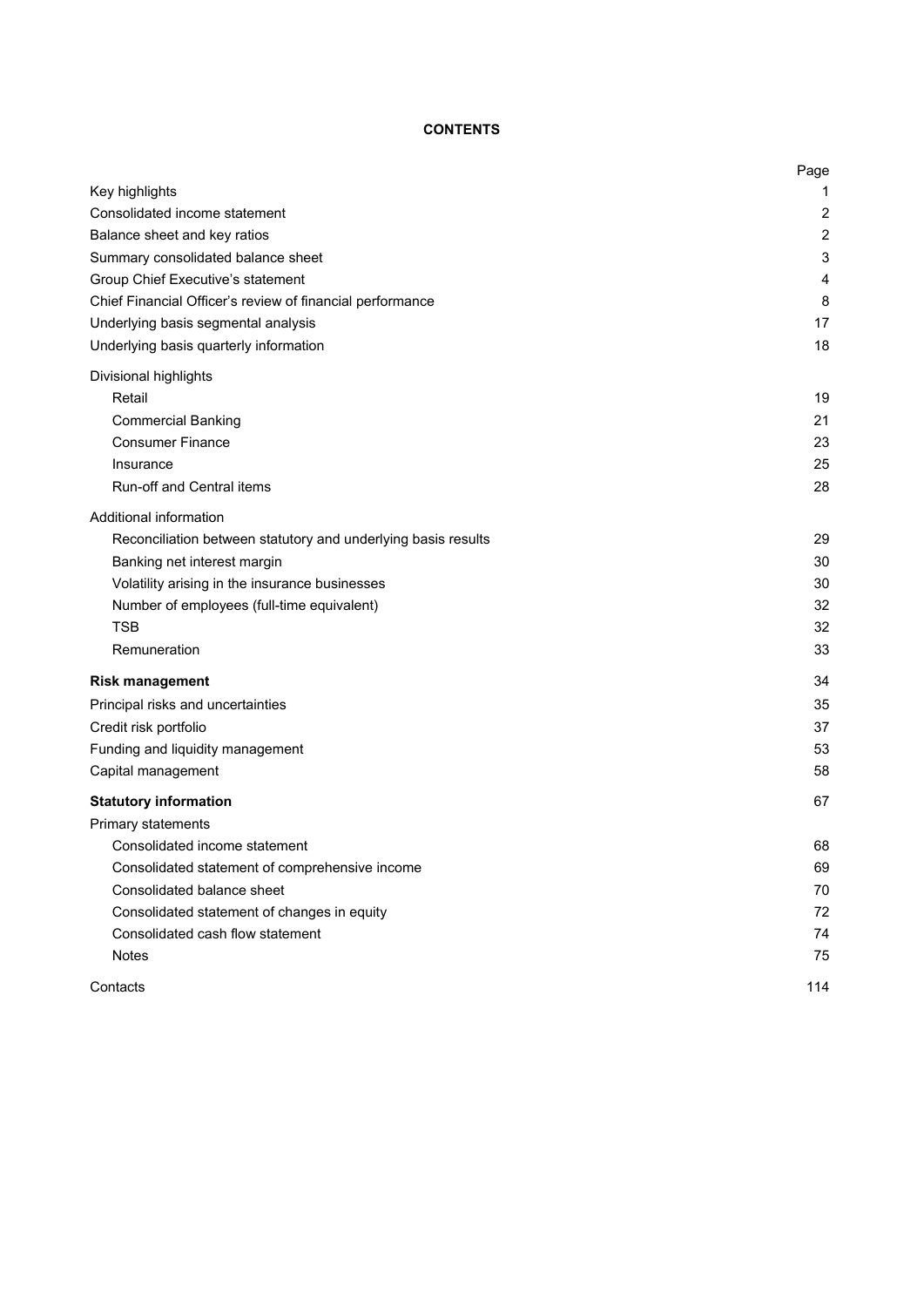# **RESULTS FOR THE FULL YEAR**

## **Substantial strategic progress and improved performance**

'Over the last four years we have transformed Lloyds Banking Group into a low cost, low risk, UK focused retail and commercial bank. This has been made possible by the hard work of everyone at the Group.

Today's results also demonstrate that our profitability and capital position have improved significantly, and this has enabled the Board, for the first time in over six years, to recommend we pay a dividend to our shareholders.

While we recognise we have more to do, we enter the next phase of our strategy from a position of strength. We will remain focused on our customers, embrace the digital age throughout the whole Group, continue our support for the UK economy and aim to deliver strong and sustainable returns for our shareholders.'

## **António Horta-Osório Group Chief Executive**

# **Delivery of 2011 strategic priorities has transformed the business; strategy updated in October**

- Group has been reshaped with Run-off assets reduced to £16.9 billion (2013: £33.3 billion) and international presence reduced to six countries from 30 countries in 2010
- Strong balance sheet and liquidity position attained with, post dividend, a CET1 ratio of 12.8 per cent, a total capital ratio of 22.0 per cent and a leverage ratio of 4.9 per cent
- Cost leadership position achieved with cost:income ratio of 51 per cent
- Lending and deposit growth in key customer segments and relationship brands
- Strategy updated in October with focus on creating the best customer experience, becoming simpler and more efficient and delivering sustainable growth

## **Continue to support customers and the UK economy**

- £11.9 billion of mortgage lending to over 89,000 first-time buyers and continued growth in SME lending, up 5 per cent
- Continued to support our communities with over 2,200 apprenticeship positions and over 940,000 paid volunteer hours

## **Substantial increase in underlying profit and returns**

- Underlying profit increased 26 per cent to £7.8 billion (2013: £6.2 billion)
- Return on risk-weighted assets increased to 3.02 per cent (2013: 2.14 per cent)
- Income of £18.4 billion, up 1 per cent excluding St. James's Place effects in 2013
	- Net interest income up 8 per cent, driven by margin improvement to 2.45 per cent
	- Other income down 9 per cent reflecting disposals and a challenging operating environment
- Costs down 2 per cent to £9.4 billion (cost base of £9.0 billion excluding TSB)
- Impairment charge reduced 60 per cent to £1.2 billion; asset quality ratio improved 33 basis points to 0.24 per cent

## **Statutory profit before tax of £1.8 billion (2013: £0.4 billion) despite legacy items**

- £2.2 billion provision for PPI in the year (2013: £3.1 billion) and a £0.9 billion provision for other regulatory items
- Statutory profit after tax of £1.5 billion (2013: loss of £0.8 billion)
- Tangible net assets per share increased to 54.9p (31 Dec 2013: 48.5p)

# **Guidance reflects confidence in the future**

- 2015 full year net interest margin expected to be around 2.55 per cent
- 2015 full year asset quality ratio expected to be around 30 basis points
- Expect other income to be broadly stable in 2015
- Targeting cost:income ratio to exit 2017 at around 45 per cent, with reductions in each year
- Expect to generate between 1.5 and 2 percentage points of common equity tier 1 per annum (pre dividend)
- Expected return on required equity of 13.5-15 per cent by the end of the strategic plan period (2017)

# **Dividend**

• Recommending a dividend of 0.75 pence per share in respect of 2014, amounting to £535 million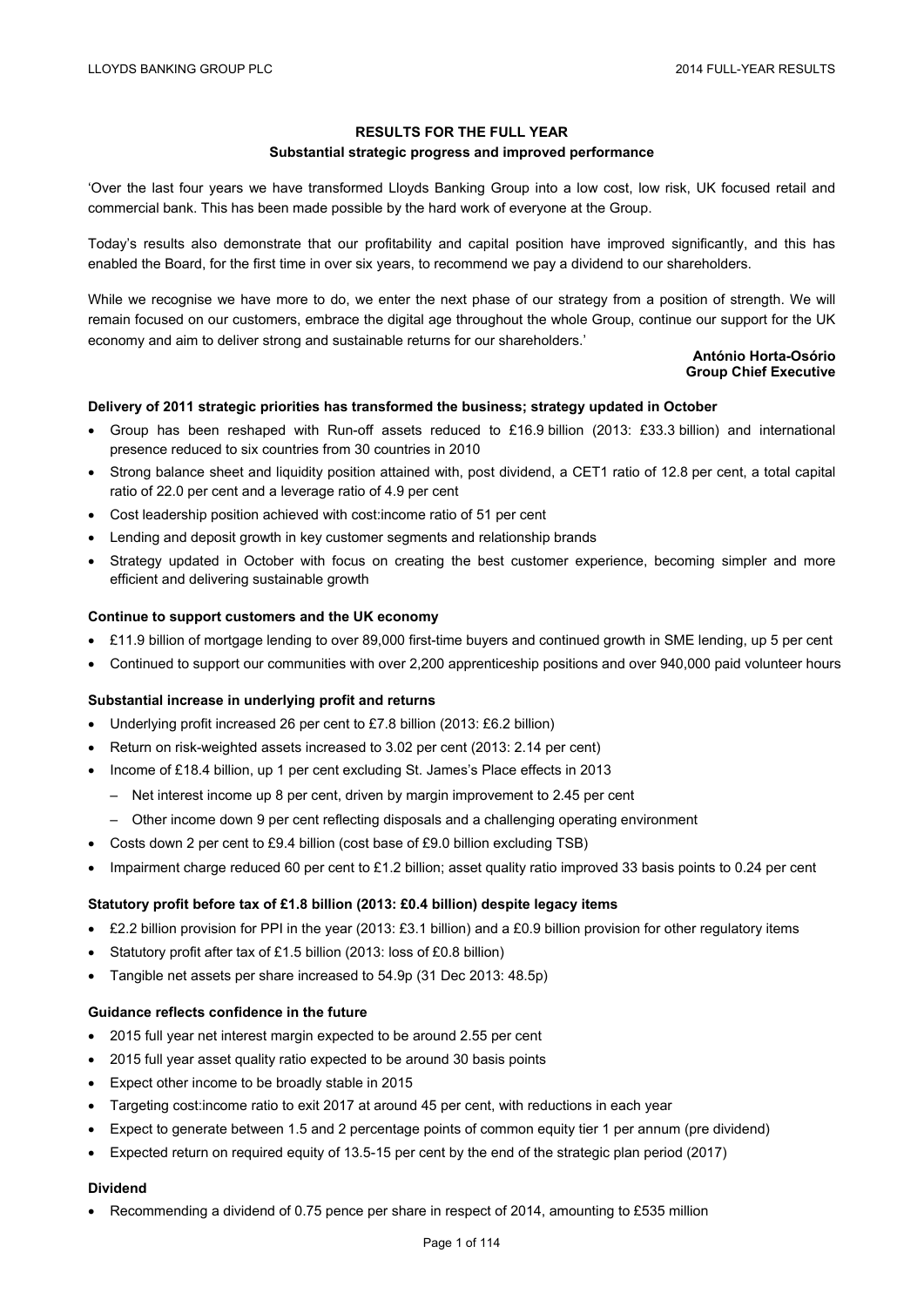# **CONSOLIDATED INCOME STATEMENT − UNDERLYING BASIS**

|                                                                                    | 2014      | 2013      | Change                  |
|------------------------------------------------------------------------------------|-----------|-----------|-------------------------|
|                                                                                    | £ million | £ million | ℅                       |
| Net interest income                                                                | 11,761    | 10,885    | 8                       |
| Other income                                                                       | 6,607     | 7,920     | (17)                    |
| <b>Total income</b>                                                                | 18,368    | 18,805    | (2)                     |
| <b>Total costs</b>                                                                 | (9, 412)  | (9,635)   | $\overline{\mathbf{2}}$ |
| Impairment                                                                         | (1, 200)  | (3,004)   | 60                      |
| <b>Underlying profit</b>                                                           | 7,756     | 6,166     | 26                      |
| Asset sales and other items                                                        | (1,719)   | (280)     |                         |
| Simplification and TSB costs                                                       | (1,524)   | (1, 517)  |                         |
| Payment Protection Insurance provision                                             | (2, 200)  | (3,050)   |                         |
| Other regulatory provisions                                                        | (925)     | (405)     |                         |
| Other items                                                                        | 374       | (499)     |                         |
| Profit before tax - statutory                                                      | 1,762     | 415       |                         |
| Taxation                                                                           | (263)     | (1, 217)  |                         |
| Profit (loss) for the year                                                         | 1,499     | (802)     |                         |
| Underlying earnings per share <sup>1</sup>                                         | 8.1p      | 6.6p      | 1.5p                    |
| Earnings (loss) per share                                                          | 1.7p      | (1.2)p    | 2.9p                    |
| Banking net interest margin                                                        | 2.45%     | 2.12%     | 33bp                    |
| Cost:income ratio <sup>2</sup>                                                     | 51.2%     | 52.9%     | $(1.7)$ pp              |
| Asset quality ratio                                                                | 0.24%     | 0.57%     | (33)bp                  |
| Return on risk-weighted assets <sup>3</sup>                                        | 3.02%     | 2.14%     | 88bp                    |
| Return on assets <sup>3</sup>                                                      | 0.92%     | 0.70%     | 22bp                    |
| Underlying return on required equity <sup>4</sup>                                  | 13.6%     | 9.7%      | 3.9 <sub>pp</sub>       |
| Statutory return on required equity <sup>4</sup>                                   | 3.0%      | (1.3)%    | 4.3pp                   |
| <b>BALANCE SHEET AND KEY RATIOS</b>                                                |           |           |                         |
|                                                                                    | At 31 Dec | At 31 Dec | Change                  |
|                                                                                    | 2014      | 2013      | %                       |
| Loans and advances to customers <sup>5</sup>                                       | £478bn    | £493bn    | (3)                     |
| Loans and advances to customers excluding TSB,<br>Run-off and other <sup>5,6</sup> | £406bn    | £402bn    | 1                       |
| Customer deposits <sup>7</sup>                                                     | £447bn    | £436bn    | 2                       |
| Loan to deposit ratio                                                              | 107%      | 113%      | $(6)$ pp                |
| Total assets                                                                       | £855bn    | £842bn    | 1                       |
| Run-off assets                                                                     | £17bn     | £33bn     | (49)                    |
| Wholesale funding                                                                  | £116bn    | £138bn    | (15)                    |
| Common equity tier 1 ratio <sup>8,9</sup>                                          | 12.8%     | 10.3%     | 2.5pp                   |
| Transitional total capital ratio <sup>8,9</sup>                                    | 22.0%     | 18.8%     | 3.2pp                   |
| Risk-weighted assets <sup>8,9</sup>                                                | £240bn    | £272bn    | (12)                    |
| Leverage ratio <sup>9,10</sup>                                                     | 4.9%      | 3.8%      | 1.1pp                   |
| Tangible net assets per share                                                      | 54.9p     | 48.5p     | 6.4p                    |

 $1$  In calculating underlying earnings per share, tax has been assumed at the standard UK corporation tax rate for the year.

<sup>2</sup> Excluding impact of St. James's Place.

<sup>3</sup> Underlying profit before tax divided by average quarter end risk-weighted and total assets respectively.

4 See definition on page 13.

<sup>5</sup> Excludes reverse repos of £5.1 billion (31 December 2013: £0.1 billion). Loans and advances comparative restated, see note 1, page 75.<br><sup>6</sup> Other includes the specialist mortgage book, Intelligent Finance and Dutch mortgages.

<sup>7</sup> Excludes repos of £nil (31 December 2013: £3.0 billion). Customer deposits comparative restated, see note 1, page 75.<br><sup>8</sup> 31 December 2013 comparatives reflect CRD IV rules as implemented by the PRA at 1 January 2014.

<sup>9</sup> 31 December 2013 comparatives are reported on a pro forma basis that includes the benefit of the sales of Heidelberger Leben,<br>Scottish Widows Investment Partnership and the Group's 50 per cent stake in Sainsbury's Bank

 $10$  Following PRA guidance, calculated in accordance with the January 2014 revised Basel III leverage ratio framework.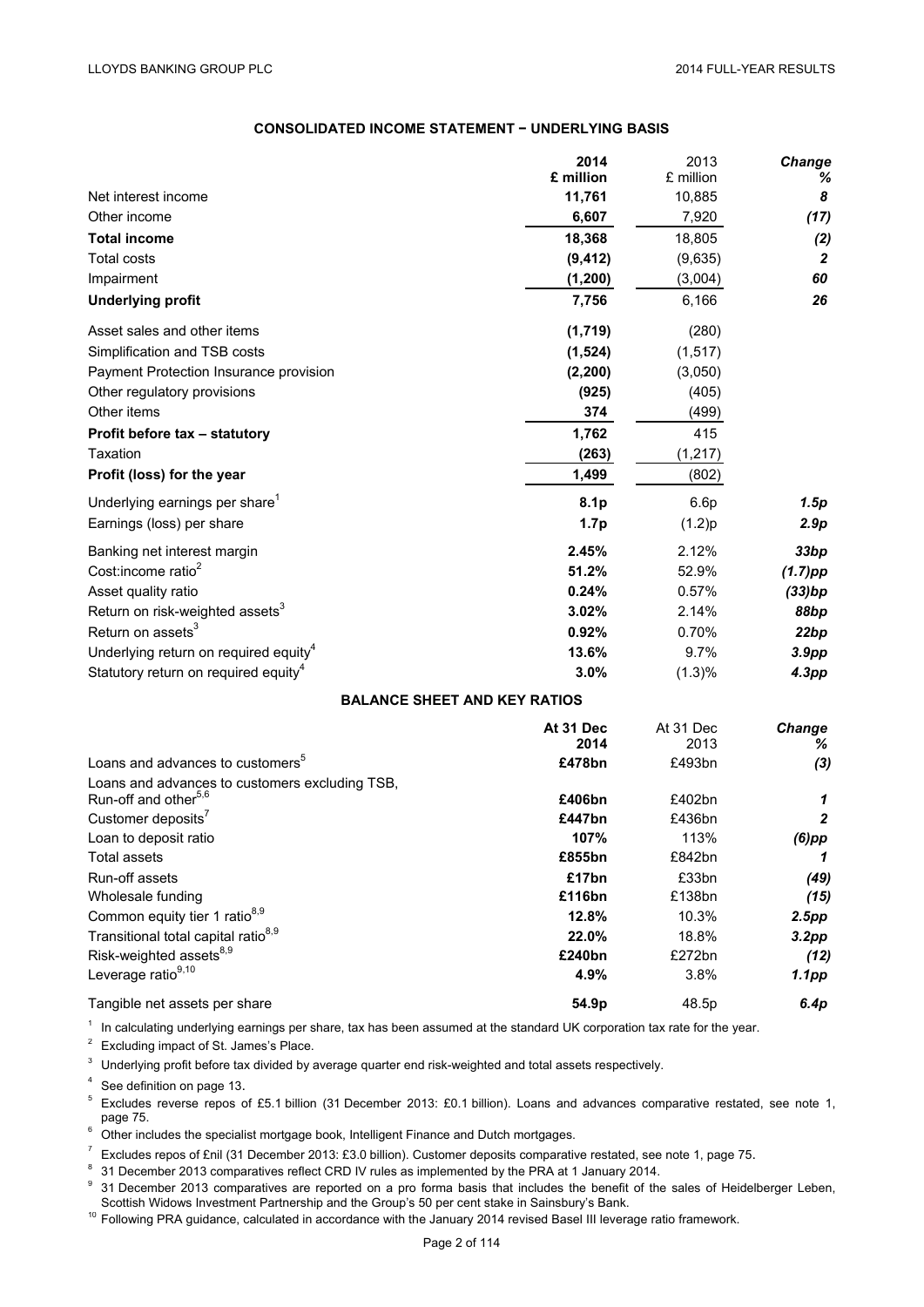# **SUMMARY CONSOLIDATED BALANCE SHEET**

|                                                                              | At 31 Dec<br>2014 | At 31 Dec<br>2013 |
|------------------------------------------------------------------------------|-------------------|-------------------|
| <b>Assets</b>                                                                | £ million         | £ million         |
| Cash and balances at central banks                                           | 50,492            | 49,915            |
| Trading and other financial assets at fair value through profit or loss      | 151,931           | 142,683           |
| Derivative financial instruments <sup>1</sup>                                | 36,128            | 30,804            |
| Loans and receivables:                                                       |                   |                   |
| Loans and advances to customers <sup>1</sup>                                 | 482,704           | 492,952           |
| Loans and advances to banks                                                  | 26,155            | 25,365            |
| Debt securities                                                              | 1,213             | 1,355             |
|                                                                              | 510,072           | 519,672           |
| Available-for-sale financial assets                                          | 56,493            | 43,976            |
| Other assets                                                                 | 49,780            | 55,330            |
| <b>Total assets</b>                                                          | 854,896           | 842,380           |
|                                                                              |                   |                   |
| <b>Liabilities</b>                                                           |                   |                   |
| Deposits from banks                                                          | 10,887            | 13,982            |
| Customer deposits <sup>1</sup>                                               | 447,067           | 439,467           |
| Trading and other financial liabilities at fair value through profit or loss | 62,102            | 43,625            |
| Derivative financial instruments <sup>1</sup>                                | 33,187            | 27,658            |
| Debt securities in issue                                                     | 76,233            | 87,102            |
| Liabilities arising from insurance and investment contracts                  | 114,486           | 110,758           |
| Subordinated liabilities                                                     | 26,042            | 32,312            |
| Other liabilities                                                            | 34,989            | 48,140            |
| <b>Total liabilities</b>                                                     | 804,993           | 803,044           |
|                                                                              |                   |                   |
| Shareholders' equity                                                         | 43,335            | 38,989            |
| Other equity instruments                                                     | 5,355             |                   |
| Non-controlling interests                                                    | 1,213             | 347               |
| Total equity                                                                 | 49,903            | 39,336            |
| <b>Total liabilities and equity</b>                                          | 854,896           | 842,380           |
| $1 \circ \cdot \cdot \cdot =$                                                |                   |                   |

See note 1, page 75.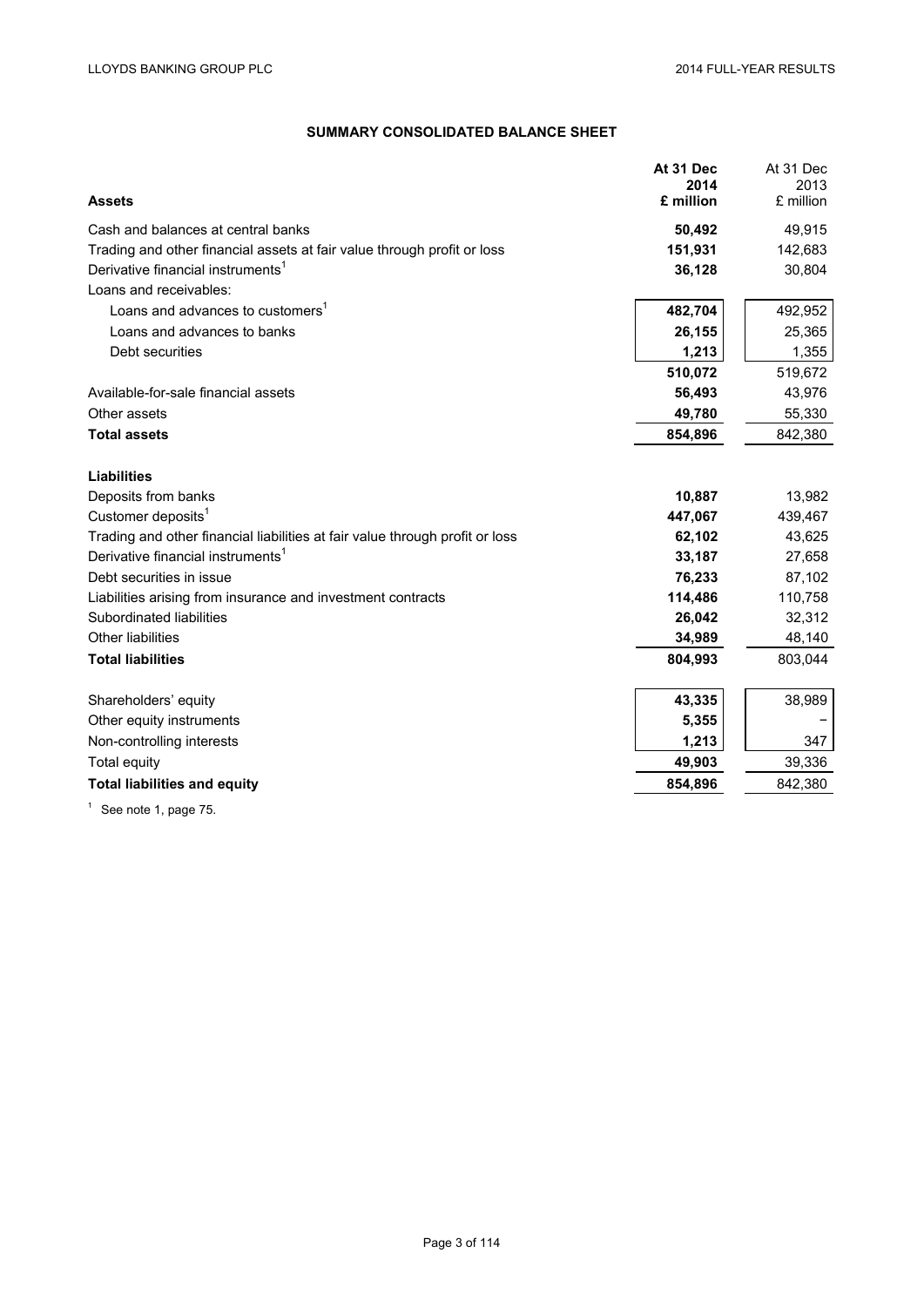# **GROUP CHIEF EXECUTIVE'S STATEMENT**

## **Highlights**

2014 was a year of continued delivery for the Group, with the achievement of the key objectives set out in our 2011 strategic plan resulting in a significant transformation of the business and improvement in performance. Strategically, we are now a low risk bank, with a strong balance sheet and funding position and industry cost leadership, all of which provide competitive differentiation.

This delivery has, in turn, enabled the UK government to make further progress in returning the Group to full private ownership. In 2014 the UK government reduced its shareholding through the second successful sale of part of its stake in March and the launch of a pre-arranged trading plan in December which provides a means for an orderly sell down that will end no later than June 2015. On 20 February 2015, we were advised that UKFI's interest in the Group had reduced to 23.9 per cent. In the summer, we sold 38.5 per cent of TSB via a well-received Initial Public Offering, with this and the subsequent sale of a further 11.5 per cent stake in September resulting in us being firmly on track to meet our European Commission State Aid commitments.

The Board recognises the importance of sustainable and growing dividends to our shareholders and is today announcing the resumption of dividend payments, with a recommended dividend payment of 0.75 pence per share in respect of 2014. This is a symbolic development that bears testament to our successful transformation and improved risk profile of the business.

Given this strong strategic progress and the improvement in our financial performance and position, we have a firm foundation to deliver the new strategic priorities that we set out in October and we are well placed to continue to support and benefit from the strengthening UK economy and to be the best bank for our customers and shareholders.

# **Financial performance in 2014**

We delivered a significant improvement in financial performance at both an underlying and statutory level. Underlying profit increased by 26 per cent to £7,756 million, with the Group's return on risk-weighted assets (RoRWA) improving by 88 basis points to 3.02 per cent. At a divisional level, all of our banking businesses delivered a robust performance with improvements in underlying profit and RoRWA in our Retail, Commercial Banking and Consumer Finance divisions after increased investment made to deliver growth. Underlying profit was lower in our Insurance division, reflecting the challenging market backdrop and regulatory and legislative changes that have similarly affected the wider industry.

Net interest income increased by 8 per cent, driven by a 33 basis point improvement in the net interest margin to 2.45 per cent and increased lending in our key customer segments. Other income excluding St. James's Place effects was 9 per cent lower, reflecting business disposals and a challenging operating environment. Underlying costs were reduced by 2 per cent, while the effective management of our lending portfolio, coupled with the benign economic and low interest rate environment, resulted in a substantial 60 per cent reduction in the impairment charge to £1,200 million.

On a statutory basis, the Group reported a profit before tax of £1,762 million compared to £415 million in 2013. This was after £2,200 million of charges in respect of PPI (2013: £3,050 million) and other regulatory provisions of £925 million (2013: £405 million).

## **Helping Britain Prosper and delivering growth in our key customer segments**

As a UK centric retail and commercial bank, our future is inextricably linked to the health of the UK economy. In 2014 the UK economy continued to recover, with GDP growing robustly, unemployment falling, and both consumer and business confidence increasing. UK house prices have also continued to recover strongly, with an 8.4 per cent increase in the year. Against this, affordability measures remain good, with the recent calming of house price appreciation in London and the South East a welcome development.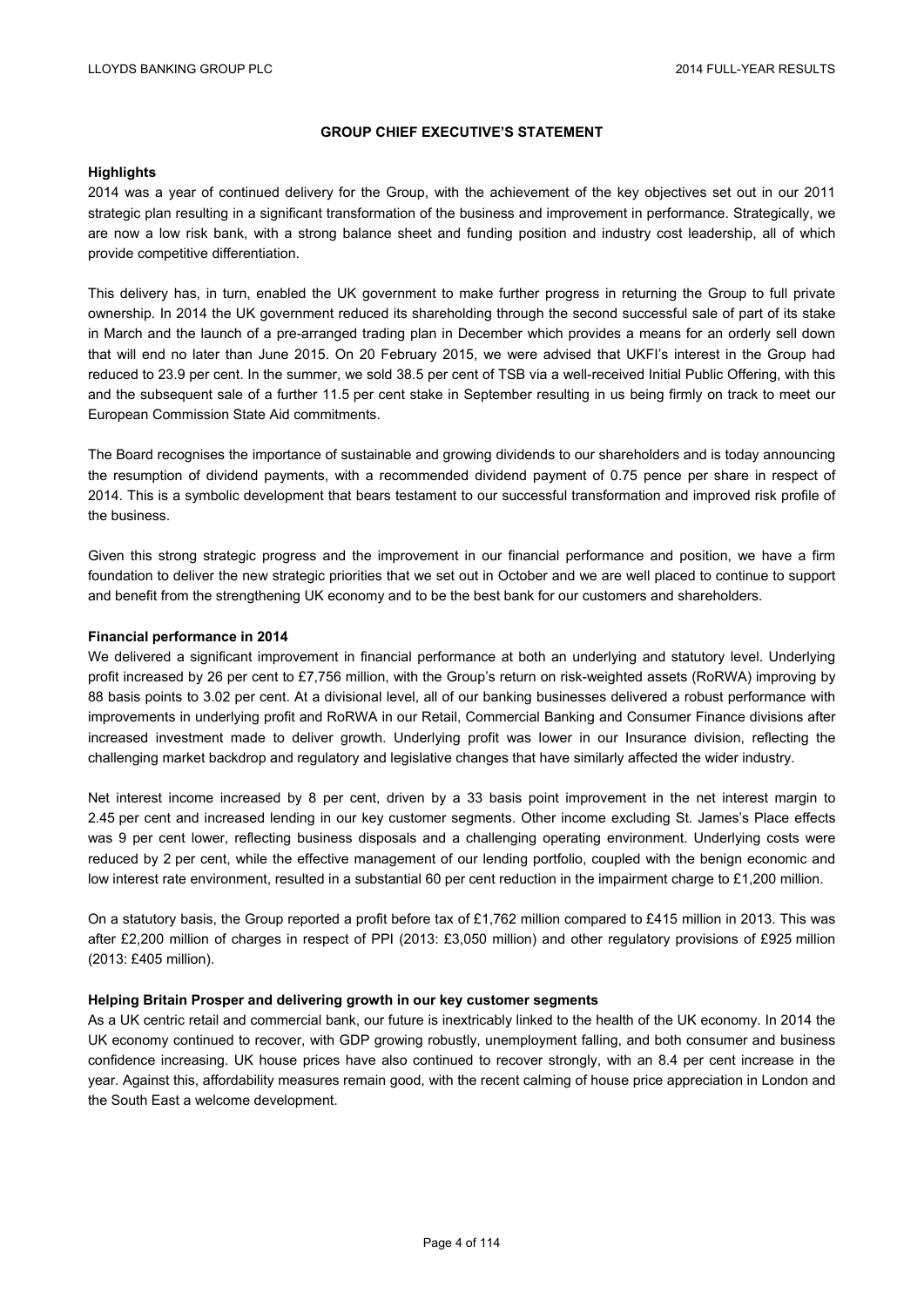# **GROUP CHIEF EXECUTIVE'S STATEMENT** (continued)

We are committed to helping Britain and its communities and in March we launched our Helping Britain Prosper Plan. This initiative comprises a number of public commitments in areas where we can make the biggest difference and create value for our customers across households, businesses and our communities, in turn supporting our goal of being the best bank for customers. Since its launch, all of our divisions have made good progress in implementing this Plan, with the Group exceeding each of its lending commitments in 2014 while also delivering lending growth in our key customer segments.

In our Retail division, we provided £11.9 billion of lending to over 89,000 first-time buyers as well as 1 in 5 of all mortgage loans to customers buying their home in the UK in 2014, with total gross mortgage lending of £40 billion, 13 per cent higher than the prior year. We remain the largest participant in the UK government's Help to Buy mortgage guarantee scheme, lending £1.9 billion through this scheme in the year. In Retail Business Banking, we also supported over 100,000 new business start-ups.

The Commercial Banking division continued to take a leading role in supporting the UK economic recovery, with SME lending growing for the fourth consecutive year against a market that has contracted each year, increasing by 5 per cent in 2014. Lending to Mid Market corporates also increased by 2 per cent in a market that contracted by around 3 per cent. We remain firm supporters of the UK government's Funding for Lending scheme, committing over £15.5 billion of eligible lending and £1 billion to UK manufacturing during 2014.

In Consumer Finance, we achieved UK lending growth of 17 per cent to £16.0 billion, driven by 43 per cent growth in Asset Finance and a return to growth in our cards business following eight years of decline. New business growth was also strong, with a 48 per cent increase in Black Horse new business partly reflecting the launch of the Jaguar Land Rover partnership, and Cards benefiting from a 15 per cent increase in balance transfer volumes from new and existing customers as well as a 4 per cent increase in new consumer credit card accounts opened.

In Insurance, we have seen good momentum in our corporate pensions business where we are a market leader, serving over 11,500 employers and 1.4 million employees who have invested a total of £27 billion of assets with us. In 2014, the number of employees covered by these schemes increased by 40 per cent, principally reflecting our ongoing support for employers through the auto-enrolment process.

Our support for our customers and communities does not just extend to the lending commitments we have made to our key customer groups. It also covers a number of other initiatives through the Helping Britain Prosper Plan. In 2014, we delivered against the majority of these major commitments, donating £16.5 million to the Bank's Foundations to help tackle disadvantage and now having trained over 1,300 colleagues as mentors to SMEs and social entrepreneurs and provided over 940,000 of paid volunteer hours to support community projects.

## **Delivering the best bank to our key stakeholders**

Our strong performance in 2014 marks the culmination of four years of delivery against our strategic plan that has transformed the business for the benefit of our stakeholders.

For our shareholders, we have delivered a significant improvement in financial performance, while improving the risk profile of the bank and strengthening the balance sheet.

We have strengthened underlying performance from a loss of £0.9 billion in 2010 to a profit of £7.8 billion in 2014, driven by a combination of lower impairment charges and a reduction in the Group's cost base. While our statutory result has also increased significantly over this period, our pre-tax profit of £1.8 billion in 2014 continued to be affected by PPI and other regulatory provisions as well as costs associated with TSB, the Simplification programme and the ECN exchange.

Looking ahead, while regulatory and conduct risks remain, we believe that the Group's statutory performance will become significantly less impacted by such issues, resulting in a far greater proportion of our underlying financial performance flowing through to shareholder returns over time.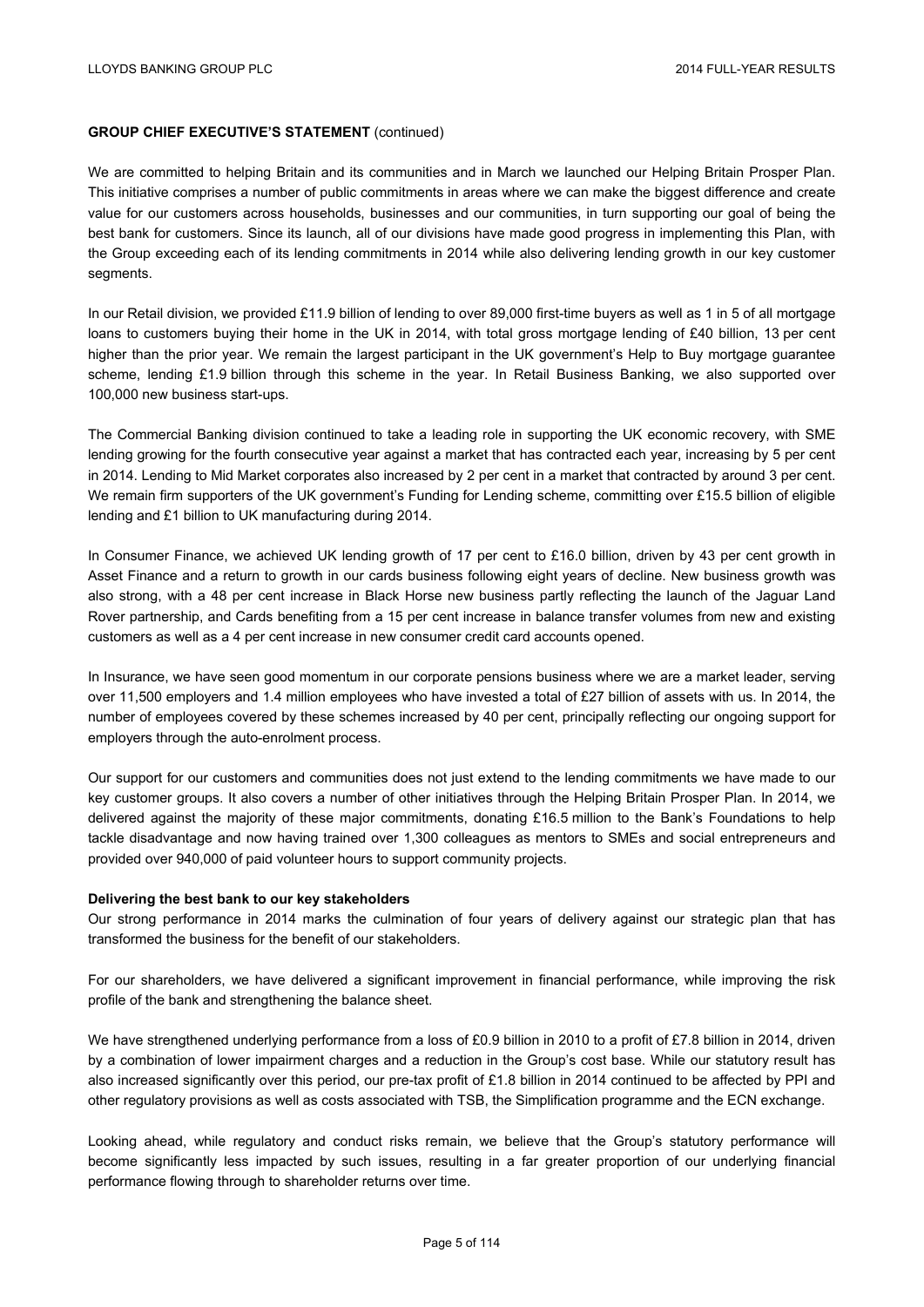# **GROUP CHIEF EXECUTIVE'S STATEMENT** (continued)

In 2014 we achieved our enhanced target of delivering £2 billion of annual run-rate savings through the first phase of our Simplification programme, resulting in a reduction in our cost base from over £11 billion in 2010 to £9.0 billion (excluding TSB). Our cost:income ratio of 51.2 per cent is now the lowest amongst our major UK banking peers, in turn delivering a cost leadership position as a strategic differentiator and source of competitive advantage.

Being a low risk bank is also central to our strategy and business model, while supporting our aim of being best bank for our shareholders by reducing earnings volatility. This is illustrated by our credit default swap (CDS) spread reducing from over 300 basis points (bps) at the end of 2011 to less than 50 bps at the end of 2014, which is one of the best in the banking sector worldwide. We have significantly reduced risk in our lending business through careful portfolio management, the centralisation of the risk division and the implementation of tighter underwriting standards and controls. As a consequence, non-performing loans have reduced from over 10 per cent of lending balances in 2010 to less than 3 per cent in 2014. Over the same period, we have successfully reshaped the Group, reducing our non-core portfolio from £194 billion, or 25 per cent of customer loans, by £148 billion in a capital accretive way. As of December 2014, we now have a remaining Run-off portfolio of £16.9 billion, with lending assets of £14.4 billion within this total representing 3 per cent of customer loans.

Our balance sheet and funding position have also been transformed, with our post dividend Common Equity Tier 1 (CET1) ratio strengthening to 12.8 per cent through a combination of earnings generation, a reduction in risk-weighted assets as we de-risk the business, and other management actions. Our CET1 ratio is now amongst the strongest within the banking sector worldwide, positioning us well against the backdrop of evolving regulatory requirements for capital and leverage. Most recently this has been demonstrated by the Group exceeding the minimum thresholds set in the recent stress tests conducted by the European Banking Authority (EBA) and the PRA, despite the heavy weighting of the stress parameters against a UK retail and commercial banking business model such as ours.

At the same time, we have significantly reduced our reliance on wholesale funding through the careful management of our lending portfolio and the growth in our relationship deposit base, with our loan to deposit ratio strengthening from 154 per cent in 2010 to 107 per cent. Our wholesale funding requirement at the end of 2014 of £116 billion compares to £298 billion at the end of 2010 and is broadly matched by our primary liquid asset portfolio of £109 billion.

Being the best bank for customers is at the heart of our strategy. In support of this, we have continued to invest in our product propositions as well as our branches, digital and telephony channels, with key customer benefits from this investment ranging from reduced processing times, improved ease of access and convenience, and greater efficiency. Digital remains a key area of growth and investment for the business and has now been expanded as a Group-wide division spanning across all business areas, reflecting our customers' evolving preferences in how they interact with us. At the end of 2014, our active online user base was over 10.4 million customers, within which our active mobile users were over 5 million: a 29 per cent increase compared to the end of 2013.

Our success in improving the customer experience has been reflected in net promoter scores (NPS), which have increased by 50 per cent since 2010, and Group reportable banking complaints (excluding PPI), which have reduced significantly over the same period and are now approximately 50 per cent lower than the average of our major banking peers.

Rebuilding customer trust remains a key imperative for the business. In support of this, we have continued to transform the corporate culture and have completely overhauled the performance and reward framework for our customer-facing colleagues, with performance now predominantly assessed on the basis of customer feedback.

We have also strengthened the control environment through changes to our organisational design and the introduction of standardised templates across the Group to assess and monitor our risk appetite. While these improvements have been essential in helping us to rebuild customer trust, we recognise there is more to do and that we still have legacy issues to work through.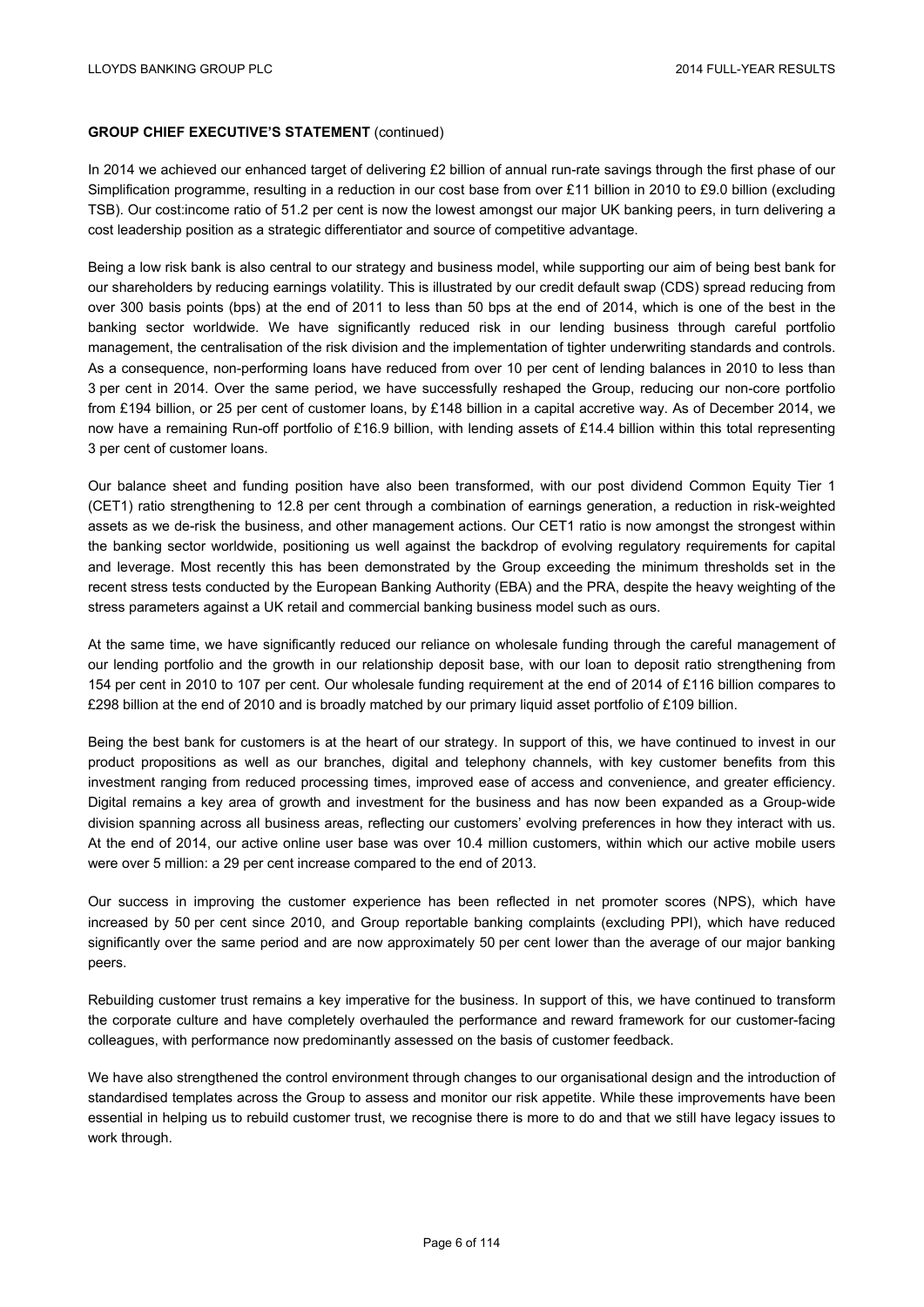# **GROUP CHIEF EXECUTIVE'S STATEMENT** (continued)

## **Strategic update**

In October 2014 we set out the next phase of our strategy, highlighting our key priorities for the next three years and how we intend to deliver value and high quality experiences for customers, alongside strong and sustainable financial performance for our shareholders within a prudent risk and conduct framework.

The first of our three strategic priorities is 'creating the best customer experience'. We will achieve this through our multibrand, multi-channel approach by combining comprehensive online and mobile capabilities with face-to-face services delivered through our branch and relationship manager network. We will invest £1 billion over the next three years in digital capability across all business divisions, delivering better service with greater efficiency. This transformation will reflect our customers' changing preferences in how they choose to interact with us, providing seamless access through a secure and resilient digital infrastructure.

Secondly, we will create operational capability by 'becoming simpler and more efficient', enabling us to be more responsive to changing customer expectations and to maintain our cost leadership position amongst UK high street banks as a source of competitive advantage. Through the simplification and increased automation of key processes, the reduction in third party spend and changes to our organisational design, we expect to deliver a further £1 billion of annual run-rate savings by the end of 2017, creating value for customers and improving our long-term competitiveness.

Finally, we expect to 'deliver sustainable growth' by seeking Group-wide growth opportunities while maintaining our prudent risk appetite. We intend to maintain market leadership in our main retail business lines of mortgages and current accounts by growing in line with the market, making the most of our multi-brand, multi-channel strategy to meet customer needs. We have also identified a number of growth opportunities in segments and areas where we are currently underrepresented and will look to grow above the market, including business banking, financial planning and retirement, and unsecured consumer lending. Consequently, over the next three years we expect to grow net lending in our key customer segments by over £30 billion, comprising growth in line with the market in retail mortgages, coupled with increases in net lending of £3 billion in both our SME and Mid Markets segments, £4 billion growth in customer assets in Asset Finance and £2 billion in credit cards. We also expect to grow customer assets by over £10 billion in our Insurance division over this timeframe through supporting our retail and corporate customers in making long-term preparations for retirement.

Over the next three years, we expect the UK financial services industry to undergo an unprecedented rate of change, driven by technology, changing customer behaviour and increasing regulatory requirements at a time when traditional competitors' strategies converge and new entrants compete for customers. The successful delivery of our strategic priorities over the next three years will ensure that we are well placed to anticipate and react to these changes, in turn enabling us to retain our leading position in the UK market while delivering value to our customers and shareholders.

## **Outlook**

Thanks to the hard work and commitment of our colleagues, we are entering the next three year phase of our strategy from a position of strength. Together we have delivered the strategic objectives we set out in 2011 resulting in a business that has been transformed, with a reshaped and lower risk portfolio focused on our core UK markets, a strengthened capital and funding position, and a more efficient cost base.

While we recognise we still have a lot more to do, these strong foundations give us confidence in our prospects and our ability to achieve our strategic objectives over the next three years, despite uncertainties with regard to the political, regulatory, economic and competitive environment. We are therefore well positioned to continue to progress towards being the best bank for our customers while delivering strong and sustainable returns for our shareholders and supporting the UK economic recovery.

António Horta-Osório *Group Chief Executive*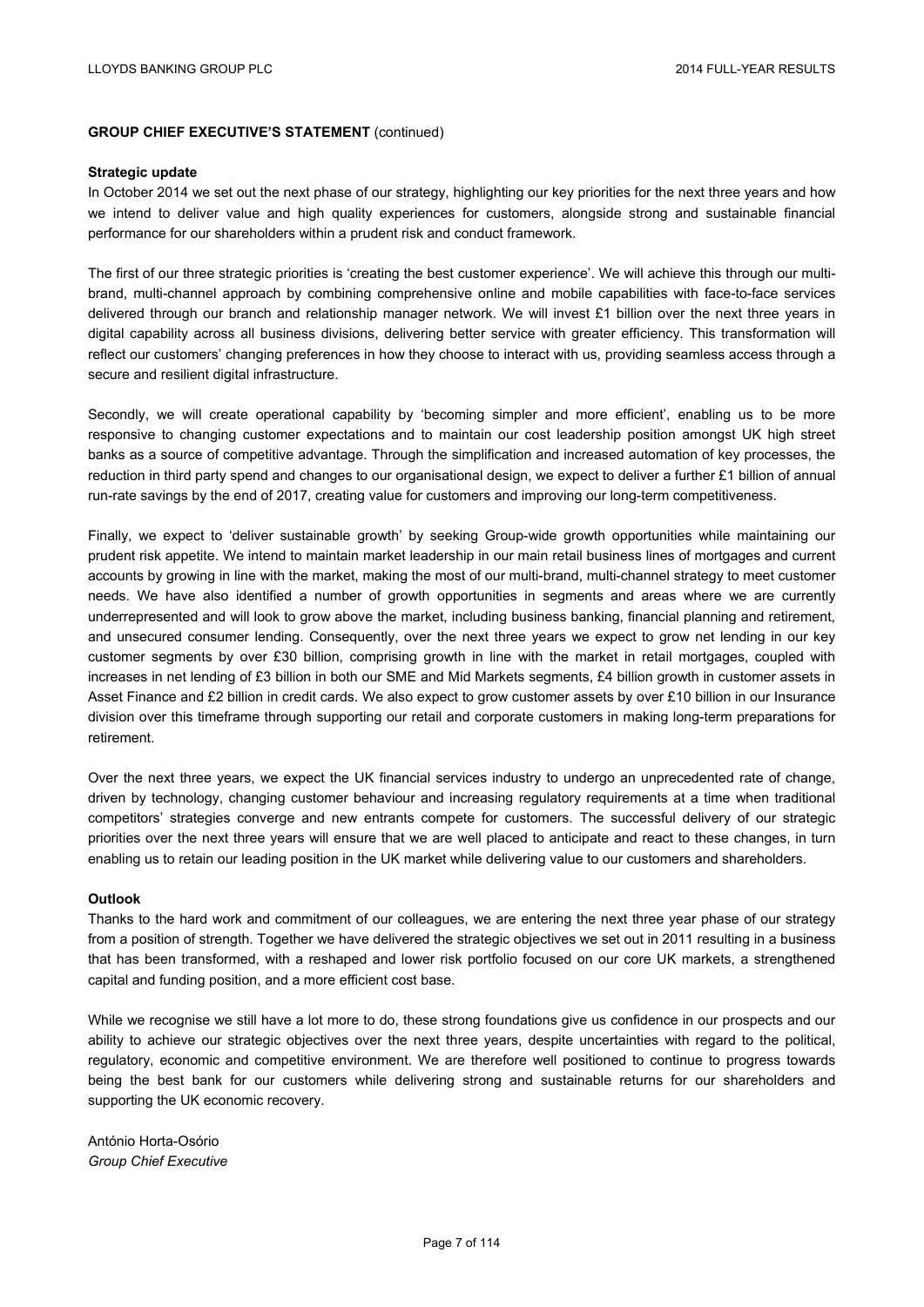## **Overview: strong underlying profitability and balance sheet**

The Group's underlying profit increased by 26 per cent in the year to £7,756 million, with a 2 per cent fall in income more than offset by a 2 per cent reduction in costs and a 60 per cent improvement in impairments. Excluding the effects of St. James's Place, which benefited the 2013 results, total underlying income was up 1 per cent, and expenses were down 2 per cent with underlying profit up 40 per cent.

Statutory profit before tax in 2014 was £1,762 million (2013: £415 million) after provisions for PPI of £2,200 million (2013: £3,050 million) and other regulatory matters of £925 million (2013: £405 million), liability management losses of £1,386 million (2013: £142 million), Simplification and TSB build and dual running costs of £1,524 million (2013: £1,517 million) and a pension credit of £710 million (2013: charge £104 million). The statutory profit after tax in 2014 was £1,499 million compared to a loss after tax of £802 million in 2013. In the 2014 half year results news release we stated that we expected the full year statutory profit to be significantly ahead of the first half. Statutory profit before tax in the year was £1,762 million compared with £863 million in the first half.

Total loans and advances to customers were £477.6 billion at 31 December 2014, 3 per cent lower than at 31 December 2013, with growth in the key customer segments of mortgages, SME lending, Mid Markets and UK Consumer Finance offset by reductions in balances in the Run-off portfolio and lending to Global Corporate customers. Customer deposits were £447.1 billion at 31 December 2014, an increase of £10.6 billion, or 2 per cent, since 31 December 2013 with growth of relationship deposits, partly offset by a reduction in tactical brands.

The Group's risk-weighted assets have fallen by 12 per cent to £239.7 billion reflecting the reduction in Run-off assets, active portfolio management in Commercial Banking and the improving economic conditions.

The Group's liquidity position continues to improve with increased primary liquidity up £20.0 billion to £109.3 billion. In addition, the Group has a further £99.2 billion of secondary liquid assets, a proportion of which are expected to be eligible for the Liquidity Coverage Ratio (LCR). Based on the Group's current understanding of the LCR standards due to be implemented in October 2015, the Group believes that it met the upcoming requirements as at 31 December 2014.

The combination of strong underlying profitability and continued reduction in risk-weighted assets resulted in a further improvement in the Group's common equity tier 1 ratio to 12.8 per cent at 31 December 2014 after the 0.2 per cent impact of the recommended dividend (31 December 2013: 10.3 per cent pro forma) and the leverage ratio to 4.9 per cent post dividend (31 December 2013: 3.8 per cent pro forma). The increase in the leverage ratio also reflects the issue of additional tier 1 securities (AT1) in the second quarter.

|  | <b>Total income</b> |
|--|---------------------|
|--|---------------------|

| 2014      | 2013      | <b>Change</b> |
|-----------|-----------|---------------|
| £ million | £ million | ℅             |
| 11,761    | 10,884    | 8             |
| 2,775     | 2,987     | (7)           |
| 1,944     | 2,234     | (13)          |
| 1,437     | 1,434     |               |
| 451       | 604       | (25)          |
| 6,607     | 7,259     | (9)           |
| 18,368    | 18,143    | 1             |
|           | 662       |               |
| 18,368    | 18,805    | (2)           |
| 2.45%     | 2.12%     | 33bp          |
| 2.40%     | 2.10%     | 30bp          |
| £483.7bn  | £510.9bn  | (5)           |
| £461.1bn  | £486.7bn  | (5)           |
|           |           |               |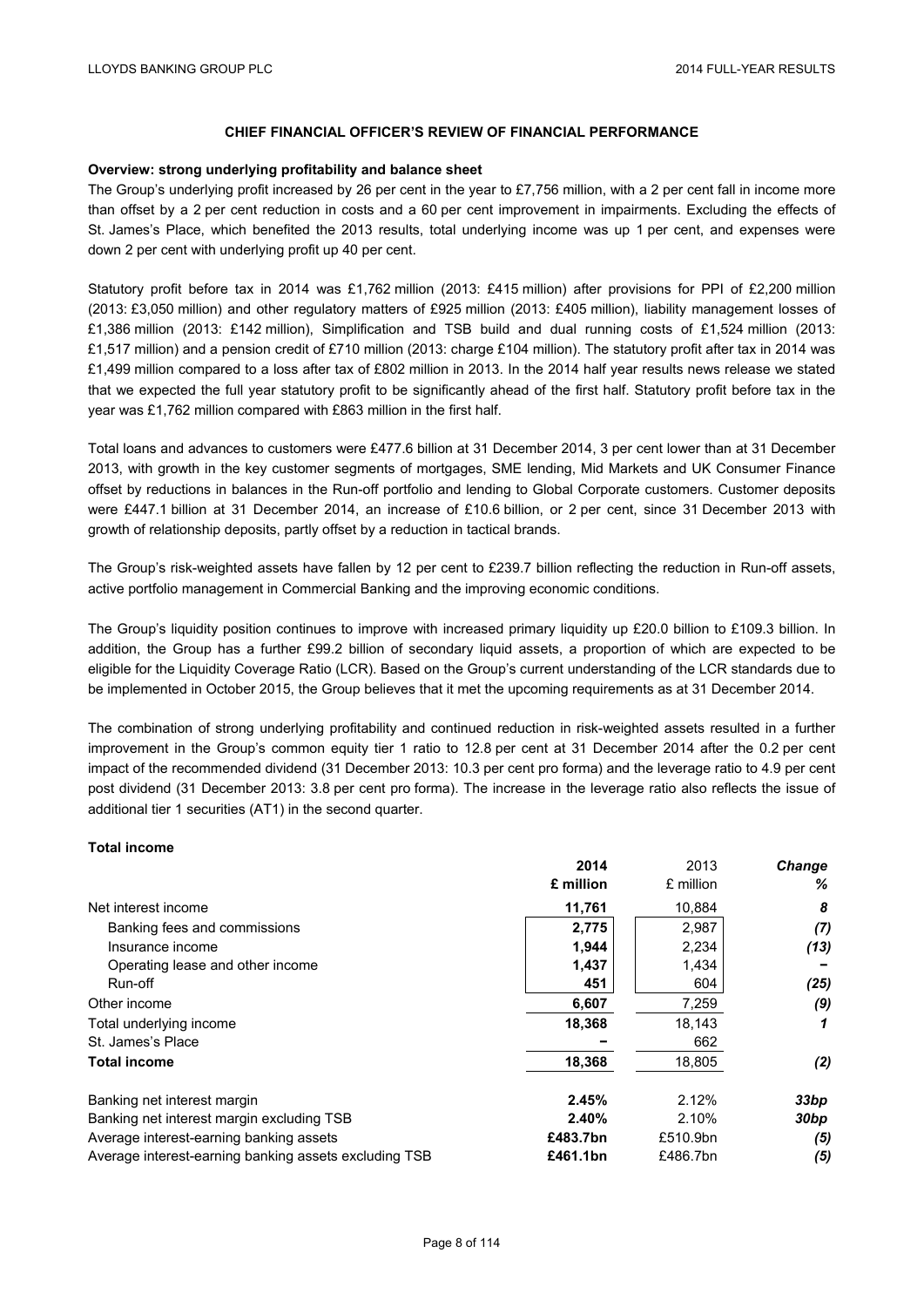Total income of £18,368 million was 2 per cent lower than in 2013, with strong growth in net interest income offset by lower other income. Adjusting for St. James's Place effects, total underlying income increased by 1 per cent.

Net interest income increased 8 per cent to £11,761 million, reflecting the continued improvement in net interest margin and loan growth in our key customer segments, partly offset by the effect of disposals and the reduced Run-off portfolio. Net interest margin increased to 2.45 per cent, up 33 basis points, benefiting from improved deposit pricing and lower funding costs (including approximately 7 basis points from the Enhanced Capital Notes (ECNs) exchange in the first half), partly offset by continued pressure on asset prices. The net interest margin in the fourth quarter was 2.47 per cent, 4 basis points lower than in the previous quarter as a result of a one-off charge to net interest income following the decision to simplify the range of savings products available to customers.

The Group expects the net interest margin for the 2015 full year will be around 2.55 per cent.

Excluding St. James's Place effects, other income in the year was 9 per cent lower at £6,607 million. The reduction was due to lower insurance income which was affected by changes in the pensions and annuities markets, the continued challenging market conditions experienced by the Debt Capital Markets and Financial Markets businesses and lower valuations in the private equity business within Commercial Banking, and the impact of business disposals and the smaller Run-off portfolio. The Group expects other income will be broadly stable in 2015 compared with 2014.

## **Total costs**

|                                                | 2014<br>£ million | 2013<br>£ million | <b>Change</b><br>% |
|------------------------------------------------|-------------------|-------------------|--------------------|
| Total costs                                    | 9.412             | 9.635             | $\overline{2}$     |
| Operating lease depreciation included in costs | 720               | 746               |                    |
| Cost:income ratio <sup>1</sup>                 | 51.2%             | 52.9%             | $(1.7)$ pp         |
| Underlying cost: income ratio <sup>2</sup>     | 49.8%             | 49.8%             |                    |
| Simplification savings annual run-rate         | 2,042             | 1.457             | 40                 |

<sup>1</sup> Excluding income of £662 million and costs of £44 million relating to St. James's Place in 2013.

 $2^2$  Excluding St. James's Place, operating lease depreciation deducted from income and costs and excluding TSB running costs.

Total costs of £9,412 million were 2 per cent lower than in 2013. The reduction was driven by incremental savings from the Simplification programme of £449 million and business disposals of £392 million, partly offset by pay and inflation of £116 million, and increased investment in the business. Total costs excluding TSB running costs in the year were £9,042 million (2013: £9,072 million). Costs in the fourth quarter included the Bank levy of £254 million (2013: £238 million).

The Simplification programme which began in 2011 is now delivering annual run-rate savings of £2 billion, meeting the increased target announced with the 2013 results. In October the Group announced the next phase of the programme and is targeting a cost:income ratio excluding TSB and adjusting for operating lease depreciation of around 45 per cent by the end of 2017 with annual improvements in the ratio in the intervening years.

## **Impairment**

|                                           | 2014      | 2013      | <b>Change</b> |
|-------------------------------------------|-----------|-----------|---------------|
|                                           | £ million | £ million | ℅             |
| Impairment charge excluding Run-off       | 997       | 1.615     | 38            |
| Run-off impairment charge                 | 203       | 1,389     | 85            |
| Total impairment charge                   | 1.200     | 3,004     | 60            |
| Asset quality ratio                       | 0.24%     | 0.57%     | (33)bp        |
| Impaired loans as a % of closing advances | 2.9%      | 6.3%      | $(3.4)$ pp    |
| Provisions as a % of impaired loans       | 56.4%     | 50.1%     | 6.3pp         |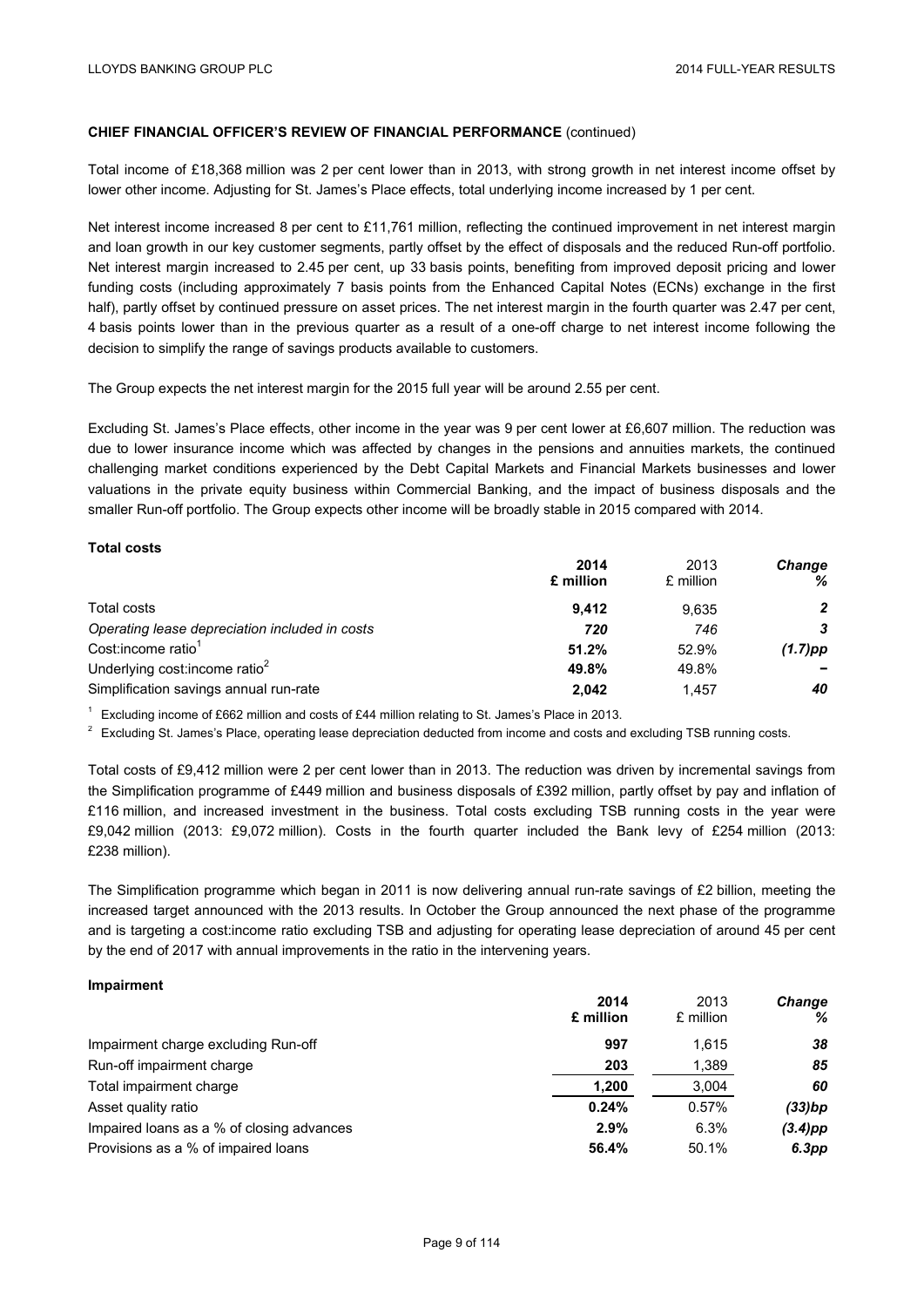The impairment charge was £1,200 million, 60 per cent lower than in 2013 as a result of a significant reduction in run-off business and improvements in all divisions. The improvement reflects lower levels of new impairment as a result of effective risk management, improving economic conditions and the continued low interest rate environment. The net charge has also benefited from significant provision releases but at lower levels than seen in 2013. The asset quality ratio in 2014 was 24 basis points. The impairment charge and asset quality ratio in the fourth quarter were £183 million and 15 basis points, respectively.

The Group expects the asset quality ratio for the 2015 full year will be around 30 basis points.

Impaired loans as a percentage of closing advances reduced from 6.3 per cent at the end of December 2013 to 2.9 per cent at the end of December 2014, driven by reductions within both the continuing and the Run-off portfolios. Provisions as a percentage of impaired loans increased from 50.1 per cent to 56.4 per cent.

## **Statutory profit**

Statutory profit before tax was £1,762 million compared to a pre-tax profit of £415 million in 2013. Further information on the reconciliation of underlying to statutory results is included on page 29.

|                                            | 2014<br>£ million | 2013<br>£ million |
|--------------------------------------------|-------------------|-------------------|
|                                            |                   |                   |
| <b>Underlying profit</b>                   | 7,756             | 6,166             |
| Asset sales and other items:               |                   |                   |
| Asset sales                                | 138               | (687)             |
| Sale of government securities              |                   | 787               |
| Liability management                       | (1, 386)          | (142)             |
| Own debt volatility                        | 398               | (221)             |
| Other volatile items                       | (112)             | (457)             |
| Volatility arising in insurance businesses | (228)             | 668               |
| Fair value unwind                          | (529)             | (228)             |
| Simplification and TSB costs:              | (1,719)           | (280)             |
| Simplification costs                       |                   |                   |
|                                            | (966)             | (830)             |
| TSB build and dual running costs           | (558)             | (687)             |
|                                            | (1,524)           | (1, 517)          |
| Payment Protection Insurance provision     | (2, 200)          | (3,050)           |
| Other regulatory provisions                | (925)             | (405)             |
| Other items:                               |                   |                   |
| Past service pensions credit (charge)      | 710               | (104)             |
| Amortisation of purchased intangibles      | (336)             | (395)             |
|                                            | 374               | (499)             |
| Profit before tax - statutory              | 1,762             | 415               |
| Taxation                                   | (263)             | (1, 217)          |
| Profit/(loss) for the year                 | 1,499             | (802)             |
| Underlying earnings per share              | 8.1 <sub>p</sub>  | 6.6p              |
| Earnings per share                         | 1.7p              | (1.2)p            |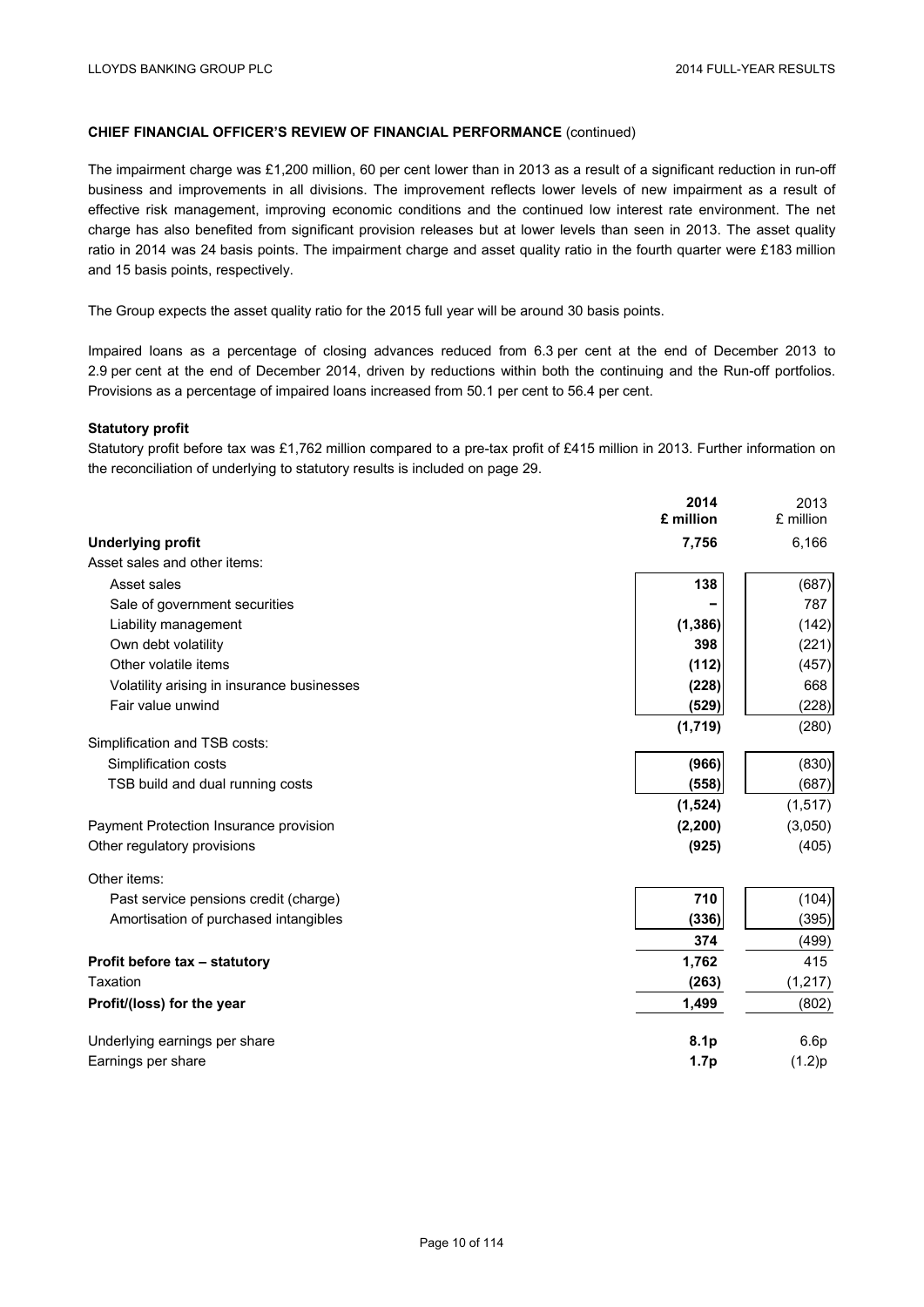## **Asset sales and other items**

The net gain from asset sales of £138 million included a gain of £122 million from the sale of Scottish Widows Investment Partnership. In 2013 there was a net loss from asset sales of £687 million and a £787 million gain on the sale of government securities.

The loss for liability management in 2014 of £1,386 million largely related to the Group's ECN exchange offers completed in the second quarter. This was partly offset by the credit from own debt volatility of £398 million which mainly reflected the change in value of the equity conversion feature of the ECNs.

There was a charge for other volatile items of £112 million (2013: charge of £457 million) relating to the change in fair value of interest rate derivatives and foreign exchange hedges in the banking book not mitigated through hedge accounting.

Negative volatility arising in insurance businesses was £228 million in 2014, principally reflecting lower than expected returns on equity markets and cash investments. This compared to positive insurance volatility of £668 million in 2013 driven by strong equity market performance.

The fair value unwind was a net charge of £529 million compared with a net charge of £228 million in 2013. The charge largely related to the amortisation of fair value adjustments relating to the subordinated debt acquired as part of the HBOS acquisition in 2009.

## **Simplification and TSB costs**

Total Simplification costs in 2014 were £966 million (2013: £830 million). The total spent on Simplification to the end of December 2014 was £2.4 billion with a further £0.2 billion of redundancy costs in 2014 relating to the acceleration of the next phase of the programme. The original programme has delivered annual run-rate savings of £2.0 billion, meeting the increased target announced with the 2013 results. In the next phase of Simplification the Group is targeting a further £1 billion of annual run-rate savings by the end of 2017.

The Group holds 50 per cent of TSB's ordinary shares. TSB build and dual running costs in the year were £232 million and £326 million, respectively. In 2013 TSB build costs were £687 million.

# **PPI**

The Group increased the provision for expected PPI costs by a further £700 million in the fourth quarter. This brings the amount provided in 2014 to £2,200 million (2013: £3,050 million), and the total amount provided to £12,025 million. Total costs incurred in the fourth quarter were £700 million and as at 31 December 2014, £2,549 million or 21 per cent of the total provision, remained unutilised.

The volume of reactive PPI complaints in 2014 fell by 22 per cent compared with 2013 and by 12 per cent in the fourth quarter. During 2014 there has been a more sustained level of Claims Management Company (CMC) activity and as a result the Group is forecasting a slower decline in future volumes than previously expected. The provision remaining at 31 December 2014 assumes that we will receive a further 0.6 million complaints. This revised forecast of complaint volumes accounts for £1,080 million, approximately half of the additional provision taken in the year and of which £300 million in the fourth quarter. However, the provisions remains sensitive to future trends; as an example, were reactive complaint levels in the first two quarters of 2015 to remain broadly in line with the fourth quarter of 2014 then the revised modelled total complaints and associated administration costs would increase the provision by approximately £700 million.

The Group has mailed the original Past Business Review (PBR) scope of 2.7 million policies as at 31 December 2014. During the year response rates to mailings have been slightly higher than expected, and some limited additional mailing has been added to the scope. This covers £300 million of the provision increase in the year and £45 million in the fourth quarter.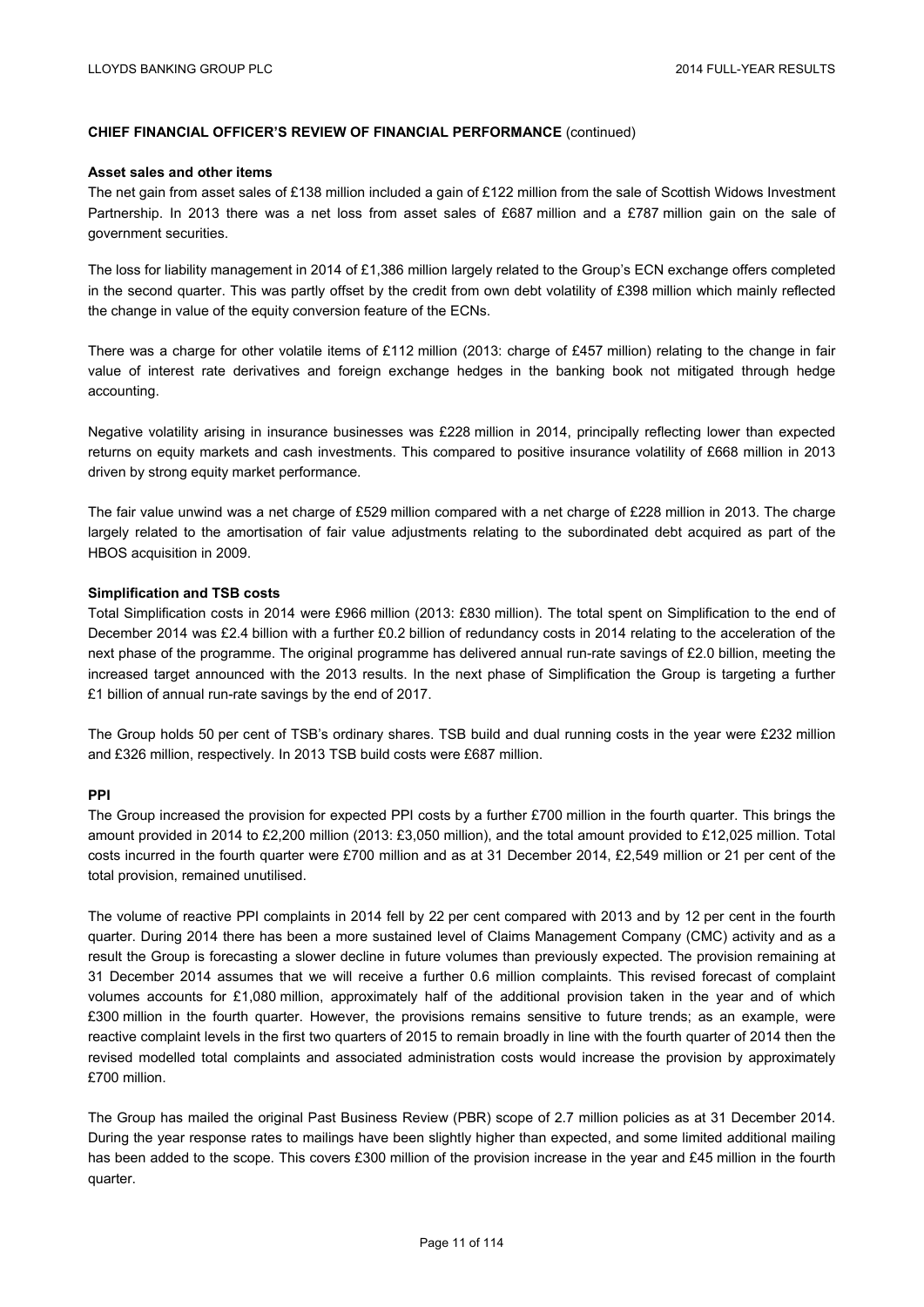The Group has now commenced re-reviewing previously handled cases. During the course of the year the scope of remediation has increased, which combined with higher uphold rates following complaint handling policy changes, has resulted in an additional provision being required of £250 million for the year, of which £140 million was in the fourth quarter.

The Group has also revised its forecast for uphold rates and average redress and increased its estimate for the associated administrative expenses connected with the above which combined have resulted in an increase in the provision of £570 million, of which £215 million was in the fourth quarter.

The total amount provided for PPI represents our best estimate of the likely future costs. The run-rate of spend in the first quarter of 2015 is expected to increase as a result of cash payments for remediation and residual PBR responses. The run-rate of spend in the first half of 2015 overall however, is expected to remain broadly in line with the second half of 2014 as remediation spend reduces. These programmes will be largely complete by mid year, and as a result the Group expects a further reduction in cash outflow in the second half of 2015. However, a number of risks and uncertainties remain in particular in respect of complaint volumes, uphold rates, average redress costs, the cost of proactive mailings and remediation, and the outcome of the FCA Enforcement Team investigation. The cost of these factors could differ materially from our estimates, with the risk that a further provision could be required.

## **Other regulatory provisions**

During 2014 the Group has charged £925 million (2013: £405 million) in respect of other regulatory and conduct related matters of which £425 million was charged in the fourth quarter.

In July 2014, the Group announced that it had reached settlements totalling £217 million (at 30 June 2014 exchange rate) with the UK Financial Conduct Authority, the United States Commodity Futures Trading Commission and the United States Department of Justice regarding the manipulation several years ago of submissions to the British Bankers' Association London Interbank Offered Rate and Sterling Repo Rate between May 2006 and 2009, as well as the associated systems and control failings. In addition to these regulatory settlements, the Group paid nearly £8 million to the Bank of England to compensate for fees that were underpaid as a direct consequence of the manipulation of the Sterling Repo Rate in 2008 and 2009. These costs were recognised in the first half.

Further provisions of £150 million have been made relating to the past sale of interest rate hedging products (IRHPs) to certain small and medium-sized businesses of which £100 million was recognised in the fourth quarter. The further provision brings the total amount provided for redress and related administration costs for customers in scope of the agreement with the FCA to £680 million of which £109 million was unutilised at 31 December 2014.

Other provisions also included £120 million recognised in the fourth quarter given the emerging experience relative to expectations for claims relating to policies issued by Clerical Medical Investment Group Limited in Germany, bringing the total provision to £520 million of which £199 million was unutilised at 31 December 2014.

In the course of its business, the Group is engaged in discussions with the PRA, FCA and other UK and overseas regulators and other governmental authorities on a range of matters. The Group also receives complaints and claims from customers in connection with its past conduct, and where significant, provisions are held against the costs expected to be incurred as a result of the conclusions reached. In 2014, the Group made further provisions of £430 million in respect of a number of matters affecting the Retail, Commercial Banking and Consumer Finance divisions, including potential claims and remediation in respect of products sold through the branch network and continuing investigation of matters highlighted through industry wide regulatory reviews, as well as legacy product sales and historical systems and controls such as those governing legacy incentive schemes. Of the additional provision, £205 million was recognised in the fourth quarter. The increase reflected the Group's assessment of a limited number of matters under discussion, none of which are individually considered financially material in the context of the Group.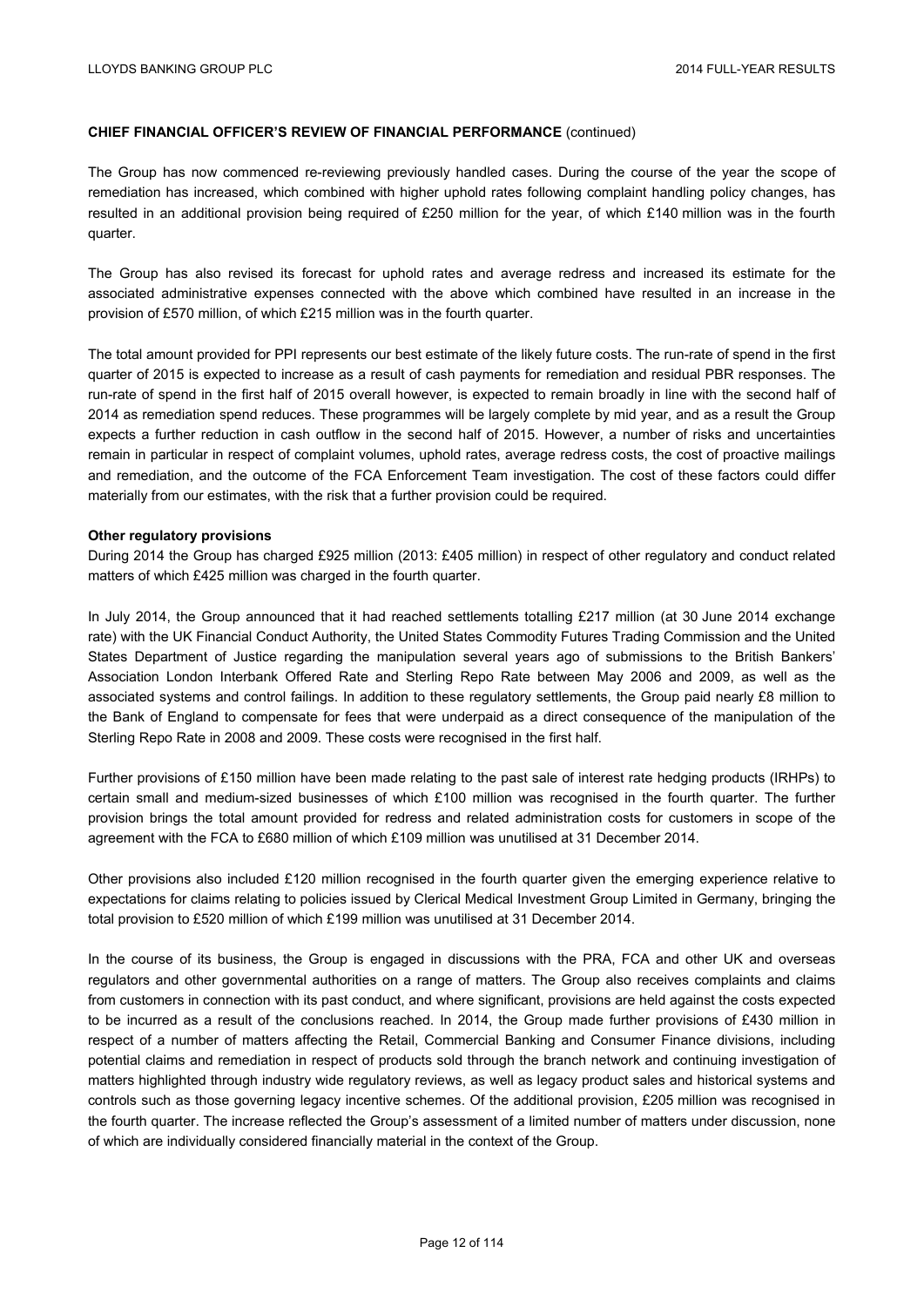#### **Other items**

The Group made a number of changes to its defined benefit pension scheme arrangements in the first half of the year. These changes and other actions resulted in a £710 million net credit which was recognised in the second quarter.

## **Taxation**

The tax charge for the year to 31 December 2014 was £263 million, representing an effective tax rate of 15 per cent.

The effective tax rate was lower than the UK corporation tax rate largely as a result of tax exempt gains on sales of businesses in the first half and a lower deferred tax liability in respect of the value of in-force assets for the life business partially offset by the effect of non-deductible expenses.

The high tax charge in 2013 was driven by the write down of deferred tax assets following the changes in corporation tax rates and the sale of the Australian business.

In December 2014 the Chancellor of the Exchequer announced proposals to restrict to 50 per cent the amount of banks' profits that can be offset by carried forward tax losses for the purposes of calculating corporation tax liabilities. These proposals are expected to be included in the Finance Bill 2015 and, if passed into law, will take effect in respect of profits arising after 1 April 2015. The Group estimates that these proposals will result in no change to the level of deferred tax recognition although it will increase the period over which it expects to fully utilise its tax losses from 2019 to 2025.

## **Return on required equity**

|                                      | At 31 Dec | At 31 Dec  | Change            |
|--------------------------------------|-----------|------------|-------------------|
|                                      | 2014      | 2013       |                   |
| Underlying return on required equity | 13.6%     | $9.7\%$    | 3.9 <sub>DP</sub> |
| Statutory return on required equity  | 3.0%      | $(1.3) \%$ | 4.3pp             |

Underlying return on equity is calculated as the underlying profit after tax at the standard UK corporation tax rate less the post tax profit attributable to other equity holders divided by the average required equity in the year. Required equity is made up of shareholders' equity and non-controlling interests and is the amount required to achieve a common equity tier 1 ratio of 12.0 per cent after allowing for regulatory adjustments and deductions. An adjustment is also made to reflect the notional earnings on any excess or shortfall in equity.

Statutory return on required equity is calculated as the statutory profit after tax less the post tax profit attributable to other equity holders divided by the average required equity in the year. An adjustment is also made to reflect the notional earnings on any excess or shortfall in equity.

Both return measures have improved significantly in the year reflecting the strong growth in underlying profit and the return to statutory profit. The Group has a target statutory return on required equity of between 13.5 per cent and 15 per cent by the end of 2017.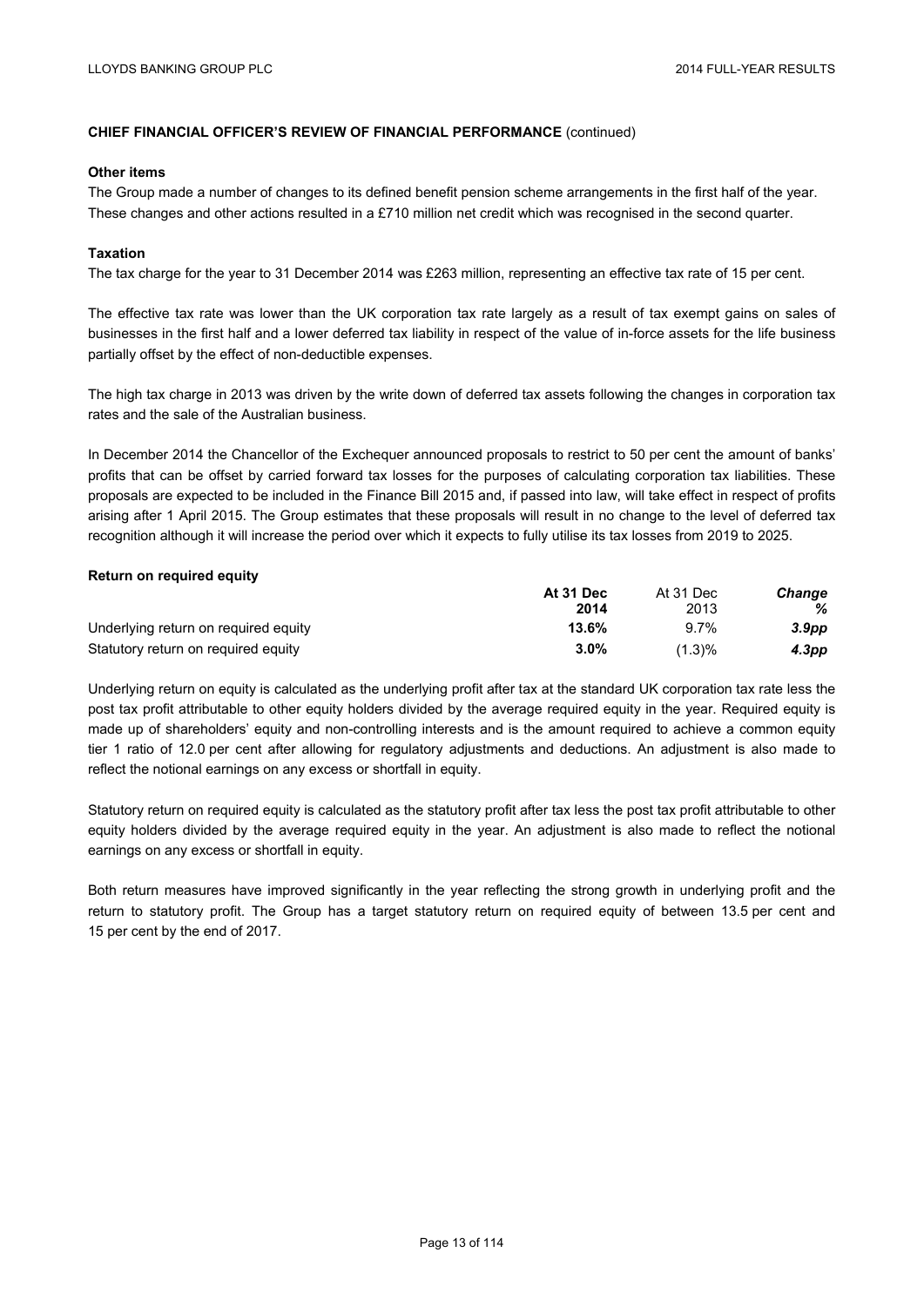#### **Capital ratios and risk-weighted assets**

|                                                   | At 31 Dec<br>2014 | At 31 Dec<br>2013 | <b>Change</b>     |
|---------------------------------------------------|-------------------|-------------------|-------------------|
| Common equity tier 1 capital ratio <sup>1,3</sup> | 12.8%             | 10.3%             | 2.5pp             |
| Transitional tier 1 capital ratio <sup>1,3</sup>  | 16.5%             | 11.7%             | 4.8pp             |
| Transitional total capital ratio <sup>1,3</sup>   | 22.0%             | 18.8%             | 3.2pp             |
| Leverage ratio <sup>2,3</sup>                     | 4.9%              | 3.8%              | 1.1 <sub>pp</sub> |
| Risk-weighted assets $^{1,3}$                     | £240bn            | £272 $bn$         | $(12)\%$          |
| Shareholders' equity                              | £43bn             | £39bn             | 11%               |

<sup>1</sup> Common equity tier 1 ratio is the same on both fully loaded and transitional bases. 31 December 2013 comparatives reflect CRD IV rules as implemented by the PRA at 1 January 2014.

 $2$  Calculated in accordance with the January 2014 revised Basel III leverage ratio framework.

<sup>3</sup> 31 December 2013 comparatives are reported on a pro forma basis that includes the benefit of the sales of Heidelberger Leben, Scottish Widows Investment Partnership and the Group's 50 per cent stake in Sainsbury's Bank.

The Group continued to strengthen its capital position, with the common equity tier 1 (CET1) ratio increasing to 12.8 per cent (31 December 2013: 10.3 per cent pro forma). The improvement was driven by a combination of underlying profit, further dividends from the Insurance business, changes to and improved valuations of the Group's defined benefit pension arrangements, and a reduction in risk-weighted assets. The positive effect of these items was partly offset by charges relating to legacy issues which reduced the CET1 ratio by 1.5 per cent, the ECN exchange and tender offers which reduced the ratio by 0.5 per cent and the recommended dividend which reduced the ratio by 0.2 per cent.

The regulatory framework in which the Group operates has continued to evolve following the implementation of the Capital Requirements Directive (CRD IV) on 1 January 2014. The Group's Pillar 2A requirement at 31 December 2014 was 3.8 per cent of risk-weighted assets of which 2.1 per cent must be covered by CET1 capital. This reflects a point in time estimate by the PRA, which may change over time, of the total capital that is needed in relation to risks that are not covered or fully covered by Pillar 1. The Group is now assuming a steady state CET1 ratio requirement of around 12 per cent.

Risk-weighted assets reduced by 12 per cent, or £32.2 billion, in the year, to £239.7 billion (31 December 2013: £271.9 billion pro forma), primarily due to asset reductions in the Run-off portfolio, active portfolio management in Commercial Banking and improvements in economic conditions.

The Group's leverage ratio increased to 4.9 per cent from 3.8 per cent (pro forma) in December 2013, with the AT1 issuance in the first half, where the Group repurchased the equivalent of £5 billion nominal (£4 billion regulatory value) of ECNs and issued £5.3 billion of new AT1 securities, accounting for 0.5 per cent of the increase.

The Group's leverage ratio exceeds the aggregate minimum levels proposed by the Financial Policy Committee (FPC) which require major domestic banks to meet a minimum ratio of 3 per cent, a supplementary systemic risk based buffer of up to 1.05 per cent (to apply from 2016 for G-SIBs and from 2019 for major domestic banks) and a time-varying countercyclical leverage buffer of up to 0.9 per cent (currently set at zero per cent).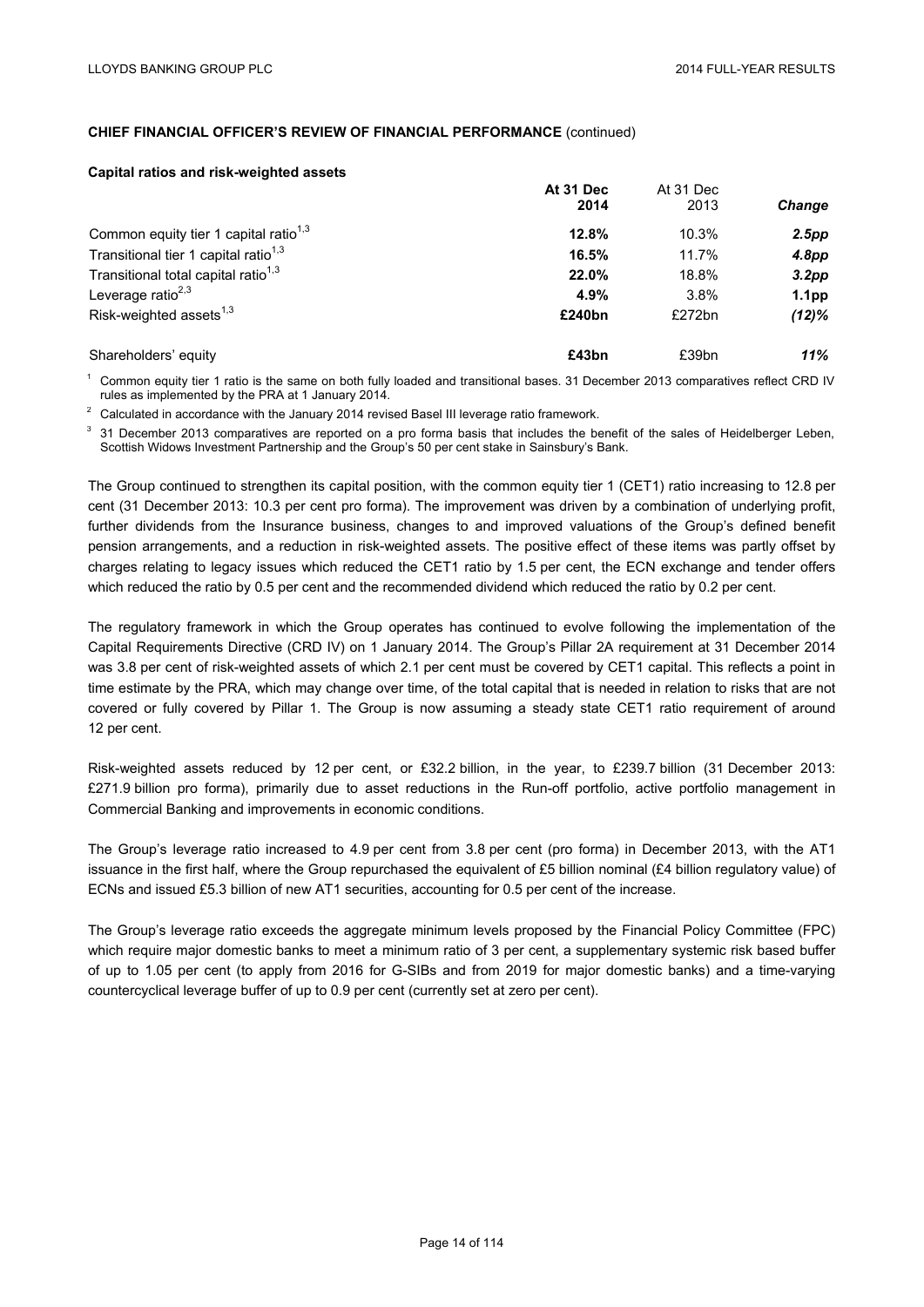## **Stress tests**

During the year, the Group was subject to stress testing exercises carried out by both the European Banking Authority (EBA) and the PRA. As announced in October and December respectively, the Group exceeded the capital thresholds set for both these tests and was not required to take any action as a result of these exercises.

The remaining issued Enhanced Capital Notes (ECNs) were not taken into account for the purpose of core capital for the PRA stress test. A Capital Disqualification Event (CDE) occurred allowing the Group, under certain conditions, to redeem, with the permission of the PRA, any series of ECNs. The Group has also indicated its intention to redeem those series of ECNs listed in the announcement, resulting in a reduction in tier 2 capital resources of £0.5 billion.

# **Funding and liquidity**

|                                                             | At 31 Dec | At 31 Dec | <b>Change</b> |
|-------------------------------------------------------------|-----------|-----------|---------------|
|                                                             | 2014      | 2013      | ℅             |
| Loans and advances to customers <sup>1</sup>                | £478bn    | £493bn    | (3)           |
| Loans and advances to customers excluding TSB.              |           |           |               |
| Run-off and other                                           | £406bn    | £402bn    | 1             |
| Run-off assets                                              | £17bn     | £33bn     | (49)          |
| Non-retail run-off assets                                   | £11bn     | £25bn     | (57)          |
| <b>Funded assets</b>                                        | £493bn    | £508bn    | (3)           |
| Customer deposits <sup>2</sup>                              | £447bn    | £436bn    | 2             |
| Wholesale funding                                           | £116bn    | £137bn    | (15)          |
| Wholesale funding <1 year maturity                          | £41bn     | £44bn     | (7)           |
| Of which money-market funding <1 year maturity <sup>3</sup> | £19bn     | £21bn     | (11)          |
| Loan to deposit ratio                                       | 107%      | 113%      | $(6)$ pp      |
| Primary liquid assets <sup>4</sup>                          | £109bn    | £89bn     | 22            |

 $1$  Excludes reverse repos of £5.1 billion (31 December 2013: £0.1 billion). Loans and advances comparative restated, see note 1,

page 75.<br>
<sup>2</sup> Excludes repos of £nil (31 December 2013: £3.0 billion). Deposits comparative restated, see note 1, page 75.<br>
<sup>3</sup> Excludes balances relating to margins of £2.8 billion (31 December 2013: £2.3 billion) and set

<sup>4</sup> Includes off-balance sheet liquid assets: includes TSB  $£4.5$  billion (31 December 2013: £nil).

The Group increased its net lending in key customer segments by 1 per cent with growth of 2 per cent in mortgages (excluding books closed to new business), growth of 5 per cent and 2 per cent in SME and Mid Markets respectively and 17 per cent in the UK consumer finance business. Overall, loans and advances to customers have fallen by 3 per cent to £477.6 billion as the growth in key segments has been more than offset by a reduction in Run-off loans and advances. The Group reduced total Run-off assets by 49 per cent to £16.9 billion.

The growth in deposits, together with the reduction in total loans and advances, resulted in the loan to deposit ratio improving to 107 per cent from 113 per cent at the end of 2013, and has reduced the Group's wholesale funding requirement. Wholesale funding at 31 December 2014 was £116.5 billion, with 65 per cent having a maturity of greater than one year.

The Group's liquidity position remains strong, with primary liquid assets of £109.3 billion (31 December 2013: £89.3 billion). Primary liquid assets represent almost six times our money-market funding with a maturity of less than one year, and just under three times our total short-term wholesale funding, in turn providing a substantial buffer in the event of market dislocation. In addition to primary liquid assets, the Group has significant secondary liquidity holdings of £99.2 billion (31 December 2013: £105.4 billion). Total liquid assets represent approximately five times our short-term wholesale funding with primary liquid assets broadly equivalent to total wholesale funding.

Based on the Group's current understanding of the LCR standards due to be implemented in October 2015, the Group believes that it met the upcoming requirements as at 31 December 2014.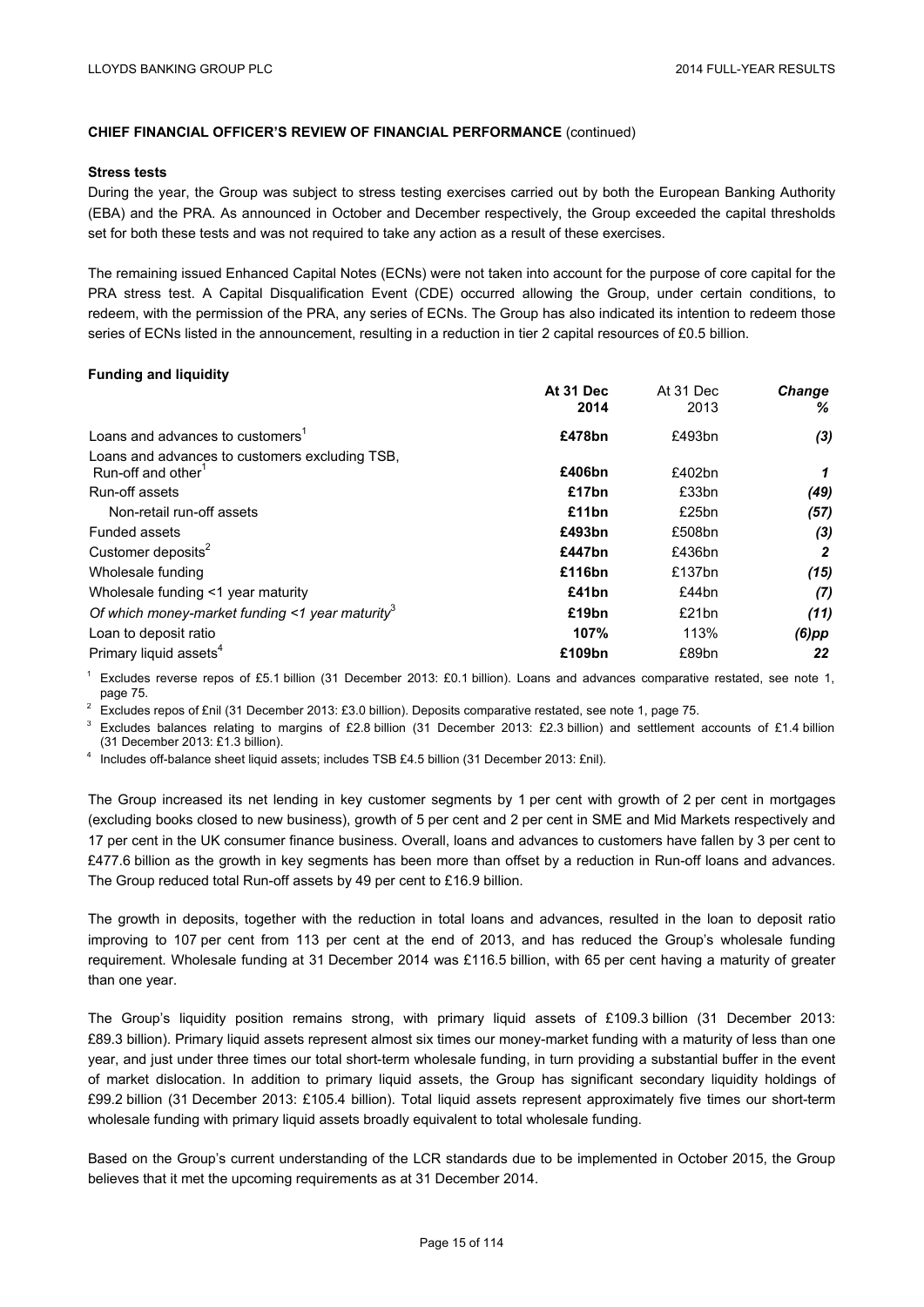# **Dividend**

The Board has recommended a dividend of 0.75 pence per ordinary share in respect of 2014, amounting to £535 million. The Group's aim is to have a progressive dividend policy, with dividends starting at a modest level and increasing over the medium term to a dividend payout ratio of at least 50 per cent of sustainable earnings. Subject to performance, the intention is to pay an interim and final dividend for 2015.

## **Conclusion**

The Group has delivered a strong underlying performance and a statutory profit after tax of £1.5 billion in 2014 despite recognising further PPI and other regulatory provisions. At the same time, the Group has continued to reduce balance sheet risk, with significantly improved credit quality supported by a further £16 billion reduction in the Run-off portfolio. These achievements have helped strengthen the Group's funding position, key capital and leverage ratios and enabled the Board to recommend a dividend in respect of 2014.

George Culmer *Chief Financial Officer*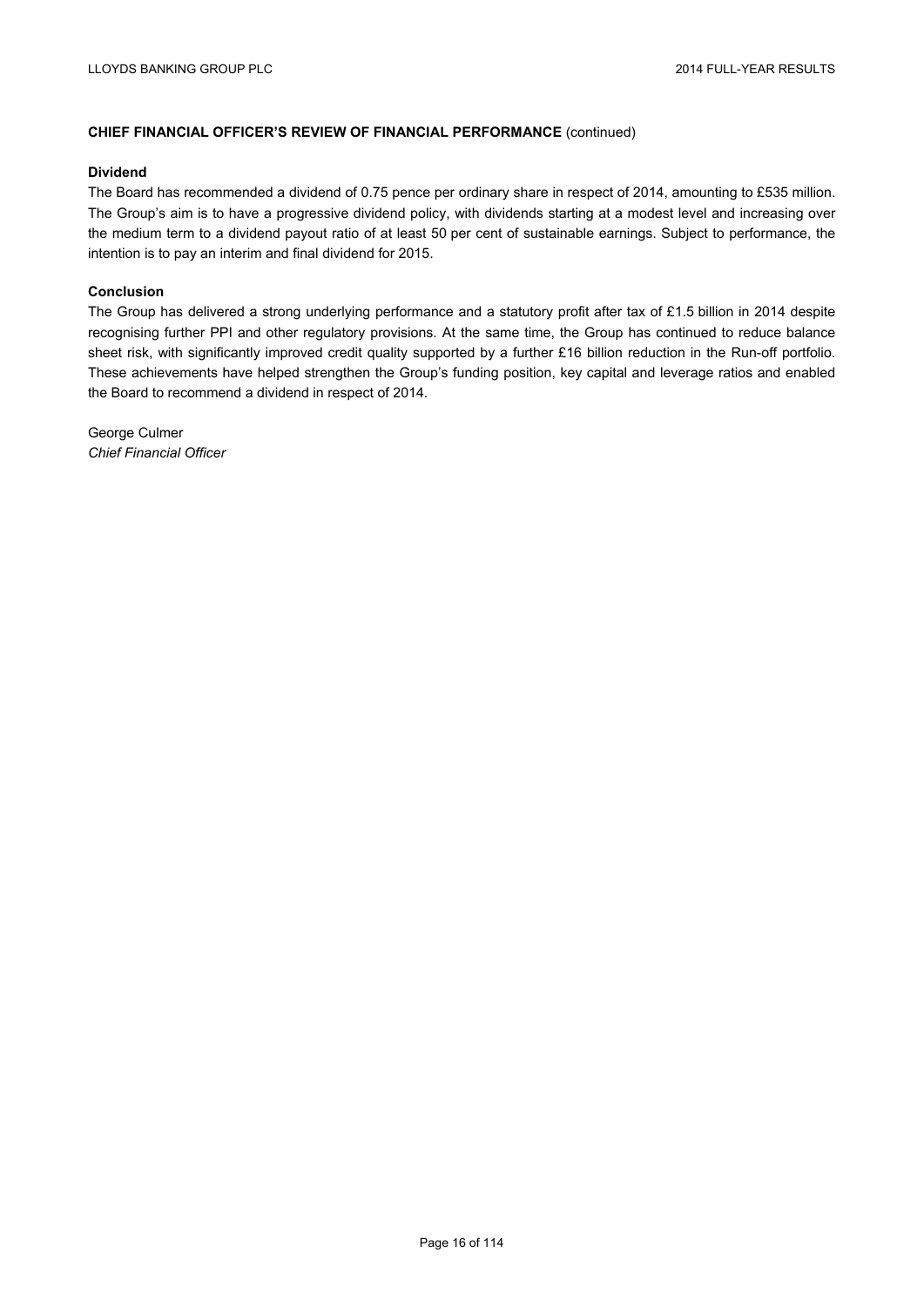# **UNDERLYING BASIS** – **SEGMENTAL ANALYSIS**

| 2014                                                      | <b>Retail</b><br>£m | <b>Commercial</b><br><b>Banking</b><br>£m | <b>Consumer</b><br><b>Finance</b><br>£m | <b>Insurance</b><br>£m | <b>Run-off</b><br>and<br><b>Central</b><br>items<br>£m | TSB <sup>1</sup><br>£m | Group<br>£m    |
|-----------------------------------------------------------|---------------------|-------------------------------------------|-----------------------------------------|------------------------|--------------------------------------------------------|------------------------|----------------|
| Net interest income                                       | 7,079               | 2,480                                     | 1,290                                   | (131)                  | 257                                                    | 786                    | 11,761         |
| Other income                                              | 1,212               | 1,956                                     | 1,364                                   | 1,725                  | 210                                                    | 140                    | 6,607          |
| <b>Total income</b>                                       | 8,291               | 4,436                                     | 2,654                                   | 1,594                  | 467                                                    | 926                    | 18,368         |
| Total costs                                               | (4, 464)            | (2, 147)                                  | (1, 429)                                | (672)                  | (330)                                                  | (370)                  | (9, 412)       |
| Impairment                                                | (599)               | (83)                                      | (215)                                   |                        | (205)                                                  | (98)                   | (1, 200)       |
| <b>Underlying profit (loss)</b>                           | 3,228               | 2,206                                     | 1,010                                   | 922                    | (68)                                                   | 458                    | 7,756          |
| Banking net interest margin                               | 2.29%               | 2.67%                                     | 6.49%                                   |                        |                                                        |                        | 2.45%          |
| Asset quality ratio                                       | 0.19%               | 0.08%                                     | 1.05%                                   |                        |                                                        |                        | 0.24%          |
| Return on risk-weighted assets                            | 4.60%               | 1.92%                                     | 4.87%                                   |                        |                                                        |                        | 3.02%          |
| Return on assets                                          | 1.02%               | 0.94%                                     | 4.02%                                   |                        |                                                        |                        | 0.92%          |
| Key balance sheet items<br>at 31 December 2014            | £bn                 | £bn                                       | £bn                                     |                        | £bn                                                    | £bn                    | £bn            |
| Loans and advances to<br>customers                        | 315.2               | 100.9                                     | 20.9                                    |                        | 19.0                                                   | 21.6                   | 477.6          |
| Customer deposits                                         | 285.5               | 119.9                                     | 15.0                                    |                        | 2.1                                                    | 24.6                   | 447.1          |
| Total customer balances <sup>2</sup>                      | 600.7               | 220.8                                     | 39.0                                    |                        | 21.1                                                   | 46.2                   | 927.8          |
|                                                           |                     |                                           |                                         |                        |                                                        |                        |                |
| Risk-weighted assets                                      | 67.7                | 106.2                                     | 20.9                                    |                        | 39.7                                                   | 5.2                    | 239.7          |
| $2013^3$                                                  | £m                  | £m                                        | £m                                      | £m                     | £m                                                     | £m                     | £m             |
|                                                           |                     |                                           |                                         |                        |                                                        |                        |                |
| Net interest income                                       | 6,500               | 2,113                                     | 1,333                                   | (107)                  | 431                                                    | 615                    | 10,885         |
| Other income                                              | 1,435               | 2,259                                     | 1,359                                   | 1,864                  | 840                                                    | 163                    | 7,920          |
| Total income                                              | 7,935               | 4,372                                     | 2,692                                   | 1,757                  | 1,271                                                  | 778                    | 18,805         |
| <b>Total costs</b>                                        | (4, 160)            | (2,084)                                   | (1, 384)                                | (669)                  | (775)                                                  | (563)                  | (9,635)        |
| Impairment                                                | (760)               | (398)                                     | (343)                                   |                        | (1, 394)                                               | (109)                  | (3,004)        |
| Underlying profit (loss)                                  | 3,015               | 1,890                                     | 965                                     | 1,088                  | (898)                                                  | 106                    | 6,166          |
| Banking net interest margin                               | 2.09%               | 2.21%                                     | 6.94%                                   |                        |                                                        |                        | 2.12%          |
| Asset quality ratio                                       | 0.24%               | 0.37%                                     | 1.76%                                   |                        |                                                        |                        | 0.57%          |
| Return on risk-weighted assets                            | 3.81%               | 1.53%                                     | 4.51%                                   |                        |                                                        |                        | 2.14%          |
| Return on assets                                          | 0.95%               | 0.77%                                     | 3.90%                                   |                        |                                                        |                        | 0.70%          |
| Key balance sheet items<br>at 31 December 2013            | £bn                 | £bn                                       | £bn                                     |                        | £bn                                                    | £bn                    | £bn            |
| Loans and advances to                                     |                     |                                           |                                         |                        |                                                        |                        |                |
| customers                                                 | 314.3               | 105.7                                     | 19.1                                    |                        | 30.3                                                   | 23.5                   | 492.9          |
| Customer deposits<br>Total customer balances <sup>2</sup> | 283.2<br>597.5      | 108.7<br>214.4                            | 18.7<br>40.6                            |                        | 2.8<br>33.1                                            | 23.1<br>46.6           | 436.5<br>932.2 |

 $1$  See note 5, page 82.

<sup>2</sup> Total customer balances include loans and advances to customers, customer deposit balances and Consumer Finance operating lease assets.

<sup>3</sup> Segment information has been restated to reflect the changes made to the Group's operating structure that came into effect from 1 January 2014. Loans and advances to customers and customer deposits have been restated, see note 1, page 75.

<sup>4</sup> 31 December 2013 comparatives reflect CRD IV rules on a fully loaded basis as implemented by the PRA at 1 January 2014.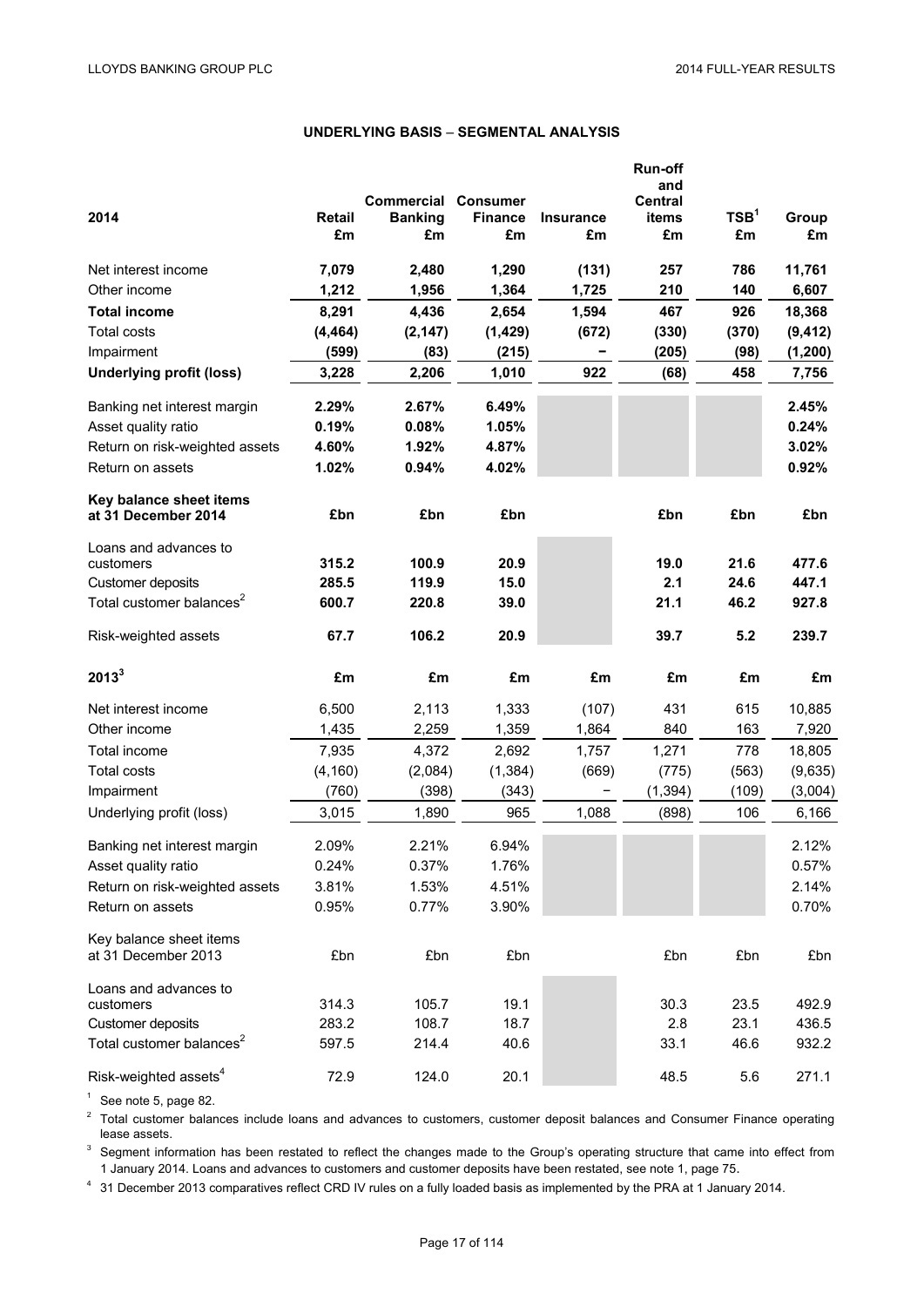# **UNDERLYING BASIS** – **QUARTERLY INFORMATION**

|                                | Quarter<br>ended<br>31 Dec<br>2014<br>£m | Quarter<br>ended<br>30 Sept<br>2014<br>£m | Quarter<br>ended<br>30 June<br>2014<br>£m | Quarter<br>ended<br>31 Mar<br>2014<br>£m |
|--------------------------------|------------------------------------------|-------------------------------------------|-------------------------------------------|------------------------------------------|
| Net interest income            | 2,923                                    | 3,034                                     | 2,993                                     | 2,811                                    |
| Other income                   | 1,547                                    | 1,612                                     | 1,730                                     | 1,718                                    |
| <b>Total income</b>            | 4,470                                    | 4,646                                     | 4,723                                     | 4,529                                    |
| <b>Total costs</b>             | (2, 505)                                 | (2, 232)                                  | (2, 377)                                  | (2, 298)                                 |
| Impairment                     | (183)                                    | (259)                                     | (327)                                     | (431)                                    |
| <b>Underlying profit</b>       | 1,782                                    | 2,155                                     | 2,019                                     | 1,800                                    |
| Asset sales and other items    | 34                                       | (186)                                     | (1,687)                                   | 120                                      |
| Simplification and TSB costs   | (460)                                    | (236)                                     | (362)                                     | (466)                                    |
| PPI                            | (700)                                    | (900)                                     | (600)                                     |                                          |
| Other regulatory provisions    | (425)                                    |                                           | (500)                                     |                                          |
| Other items                    | (83)                                     | (82)                                      | 624                                       | (85)                                     |
| <b>Statutory profit (loss)</b> | 148                                      | 751                                       | (506)                                     | 1,369                                    |
| Banking net interest margin    | 2.47%                                    | 2.51%                                     | 2.48%                                     | 2.32%                                    |
| Asset quality ratio            | 0.15%                                    | 0.20%                                     | 0.26%                                     | 0.35%                                    |
| Cost:income ratio              | 56.0%                                    | 48.0%                                     | 50.3%                                     | 50.7%                                    |
| Return on risk-weighted assets | 2.89%                                    | 3.37%                                     | 3.09%                                     | 2.71%                                    |
| Return on assets               | 0.83%                                    | 1.01%                                     | 0.97%                                     | 0.87%                                    |
|                                | Quarter<br>ended<br>31 Dec<br>2013<br>£m | Quarter<br>ended<br>30 Sept<br>2013<br>£m | Quarter<br>ended<br>30 June<br>2013<br>£m | Quarter<br>ended<br>31 Mar<br>2013<br>£m |
| Net interest income            | 2,918                                    | 2,761                                     | 2,653                                     | 2,552                                    |
| Other income                   | 1,754                                    | 1,776                                     | 1,872                                     | 1,857                                    |
| St. James's Place              | 114                                      | 18                                        | 50                                        | 480                                      |
| <b>Total income</b>            | 4,786                                    | 4,555                                     | 4,575                                     | 4,889                                    |
| <b>Total costs</b>             | (2, 525)                                 | (2, 361)                                  | (2, 341)                                  | (2, 408)                                 |
| Impairment                     | (521)                                    | (670)                                     | (811)                                     | (1,002)                                  |
| <b>Underlying profit</b>       | 1,740                                    | 1,524                                     | 1,423                                     | 1,479                                    |
| Asset sales and other items    | (468)                                    | (709)                                     | (176)                                     | 1,073                                    |
| Simplification and TSB costs   | (323)                                    | (408)                                     | (377)                                     | (409)                                    |
| <b>PPI</b>                     | (1,800)                                  | (750)                                     | (500)                                     |                                          |
| Other regulatory provisions    | (330)                                    |                                           | (75)                                      |                                          |
| Other items                    | (98)                                     | (97)                                      | (201)                                     | (103)                                    |
| <b>Statutory (loss) profit</b> | (1, 279)                                 | (440)                                     | 94                                        | 2,040                                    |
| Banking net interest margin    | 2.29%                                    | 2.17%                                     | 2.06%                                     | 1.96%                                    |
| Asset quality ratio            | 0.40%                                    | 0.51%                                     | 0.57%                                     | 0.80%                                    |
| Cost:income ratio <sup>1</sup> | 54.0%                                    | 52.0%                                     | 51.7%                                     | 53.6%                                    |
| Return on risk-weighted assets | 2.55%                                    | 2.14%                                     | 1.93%                                     | 1.96%                                    |
| Return on assets               | 0.81%                                    | 0.69%                                     | 0.65%                                     | 0.66%                                    |

<sup>1</sup> Excluding impact of St. James's Place.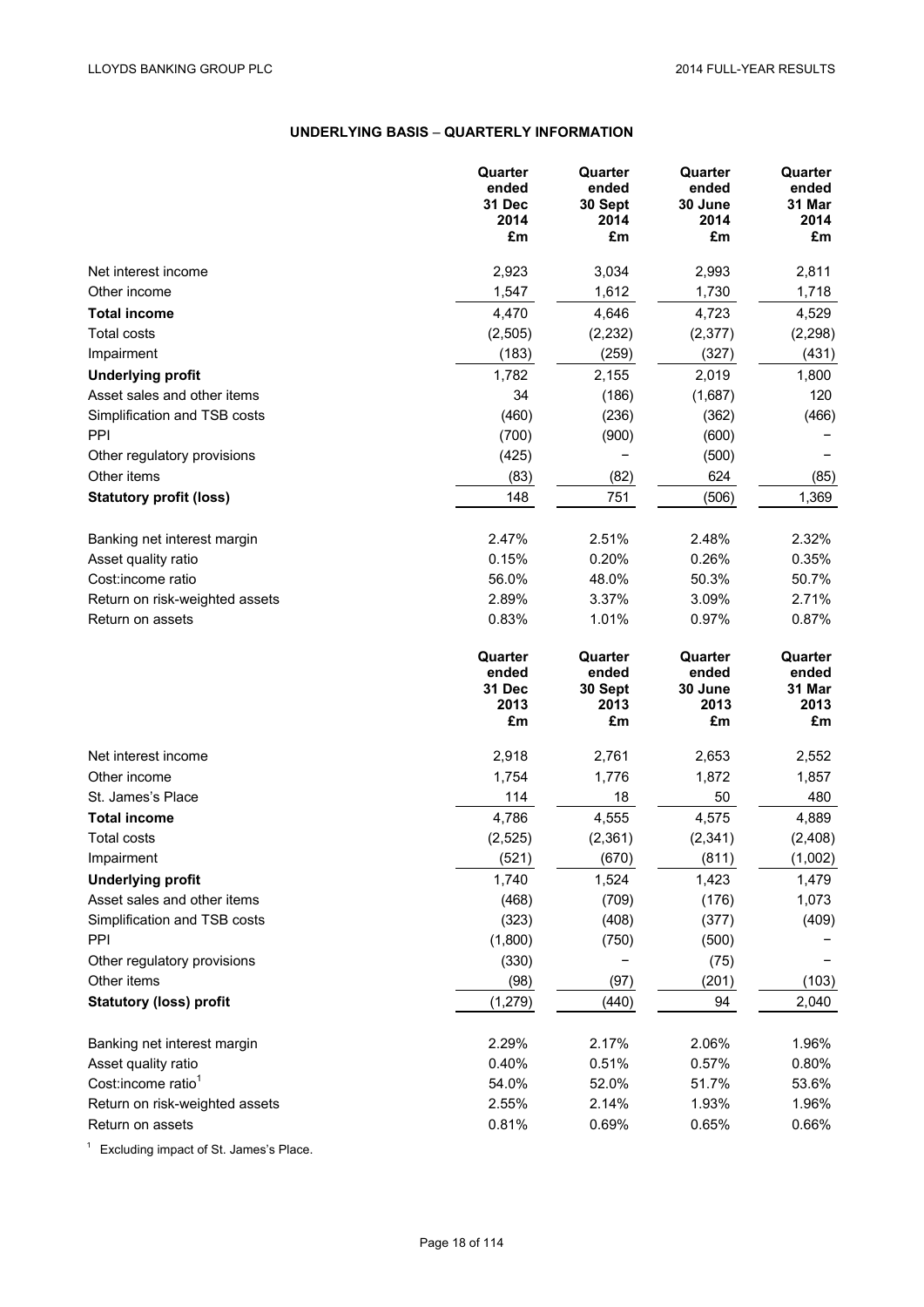# **DIVISIONAL HIGHLIGHTS**

## **RETAIL**

Retail offers a broad range of financial service products, including current accounts, savings, personal loans and mortgages, to UK personal customers, including Wealth and small business customers. It is also a distributor of insurance, protection and credit cards, and a range of long-term savings and investment products. Retail's aim is to be the best bank for customers in the UK, by building deep and enduring relationships that deliver value to customers, and by providing them with greater choice and flexibility. Retail will maintain its multi-brand and multi-channel strategy, and continue to simplify the business and provide more transparent products, helping to improve service levels and reduce conduct risks.

## **Progress against strategic initiatives**

- Continued development of its digital capability, with the launch of its new App and the optimisation of browser sites for mobile users. The online user base has increased to over 10.4 million customers, including more than 5 million active mobile users, an increase of 29 per cent from 2013.
- Increased Net Promoter Scores across all channels in 2014.
- Continued to attract new customers through positive switching activity, particularly through the Halifax challenger brand which has attracted around 250,000 customers in 2014.
- Launch of a number of new products, including the Club Lloyds current account proposition which has attracted over 600,000 customers since launch, and the Club Lloyds Saver and Monthly Saver Accounts.
- Launched two new unsecured lending products, enhancing account flexibility and online functionality.
- Announced the simplification of the existing savings products range, which will lead to the consolidation of 47 accounts into three standard products.
- Achieved £40 billion of gross new mortgage lending in 2014, providing 1 in 5 of all mortgage loans to customers buying their homes in the UK. Exceeded our lending commitment to first-time buyers, lending £11.9 billion to over 89,000 customers, providing 1 in 4 of all mortgages. Retail continues to be a leading supporter of the UK government's Help to Buy scheme, lending £1.9 billion in 2014.
- Improved proposition to small business customers through the launch of a new mobile App, online account opening and online lending and successfully transferred 120,000 customers onto a new multi-channel model in Retail. Exceeded its lending commitment by supporting over 100,000 new business start-ups.

## **Financial performance**

- Underlying profit increased 7 per cent to £3,228 million.
- Net interest income increased 9 per cent. Margin increased 20 basis points to 2.29 per cent, driven by improved deposit mix and margin, more than offsetting reduced lending rates.
- Other income down 16 per cent, with lower protection income partly due to the decision to close the face-to-face advised protection role in branches, and lower wealth related income due to regulatory changes.
- Total costs increased 7 per cent to £4,464 million, reflecting higher indirect overheads previously absorbed in the TSB segment and costs associated with ongoing investment in the business.
- Impairment reduced 21 per cent to £599 million, with unsecured charges decreasing consistent with lower impaired loan and arrears balances. Secured coverage strengthened to 37 per cent, resulting in a 13 per cent increase to the impairment charge.
- Return on risk-weighted assets increased 79 basis points driven by 7 per cent increase in underlying profit and reduced risk-weighted assets.

# **Balance sheet**

- Loans and advances to customers increased slightly to £315.2 billion, with stronger growth of 2 per cent in the open mortgage book (excludes closed specialist book and Intelligent Finance).
- Customer deposits increased 1 per cent to £285.5 billion, with relationship balances (including Lloyds, Halifax and BoS) up 4 per cent year-on-year.
- Risk-weighted assets decreased by £5.2 billion to £67.7 billion driven by an improvement in the credit quality of retail assets and improving house prices.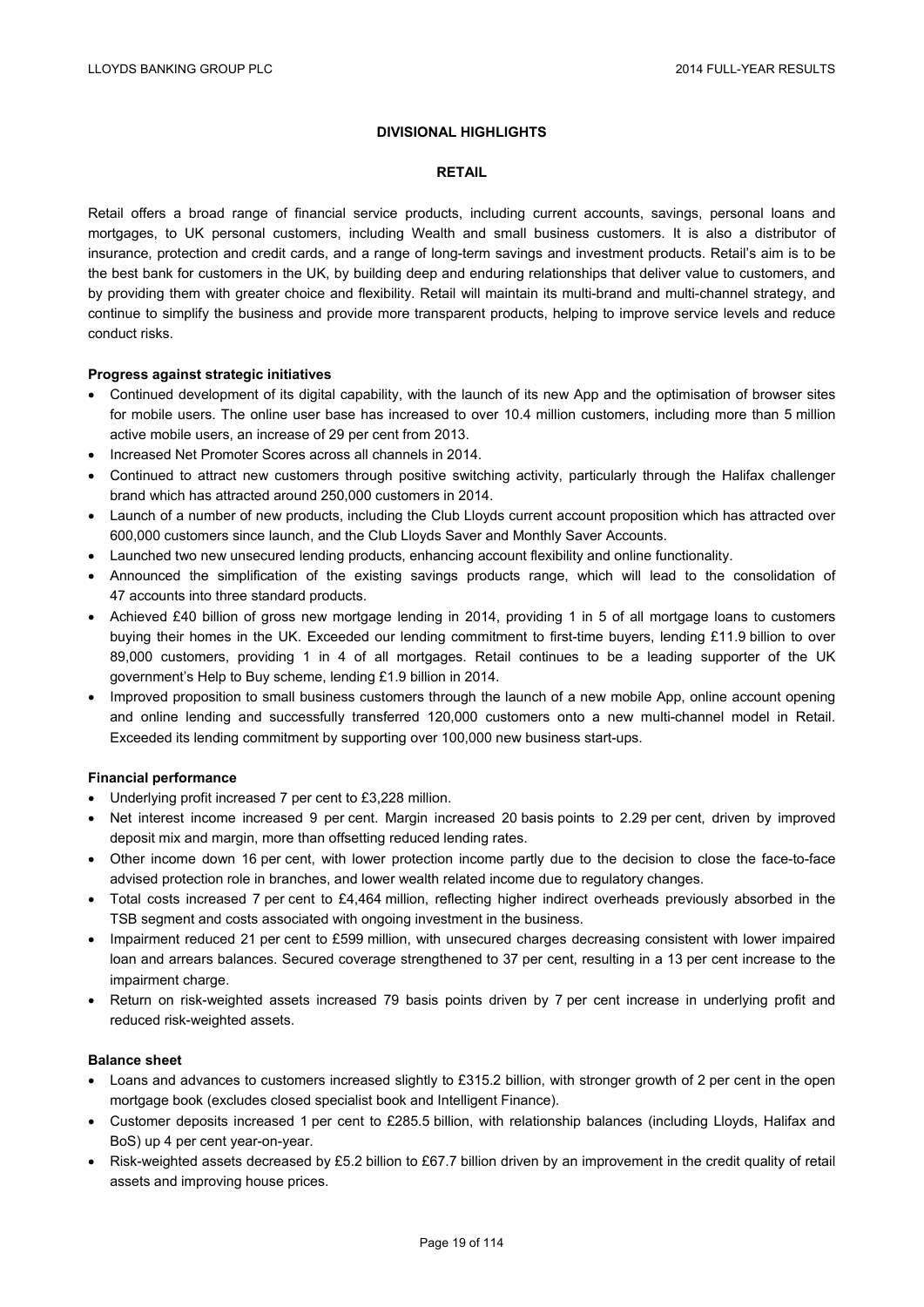# **RETAIL** (continued)

|                                | 2014     | $2013^1$ | Change |
|--------------------------------|----------|----------|--------|
|                                | £m       | £m       | %      |
| Net interest income            | 7,079    | 6,500    | 9      |
| Other income                   | 1,212    | 1,435    | (16)   |
| <b>Total income</b>            | 8,291    | 7,935    | 4      |
| Total costs                    | (4, 464) | (4, 160) | (7)    |
| Impairment                     | (599)    | (760)    | 21     |
| <b>Underlying profit</b>       | 3,228    | 3,015    | 7      |
| Banking net interest margin    | 2.29%    | 2.09%    | 20bp   |
| Asset quality ratio            | 0.19%    | 0.24%    | (5)bp  |
| Return on risk-weighted assets | 4.60%    | 3.81%    | 79bp   |
| Return on assets               | 1.02%    | 0.95%    | 7bp    |

| Key balance sheet items                        | At 31 Dec<br>2014<br>£bn | At 31 Dec<br>2013<br>£bn | Change<br>℅    |
|------------------------------------------------|--------------------------|--------------------------|----------------|
| Loans and advances excluding closed portfolios | 284.7                    | 280.4                    | $\overline{2}$ |
| Closed portfolios                              | 30.5                     | 33.9                     | (10)           |
| Loans and advances to customers                | 315.2                    | 314.3                    |                |
| Relationship balances                          | 247.9                    | 238.4                    | 4              |
| <b>Tactical balances</b>                       | 37.6                     | 44.8                     | (16)           |
| Customer deposits                              | 285.5                    | 283.2                    | 1              |
| <b>Total customer balances</b>                 | 600.7                    | 597.5                    | 1              |
| Risk-weighted assets <sup>2</sup>              | 67.7                     | 72.9                     | (7)            |

<sup>1</sup> Restated to reflect the changes to the Group operating structure that came into effect from 1 January 2014.

<sup>2</sup> 31 December 2013 comparatives reflect CRD IV rules as implemented by the PRA at 1 January 2014.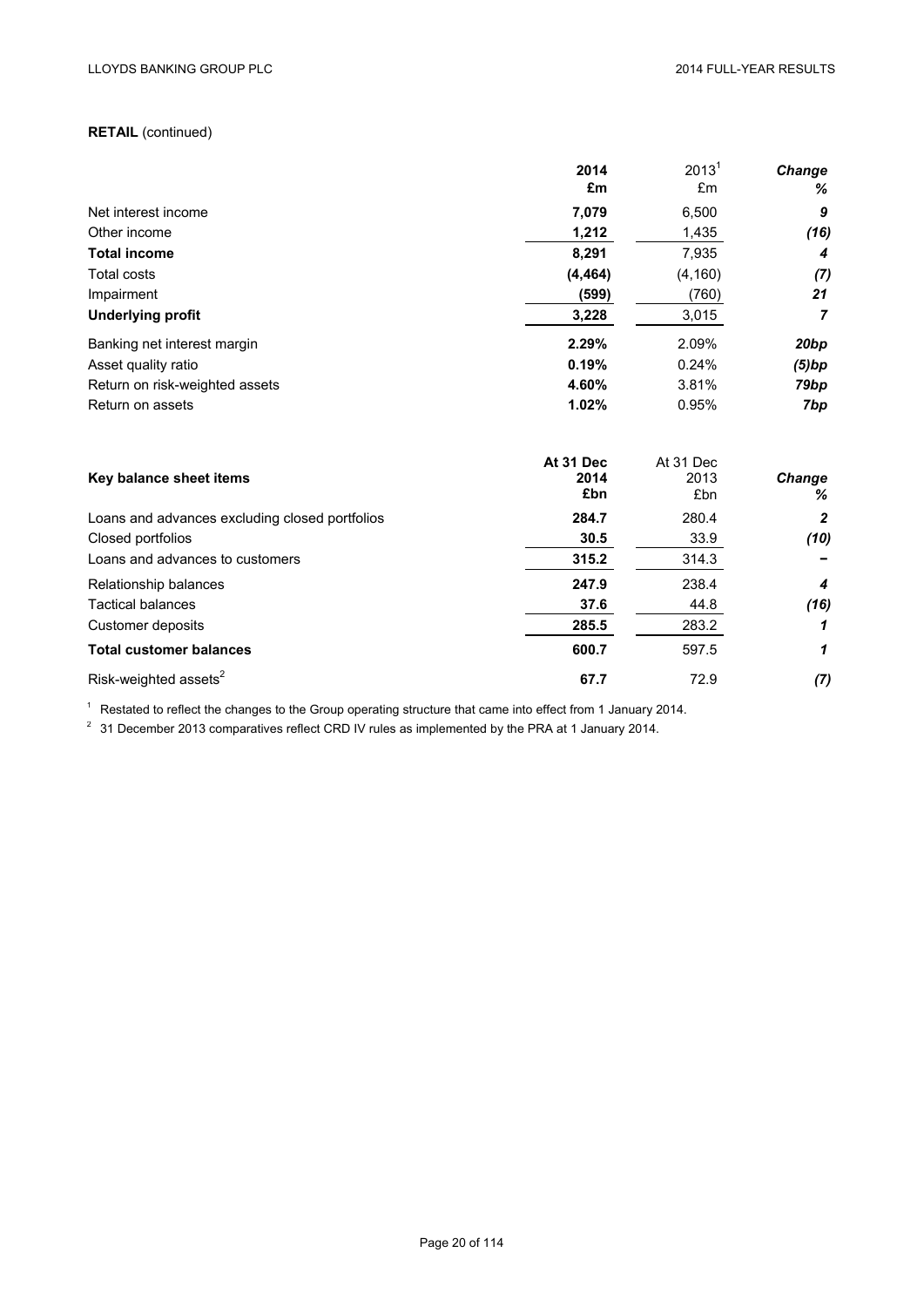# **COMMERCIAL BANKING**

Commercial Banking supports UK businesses from SMEs to large corporates and financial institutions. It has a client led, low risk strategy targeting sustainable returns on risk-weighted assets above 2 per cent by the end of 2015 and 2.4 per cent by the end of 2017, whilst simplifying operating processes, building digital capability and maintaining capital discipline. Commercial Banking aims to be the best bank for clients delivering a through-the-cycle relationship approach that provides affordable, simple and transparent finance, as well as support for complex needs and access to Government funding schemes.

# **Progress against strategic initiatives**

- Continued its support of SMEs, growing lending by 5 per cent in a contracting market. Its network of local and key markets relationship managers enables a quick response to the needs of the significant client base.
- Strengthened the capabilities and increased the number of relationship managers in Mid Markets, resulting in an increase in client numbers, particularly in the local authority, business services and education sectors.
- Enhanced returns in Global Corporates as a result of continued capital optimisation and increased profitability due to resilient income performance in challenging market conditions.
- Further developed the Financial Institutions franchise, meeting a broader range of client needs, delivering growth in income and profitability whilst supporting financial services in the UK
- Continued to invest in digital capability, with CB Online launching in 2015 and the continued development of mobile services to clients.
- Continued to help Britain prosper; committing over £15.5 billion of UK lending through Funding for Lending, over £1 billion of funding support to UK manufacturing. In line with the Group's focus on sustainability and responsible lending Commercial Banking became the first UK bank to issue an Environmental, Social and Governance (ESG) bond. The Debt Capital Markets team also pioneered market leading product innovation with the first green loan and first ESG bond for a housing association.
- Its community based actions include the Enterprise Mentoring scheme, with over 400 Group colleagues now trained as Enterprise Mentors, providing support to over 700 SME businesses to date.

## **Financial performance**

- Underlying profit of £2,206 million, up 17 per cent on 2013, driven by strong income growth in SME, Mid Markets and Financial Institutions and lower impairments.
- Income increased by 1 per cent to £4,436 million as a result of increased net interest income in all client segments offset by declining performance in other income reflecting challenging market conditions and lower income from Lloyds Development Capital.
- Net interest margin increased by 46 basis points to 2.67 per cent as a result of disciplined pricing of new lending, customer repricing in deposits and a reduction in funding costs helped by the increase in Global Transaction Banking deposits.
- Other income decreased 13 per cent driven by lower client income in Debt Capital Markets and Financial Markets due to the continued low interest rate and low volatility environment in 2014 and a lower level of revaluation gains in Lloyds Development Capital.
- Asset quality ratio of 8 basis points improved by 29 basis points reflecting lower gross charges, improved credit quality and progress in executing its strategy of building a low risk commercial bank.
- Return on risk-weighted assets increased by 39 basis points to 1.92 per cent, making good progress towards achieving its 2015 target of 2 per cent by the end of 2015.

## **Balance sheet**

- Lending decreased by 5 per cent as a result of selective participation in Global Corporates partially offset by growth in SME and Financial Institutions.
- Customer deposits increased by 10 per cent with Global Transaction Banking balances growing year-on-year in all client segments.
- Risk-weighted assets decreased by £17.8 billion with reductions in credit and market risk-weighted assets as a result of active portfolio management, including reductions in Global Corporates reflecting the successful progress on improving returns.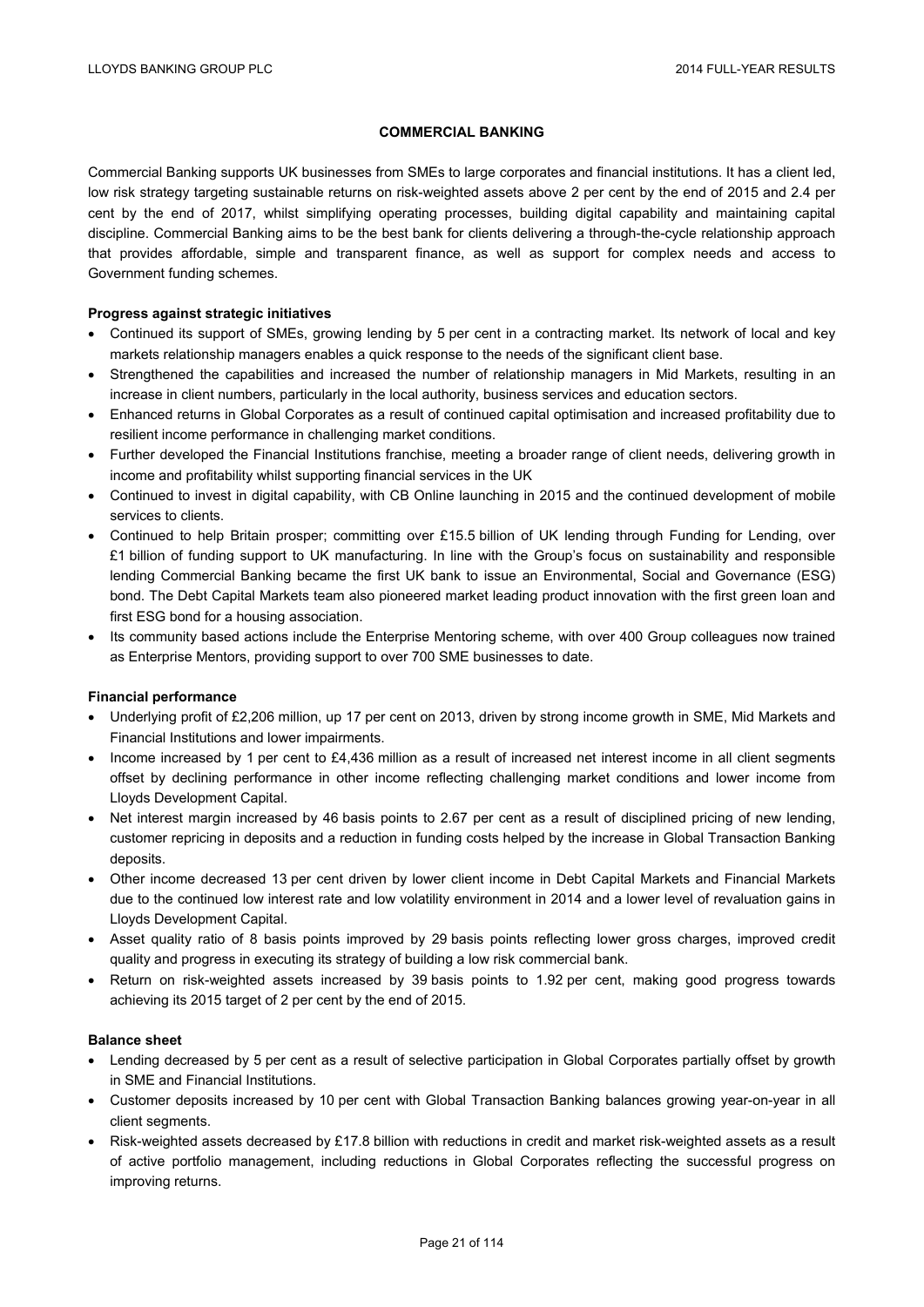# **COMMERCIAL BANKING** (continued)

|                                 | 2014      | $2013^1$          | Change        |
|---------------------------------|-----------|-------------------|---------------|
|                                 | £m        | £m                | ℅             |
| Net interest income             | 2,480     | 2,113             | 17            |
| Other income                    | 1,956     | 2,259             | (13)          |
| <b>Total income</b>             | 4,436     | 4,372             | 1             |
| Total costs                     | (2, 147)  | (2,084)           | (3)           |
| Impairment                      | (83)      | (398)             | 79            |
| <b>Underlying profit</b>        | 2,206     | 1,890             | 17            |
| Banking net interest margin     | 2.67%     | 2.21%             | 46bp          |
| Asset quality ratio             | 0.08%     | 0.37%             | (29)bp        |
| Return on risk-weighted assets  | 1.92%     | 1.53%             | 39bp          |
| Return on assets                | 0.94%     | 0.77%             | 17bp          |
|                                 | At 31 Dec | At 31 Dec         |               |
| Key balance sheet items         | 2014      | 2013 <sup>1</sup> | <b>Change</b> |
|                                 | £bn       | £bn               | ℅             |
| <b>SME</b>                      | 27.9      | 26.6              | 5             |
| Other                           | 73.0      | 79.1              | (8)           |
| Loans and advances to customers | 100.9     | 105.7             | (5)           |

Risk-weighted assets2 **106.2** 124.0 *(14)*

 $1$  Restated to reflect the changes to the Group operating structure that came into effect from 1 January 2014. Loans and advances to customers and customer deposits have been restated, see note 1, page 75.

Customer deposits **119.9** 108.7 *10*  **Total customer balances 220.8** 214.4 *3* 

 $2\overline{2}$  31 December 2013 comparatives reflect CRD IV rules as implemented by the PRA at 1 January 2014.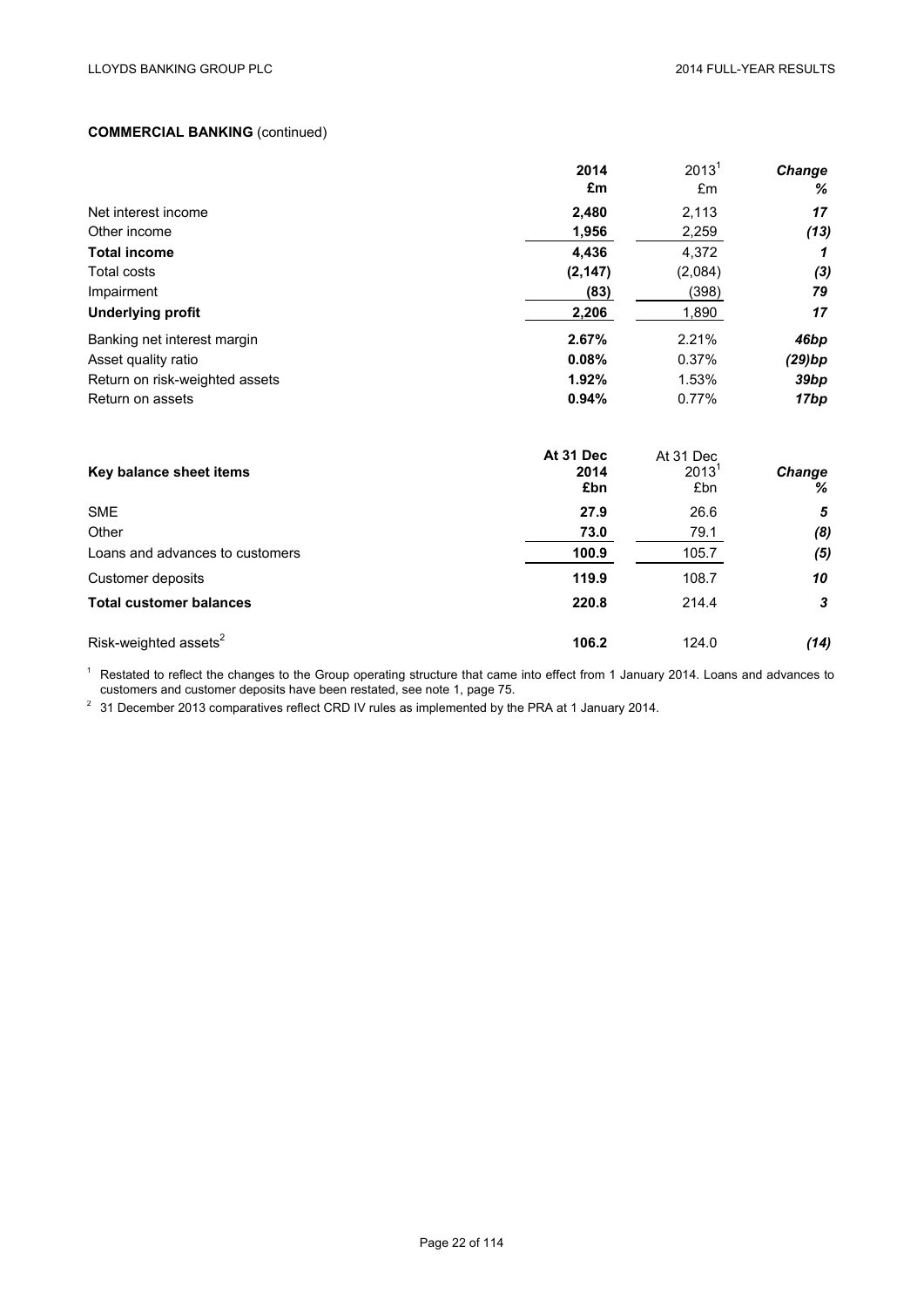# **CONSUMER FINANCE**

Consumer Finance aims to extend its market leadership in Asset Finance by building its digital capability and creating new propositions in both the Black Horse and Lex Autolease businesses. In Credit Cards, better use will be made of Group customer relationships and insight to seek growth within its current risk profile from both franchise and non-franchise customers.

# **Progress against strategic initiatives**

- UK loan growth of 17 per cent year-on-year, increasing momentum from the first half of 2014.
- New business growth of 48 per cent within Black Horse, supported by the launch of the Jaguar Land Rover partnership in the first quarter of 2014 and strong underlying business performance.
- Growth of 23 per cent in new Lex Autolease fleet deliveries with leads from the franchise more than double 2013.
- Growth in lending balances within Credit Cards for the first time in eight years.
- Growth in new consumer credit cards including a 4 per cent increase in new accounts opened and a 15 per cent increase in balance transfer volumes from new and existing customers.
- Net gainer in balance transfers compared to competitors in Credit Cards new business, leveraging the breadth of the product lines, brands, and channels, and making strong progress in building non-franchise capabilities.
- Growth of 45 per cent in transaction volumes within the Cardnet Acquiring Solutions business, driven in part by new partnerships, in addition to increased activity from existing customers.
- Successful implementation of initial regulatory changes following change of regulator from the Office of Fair Trading to the Financial Conduct Authority.

# **Financial performance**

- Underlying profit increased by 5 per cent to £1,010 million driven by significant reductions in impairment charges across the portfolio and income growth in Asset Finance, partially offset by a fall in income in Credit Cards and investing for future growth in the businesses.
- Net interest margin reduced by 45 basis points to 6.49 per cent, resulting in a 3 per cent fall in net interest income to £1,290 million. Strong new business growth and deposit repricing have been offset by a change in mix towards higher quality, lower margin lending to the new vehicle market and the impact of the current year's strategic focus on growing the volume of new credit cards. Consistent with the strategy of acquiring high quality new business, the asset quality ratio improved by 71 basis points.
- Other income increased slightly as a result of the growth strategy.
- Total costs increased by 3 per cent driven by investment in growth initiatives and increased operating lease depreciation as a result of growth in the Lex Autolease fleet, offset by cost savings and increased gains for end of life lease asset sales. In 2014 a further £45 million was invested in improving propositions and customer's digital experience.
- Impairment charges reduced by 37 per cent to £215 million, with a substantial improvement in the asset quality ratio. This has been driven by a continued underlying improvement of portfolio quality supported by the sale of recoveries assets in the Credit Cards and Asset Finance portfolios.
- Return on risk-weighted assets increased to 4.87 per cent. This reflected a 5 per cent improvement in underlying profit, while risk-weighted assets increased by only 4 per cent driven by increased customer assets partially offset by an improved credit risk profile of customers.

## **Balance sheet**

- Net lending increased by 9 per cent to £20.9 billion driven by growth across both the underlying and the Jaguar Land Rover portfolios within UK Asset Finance where net lending increased by 43 per cent, and within Credit Cards following eight years of decline where net lending increased by 2 per cent. Balances in the European businesses were down 9 per cent, driven largely by foreign exchange rate movements.
- Operating lease assets increased by 11 per cent to £3.1 billion reflecting Lex Autolease fleet growth of 7 per cent.
- Customer deposits reduced by 20 per cent within Online Deposits driven by deposit re-pricing activity in response to European Central Bank policy actions and foreign exchange rate movements.
- Risk-weighted assets increased by 4 per cent.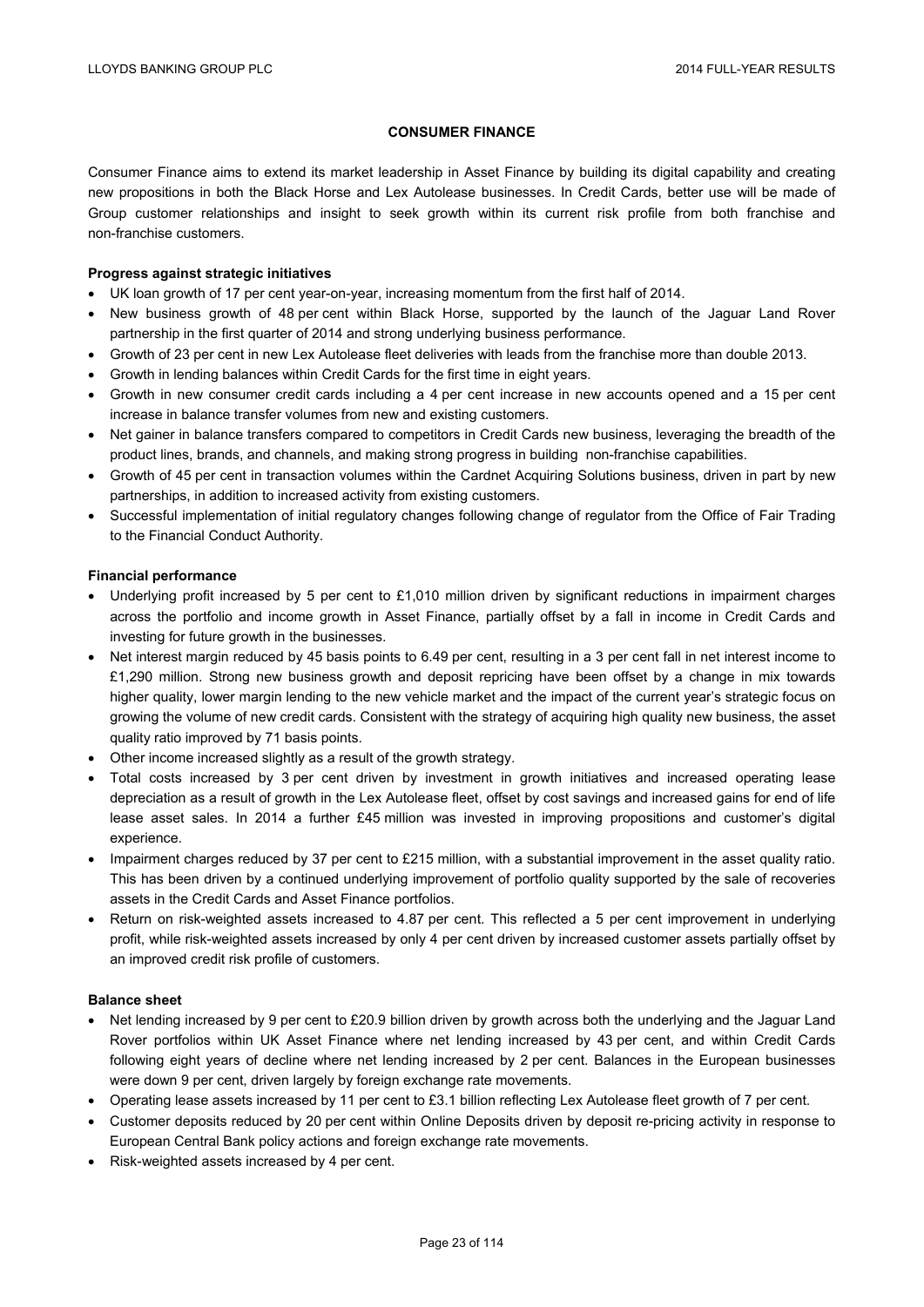# **CONSUMER FINANCE** (continued)

|                                         | 2014      | 2013 <sup>1</sup> | Change  |
|-----------------------------------------|-----------|-------------------|---------|
|                                         | £m        | £m                | %       |
| Net interest income                     | 1,290     | 1,333             | (3)     |
| Other income                            | 1,364     | 1,359             |         |
| <b>Total income</b>                     | 2,654     | 2,692             | (1)     |
| <b>Total costs</b>                      | (1, 429)  | (1, 384)          | (3)     |
| Of which operating lease depreciation   | (667)     | (653)             | (2)     |
| Impairment                              | (215)     | (343)             | 37      |
| <b>Underlying profit</b>                | 1,010     | 965               | 5       |
| Banking net interest margin             | 6.49%     | 6.94%             | (45)bp  |
| Asset quality ratio                     | 1.05%     | 1.76%             | (71)bp  |
| Impaired loans as % of closing advances | 3.4%      | 4.8%              | (140)bp |
| Return on risk-weighted assets          | 4.87%     | 4.51%             | 36bp    |
| Return on assets                        | 4.02%     | 3.90%             | 12bp    |
|                                         | At 31 Dec | At 31 Dec         |         |
| Key balance sheet items                 | 2014      | 2013              | Change  |
|                                         | £bn       | £bn               | ℅       |
| Loans and advances to customers         | 20.9      | 19.1              | 9       |
| Of which UK                             | 16.0      | 13.7              | 17      |
| Operating lease assets                  | 3.1       | 2.8               | 11      |
| <b>Total customer assets</b>            | 24.0      | 21.9              | 10      |
| Of which UK                             | 19.1      | 16.5              | 16      |
| Customer deposits                       | 15.0      | 18.7              | (20)    |
| <b>Total customer balances</b>          | 39.0      | 40.6              | (4)     |
| Risk-weighted assets <sup>2</sup>       | 20.9      | 20.1              | 4       |

<sup>1</sup> Restated to reflect the changes to the Group operating structure that came into effect from 1 January 2014.

<sup>2</sup> 31 December 2013 comparatives reflect CRD IV rules as implemented by the PRA at 1 January 2014.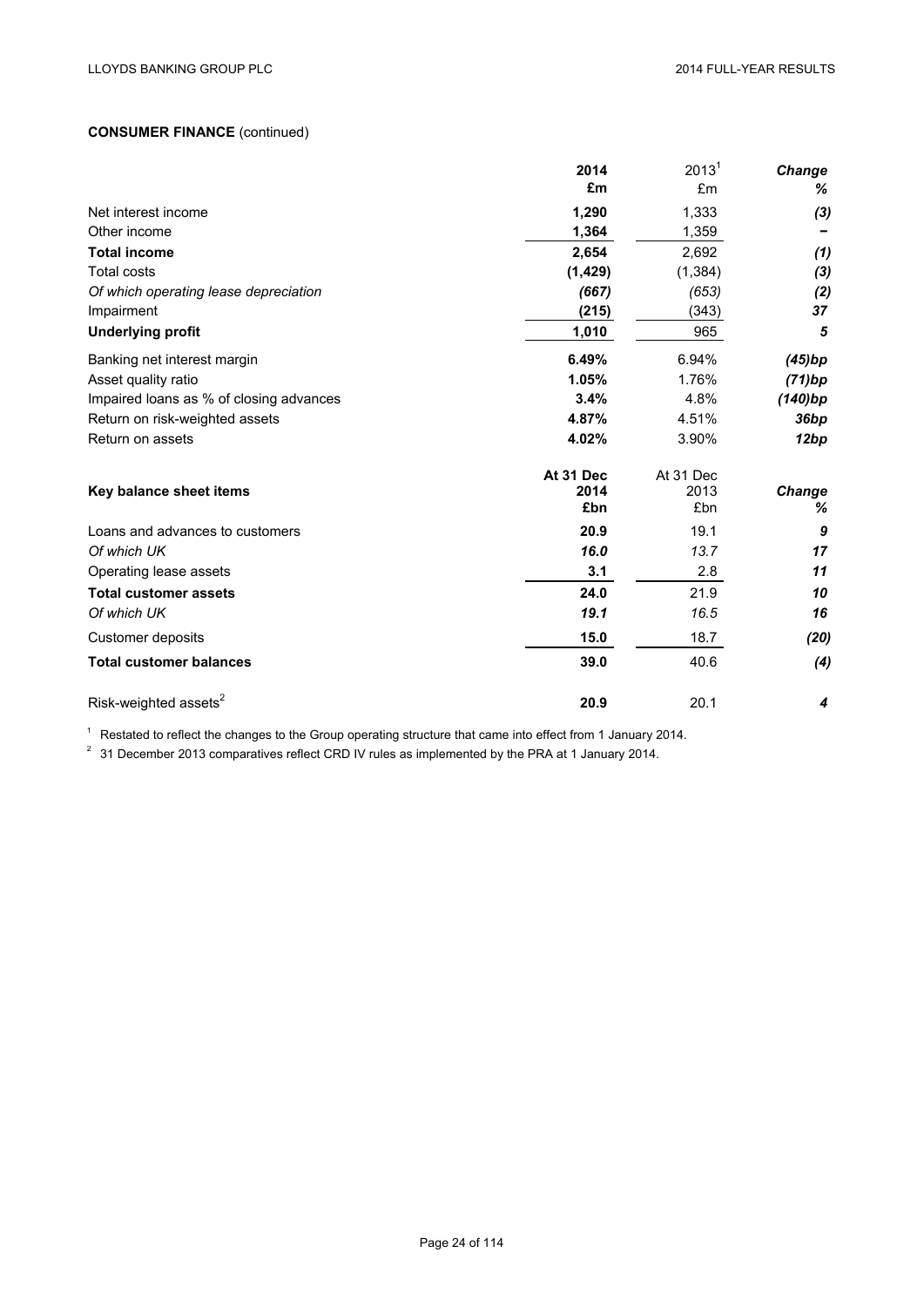# **INSURANCE**

The Insurance division is focused on helping customers protect themselves today whilst preparing for a secure financial future. The division provides a range of simple, trusted, value for money insurance, protection and retirement products to Retail and Corporate customers, primarily through the Bank and Intermediary networks.

## **Progress against strategic initiatives**

- Insurance is a market leader in the corporate pensions market serving over 11,500 employers (including 19 per cent of the FTSE 350) and 1.4 million employees with £27 billion of assets invested with us. In 2014 the number of employees covered by these schemes grew by 40 per cent principally reflecting the ongoing support for employers through the auto-enrolment process.
- The roll out of the Pensions Freedoms legislation in 2015 presents a significant opportunity to help customers with their retirement planning needs and a range of products to support this is being developed. With access to 24 million Retail customers, the Group remains very well placed to participate in this market.
- Re-launched the Scottish Widows brand in 2014 and increased investment in strategic initiatives specifically in digital and mobile solutions, demonstrating the Group's commitment to being a leader in the changing market.
- In 2014 the underwriting of the Home insurance direct channel business was brought in-house offering all customers access to the first class claims service we provide. Investment is being made in the Group's direct digital capability with the aim of increasing market share in General Insurance and responding to changes in the way customers buy General Insurance, moving more towards online distribution channels.
- Continued commitment to supporting customer protection needs, with focus now on the sale of our standalone protection products through investment in digital solutions and in the Independent Financial Adviser distribution channel alongside continued in-branch protection advice for mortgage applications. In recognition of the change in consumer focus, the Group withdrew standalone protection advice through Retail branches in November*.*
- Completion of the sale of Heidelberger Leben and Scottish Widows Investment Partnership helped simplify the Insurance business, allowing increased focus on the remaining core business.

## **Financial performance**

- Resilient performance against a backdrop of significant change throughout the industry in 2014.
- Operating cash generation increased by £55 million, to £737 million, primarily reflecting lower commission paid on corporate pensions and increased returns on shareholder free assets offset by reduced General Insurance premiums.
- Underlying profit down 15 per cent to £922 million impacted by the cost of structural changes in the corporate pensions book, primarily the cap on pension charges, and lower life new business and General Insurance premiums offset by improved economics and an increase in yields on assets backing annuity business as a result of the strategy to invest in long-term, low risk, higher yielding assets.
- A 10 per cent increase in corporate funds under management has driven a £3 billion increase in unit linked pension funds under management to £79 billion.
- LP&I sales (PVNBP) reduced by 13 per cent in the year with sales of auto enrolment corporate pension business higher than expected but more than offset by an overall reduction in sales in 2014 following the Retail Distribution Review.
- General Insurance Gross Written Premiums (GWP) down 8 per cent, reflecting the run off of legacy products and a competitive market during 2014.

## **Capital**

- **Remitted £1.0 billion of dividends to the Group in 2014 (2013: £2.2 billion), including the £0.3 billion of Heidelberger** Leben sale proceeds, whilst maintaining a strong capital base.
- Estimated capital surplus for Pillar 1 is £2.3 billion (Scottish Widows plc, £2.7 billion in 2013) and for Insurance Groups Directive is £3.0 billion (Insurance Group, £2.9 billion in 2013) with the decrease in Pillar 1 reflecting the dividends paid over the period.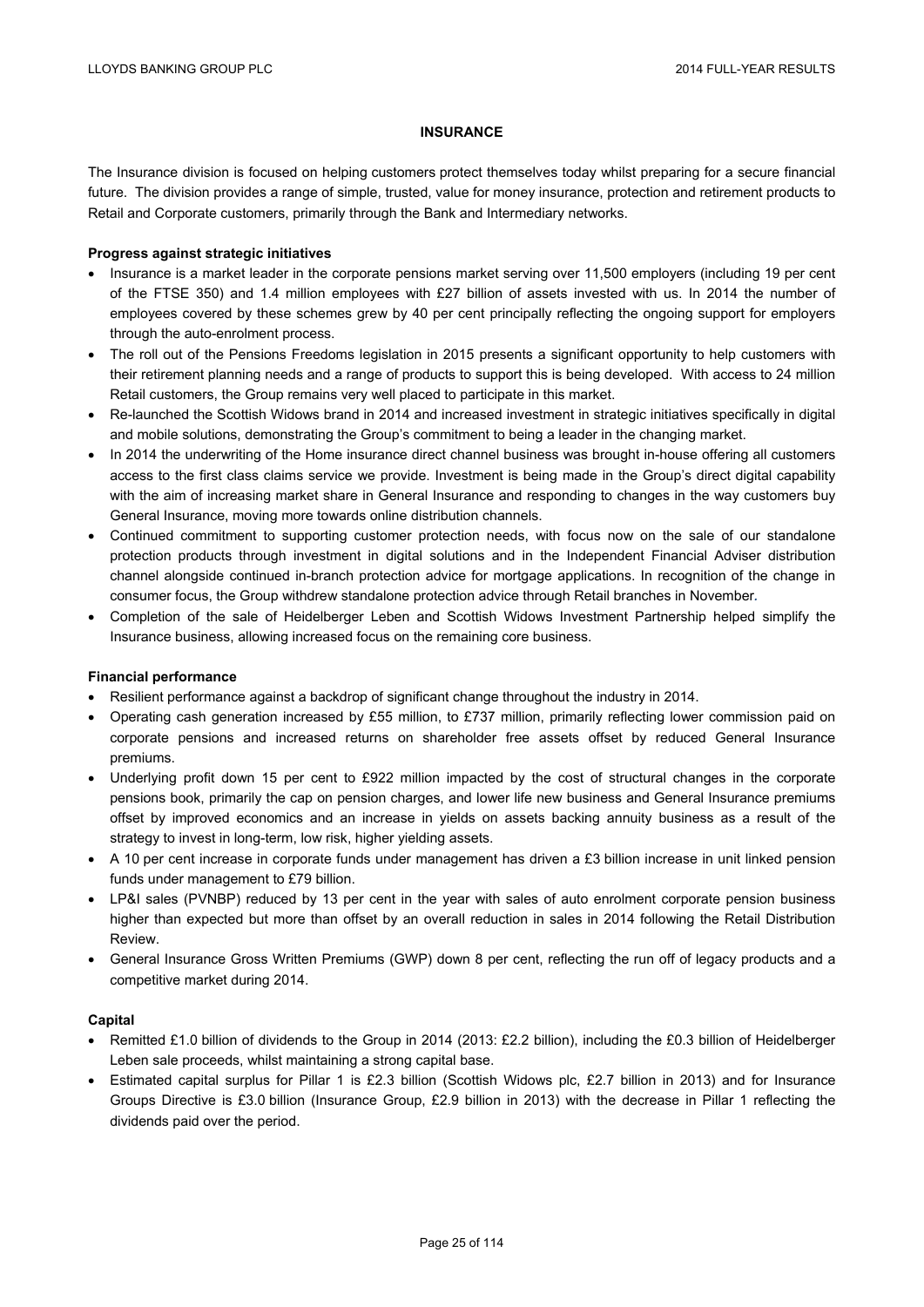# **INSURANCE** (continued)

## **Performance summary**

|                                  | 2014  | $2013^1$ | Change |
|----------------------------------|-------|----------|--------|
|                                  | £m    | £m       | %      |
| Net interest income              | (131) | (107)    | (22)   |
| Other income                     | 2,054 | 2,220    | (7)    |
| Insurance claims                 | (329) | (356)    | 8      |
| <b>Total income</b>              | 1,594 | 1,757    | (9)    |
| Total costs                      | (672) | (669)    |        |
| <b>Underlying profit</b>         | 922   | 1,088    | (15)   |
| Operating cash generation        | 737   | 682      | 8      |
| UK LP&I sales $(PVNBP)^2$        | 8,601 | 9,934    | (13)   |
| General Insurance total GWP      | 1.197 | 1,307    | (8)    |
| General Insurance combined ratio | 76%   | 77%      | (1)pp  |

<sup>1</sup> Restated to reflect changes to the Group operating structure that came into effect from 1 January 2014.

<sup>2</sup> Present value of new business premiums.

## **Profit by product group**

|                                                | 2014                      |                            |                      |           |              | 2013  |
|------------------------------------------------|---------------------------|----------------------------|----------------------|-----------|--------------|-------|
|                                                | Pensions &<br>investments | Protection<br>& retirement | General<br>Insurance | Other $2$ | <b>Total</b> | Total |
|                                                | £m                        | £m                         | £m                   | £m        | £m           | £m    |
| New business income                            | 189                       | 74                         |                      | 5         | 268          | 423   |
| Existing business income                       | 658                       | 120                        |                      | 114       | 892          | 807   |
| Assumption changes and<br>experience variances | (219)                     | 277                        |                      | (24)      | 34           | 70    |
| General Insurance income net<br>of claims      |                           |                            | 400                  |           | 400          | 457   |
| <b>Total income</b>                            | 628                       | 471                        | 400                  | 95        | 1,594        | 1,757 |
| Total costs                                    | (381)                     | (127)                      | (144)                | (20)      | (672)        | (669) |
| Underlying profit 2014                         | 247                       | 344                        | 256                  | 75        | 922          | 1,088 |
| Underlying profit 2013 <sup>3</sup>            | 357                       | 445                        | 297                  | (11)      | 1,088        |       |

<sup>1</sup> Retirement assumption changes and experience variances include the benefit of acquiring, from Commercial Banking, £1.7 billion of loans during 2014; bringing total social housing, infrastructure and education acquired loans to £3.9 billion.

<sup>2</sup> 'Other' is primarily income from return on free assets, interest expense, certain provisions plus a small element of European business.

 $3$  Full 2013 comparator tables for the profit and cash disclosures can be found on the Lloyds Banking Group investor site.

The new business income of £268 million includes a reduction in pensions new business income due to lower volumes relative to the spike in 2013 sales as pre-Retail Distribution Review sales completed. In calculating new business income on auto-enrolment schemes, allowance has been made for low initial contribution levels and does not include future automatic increases in contribution levels. These increases will be reported in future years. In addition Protection & retirement new business income has reduced following the 2014 Budget announcement which led to industry wide reductions in annuities volumes following changes to the freedoms consumers have in accessing their pension savings.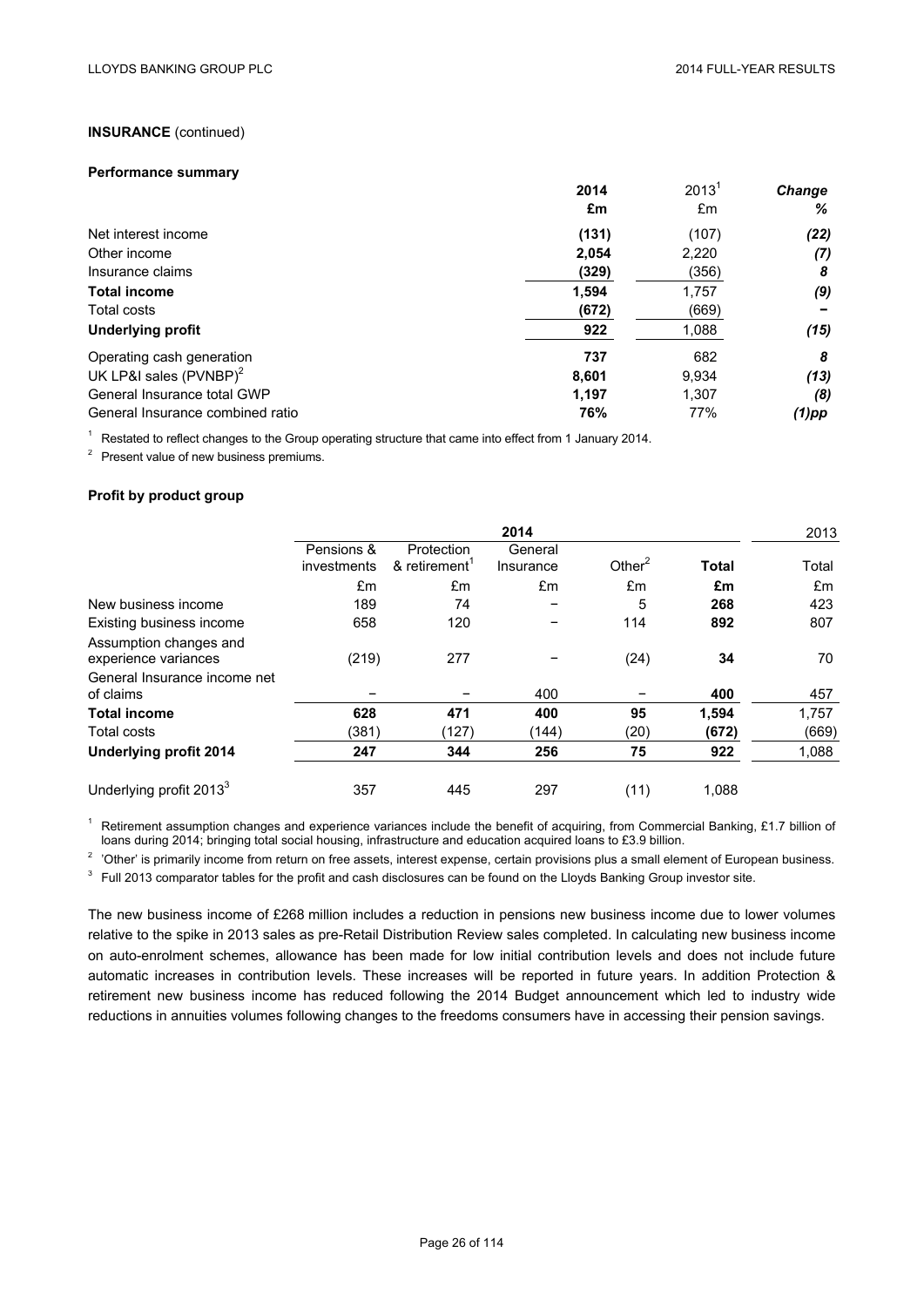# **INSURANCE** (continued)

Existing business income has increased by £85 million reflecting improved economics benefiting the life and pensions business.

Assumption changes and experience variances include, within Protection and retirement, the benefits arising from the acquisition of attractive higher yielding assets to match long duration annuity liabilities and benefits from assumption changes. This has been offset by assumption changes within the existing Pensions and investments book including actions being taken to prepare for the structural changes arising from the DWP's announcement, which introduced a cap on pension charges. These changes to corporate pensions will ensure that future new business is less capital intensive.

General Insurance profit has fallen by £41 million, due to the continued run-off of legacy books and the impact of storms during the first quarter, offset by good prior year experience. During the year underwriting of the Home Insurance business was brought in-house, ensuring delivery of a first class service to all our customers and continued sustainable growth in the underwritten customer base. Excellent technical capabilities and scale have enabled Insurance to respond to competitive pressures and a number of severe weather events in the early part of 2014, and maintain a strong combined ratio.

## **Operating cash generation**

|                                          | 2014                      |                            |                      |                    | 2013         |       |
|------------------------------------------|---------------------------|----------------------------|----------------------|--------------------|--------------|-------|
|                                          | Pensions &<br>investments | Protection &<br>retirement | General<br>Insurance | Other <sup>1</sup> | <b>Total</b> | Total |
|                                          | £m                        | £m                         | £m                   | £m                 | £m           | Em    |
| Cash invested in new business            | (238)                     | (38)                       |                      | (12)               | (288)        | (270) |
| Cash generated from existing<br>business | 452                       | 177                        |                      | 140                | 769          | 655   |
| Cash generated from General<br>Insurance |                           |                            | 256                  |                    | 256          | 297   |
| Operating cash generation                | 214                       | 139                        | 256                  | 128                | 737          | 682   |
| Intangibles and other<br>adjustments $2$ | 33                        | 205                        |                      | (53)               | 185          | 406   |
| <b>Underlying profit</b>                 | 247                       | 344                        | 256                  | 75                 | 922          | 1,088 |
| Operating cash generation 2013           | 224                       | 136                        | 297                  | 25                 | 682          |       |

 $1$  Derived from IFRS underlying profit by removing the effect of movements in intangible (non-cash) items and assumption changes.

 $2$  Intangible items include the value of in-force life business, deferred acquisition costs and deferred income reserves.

The Insurance business generated £737 million of operating cash in 2014, £55 million higher than the prior year. The growth in cash generated from existing business resulted from increased yields on assets backing the annuity business and increased returns on shareholder free assets. In Pensions and investments, cash invested in new business has reduced due to lower volumes of corporate and individual pensions and reduced commission costs, partially offset by increased reserves for auto-enrolment business (these reserves are expected to unwind over the next few years as contribution levels increase). In Protection and retirement, cash invested in new business is greater than 2013, reflecting lower profitability of standard annuities.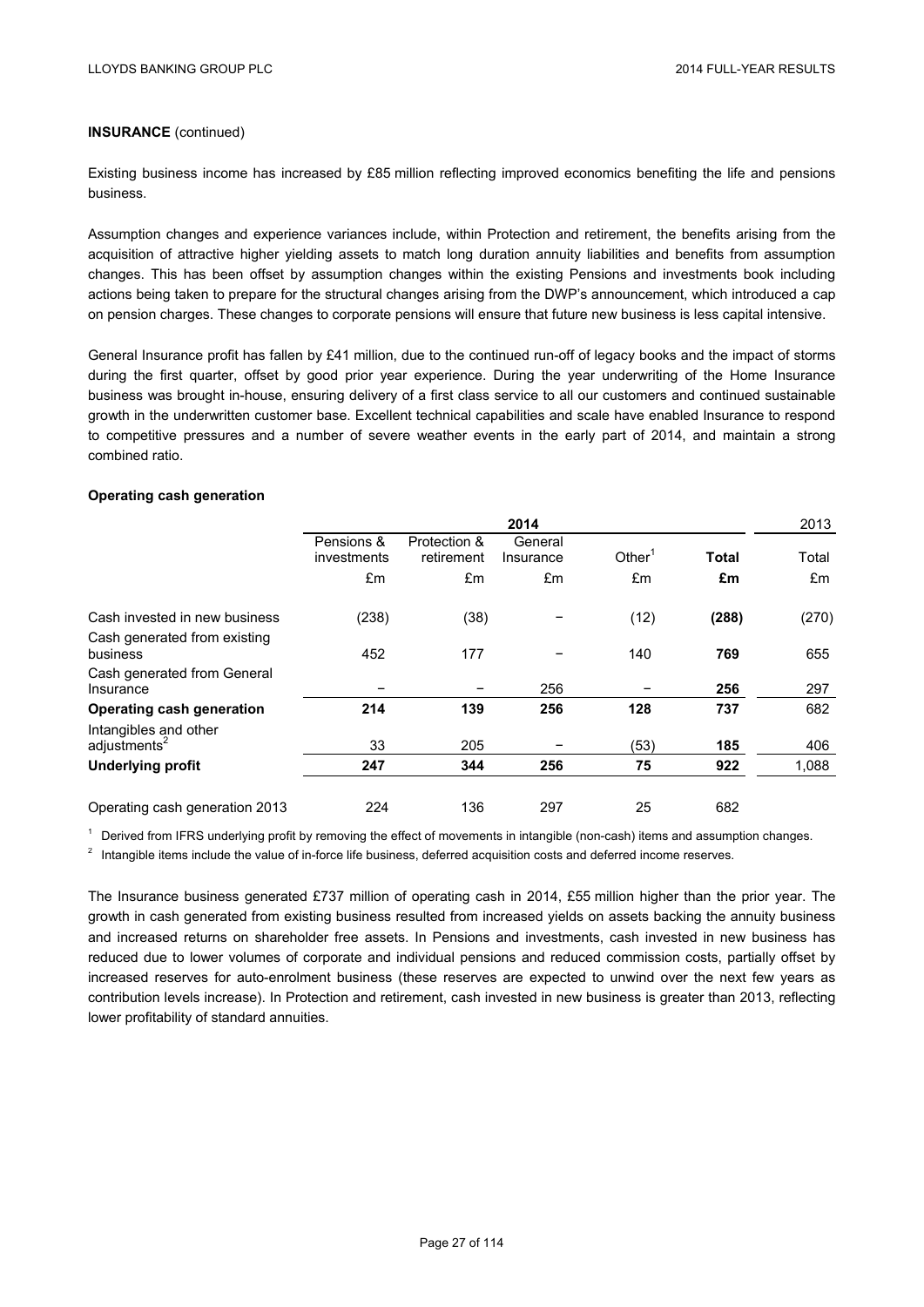# **RUN-OFF AND CENTRAL ITEMS**

# **RUN-OFF**

|                                             | 2014<br>£m  | 2013 <sup>1</sup><br>£m  |
|---------------------------------------------|-------------|--------------------------|
| Net interest income                         | (116)       | 138                      |
| Other income                                | 451         | 1,266                    |
| Total income                                | 335         | 1,404                    |
| <b>Total costs</b>                          | (308)       | (726)                    |
| Impairment                                  | (203)       | (1, 389)                 |
| <b>Underlying loss</b>                      | (176)       | (711)                    |
| Total income excluding St. James's Place    | 335         | 742                      |
| Underlying loss excluding St. James's Place | (176)       | (1, 329)                 |
|                                             | 2014<br>£bn | 2013 <sup>1</sup><br>£bn |
| Loans and advances to customers             | 14.4        | 27.7                     |
| Total assets                                | 16.9        | 33.3                     |
| Risk-weighted assets <sup>2</sup>           | 16.8        | 30.6                     |

<sup>1</sup> Restated to reflect the changes to the Group operating structure that came into effect from 1 January 2014.

 $2$  31 December 2013 comparatives reflect CRD IV rules as implemented by the PRA at 1 January 2014.

- Run-off includes certain assets previously classified as non-core and the results and gains or losses on sale of businesses sold in 2013 and 2014.
- The reduction in income and costs largely related to the sales of St. James's Place in 2013 and Scottish Widows Investment Partnership in the first quarter of 2014.
- The reduction in the impairment charge reflects continued proactive risk management and the success in managing down the Run-off portfolios.

# **CENTRAL ITEMS**

|                                 | 2014<br>£m | 2013 <sup>1</sup><br>£m |
|---------------------------------|------------|-------------------------|
| Total income (expense)          | 132        | (133)                   |
| Total costs                     | (22)       | (49)                    |
| Impairment                      | (2)        | (5)                     |
| <b>Underlying profit/(loss)</b> | 108        | (187)                   |

<sup>1</sup> Restated.

- Central items include income and expenditure not recharged to divisions, including the costs of certain central and head office functions.
- Underlying income in 2014 included the benefit relating to the reduction in interest payable following the ECN exchange in the second quarter, which has not been passed onto divisions.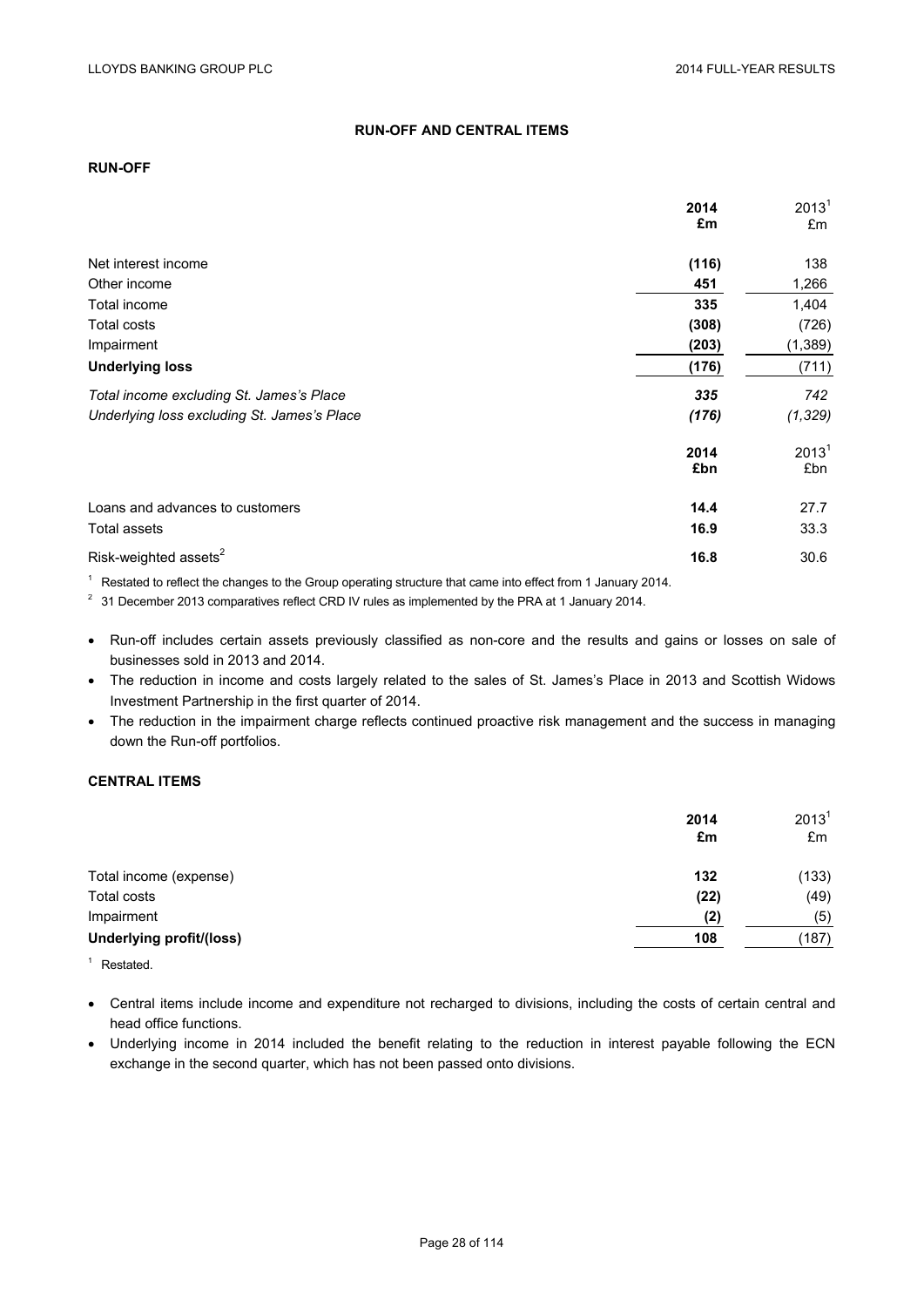# **ADDITIONAL INFORMATION**

# **1. Reconciliation between statutory and underlying basis results**

The tables below set out the reconciliation from the statutory results to the underlying basis results, the principles of which are set out on the inside front cover.

|                                          | <b>Removal of:</b>       |                                               |                                 |                                    |                                             |                                   |                           |
|------------------------------------------|--------------------------|-----------------------------------------------|---------------------------------|------------------------------------|---------------------------------------------|-----------------------------------|---------------------------|
|                                          | Lloyds<br><b>Banking</b> | <b>Acquisition</b>                            | <b>Volatility</b><br>arising in |                                    | <b>PPI</b><br>and other                     |                                   |                           |
| 2014                                     | Group<br>statutory<br>£m | related and<br>other items <sup>1</sup><br>£m | insurance<br>businesses<br>£m   | <b>Insurance</b><br>gross up<br>£m | regulatory<br>provisions <sup>2</sup><br>£m | <b>Fair value</b><br>unwind<br>£m | Underlying<br>basis<br>£m |
| Net interest income                      | 10,660                   | (7)                                           |                                 | 482                                |                                             | 626                               | 11,761                    |
| Other income, net of<br>insurance claims | 5,739                    | 1,141                                         | 228                             | (614)                              |                                             | 113                               | 6,607                     |
| <b>Total income</b>                      | 16,399                   | 1,134                                         | 228                             | (132)                              |                                             | 739                               | 18,368                    |
| Operating expenses <sup>3</sup>          | (13, 885)                | 1,175                                         | $\overline{\phantom{0}}$        | 132                                | 3,125                                       | 41                                | (9, 412)                  |
| Impairment                               | (752)                    | (197)                                         | -                               |                                    |                                             | (251)                             | (1, 200)                  |
| Profit (loss)                            | 1,762                    | 2,112                                         | 228                             |                                    | 3,125                                       | 529                               | 7,756                     |

|                                 | Removal of:    |                          |            |           |                   |            |            |
|---------------------------------|----------------|--------------------------|------------|-----------|-------------------|------------|------------|
|                                 | Lloyds         |                          | Volatility |           | PPI               |            |            |
|                                 | <b>Banking</b> | Acquisition              | arising in |           | and other         |            |            |
|                                 | Group          | related and              | insurance  | Insurance | regulatory        | Fair value | Underlying |
|                                 | statutory      | other items <sup>4</sup> | businesses | gross up  | prox <sup>2</sup> | unwind     | basis      |
| 2013                            | £m             | £m                       | £m         | £m        | £m                | £m         | £m         |
| Net interest income             | 7,338          | (14)                     |            | 2,930     |                   | 631        | 10,885     |
| Other income, net of            |                |                          |            |           |                   |            |            |
| insurance claims                | 11,140         | 460                      | (668)      | (3,074)   |                   | 62         | 7,920      |
| Total income                    | 18,478         | 446                      | (668)      | (144)     |                   | 693        | 18,805     |
| Operating expenses <sup>3</sup> | (15, 322)      | 2,041                    |            | 144       | 3,455             | 47         | (9,635)    |
| Impairment                      | (2,741)        | 249                      |            |           |                   | (512)      | (3,004)    |
| Profit (loss)                   | 415            | 2,736                    | (668)      |           | 3,455             | 228        | 6,166      |

<sup>1</sup> Comprises the effects of asset sales (gain of £138 million), volatile items (gain of £286 million), liability management (loss of £1,386 million), Simplification costs related to severance, IT and business costs of implementation (£966 million), TSB build and dual running costs (£558 million), the past service pensions credit (£710 million) and the amortisation of purchased intangibles (£336 million).

<sup>2</sup> Comprises the payment protection insurance provision of £2,200 million (2013: £3,050 million) and other regulatory provisions of £925 million (2013: £405 million).

 $3$  On an underlying basis, this is described as total costs.

<sup>4</sup> Comprises the effects of asset sales (gain of £100 million), volatile items (loss of £678 million), liability management (loss of £142 million), Simplification costs (£830 million), TSB build and dual running costs (£687 million), the past service pensions charge (£104 million) and the amortisation of purchased intangibles (£395 million).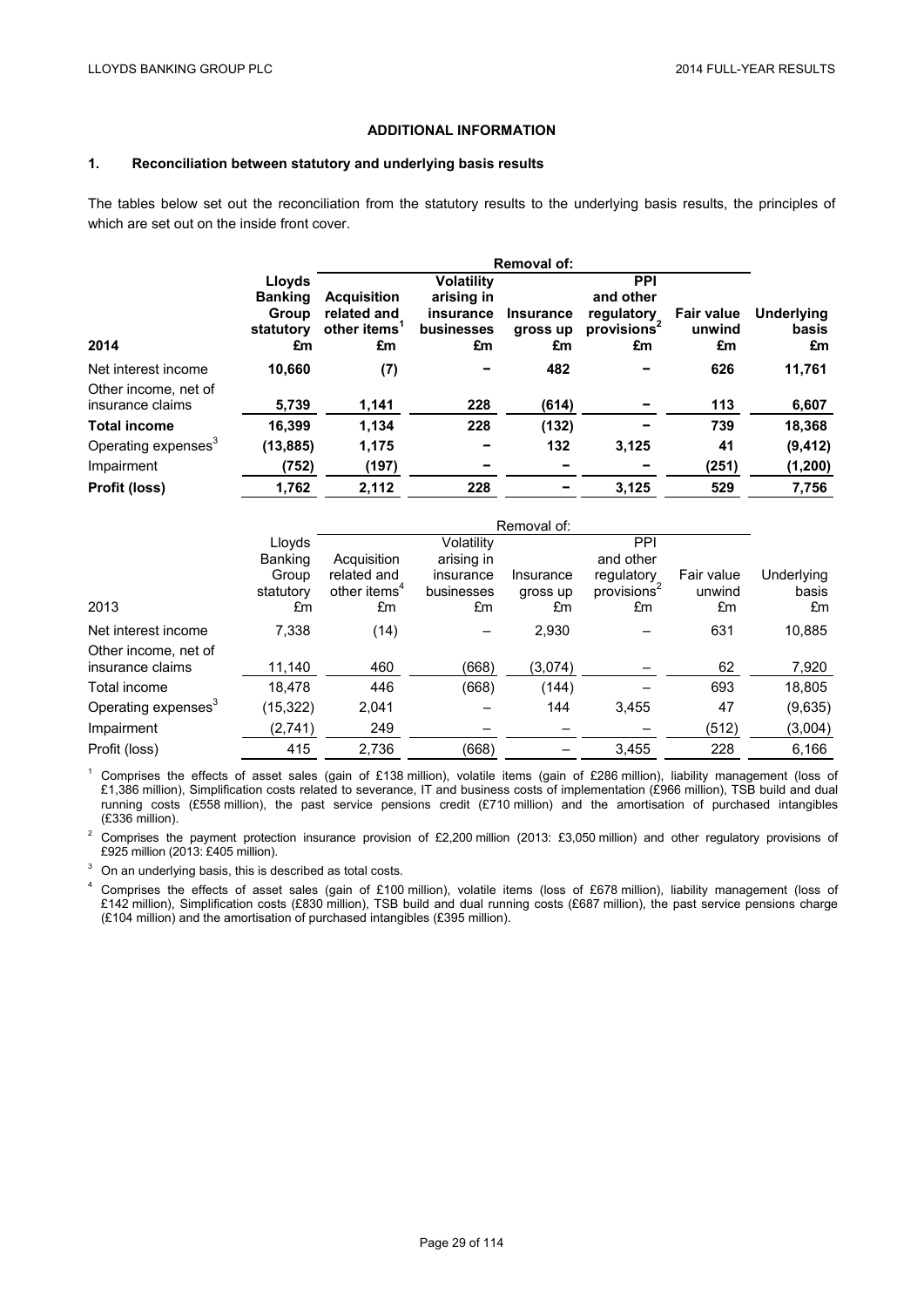# **2. Banking net interest margin**

Banking net interest margin is calculated by dividing banking net interest income by average interest-earning banking assets. A reconciliation of banking net interest income to Group net interest income showing the items that are excluded in determining banking net interest income follows:

|                                                        | 2014<br>£m | 2013<br>£m |
|--------------------------------------------------------|------------|------------|
| Banking net interest income – underlying basis         | 11.845     | 10.841     |
| Insurance division                                     | (131)      | (107)      |
| Other net interest income (including trading activity) | 47         | 151        |
| Group net interest income - underlying basis           | 11,761     | 10,885     |
| Fair value unwind                                      | (626)      | (631)      |
| Banking volatility and liability management gains      |            | 14         |
| Insurance gross up                                     | (482)      | (2,930)    |
| Group net interest income – statutory                  | 10,660     | 7,338      |

Average interest-earning banking assets are calculated gross of related impairment allowances, and relate solely to customer and product balances in the banking businesses on which interest is earned or paid.

|                                    | 2014<br>£bn | 2013<br>£bn |
|------------------------------------|-------------|-------------|
| Average loans and advances (gross) | 504.2       | 518.7       |
| Non-banking assets                 | (11.6)      | (8.8)       |
| Other $1$                          | (8.9)       | 1.0         |
| Average interest-earning assets    | 483.7       | 510.9       |

 $1$  Other includes adjustments for assets that are netted for interest earning purposes, reverse repos and the timing effect of disposals.

# **3. Volatility arising in insurance businesses**

The Group's statutory result before tax is affected by insurance volatility caused by movements in financial markets, and policyholder interests volatility, which primarily reflects the gross up of policyholder tax included in the Group tax charge.

In 2014 the Group's statutory result before tax included negative insurance and policyholder interests volatility totalling £228 million compared to positive volatility of £668 million in 2013.

Volatility comprises the following:

|                                                | 2014<br>£m | 2013<br>£m |
|------------------------------------------------|------------|------------|
| Insurance volatility                           | (219)      | 218        |
| Policyholder interests volatility <sup>1</sup> | 17         | 564        |
| Total volatility                               | (202)      | 782        |
| Insurance hedging arrangements                 | (26)       | (114)      |
| <b>Total</b>                                   | (228)      | 668        |

 $1$  Includes volatility relating to the Group's interest in St. James's Place in 2013.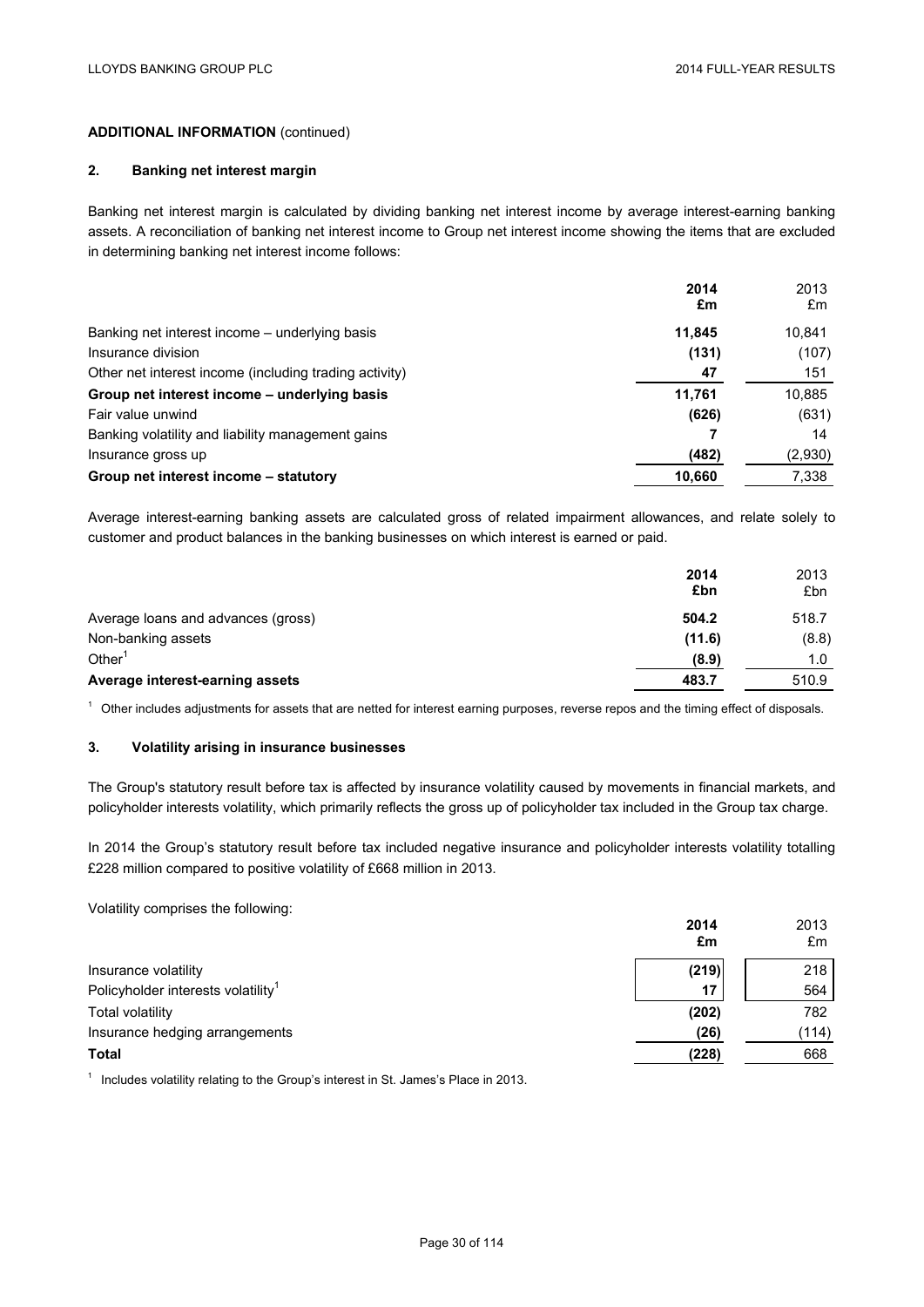#### **Insurance volatility**

The Group's insurance business has policyholder liabilities that are supported by substantial holdings of investments, including equities, property and fixed interest investments, all of which are subject to variations in their value. The value of the liabilities does not move exactly in line with changes in the value of the investments, yet IFRS requires that the changes in both the value of the liabilities and investments be reflected within the income statement. As these investments are substantial and movements in their value can have a significant impact on the profitability of the Group, management believes that it is appropriate to disclose the division's results on the basis of an expected return in addition to results based on the actual return.

The expected gross investment returns used to determine the normalised profit of the business, which are based on prevailing market rates and published research into historical investment return differentials, are set out below.

| United Kingdom                          | 2014<br>% | 2013<br>% |
|-----------------------------------------|-----------|-----------|
| Investments backing annuity liabilities | 4.54      | 3.83      |
| Equities and property                   | 6.48      | 5.58      |
| UK Government bonds                     | 3.48      | 2.58      |
| Corporate bonds                         | 4.08      | 3.18      |

A review of investment strategy in the Group's Insurance business has resulted in investment being made in a wider range of assets. Expected investment returns include appropriate returns for these assets.

The impact on the results due to the actual return on these investments differing from the expected return (based upon economic assumptions made at the beginning of the year, adjusted for significant changes in asset mix) is included within insurance volatility. Changes in market variables also affect the realistic valuation of the guarantees and options embedded within the with-profits funds, the value of the in-force business and the value of shareholders' funds.

The negative insurance volatility during 2014 of £219 million primarily reflects an adverse performance on equity and cash investments in the period relative to expected return.

## **Policyholder interests volatility**

The application of accounting standards results in the introduction of other sources of significant volatility into the pre-tax profits of the life, pensions and investments business. In order to provide a clearer representation of the performance of the business, and consistent with the way in which it is managed, adjustments are made to remove this volatility from underlying profits. The effect of these adjustments is separately disclosed as policyholder interests volatility.

The most significant of these additional sources of volatility is policyholder tax. Accounting standards require that tax on policyholder investment returns should be included in the Group's tax charge rather than being offset against the related income. The result is, therefore, to either increase or decrease profit before tax with a related change in the tax charge. Timing and measurement differences exist between provisions for tax and charges made to policyholders. Consistent with the normalised approach taken in respect of insurance volatility, differences in the expected levels of the policyholder tax provision and policyholder charges are adjusted through policyholder interests volatility.

In 2014, the statutory results before tax included a credit to other income which relates to policyholder interests volatility totalling £17 million (2013: £564 million) relating to offsetting movements in equity, bond and gilt returns.

#### **Insurance hedging arrangements**

The Group purchased put option contracts in 2014 to protect against deterioration in equity market conditions and the consequent negative impact on the value of in-force business on the Group balance sheet. These were financed by selling some upside potential from equity market movements. A charge of £26 million was taken on hedging contracts in 2014 (2013: £114 million).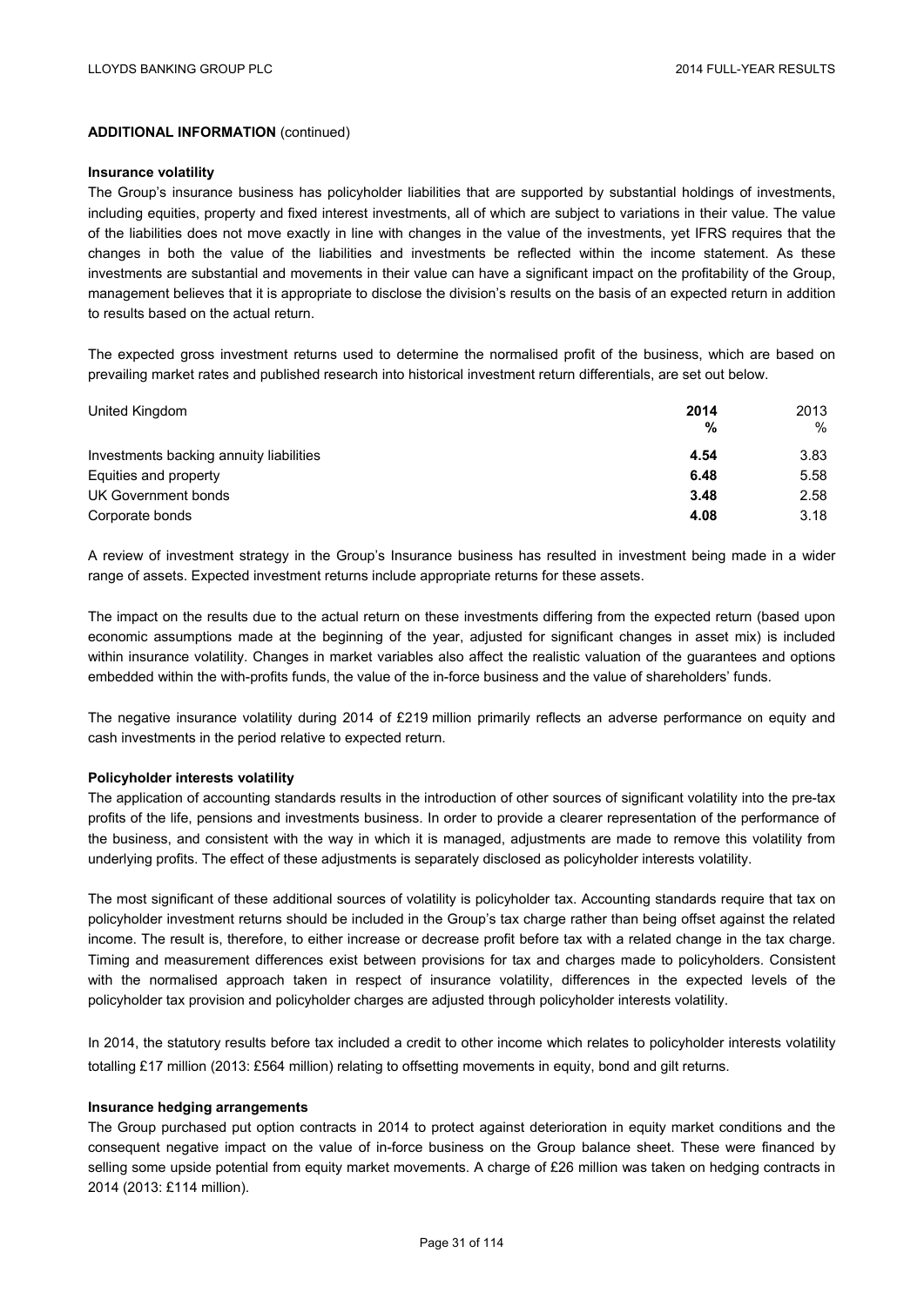# **4. Number of employees (full-time equivalent)**

|                                                  | 2014     | 2013     |
|--------------------------------------------------|----------|----------|
| Retail                                           | 35,383   | 38,844   |
| <b>Commercial Banking</b>                        | 6,188    | 6,752    |
| Consumer Finance                                 | 3,485    | 3,393    |
| Insurance                                        | 2,015    | 2,373    |
| Run-off and Central items                        | 32,078   | 32,813   |
| <b>TSB</b>                                       | 7,685    | 7,140    |
|                                                  | 86,834   | 91,315   |
| Agency staff (full-time equivalent)              | (2, 344) | (2, 338) |
| Total number of employees (full-time equivalent) | 84,490   | 88,977   |
| Total number of employees excluding TSB          | 76,978   | 81.840   |

# **5. TSB**

The financial results for TSB are presented on a Lloyds Banking Group basis and differ to those reported by TSB for the reasons shown below. Investors in TSB should only rely on financial information published by TSB.

|                                                               | 2014  | 2013  |
|---------------------------------------------------------------|-------|-------|
| <b>Profit before tax:</b>                                     | £m    | £m    |
| On a Lloyds Banking Group reporting basis (underlying profit) | 458   | 106   |
| Recognition of product transfers <sup>1</sup>                 |       | (200) |
| Cost allocation <sup>2</sup>                                  |       | 217   |
| TSB dual running costs <sup>3</sup>                           | (326) |       |
| Volatile items <sup>4</sup>                                   | (26)  | (46)  |
| Defined benefit pension scheme settlement gain <sup>5</sup>   | 64    |       |
| FSCS levy adjustment <sup>6</sup>                             |       | 10    |
| Other                                                         |       | (2)   |
| Reported in the TSB results announcement                      | 170   | 85    |
|                                                               | 2014  | 2013  |
| <b>Risk-weighted assets:</b>                                  | £bn   | £bn   |
| On a Lloyds Banking Group reporting basis                     | 5.2   | 5.6   |
| Risk-weighted assets for operational risk <sup>7</sup>        | 1.5   | 0.4   |
| Other $8$                                                     | 0.2   | 0.2   |
| Reported in the TSB results announcement                      | 6.9   | 6.2   |
|                                                               |       |       |

<sup>1</sup> On the Lloyds Banking Group reporting basis, all product transfers to TSB are assumed to have occurred on 1 January 2013.

In 2013, TSB was allocated costs on the same basis as the other business segments. In 2014, costs have been charged to TSB in accordance with the Transitional Service Agreement and the costs that were previously allocated to TSB have been charged to the other business segments.

<sup>3</sup> This represents corporate head office and similar costs incurred by TSB. The Group has excluded these from underlying profit to provide a more meaningful view of underlying business costs as they represent the duplicated costs of running two corporate head offices. These costs form part of the continuing TSB cost base and are reflected in the Group's statutory profit before tax.

<sup>4</sup> Banking volatility reported below underlying profit in the Lloyds Banking Group results.

<sup>5</sup> Following the transfer of employees from employment with Lloyds Banking Group companies to TSB Bank, the defined benefit scheme assets and liabilities have been derecognised from the TSB Bank balance sheet and settled with nil cash consideration, resulting in a one off gain of £64 million. This is eliminated at Lloyds Banking Group level.

 $6$  Adiustment to reflect the change in timing of the FSCS charge.

 $7$  The TSB risk-weighted asset for operational risk is determined by TSB as a standalone organisation.

Other relates mainly to risk-weighted assets that result from TSB's standalone capital calculations, for example threshold adjustments and exposures with other businesses in the Lloyds Banking Group.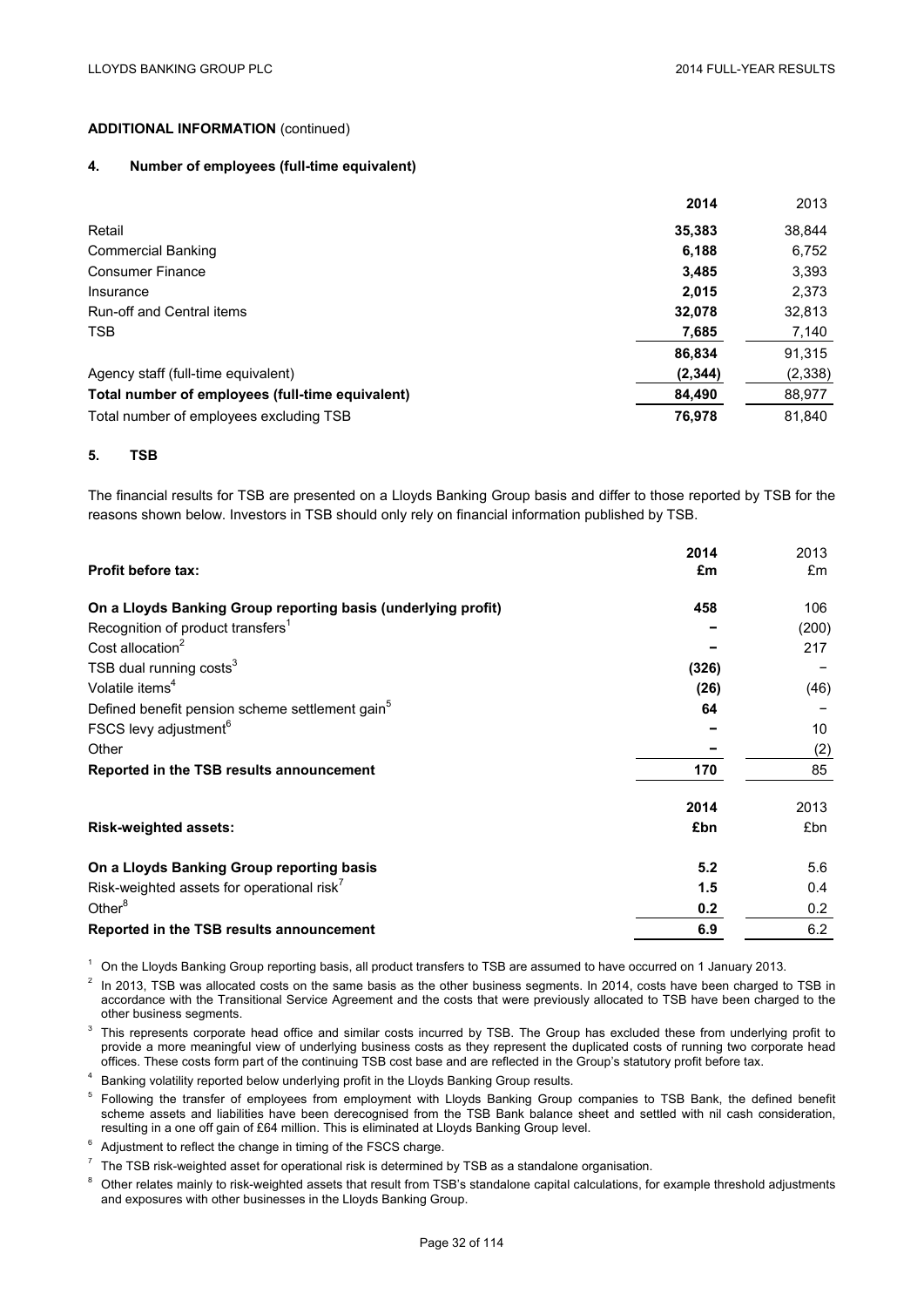## **6. Remuneration**

The Group believes in pay for performance and providing a competitive package that allows us to attract and retain the key talent necessary to deliver the strategy set by the Board, and in ensuring that fixed and variable remuneration costs are properly managed.

As part of the Group's goal to be the best bank for customers, we reward our colleagues in a way that recognises the very highest expectations in respect of conduct and customer treatment whilst continuing to be mindful of the economic environment. Key remuneration decisions also take into consideration the views of our major shareholders and other stakeholders.

The Group's bonus pool has been determined by reference to risk-adjusted performance, affordability and the views of key stakeholders. Material adjustments have been made to the outcome in 2014 (as in 2013) to reflect the impacts of legacy items. Discretionary annual bonus awards of £386 million (including £17 million relating to TSB) will be made for 2014 (2013: £395 million including £12 million relating to TSB). The aggregate bonus awards as a percentage of pre bonus underlying profit before tax has reduced from 6.0 per cent in 2013 to 4.7 per cent.

Further information regarding remuneration awards is included in the separate announcement covering remuneration released today.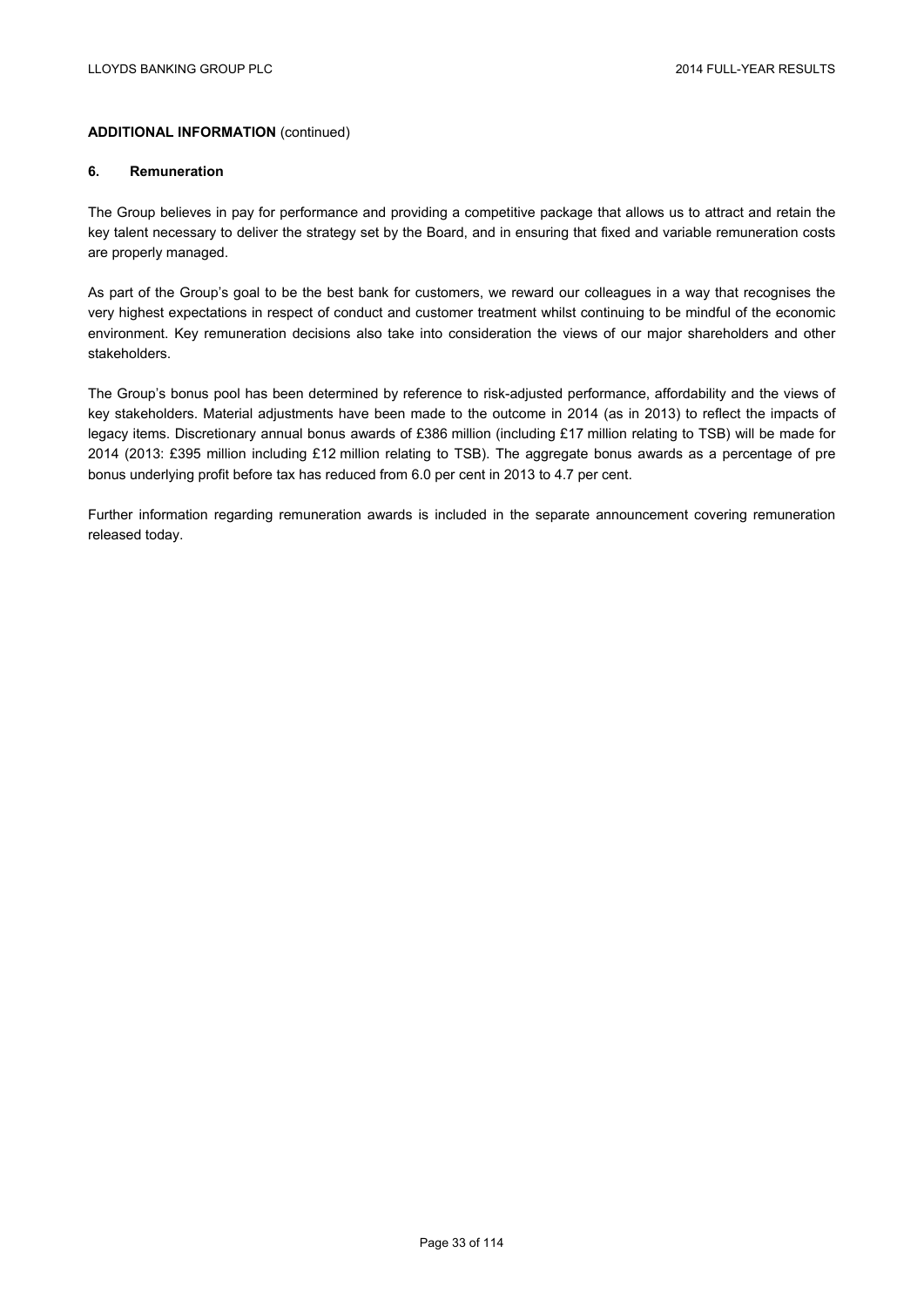## **RISK MANAGEMENT**

|                                   | Page |
|-----------------------------------|------|
| Principal risks and uncertainties | 35   |
| Credit risk portfolio             | 37   |
| Funding and liquidity management  | 53   |
| Capital management                | 58   |
|                                   |      |

The income statement numbers in this section are presented on an underlying basis.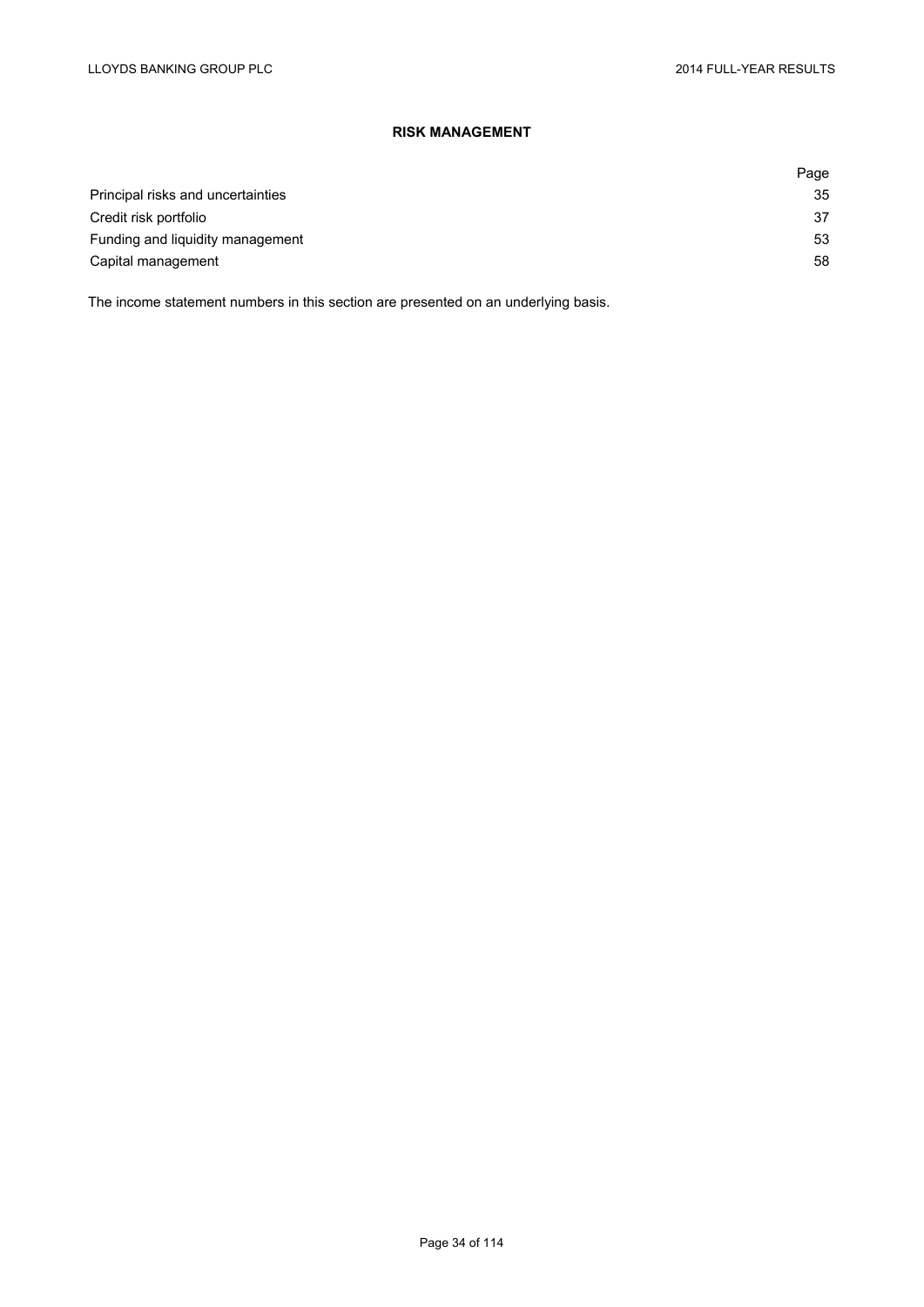## **PRINCIPAL RISKS AND UNCERTAINTIES**

The most significant risks faced by the Group which could impact the success of delivering against the Group's long-term strategic objectives together with key mitigating actions are outlined below.

### **Credit risk**

### *Principal risks*

Any adverse changes in the economic and market environment we operate in, or the credit quality and/or behaviour of our borrowers and counterparties would reduce the value of our assets and potentially increase our write-downs and allowances for impairment losses, adversely impacting profitability.

#### *Mitigating actions*

- Credit policy incorporating prudent lending criteria aligned with the Board approved risk appetite to effectively manage credit risk.
- Clearly defined levels of authority ensure we lend appropriately and responsibly with separation of origination and sanctioning activities.
- Robust credit processes and controls including well-established governance to ensure distressed and impaired loans are identified early, considered and controlled with independent credit risk assurance.

### **Conduct risk**

#### *Principal risks*

We face significant potential conduct risk, including selling products to customers which do not meet their needs; failing to deal with customers' complaints effectively; not meeting customers' expectations; and exhibiting behaviours which do not meet market or regulatory standards.

#### *Mitigating actions*

- Customer focused conduct strategy implemented to ensure customers are at the heart of everything we do.
- Product approval, review processes and outcome testing supported by conduct management information.
- Clear customer accountabilities for colleagues, with rewards driven off customer-centric metrics.
- Learning from past mistakes, including root-cause analysis.

## **Market risk**

#### *Principal risks*

Key market risks include interest rate risk across the Banking and Insurance businesses. However, our most significant market risk is from the Defined Benefit Pension Schemes where asset and liability movements impact on our capital position.

#### *Mitigating actions*

- A structural hedge programme has been implemented to manage liability margins and margin compression.
- Board approved pensions risk appetite covering interest rate, credit spreads and equity risks. Credit assets are being purchased and equity holdings have reduced in the pension schemes.
- Stress and scenario testing of risk exposures.

## **Operational risk**

#### *Principal risks*

We face significant operational risks which may result in financial loss, disruption or damage to the reputation of the Group. These include the availability, resilience and security of our core IT systems and the potential for failings in our customer processes.

#### *Mitigating actions*

- Continually review IT system architecture to ensure that our systems are resilient, and the confidentiality, integrity and availability of our critical systems and information assets are protected against cyber attacks.
- Continue to implement the actions from the 2013 independent IT Resilience Review to enhance the resilience of systems supporting the processes most critical to our customers.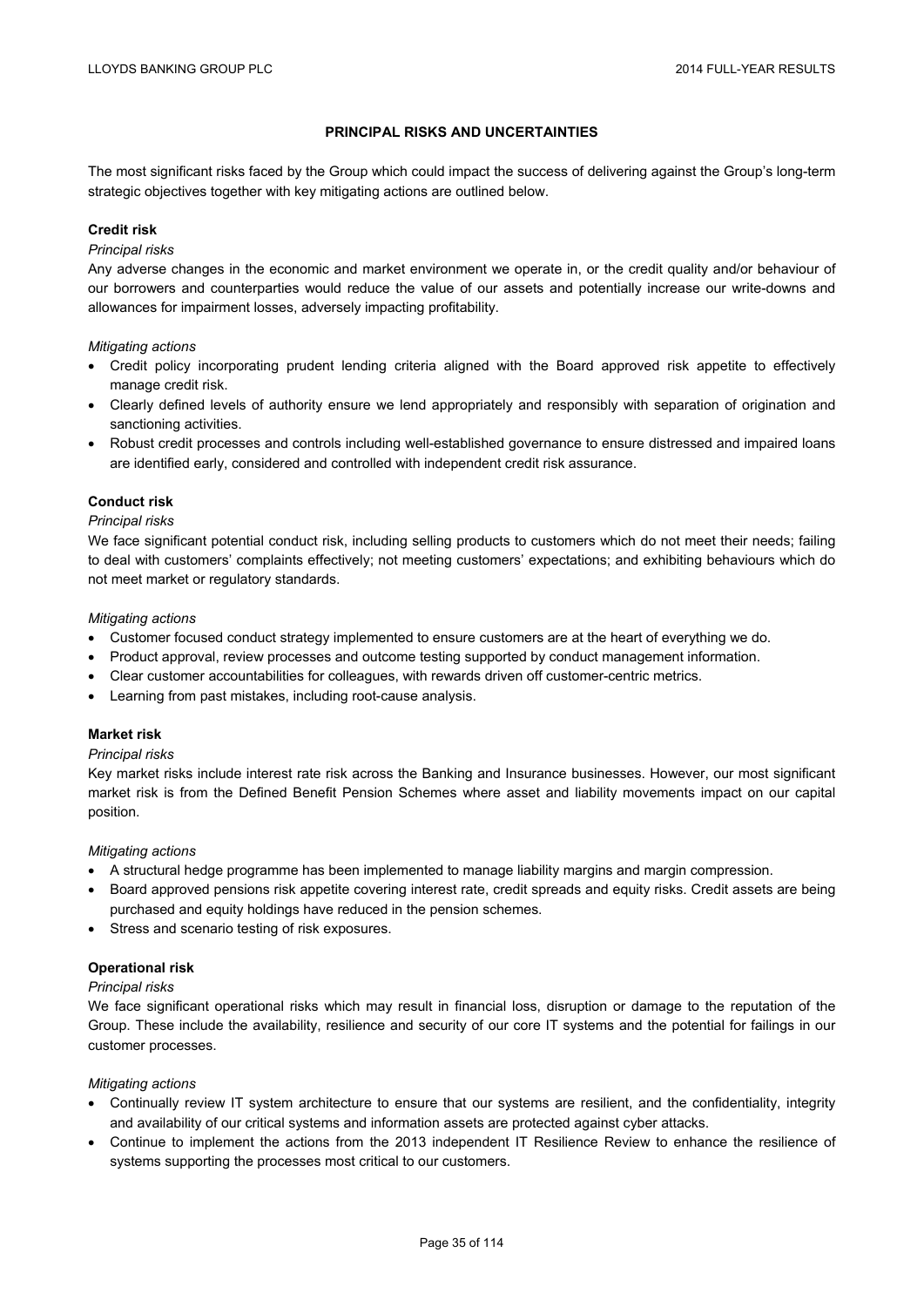## **PRINCIPAL RISKS AND UNCERTAINTIES** (continued)

#### **Funding and liquidity**

### *Principal risks*

Our funding and liquidity position is supported by a significant and stable customer deposit base. A deterioration in either our or the UK's credit rating, or a sudden and significant withdrawal of customer deposits could adversely impact our funding and liquidity position.

### *Mitigating actions*

- At 31 December 2014 the Group had £109.3 billion of unencumbered primary liquid assets and the Group maintains a further large pool of secondary assets that can be used to access Central Bank liquidity facilities.
- Daily monitoring against a number of market and Group specific early warning indicators and regular stress tests.
- Contingency funding plan to identify liquidity concerns earlier.

### **Capital risk**

### *Principal risks*

Our future capital position is potentially at risk from a worsening macroeconomic environment. This could lead to adverse financial performance for the Group which could deplete capital resources and/or increase capital requirements due to a deterioration in customers' creditworthiness.

### *Mitigating actions*

- Close monitoring of capital and leverage ratios to ensure we meet our current and future regulatory requirements.
- Comprehensive stress testing analysis to evidence sufficient levels of capital adequacy for the Group under various adverse scenarios.
- In addition to accumulating retained profits, we can raise additional capital in a variety of ways.

## **Regulatory risk**

#### *Principal risks*

We are subject to industry wide investigations and reviews into a perceived lack of competition in UK banking and financial services. The outcomes of the UK General Election in May 2015 and the investigations by the CMA and FCA are presently unclear and their impact therefore remains uncertain. Other initiatives under review include the ring-fencing proposals in the Banking Reform Act 2013,the new FCA Consumer Credit regime and CRD IV.

#### *Mitigating actions*

- The Legal, Regulatory and Mandatory Change Committee ensures we develop plans for regulatory changes and tracks their progress.
- Continued investment in our people, processes and IT systems is enabling us to meet our regulatory commitments.
- Continued engagement with government and regulatory authorities on forthcoming regulatory changes and market investigations and reviews.

#### **People risk**

#### *Principal risks*

Key people risks include the risk that the Group fails to lead responsibly in an increasingly competitive marketplace, particularly with the introduction of the Senior Managers' Regime and Certification Regime which will come into force in 2015. This may dissuade capable individuals from taking up senior positions within our Group.

#### *Mitigating actions*

- Work collaboratively with regulators to implement the new Individual Accountability Regime in 2015, ensuring burden of proof and attestation requirements are effectively implemented.
- Maintain competitive working practices to attract retain and engage high quality people.
- Create a work environment which listens and acts on colleague feedback, making the Group the best bank for colleagues.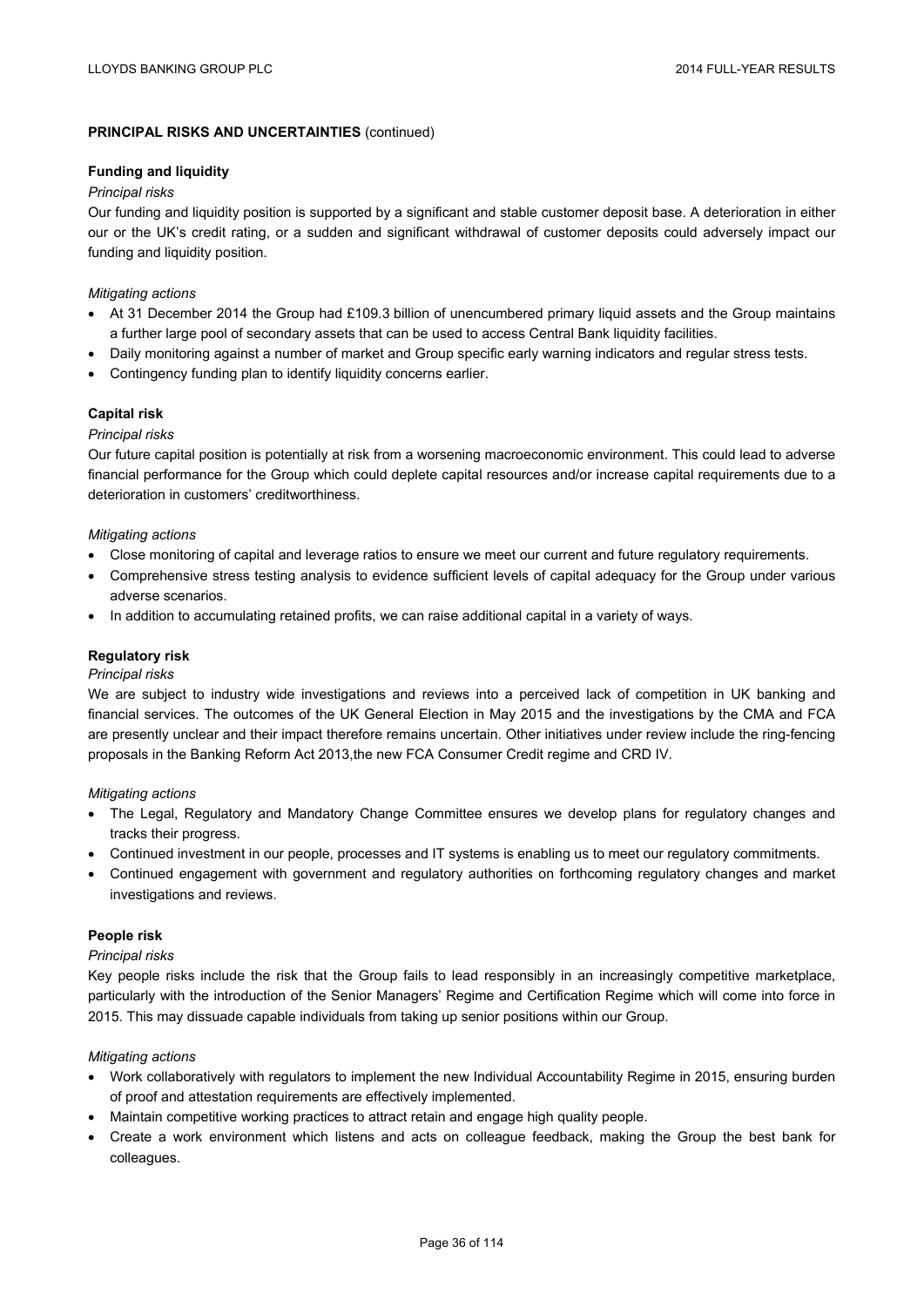## **CREDIT RISK PORTFOLIO**

### **Significant reduction in impairments**

- The impairment charge decreased by 60 per cent from £3,004 million in 2013 to £1,200 million in 2014. The impairment charge has decreased across all divisions. The material reduction reflects lower levels of new impairment as a result of effective risk management, improving economic conditions and the continued low interest rate environment.
- The charge also benefited from significant provision releases but at lower levels than seen during 2013.
- The impairment charge as a percentage of average loans and advances to customers improved to 24 basis points compared to 57 basis points during 2013.
- Impaired loans as a percentage of closing advances reduced to 2.9 per cent at 31 December 2014, from 6.3 per cent at 31 December 2013, driven by improvements in all divisions. Impaired loans reduced substantially by £18 billion during the period, mainly due to disposals, write-offs and lower levels of newly impaired loans.
- Impairment provisions as a percentage of impaired loans increased from 50.1 per cent at 31 December 2013 to 56.4 per cent at 31 December 2014, driven by the Retail, Commercial Banking and Run-off divisions.

### **Low risk culture and prudent risk appetite**

- The Group is delivering sustainable growth by maintaining the Group's lower risk origination discipline. The overall quality of the portfolio has improved over the last 12 months.
- The Group continues to deliver above market lending growth in SME whilst maintaining the Group's prudent risk appetite. Portfolio credit quality has remained stable or improved across key metrics.
- The Group continues to adopt a conservative stance across the Eurozone, maintaining close portfolio scrutiny and oversight. Detailed contingency plans are in place and exposures to financial institutions domiciled in peripheral Eurozone countries remain modest and managed within tight risk parameters.

### **Re-shaping of the Group is substantially complete**

- Run-off net assets have reduced from £33.3 billion to £16.9 billion at the end of 2014. This reduction was capital accretive.
- The Run-off portfolio now represents only 3.0 per cent of the overall Group's total loans and advances and poses substantially less downside risk to the Group. The remaining assets are the subject of frequent review, and are impaired to appropriate levels based on external evidence and internal reviews.
- The Group's UK Direct Real Estate gross lending at 31 December 2014 in Commercial Banking, Wealth (within Retail division) and Run-off divisions was £21.6 billion (31 December 2013: gross £27.8 billion). The portfolio continues to reduce significantly, and the higher risk Run-off element of the book has reduced from gross £7.6 billion to gross £3.3 billion during 2014. The remaining gross lending of £18.3 billion (31 December 2013: £20.2 billion) is the lower risk element in Commercial Banking and Wealth, where the Group continues to write new business within conservative risk appetite parameters. The loan to value (LTV) profile of the UK Direct Real Estate portfolio in Commercial Banking continues to improve.
- The Group continues to reduce its exposure to Ireland with gross loans and advances reducing by £7.5 billion during 2014 mainly due to strategic transactions, disposals, write-offs and net repayments. The Group has disposed of two significant impaired portfolios in 2014, with a combined gross book value of £2.4 billion.
- The Irish commercial portfolio remains significantly impaired at 89 per cent, with provision coverage of 81 per cent. Net exposure in Ireland commercial has fallen to £1.0 billion (31 December 2013: £3.4 billion).
- The Irish retail portfolio has reduced from £5,944 million at 31 December 2013 to £4,464 million at 31 December 2014. Within this portfolio, impaired loans have reduced from £1,002 million (16.9 per cent) at 31 December 2013 to £120 million (2.7 per cent) at 31 December 2014, driven primarily by the disposal of the majority of impaired assets in the second half of 2014.
- The Acquisition Finance (leverage lending) portfolio has materially reduced and gross loans and advances totalled £1,910 million as at 31 December 2014. The Run-off element of the Acquisition Finance portfolio totalled only £40 million (net £22 million) as at 31 December 2014.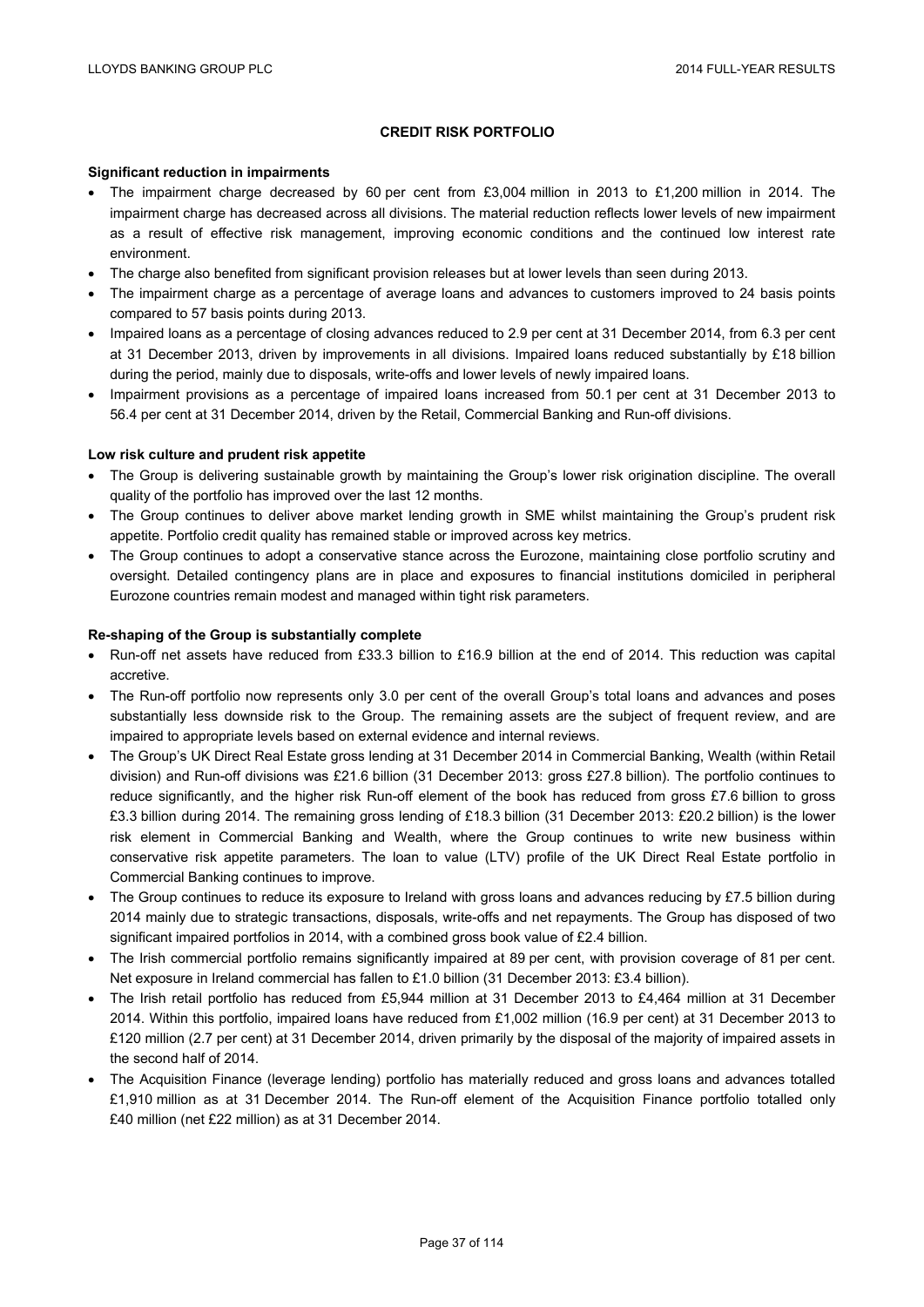## **Impairment charge by division**

| mpamment enarge by arrivien                         | 2014<br>£m | 2013<br>£m | Change<br>% |
|-----------------------------------------------------|------------|------------|-------------|
| Retail:                                             |            |            |             |
| Secured                                             | 281        | 249        | (13)        |
| Loans and overdrafts                                | 279        | 478        | 42          |
| Other                                               | 39         | 33         | (18)        |
|                                                     | 599        | 760        | 21          |
| <b>Commercial Banking:</b>                          |            |            |             |
| <b>SME</b>                                          | 15         | 162        | 91          |
| Other                                               | 68         | 236        | 71          |
|                                                     | 83         | 398        | 79          |
| <b>Consumer Finance:</b>                            |            |            |             |
| <b>Credit Cards</b>                                 | 186        | 274        | 32          |
| Asset Finance UK                                    | 30         | 52         | 42          |
| Asset Finance Europe                                | (1)        | 17         |             |
|                                                     | 215        | 343        | 37          |
| Run-off:                                            |            |            |             |
| Ireland retail                                      | (6)        | (26)       | (77)        |
| Ireland commercial real estate                      | 67         | 219        | 69          |
| Ireland corporate                                   | 247        | 415        | 40          |
| Corporate and real estate and other corporate       | (28)       | 522        |             |
| Specialist finance                                  | 22         | 345        | 94          |
| Other                                               | (99)       | (86)       | 15          |
|                                                     | 203        | 1,389      | 85          |
| <b>TSB</b>                                          | 98         | 109        | 10          |
| Central items                                       | $\bf{2}$   | 5          | 60          |
| <b>Total impairment charge</b>                      | 1,200      | 3,004      | 60          |
| Impairment charge as a % of average advances        | 0.24%      | 0.57%      |             |
| Total impairment charge comprises:                  |            |            |             |
|                                                     | 2014       | 2013       | Change      |
|                                                     | £m         | £m         | %           |
| Loans and advances to customers                     | 1,183      | 2,988      | 60          |
| Debt securities classified as loans and receivables | 2          | 1          | (100)       |
| Available-for-sale financial assets                 | 5          | 15         | 67          |
| Other credit risk provision                         | 10         |            |             |
| <b>Total impairment charge</b>                      | 1,200      | 3,004      | 60          |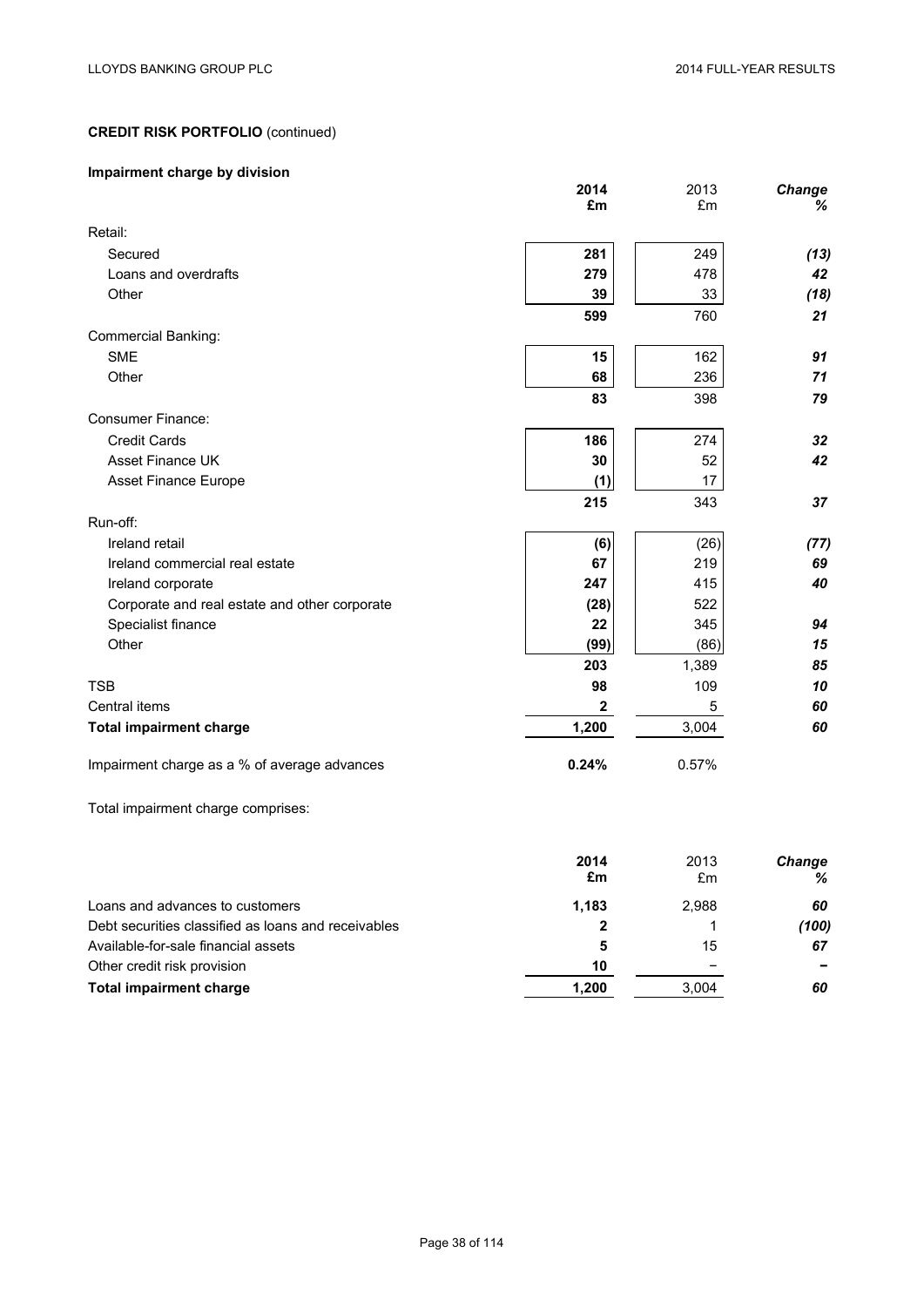**Impairment**

### **CREDIT RISK PORTFOLIO** (continued)

#### **Group impaired loans and provisions**

|                                            |                  |             |                           |                               | <b>IIIIpalifielit</b>      |
|--------------------------------------------|------------------|-------------|---------------------------|-------------------------------|----------------------------|
|                                            |                  |             | Impaired                  |                               | provision                  |
|                                            | <b>Loans and</b> |             | loans as %                |                               | as % of                    |
|                                            | advances to      | Impaired    | of closing                | <b>Impairment</b>             | impaired                   |
| At 31 December 2014                        | customers<br>£m  | Loans<br>£m | advances<br>$\frac{9}{6}$ | provisions <sup>1</sup><br>£m | Ioans <sup>2</sup><br>$\%$ |
| Retail:                                    |                  |             |                           |                               |                            |
| Secured                                    | 303,121          | 3,911       | 1.3                       | 1,446                         | 37.0                       |
| Loans and overdrafts                       | 10,395           | 695         | 6.7                       | 220                           | 85.3                       |
| Other                                      | 3,831            | 321         | 8.4                       | 68                            | 23.1                       |
|                                            | 317,347          | 4,927       | 1.6                       | 1,734                         | 38.8                       |
| <b>Commercial Banking:</b>                 |                  |             |                           |                               |                            |
| <b>SME</b>                                 | 28,256           | 1,546       | 5.5                       | 398                           | 25.7                       |
| Other                                      | 74,203           | 1,695       | 2.3                       | 1,196                         | 70.6                       |
|                                            | 102,459          | 3,241       | 3.2                       | 1,594                         | 49.2                       |
| Consumer Finance:                          |                  |             |                           |                               |                            |
| <b>Credit Cards</b>                        | 9,119            | 499         | 5.5                       | 166                           | 76.5                       |
| <b>Asset Finance UK</b>                    | 7,204            | 160         | 2.2                       | 112                           | 70.0                       |
| <b>Asset Finance Europe</b>                | 4,950            | 61          | 1.2                       | 31                            | 50.8                       |
|                                            | 21,273           | 720         | 3.4                       | 309                           | 70.5                       |
| Run-off:                                   |                  |             |                           |                               |                            |
| Ireland retail                             | 4,464            | 120         | 2.7                       | 141                           | 117.5                      |
| Ireland commercial real estate             | 1,797            | 1,659       | 92.3                      | 1,385                         | 83.5                       |
| Ireland corporate                          | 1,639            | 1,393       | 85.0                      | 1,095                         | 78.6                       |
| Corporate real estate and other            |                  |             |                           |                               |                            |
| corporate                                  | 3,947            | 1,548       | 39.2                      | 911                           | 58.9                       |
| Specialist finance                         | 4,835            | 364         | 7.5                       | 254                           | 69.8                       |
| Other                                      | 1,634            | 131         | 8.0                       | 141                           | 107.6                      |
|                                            | 18,316           | 5,215       | 28.5                      | 3,927                         | 75.3                       |
| <b>TSB</b>                                 | 21,729           | 205         | 0.9                       | 88                            | 42.9                       |
| Reverse repos and other items <sup>3</sup> | 9,635            |             |                           |                               |                            |
| <b>Total gross lending</b>                 | 490,759          | 14,308      | 2.9                       | 7,652                         | 56.4                       |
| Impairment provisions                      | (7,652)          |             |                           |                               |                            |
| Fair value adjustments <sup>4</sup>        | (403)            |             |                           |                               |                            |
| <b>Total Group</b>                         | 482,704          |             |                           |                               |                            |

 $1$  Impairment provisions include collective unimpaired provisions.

<sup>2</sup> Impairment provisions as a percentage of impaired loans are calculated excluding Retail and Consumer Finance loans in recoveries (31 December 2014: £437 million in Retail loans and overdrafts, £26 million in Retail other and £282 million in Consumer Finance credit cards).

<sup>3</sup> Includes £4.4 billion (31 December 2013: £2.6 billion) of lower risk loans (social housing, infrastructure and education) transferred from Commercial Banking division into Insurance division's shareholder funds to support the Group's annuity portfolio.

<sup>4</sup> The fair value adjustments relating to loans and advances were those required to reflect the HBOS assets in the Group's consolidated financial records at their fair value and took into account both the expected losses and market liquidity at the date of acquisition. The unwind relating to future impairment losses requires significant management judgement to determine its timing which includes an assessment of whether the losses incurred in the current period were expected at the date of the acquisition and assessing whether the remaining losses expected at the date of the acquisition will still be incurred. The element relating to market liquidity unwinds to the income statement over the estimated expected lives of the related assets (until 2014 for commercial loans and 2018 for retail loans) although if an asset is written-off or suffers previously unexpected impairment then this element of the fair value will no longer be considered a timing difference (liquidity) but permanent (impairment). The fair value unwind in respect of impairment losses incurred was £251 million for the period ended 31 December 2014 (31 December 2013: £512 million). The fair value unwind in respect of loans and advances is expected to continue to decrease in future years as fixed-rate periods on mortgages expire, loans are repaid or written-off, and will reduce to zero over time.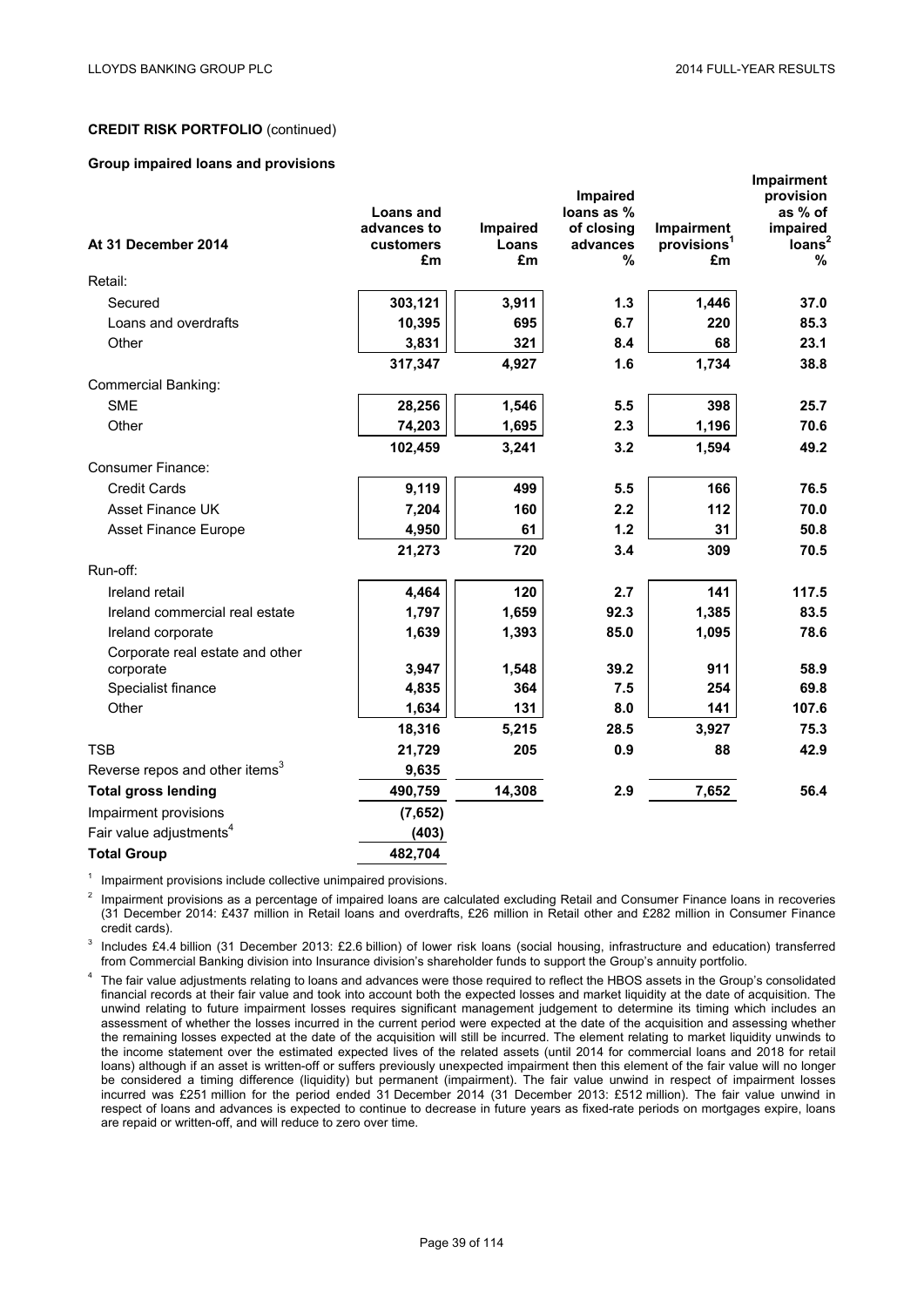## **Group impaired loans and provisions** (continued)

| At 31 December 2013             | Loans and<br>advances to<br>customers<br>£m | Impaired<br>loans<br>£m | Impaired<br>loans as %<br>of closing<br>advances<br>$\%$ | Impairment<br>provisions <sup>1</sup><br>£m | Impairment<br>provision<br>as % of<br>impaired<br>loans <sup>2</sup><br>% |
|---------------------------------|---------------------------------------------|-------------------------|----------------------------------------------------------|---------------------------------------------|---------------------------------------------------------------------------|
| Retail:                         |                                             |                         |                                                          |                                             |                                                                           |
| Secured                         | 302,019                                     | 5,503                   | 1.8                                                      | 1,447                                       | 26.3                                                                      |
| Loans and overdrafts            | 10,598                                      | 819                     | 7.7                                                      | 285                                         | 83.1                                                                      |
| Other                           | 4,148                                       | 408                     | 9.8                                                      | 106                                         | 28.3                                                                      |
|                                 | 316,765                                     | 6,730                   | 2.1                                                      | 1,838                                       | 29.5                                                                      |
| <b>Commercial Banking:</b>      |                                             |                         |                                                          |                                             |                                                                           |
| <b>SME</b>                      | 27,268                                      | 2,194                   | 8.0                                                      | 623                                         | 28.4                                                                      |
| Other $3$                       | 80,782                                      | 2,853                   | 3.5                                                      | 1,761                                       | 61.7                                                                      |
|                                 | 108,050                                     | 5,047                   | 4.7                                                      | 2,384                                       | 47.2                                                                      |
| <b>Consumer Finance:</b>        |                                             |                         |                                                          |                                             |                                                                           |
| <b>Credit Cards</b>             | 9,008                                       | 639                     | 7.1                                                      | 226                                         | 96.6                                                                      |
| <b>Asset Finance UK</b>         | 5,061                                       | 221                     | 4.4                                                      | 140                                         | 63.3                                                                      |
| <b>Asset Finance Europe</b>     | 5,478                                       | 86                      | 1.6                                                      | 45                                          | 52.3                                                                      |
|                                 | 19,547                                      | 946                     | 4.8                                                      | 411                                         | 76.0                                                                      |
| Run-off:                        |                                             |                         |                                                          |                                             |                                                                           |
| Ireland retail                  | 5,944                                       | 1,002                   | 16.9                                                     | 638                                         | 63.7                                                                      |
| Ireland commercial real estate  | 5,512                                       | 5,087                   | 92.3                                                     | 3,775                                       | 74.2                                                                      |
| Ireland corporate               | 3,918                                       | 3,235                   | 82.6                                                     | 2,305                                       | 71.3                                                                      |
| Corporate real estate and other |                                             |                         |                                                          |                                             |                                                                           |
| corporate                       | 11,571                                      | 8,131                   | 70.3                                                     | 3,320                                       | 40.8                                                                      |
| Specialist finance              | 9,017                                       | 1,368                   | 15.2                                                     | 565                                         | 41.3                                                                      |
| Other                           | 2,519                                       | 486                     | 19.3                                                     | 372                                         | 76.5                                                                      |
|                                 | 38,481                                      | 19,309                  | 50.2                                                     | 10,975                                      | 56.8                                                                      |
| <b>TSB</b>                      | 23,553                                      | 227                     | 1.0                                                      | 99                                          | 43.6                                                                      |
| Reverse repos and other items   | 2,779                                       |                         |                                                          |                                             |                                                                           |
| Total gross lending             | 509,175                                     | 32,259                  | 6.3                                                      | 15,707                                      | 50.1                                                                      |
| Impairment provisions           | (15, 707)                                   |                         |                                                          |                                             |                                                                           |
| Fair value adjustments          | (516)                                       |                         |                                                          |                                             |                                                                           |
| <b>Total Group</b>              | 492,952                                     |                         |                                                          |                                             |                                                                           |

 $1$  Impairment provisions include collective unimpaired provisions.

 $^2$  Impairment provisions as a percentage of impaired loans are calculated excluding Retail and Consumer Finance loans in recoveries (31 December 2013: £476 million in Retail loans and overdrafts, £34 million in Retail other and £405 million in Consumer Finance

credit cards).<br><sup>3</sup> Loans and advances to customers restated. See note 1, page 75.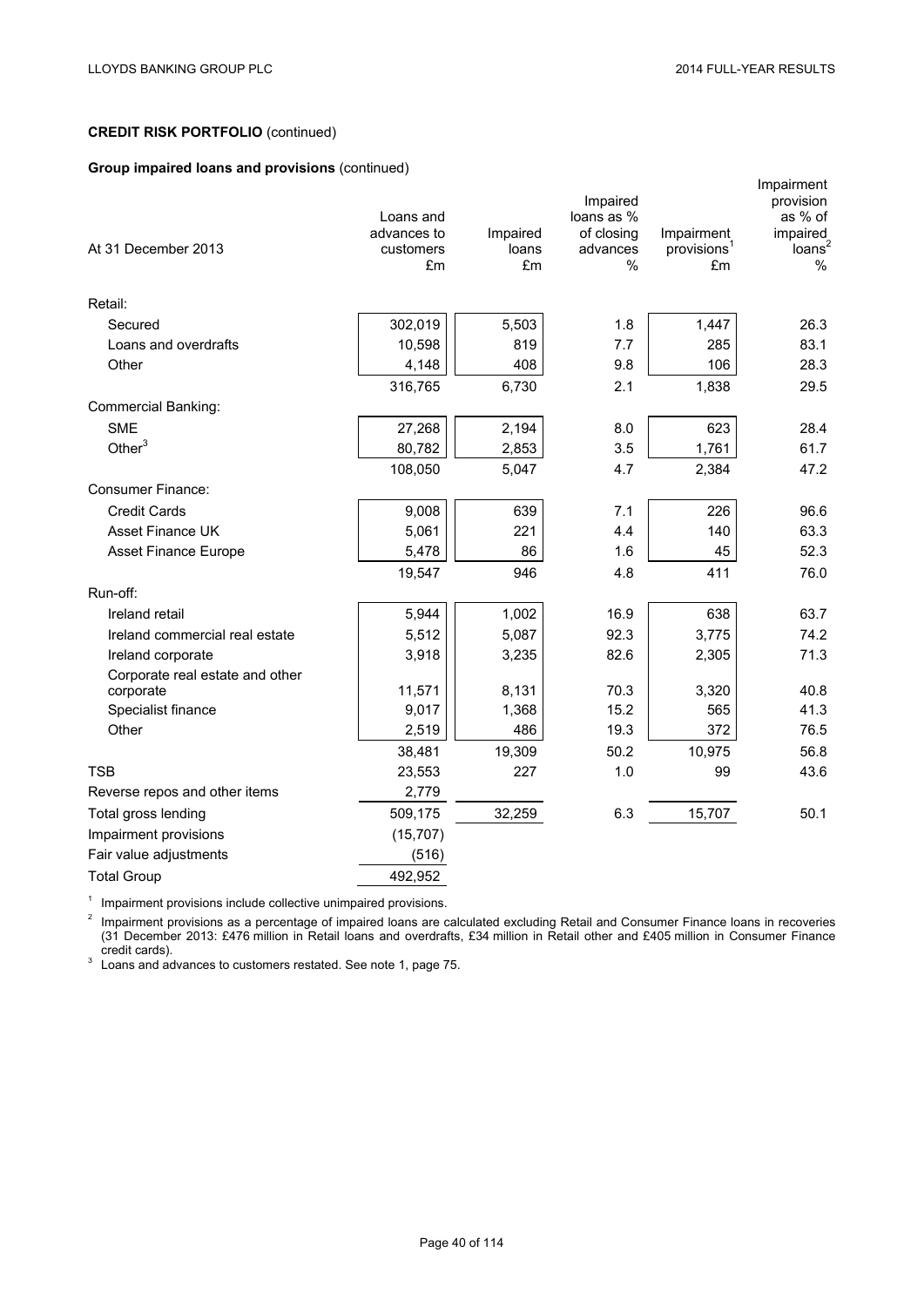## **Retail**

- The Retail impairment charge was £599 million in 2014, a decrease of 21 per cent compared to 2013. The decrease was primarily driven by underlying improvements in portfolio quality and the sale of recoveries assets in the Loans and Overdrafts portfolios.
- The Retail impairment charge, as an annualised percentage of average loans and advances to customers, decreased to 19 basis points in 2014 from 24 basis points in 2013.
- Retail impaired loans decreased by £1,803 million to £4,927 million compared with 31 December 2013 driven by the Secured portfolio. Retail impaired loans represent 1.6 per cent of closing loans and advances to customers compared with 2.1 per cent at 31 December 2013.

## *Secured*

- Impaired loans reduced to £3,911 million at 31 December 2014 compared to £5,503 million at 31 December 2013.
- Impairment provisions remained stable at £1,446 million at 31 December 2014 (31 December 2013: £1,447 million). As a result of this impairment provisions as a percentage of impaired loans increased to 37.0 per cent from 26.3 per cent at 31 December 2013.
- The impairment charge increased by £32 million, to £281 million compared with 2013. The impairment charge as an annualised percentage of average loans and advances to customers, increased to 9 basis points in 2014 from 8 basis points in 2013.
- The value of mortgages greater than three months in arrears (excluding repossessions) decreased by £2,249 million to £6,344 million at 31 December 2014 compared to £8,593 million at 31 December 2013.
- The average indexed loan to value (LTV) on the mortgage portfolio at 31 December 2014 decreased to 49.2 per cent compared with 53.3 per cent at 31 December 2013. The percentage of closing loans and advances with an indexed LTV in excess of 100 per cent decreased to 2.2 per cent at 31 December 2014, compared with 5.4 per cent at 31 December 2013.
- The average LTV for new mortgages and further advances written in 2014 was 64.8 per cent compared with 64.0 per cent for 2013 reflecting the Group's participation in the UK government's Help to Buy scheme.

## *Loans and overdrafts*

- The impairment charge decreased by £199 million, to £279 million compared with 2013. The annualised impairment charge, as a percentage of average loans and advances to customers, reduced to 2.6 per cent in 2014 from 4.2 per cent in 2013.
- Impaired loans have decreased by £124 million since 31 December 2013 to £695 million at 31 December 2014 which represents 6.7 per cent of closing loans and advances to customers, compared with 7.7 per cent at 31 December 2013.
- Impairment provisions decreased by £65 million, compared with 31 December 2013.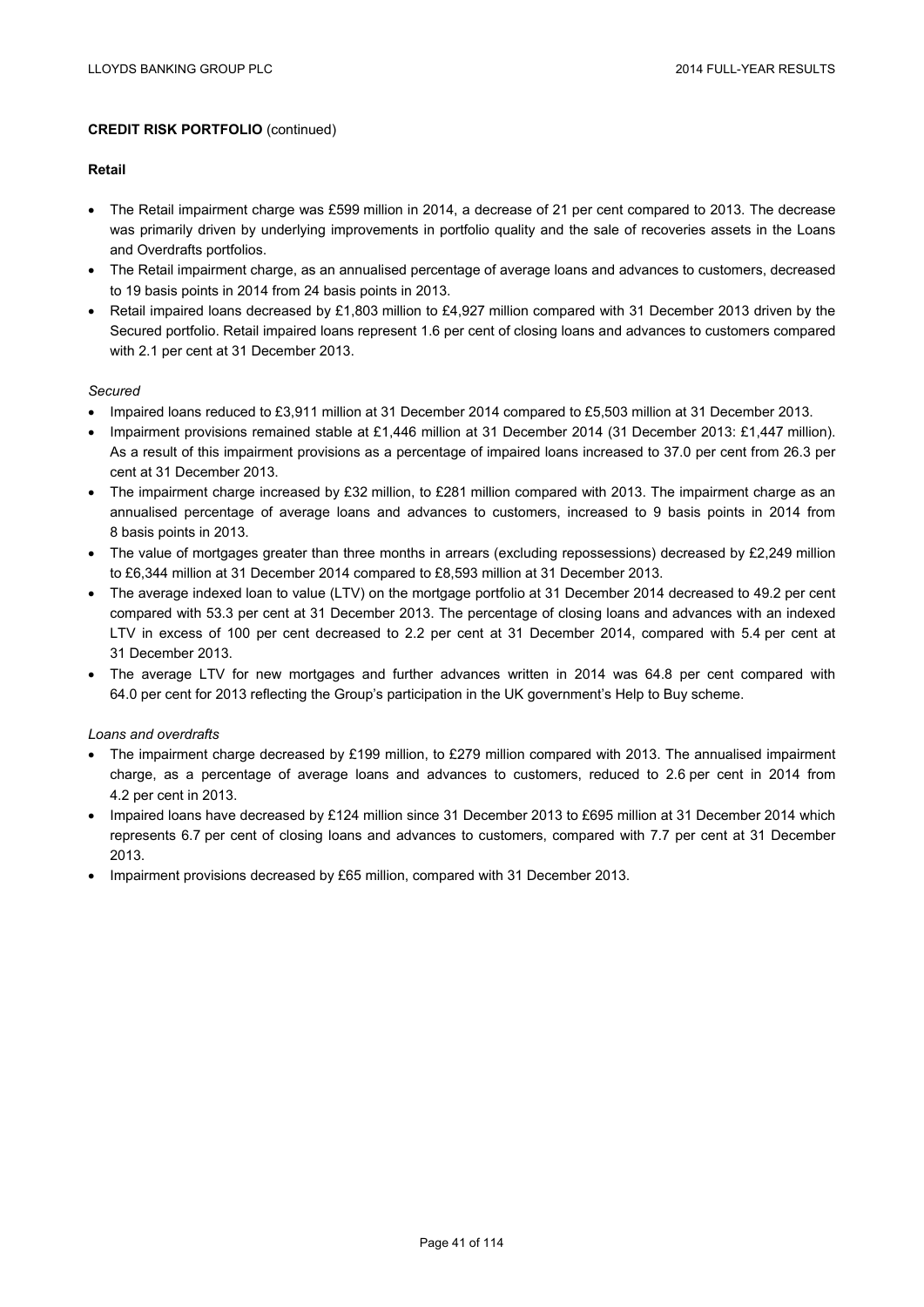## **Retail** (continued)

## **Retail secured and unsecured loans and advances to customers**

|                                | At 31 Dec | At 31 Dec |
|--------------------------------|-----------|-----------|
|                                | 2014      | 2013      |
|                                | £m        | £m        |
| Mainstream                     | 228,176   | 228,030   |
| Buy-to-let                     | 53,322    | 50,346    |
| Specialist <sup>1</sup>        | 21,623    | 23,643    |
|                                | 303,121   | 302,019   |
| Loans                          | 8,204     | 8,282     |
| Overdrafts                     | 2,191     | 2,316     |
| Wealth                         | 2,962     | 3,232     |
| <b>Retail Business Banking</b> | 869       | 916       |
|                                | 14,226    | 14,746    |
| <b>Total</b>                   | 317,347   | 316,765   |

<sup>1</sup> Specialist lending has been closed to new business since 2009.

## **Retail mortgages greater than three months in arrears (excluding repossessions)**

|              | Number of cases | <b>Total mortgage</b><br>accounts % |      | Value of loans <sup>1</sup> |       | <b>Total mortgage</b><br>balances % |      |      |
|--------------|-----------------|-------------------------------------|------|-----------------------------|-------|-------------------------------------|------|------|
|              | 2014            | 2013                                | 2014 | 2013                        | 2014  | 2013                                | 2014 | 2013 |
|              | <b>Cases</b>    | Cases                               | %    | %                           | £m    | £m                                  | %    | $\%$ |
| Mainstream   | 37.849          | 50.437                              | 1.7  | 2.2                         | 4.102 | 5,683                               | 1.8  | 2.5  |
| Buy-to-let   | 5,077           | 6,250                               | 1.1  | 1.4                         | 658   | 859                                 | 1.2  | 1.7  |
| Specialist   | 9.429           | 11.870                              | 6.3  | 7.3                         | 1.584 | 2,051                               | 7.3  | 8.7  |
| <b>Total</b> | 52.355          | 68.557                              | 1.8  | 2.3                         | 6.344 | 8,593                               | 2.1  | 2.8  |

 $1$  Value of loans represents total book value of mortgages more than three months in arrears.

The stock of repossessions decreased to 1,740 cases at 31 December 2014 compared to 2,179 cases at 31 December 2013.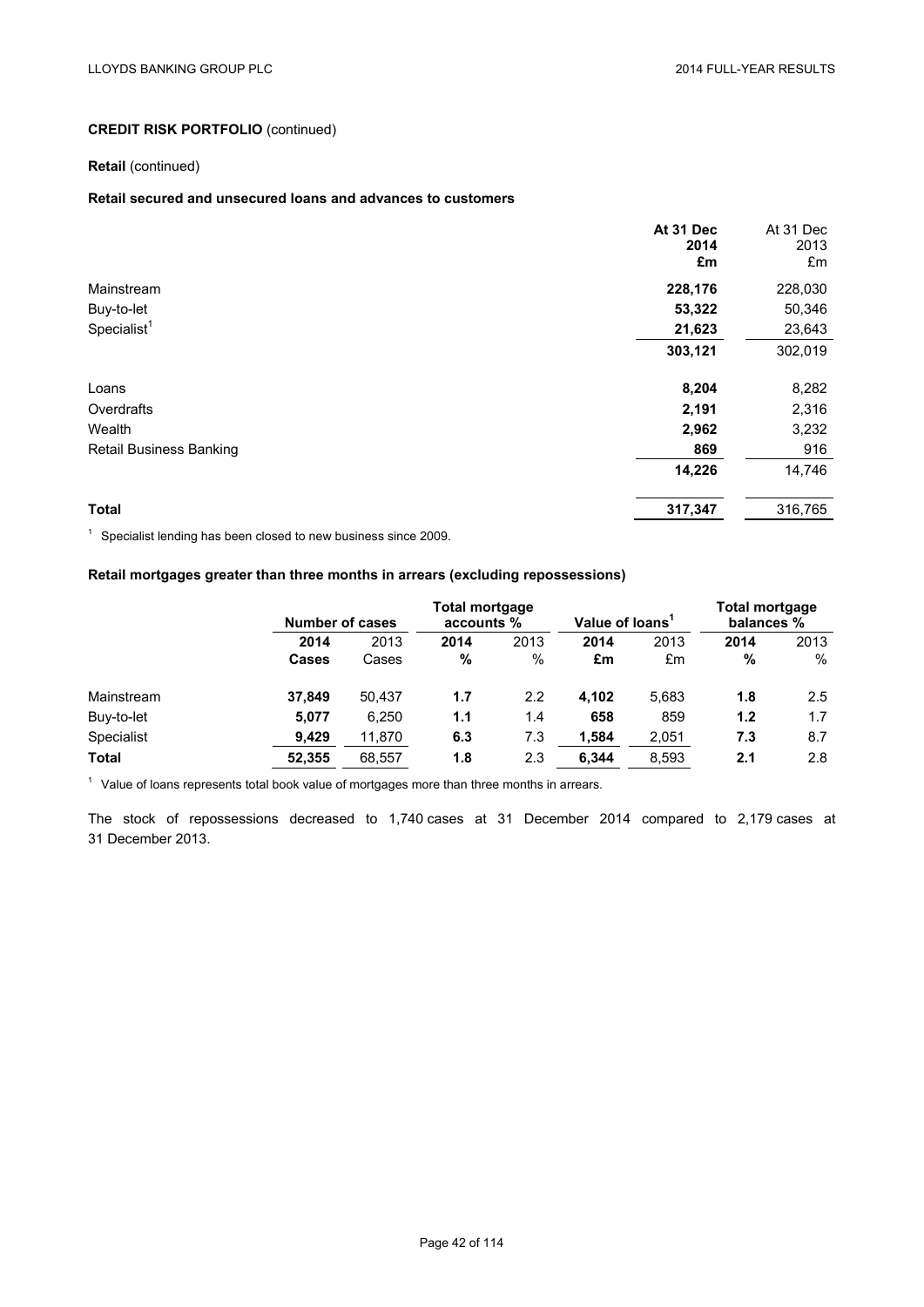## **Retail** (continued)

## **Period end and average LTVs across the Retail mortgage portfolios**

| At 31 December 2014                     | <b>Mainstream</b><br>% | <b>Buy-to-let</b><br>% | <b>Specialist</b><br>% | <b>Total</b><br>% | <b>Unimpaired</b><br>% | Impaired<br>% |
|-----------------------------------------|------------------------|------------------------|------------------------|-------------------|------------------------|---------------|
| Less than 60%                           | 44.6                   | 32.4                   | 31.4                   | 41.5              | 41.7                   | 22.5          |
| 60% to 70%                              | 19.9                   | 27.3                   | 19.5                   | 21.2              | 21.3                   | 15.3          |
| 70% to 80%                              | 18.5                   | 21.8                   | 19.8                   | 19.2              | 19.2                   | 17.8          |
| 80% to 90%                              | 10.6                   | 9.4                    | 14.9                   | 10.7              | 10.6                   | 16.7          |
| 90% to 100%                             | 4.5                    | 6.8                    | 8.7                    | 5.2               | 5.2                    | 11.9          |
| Greater than 100%                       | 1.9                    | 2.3                    | 5.7                    | 2.2               | 2.0                    | 15.8          |
| <b>Total</b>                            | 100.0                  | 100.0                  | 100.0                  | 100.0             | 100.0                  | 100.0         |
| Outstanding loan value<br>$(\text{Em})$ | 228,176                | 53,322                 | 21,623                 | 303,121           | 299,210                | 3,911         |
| Average loan to value: <sup>1</sup>     |                        |                        |                        |                   |                        |               |
| Stock of residential<br>mortgages       | 46.3                   | 61.3                   | 59.2                   | 49.2              |                        |               |
| New residential lending                 | 65.3                   | 62.7                   | n/a                    | 64.8              |                        |               |
| Impaired mortgages                      | 60.1                   | 81.0                   | 72.6                   | 64.9              |                        |               |
| At 31 December 2013                     | Mainstream             | Buy-to-let             | Specialist             | Total             | Unimpaired             | Impaired      |
|                                         | %                      | %                      | %                      | %                 | $\%$                   | $\%$          |
| Less than 60%                           | 36.4                   | 19.1                   | 20.1                   | 32.3              | 32.6                   | 15.3          |
| 60% to 70%                              | 16.6                   | 20.7                   | 15.7                   | 17.2              | 17.3                   | 11.2          |
| 70% to 80%                              | 19.8                   | 26.5                   | 19.3                   | 20.9              | 21.0                   | 15.4          |
| 80% to 90%                              | 15.2                   | 15.7                   | 20.1                   | 15.6              | 15.6                   | 17.7          |
| 90% to 100%                             | 7.4                    | 11.6                   | 14.3                   | 8.6               | 8.5                    | 16.1          |
| Greater than 100%                       | 4.6                    | 6.4                    | 10.5                   | 5.4               | 5.0                    | 24.3          |
| <b>Total</b>                            | 100.0                  | 100.0                  | 100.0                  | 100.0             | 100.0                  | 100.0         |
| Outstanding loan value<br>$(\text{Em})$ | 228,030                | 50,346                 | 23,643                 | 302,019           | 296,516                | 5,503         |
| Average loan to value: <sup>1</sup>     |                        |                        |                        |                   |                        |               |
| Stock of residential<br>mortgages       | 49.9                   | 67.9                   | 66.2                   | 53.3              |                        |               |
| New residential lending                 | 64.0                   | 64.0                   | n/a                    | 64.0              |                        |               |
| Impaired mortgages                      | 67.2                   | 90.4                   | 80.8                   | 72.2              |                        |               |

 $1$  Average loan to value is calculated as total loans and advances as a percentage of the total collateral of these loans and advances.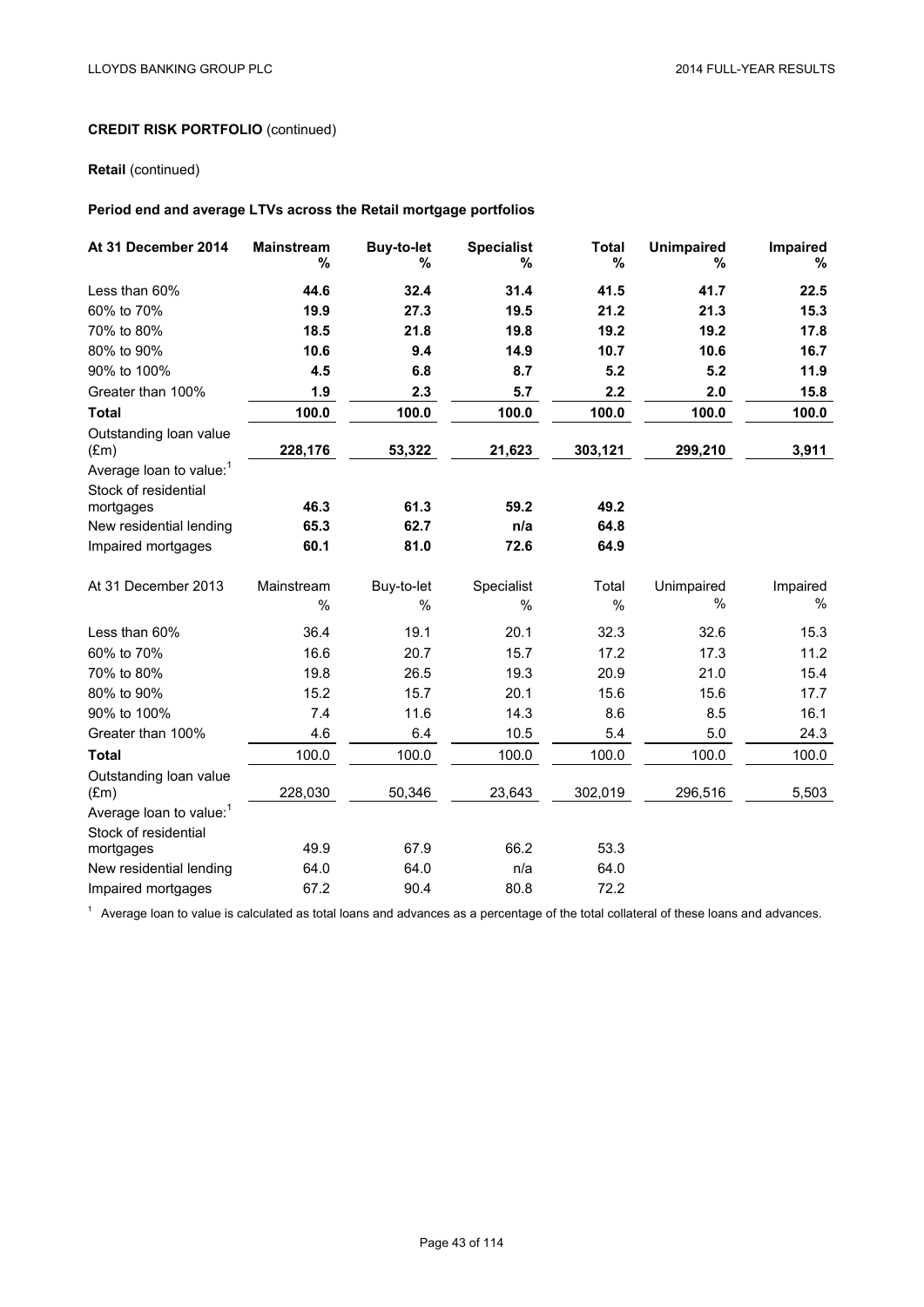#### **Commercial Banking**

- Commercial Banking net impairment charge was £83 million in 2014, substantially lower than £398 million in 2013. The material reduction reflects better quality origination, improving economic conditions, continued low interest rates and provision releases.
- The obligor quality of the Commercial Banking lending portfolio is predominantly rated good or better. New business is of good quality and generally better than the back book average.
- Impaired loans reduced substantially by 35.8 per cent to £3,241 million compared with 31 December 2013 mainly due to disposals and write-offs. As a percentage of closing loans and advances to customers, impaired loans reduced to 3.2 per cent from 4.7 per cent at 31 December 2013.
- Impairment provisions reduced to £1,594 million (December 2013: £2,384 million) and includes collective unimpaired provisions of £338 million (December 2013: £436 million).

#### *SME*

- The SME portfolio continues to grow within prudent and consistent credit risk appetite parameters. Net lending has increased 5 per cent since 2013 reflecting the Group's commitment to the UK economy and the Funding for Lending Scheme.
- Portfolio credit quality has remained stable or improved across all key metrics.

#### *Other Commercial Banking*

- Other Commercial Banking comprises £74,203 million of gross loans and advances to customers in Mid Markets, Global Corporates and Financial Institutions.
- The Mid Markets portfolio remains UK focused and dependent on the performance of the domestic economy. Overall credit quality remained stable during 2014.
- The real estate business within Mid Markets is focused predominantly upon unquoted private real estate portfolios. Credit quality continues to improve and the number of new impaired connections is minimal.
- The Global Corporate portfolio continues to be predominantly investment grade focused.
- The real estate business within Global Corporate is focused on the upper end of the UK property market with a bias to the quoted publicly listed and funds sector. Portfolio credit quality remains good, being underpinned by seasoned management teams with proven asset management skills.
- The Financial Institutions portfolio relates to relationships which are either client focused or held to support the Group's funding, liquidity or general hedging requirements.
- Traded products continue to be predominantly short-term and/or collateralised with inter-bank activity mainly undertaken with strong investment grade counterparties.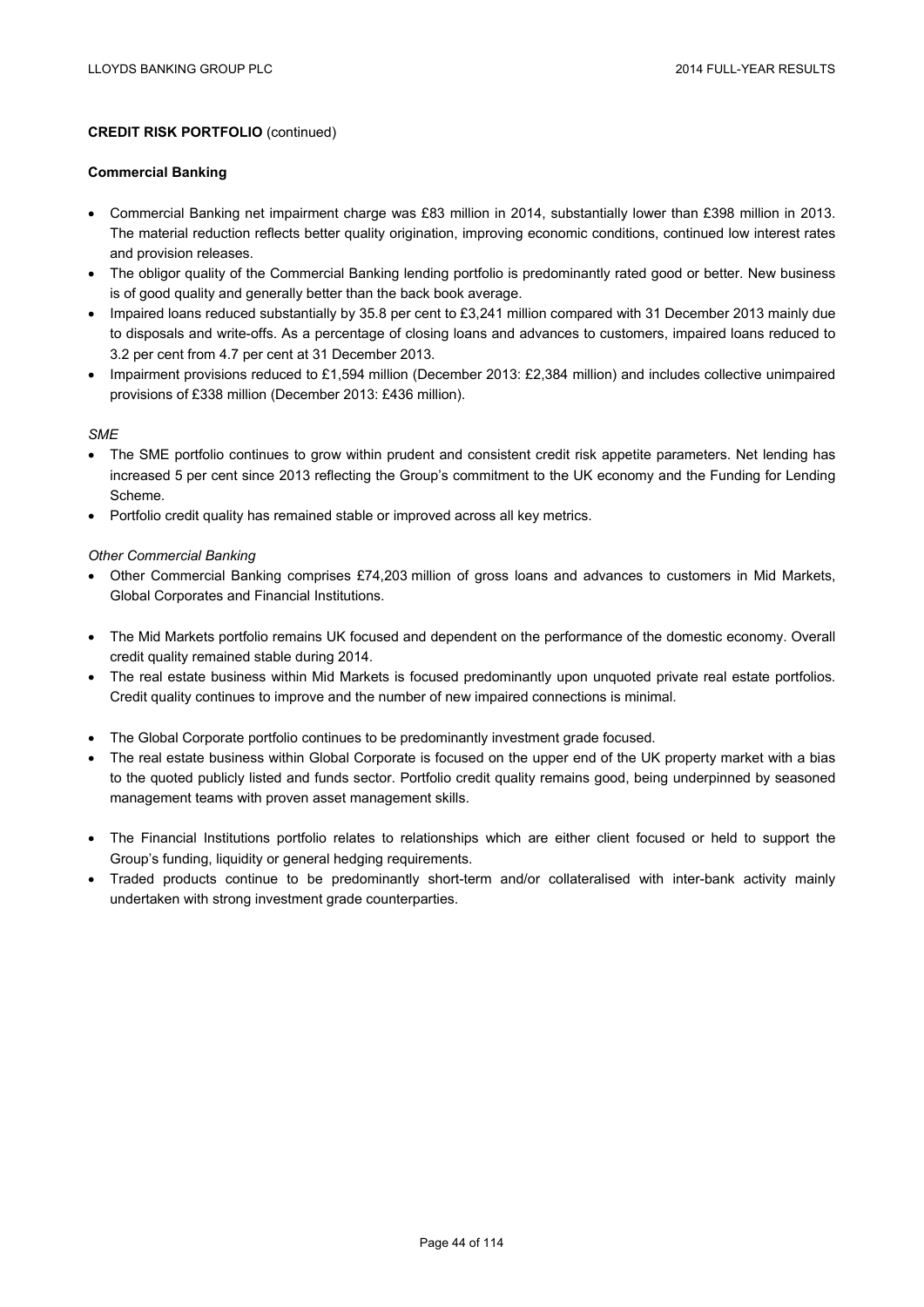### **Commercial Banking** (continued)

#### *Commercial Banking UK Direct Real Estate LTV analysis*

- The Group classifies Direct Real Estate as exposure which is directly supported by cash flows from property activities (as opposed to trading activities, such as hotels, care homes and housebuilders).
- The Group manages its exposures to Direct Real Estate across a number of different coverage segments.
- Approximately three quarters of loans and advances to UK Direct Real Estate relate to commercial real estate with the remainder residential real estate.
- The Group makes use of a variety of methodologies to assess the value of property collateral where external valuations are not available. These include use of market indexes, models and subject matter expert judgement.

|                    |                   | At 31 December 2014 <sup>1</sup> |        |       |            | At 31 December 2013 <sup>1</sup> |        |       |
|--------------------|-------------------|----------------------------------|--------|-------|------------|----------------------------------|--------|-------|
|                    | <b>Unimpaired</b> | Impaired                         | Total  |       | Unimpaired | Impaired                         | Total  |       |
|                    | £m                | £m                               | £m     | $\%$  | £m         | £m                               | £m     | $\%$  |
| UK exposures >£5 m |                   |                                  |        |       |            |                                  |        |       |
| Less than $60\%$   | 3,985             | 52                               | 4,037  | 47.8  | 4,365      | 79                               | 4,444  | 42.4  |
| 60% to 70%         | 1,644             | 62                               | 1,706  | 20.2  | 2,113      | 69                               | 2,182  | 20.8  |
| 70% to 80%         | 964               | 17                               | 981    | 11.6  | 1,117      | 42                               | 1,159  | 11.0  |
| 80% to 100%        | 66                | 211                              | 277    | 3.3   | 285        | 122                              | 407    | 3.9   |
| 100% to 120%       |                   |                                  |        |       | 20         | 351                              | 371    | 3.5   |
| 120% to 140%       | 130               | 6                                | 136    | 1.6   | 130        | 170                              | 300    | 2.9   |
| Greater than 140%  |                   | 95                               | 95     | 1.1   | 79         | 206                              | 285    | 2.7   |
| Unsecured          | 1,222             |                                  | 1,222  | 14.4  | 1,336      | 6                                | 1,342  | 12.8  |
|                    | 8,011             | 443                              | 8,454  | 100.0 | 9,445      | 1.045                            | 10.490 | 100.0 |
| UK exposures <£5 m | 8,833             | 644                              | 9,477  |       | 8,565      | 715                              | 9,280  |       |
| Total              | 16,844            | 1,087                            | 17,931 |       | 18,010     | 1,760                            | 19,770 |       |

<sup>1</sup> Exposures exclude £0.4 billion of gross UK Direct Real Estate lending in Wealth (within Retail division).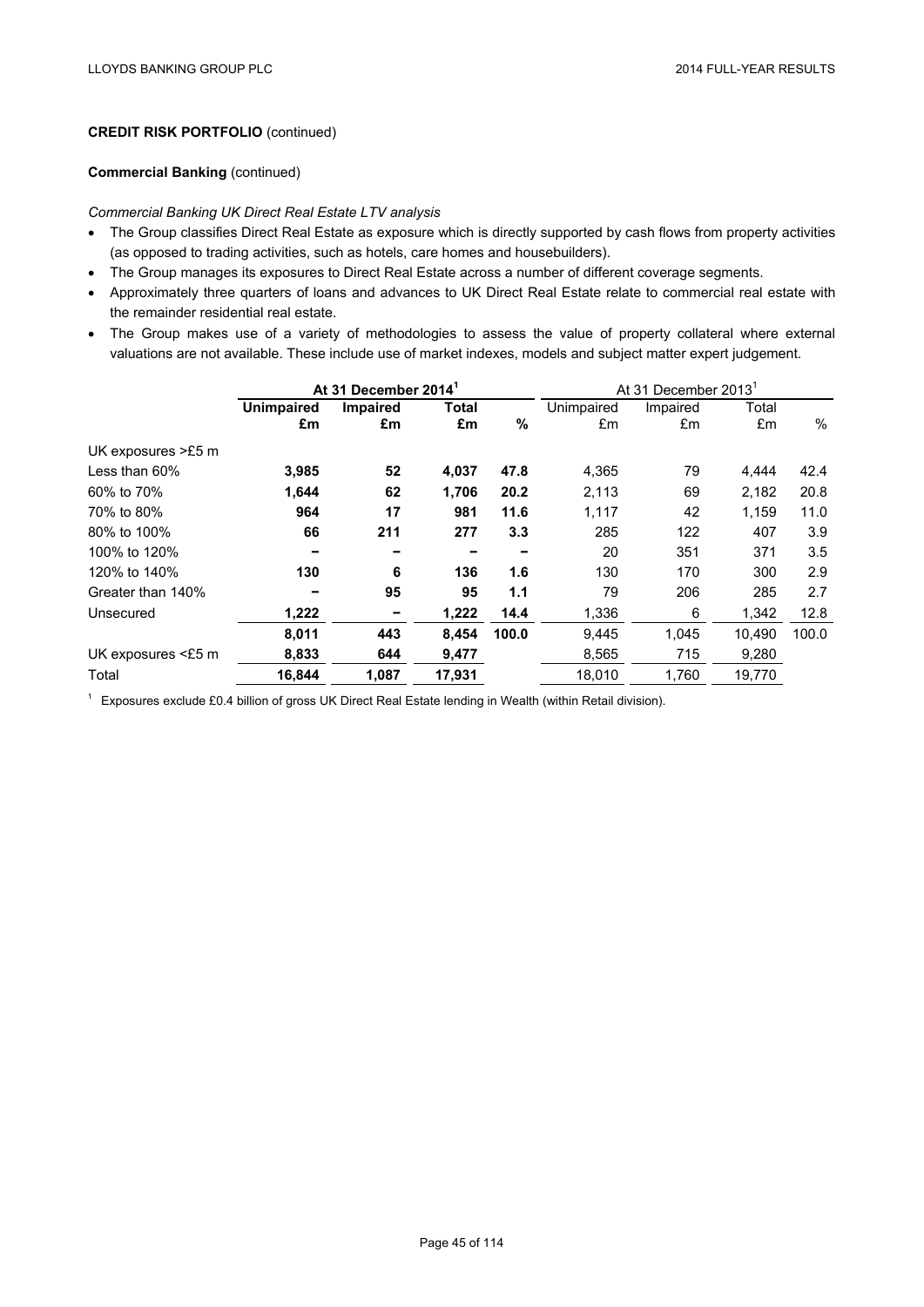#### **Consumer Finance**

- The Consumer Finance impairment charge reduced by 37 per cent to £215 million, with a substantial improvement in the asset quality ratio. This has been driven by a continued underlying improvement of portfolio quality supported by the sale of recoveries assets in the Credit Cards and Asset Finance portfolios.
- Total impaired loans as a percentage of closing loans and advances to customers decreased to 3.4 per cent (£720 million) at 31 December 2014 compared to 4.8 per cent (£946 million) at 31 December 2013.

## **Run-off**

- Run-off impairment charge was £203 million in 2014, substantially lower than £1,389 million in 2013. The material reduction reflects continued proactive management and deleveraging (for example, disposals and write offs).
- Impaired assets reduced substantially by 73 per cent to £5,215 million compared with 31 December 2013, mainly due to disposals and write-offs.

## *Ireland*

- The most significant contribution to impaired loans is the Commercial Real Estate portfolio. 92.3 per cent of the portfolio is impaired. The impairment coverage ratio has increased to 83.5 per cent from 74.2 per cent at 31 December 2013 reflecting additional impairments on already impaired connections as well as the impact of deleveraging activities. Net lending in Ireland Commercial Real Estate has reduced to £0.4 billion (31 December 2013: £1.7 billion).
- Total impaired loans within the Irish retail mortgage portfolio decreased by 88.2 per cent (£878 million) to £118 million, compared with £996 million at 31 December 2013. The reduction was driven by the disposal of the majority of impaired assets in the second half of 2014.
- In the Irish retail mortgage portfolio the average indexed loan to value (LTV) at 31 December 2014 decreased to 88.5 per cent compared with 102.3 per cent at 31 December 2013. The percentage of closing loans and advances with an indexed LTV in excess of 100 per cent decreased to 38.9 per cent at 31 December 2014, compared with 54.0 per cent at 31 December 2013.

#### *Corporate real estate and other corporate*

- This portfolio predominantly consists of UK real estate loans together with other Corporate loans relating to real estate sectors, supported by trading activities (such as hotels, house builders and care homes).
- Net loans and advances reduced by £5.2 billion from £8.2 billion to £3.0 billion. The book continues to reduce significantly ahead of expectations.

#### *Specialist Finance*

- The Specialist Finance Run-off portfolio has been proactively deleveraged down from £9.0 billion gross (£8.5 billion net) to £4.8 billion gross (£4.6 billion net).
- Gross loans and advances to customers include the Run-off Asset Based Finance portfolios (which mainly include Ship Finance, Aircraft Finance and Infrastructure) and the element of the Acquisition Finance (leverage lending) portfolio classified as Run-off. The Specialist Finance Run-off portfolio also includes a significantly reduced Treasury Asset legacy investment portfolio.
- The majority of remaining lending of £4.8 billion is in the lower risk leasing sector where gross drawn lending totalled £2.5 billion.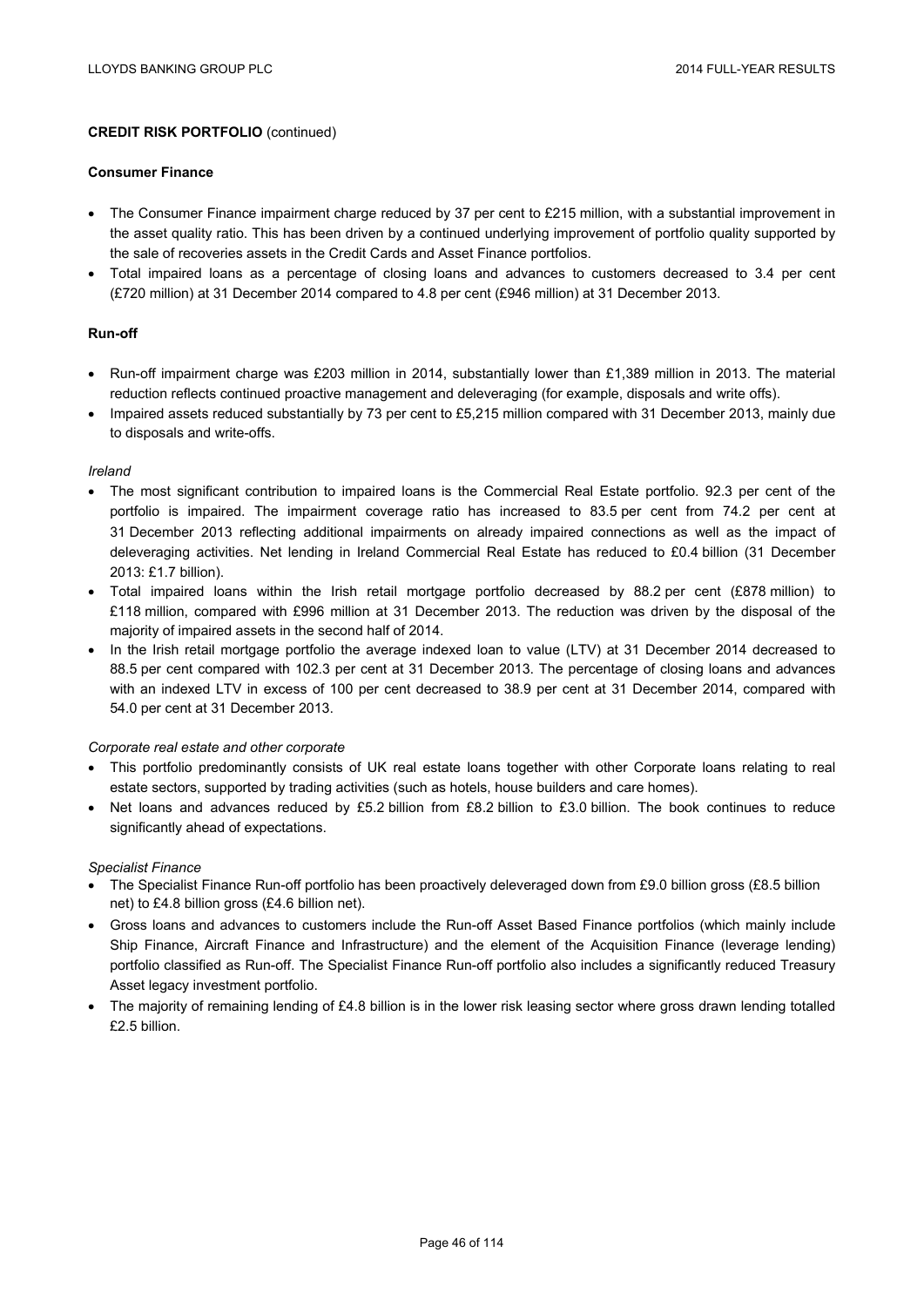## **Run-off** (continued)

## *Ireland retail mortgage LTV analysis*

| At 31 December 2014            | <b>Unimpaired</b> |               | Impaired                |               | <b>Total</b> |               |
|--------------------------------|-------------------|---------------|-------------------------|---------------|--------------|---------------|
|                                | £m                | $\frac{9}{6}$ | £m                      | $\frac{9}{6}$ | £m           | $\frac{9}{6}$ |
| Less than 60%                  | 979               | 22.5          | 18                      | 15.2          | 997          | 22.4          |
| 60% to 70%                     | 356               | 8.2           | 4                       | 3.4           | 360          | 8.1           |
| 70% to 80%                     | 425               | 9.8           | $\overline{\mathbf{4}}$ | 3.4           | 429          | 9.6           |
| 80% to 100%                    | 925               | 21.3          | 14                      | 11.9          | 939          | 21.0          |
| 100% to 120%                   | 933               | 21.5          | 15                      | 12.7          | 948          | 21.2          |
| 120% to 140%                   | 505               | 11.6          | 14                      | 11.9          | 519          | 11.6          |
| Greater than 140%              | 221               | 5.1           | 49                      | 41.5          | 270          | 6.1           |
| <b>Total</b>                   | 4,344             | 100.0         | 118                     | 100.0         | 4,462        | 100.0         |
| Average loan to value:         |                   |               |                         |               |              |               |
| Stock of residential mortgages |                   |               |                         |               |              | 88.5          |
| Impaired mortgages             |                   |               |                         |               |              | 124.7         |
| At 31 December 2013            | Unimpaired        |               | Impaired                |               | Total        |               |
|                                | £m                | %             | £m                      | %             | £m           | $\%$          |
| Less than 60%                  | 800               | 16.3          | 109                     | 10.9          | 909          | 15.3          |
| 60% to 70%                     | 297               | 6.0           | 56                      | 5.6           | 353          | 5.9           |
| 70% to 80%                     | 362               | 7.3           | 81                      | 8.1           | 443          | 7.5           |
| 80% to 100%                    | 826               | 16.7          | 199                     | 20.0          | 1,025        | 17.3          |
| 100% to 120%                   | 936               | 18.9          | 218                     | 21.9          | 1,154        | 19.4          |
| 120% to 140%                   | 894               | 18.1          | 161                     | 16.2          | 1,055        | 17.8          |
| Greater than 140%              | 826               | 16.7          | 172                     | 17.3          | 998          | 16.8          |
| <b>Total</b>                   | 4,941             | 100.0         | 996                     | 100.0         | 5,937        | 100.0         |
| Average loan to value:         |                   |               |                         |               |              |               |
| Stock of residential mortgages |                   |               |                         |               |              | 102.3         |
| Impaired mortgages             |                   |               |                         |               |              | 104.7         |

## *Ireland commercial real estate LTV analysis*

Net lending in Ireland Commercial Real Estate has reduced to £0.4 billion (31 December 2013 £1.7 billion). The table below details the loan to value breakdown based on gross lending of £1.8 billion (31 December 2013 £5.5 billion).

| $\%$<br>£m<br>£m<br>Gross exposures $> \text{\ensuremath{\in}} 5m$<br>5.0<br>65<br>198<br>Less than 100%<br>281<br>100% to 200%<br>21.3<br>550<br>151<br>200% to 300%<br>11.5<br>891<br>300% to 400%<br>6.8<br>513<br>90<br>Greater than 400%<br>494<br>1,682<br>37.5<br>236<br>17.9<br>Unsecured<br>440<br>100.0<br>1,317<br>4,274<br>Gross exposures $\leq$ $\epsilon$ 5m<br>480<br>1,238<br>1,797<br>5,512<br>Total gross exposure<br>(1, 385)<br>Impairment provisions<br>(3, 775) | At 31 December 2014 | At 31 December 2013 |  |       |
|----------------------------------------------------------------------------------------------------------------------------------------------------------------------------------------------------------------------------------------------------------------------------------------------------------------------------------------------------------------------------------------------------------------------------------------------------------------------------------------|---------------------|---------------------|--|-------|
|                                                                                                                                                                                                                                                                                                                                                                                                                                                                                        |                     |                     |  | $\%$  |
|                                                                                                                                                                                                                                                                                                                                                                                                                                                                                        |                     |                     |  |       |
|                                                                                                                                                                                                                                                                                                                                                                                                                                                                                        |                     |                     |  | 4.6   |
|                                                                                                                                                                                                                                                                                                                                                                                                                                                                                        |                     |                     |  | 12.9  |
|                                                                                                                                                                                                                                                                                                                                                                                                                                                                                        |                     |                     |  | 20.8  |
|                                                                                                                                                                                                                                                                                                                                                                                                                                                                                        |                     |                     |  | 12.0  |
|                                                                                                                                                                                                                                                                                                                                                                                                                                                                                        |                     |                     |  | 39.4  |
|                                                                                                                                                                                                                                                                                                                                                                                                                                                                                        |                     |                     |  | 10.3  |
|                                                                                                                                                                                                                                                                                                                                                                                                                                                                                        |                     |                     |  | 100.0 |
|                                                                                                                                                                                                                                                                                                                                                                                                                                                                                        |                     |                     |  |       |
|                                                                                                                                                                                                                                                                                                                                                                                                                                                                                        |                     |                     |  |       |
|                                                                                                                                                                                                                                                                                                                                                                                                                                                                                        |                     |                     |  |       |
| 412<br>1,737<br><b>Total net exposure</b>                                                                                                                                                                                                                                                                                                                                                                                                                                              |                     |                     |  |       |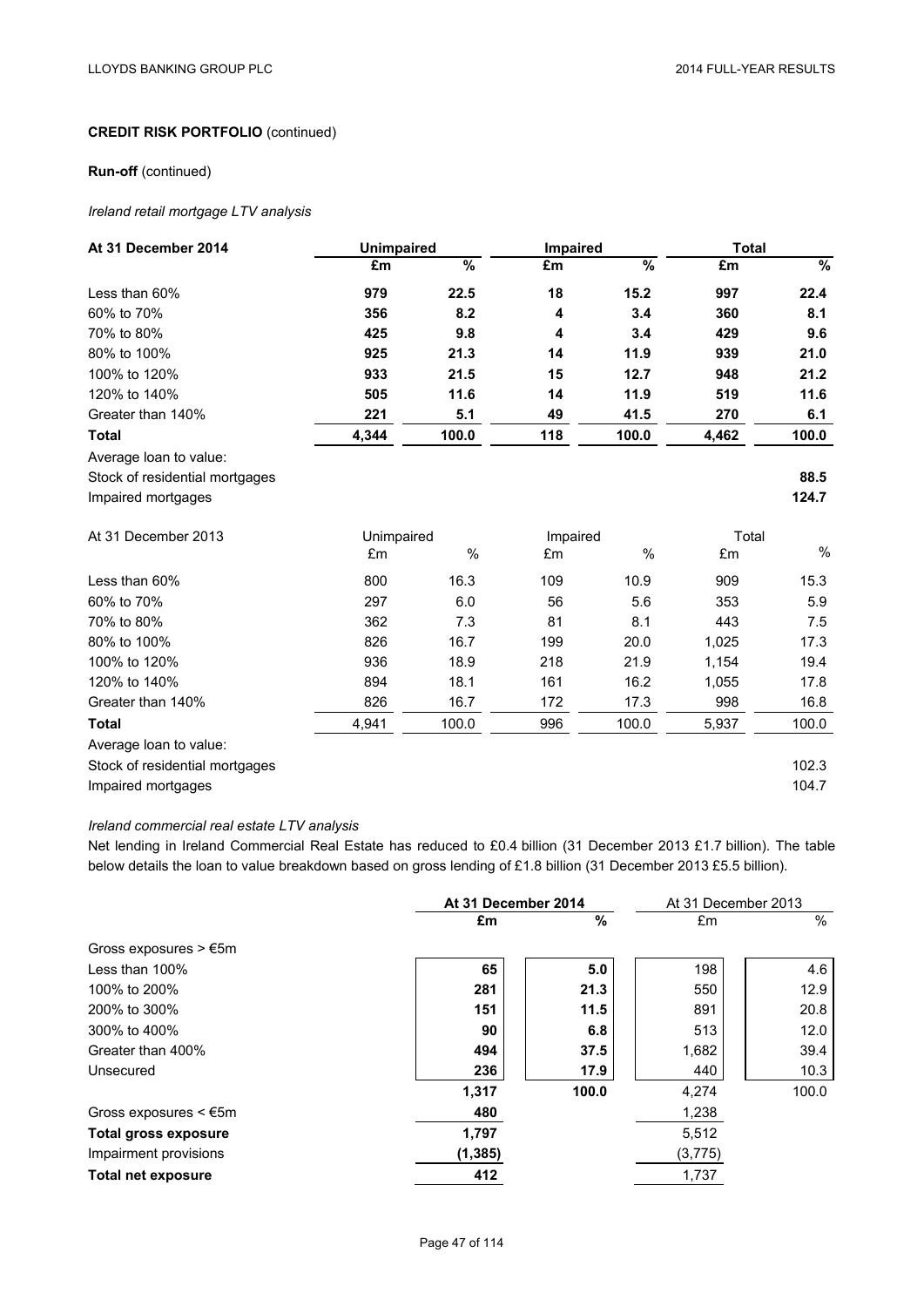#### **Run-off** (continued)

## *Run-off UK Direct Real Estate LTV analysis*

- The Group considers this portfolio to be appropriately provided for after taking into account the provisions held for each loan and the value of the collateral held.
- In the case of impaired UK Direct Real Estate exposures (over £5 million), there is a net property collateral shortfall of approximately £60 million. This figure excludes benefits of credit mitigants such as cross collateralisation and cross guarantees. The Group makes use of a variety of methodologies to assess the value of property collateral, where external valuations are not available. These include use of market indexes, models and subject matter expert judgement.

|                       |                   | At 31 December 2014 |              |       |            | At 31 December 2013 |         |       |
|-----------------------|-------------------|---------------------|--------------|-------|------------|---------------------|---------|-------|
|                       | <b>Unimpaired</b> | <b>Impaired</b>     | <b>Total</b> |       | Unimpaired | Impaired            | Total   |       |
|                       | £m                | £m                  | £m           | %     | £m         | £m                  | £m      | $\%$  |
| UK exposures >£5m     |                   |                     |              |       |            |                     |         |       |
| Less than $100\%$     | 1,578             | 204                 | 1,782        | 67.6  | 2,021      | 725                 | 2,746   | 42.3  |
| 100% to 200%          | 34                | 440                 | 474          | 18.0  | 34         | 1,630               | 1,664   | 25.6  |
| 200% to 300%          |                   | 86                  | 86           | 3.3   |            | 461                 | 461     | 7.1   |
| 300% to 400%          |                   | 149                 | 149          | 5.7   |            | 400                 | 400     | 6.2   |
| Greater than 400%     |                   | 144                 | 144          | 5.4   | 6          | 1,196               | 1,202   | 18.5  |
| Unsecured             |                   |                     |              |       |            | 23                  | 23      | 0.3   |
|                       | 1,612             | 1,023               | 2,635        | 100.0 | 2,061      | 4,435               | 6,496   | 100.0 |
| UK exposures <£5m     | 412               | 261                 | 673          |       | 618        | 525                 | 1,143   |       |
| Total                 | 2,024             | 1,284               | 3,308        |       | 2,679      | 4,960               | 7,639   |       |
| Impairment provisions |                   | (547)               | (547)        |       |            | (2,635)             | (2,635) |       |
| Total net exposure    | 2,024             | 737                 | 2,761        |       | 2,679      | 2,325               | 5,004   |       |
|                       |                   |                     |              |       |            |                     |         |       |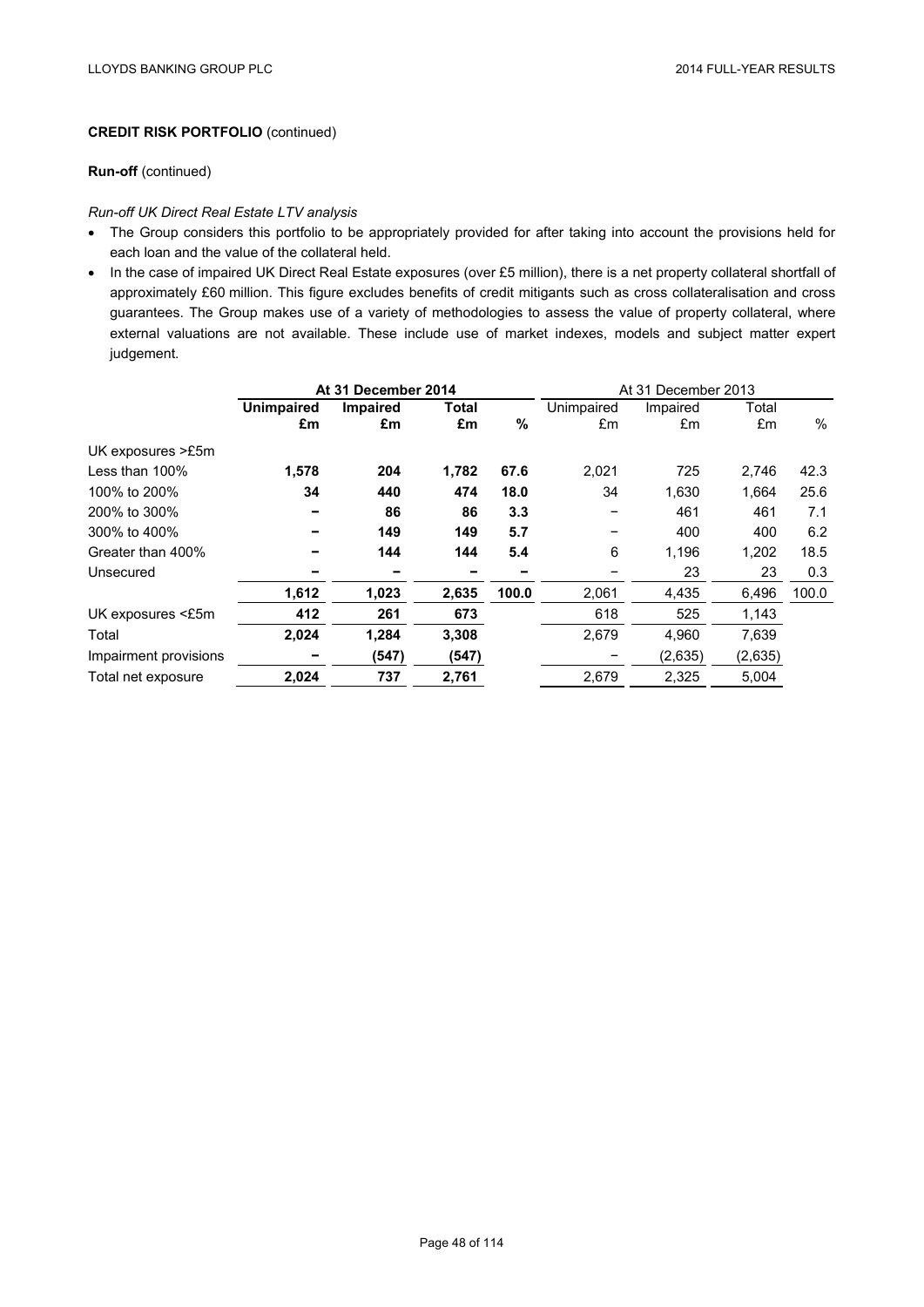#### **Forbearance**

The Group operates a number of schemes to assist borrowers who are experiencing financial difficulty. There has been no change in the Group's forbearance policies during the year, except for:

- In Commercial Banking, the Group no longer reports as forborne non-payment concessions to unimpaired obligors if the revised terms are within the Group's risk appetite and the overall risk remains acceptable, taking into account the overall structure of facilities together with the current state and expectations of financial strength (unless there is evidence of financial difficulty). There is no significant impact as a result of this change.
- Asset Finance UK balances within Consumer Finance continue to be reported as forborne for six months after a temporary concession has ended (previously such balances were reported as forborne for the period of the concession only) and for 24 months after a permanent concession has been granted (previously 12 months). 2013 values have been restated to reflect this change.

#### **Retail forbearance**

*UK retail lending* 

At 31 December 2014, UK retail secured loans and advances currently or recently subject to forbearance were 1.4 per cent (31 December 2013: 2.0 per cent) of total UK retail secured loans and advances.

At 31 December 2014, unsecured retail loans and advances currently or recently subject to forbearance were 1.6 per cent (31 December 2013: 1.8 per cent) of total unsecured retail loans and advances. Further analysis of the forborne loan balances is set out below.

|                                       | <b>Total loans and</b><br>advances which are<br>currently or recently<br>forborne |        | <b>Total current and recent</b><br>forborne loans and<br>advances which are<br>impaired <sup>1</sup> |        | <b>Impairment provisions</b><br>as % of loans and<br>advances which are<br>currently or recently<br>forborne |               |
|---------------------------------------|-----------------------------------------------------------------------------------|--------|------------------------------------------------------------------------------------------------------|--------|--------------------------------------------------------------------------------------------------------------|---------------|
|                                       | At Dec                                                                            | At Dec | At Dec                                                                                               | At Dec | At Dec                                                                                                       | At Dec        |
|                                       | 2014                                                                              | 2013   | 2014                                                                                                 | 2013   | 2014                                                                                                         | 2013          |
|                                       | £m                                                                                | £m     | £m                                                                                                   | £m     | %                                                                                                            | $\frac{0}{0}$ |
| UK secured lending:                   |                                                                                   |        |                                                                                                      |        |                                                                                                              |               |
| Temporary forbearance<br>arrangements |                                                                                   |        |                                                                                                      |        |                                                                                                              |               |
| Reduced contractual monthly           |                                                                                   |        |                                                                                                      |        |                                                                                                              |               |
| payment                               | 146                                                                               | 957    | 29                                                                                                   | 221    | 6.0                                                                                                          | 4.1           |
| Reduced payment arrangements          | 552                                                                               | 1,336  | 69                                                                                                   | 157    | 3.4                                                                                                          | 3.2           |
|                                       | 698                                                                               | 2,293  | 98                                                                                                   | 378    | 4.0                                                                                                          | 3.6           |
| <b>Permanent treatments</b>           |                                                                                   |        |                                                                                                      |        |                                                                                                              |               |
| Repair and term extensions            | 3,696                                                                             | 3,860  | 168                                                                                                  | 296    | 3.5                                                                                                          | 3.4           |
| Total                                 | 4,394                                                                             | 6,153  | 266                                                                                                  | 674    | 3.5                                                                                                          | 3.5           |
| UK unsecured lending:                 |                                                                                   |        |                                                                                                      |        |                                                                                                              |               |
| Loans and overdrafts                  | 162                                                                               | 191    | 139                                                                                                  | 169    | 39.4                                                                                                         | 45.8          |

 $1$  £4,128 million of current and recent forborne secured loans and advances were not impaired at 31 December 2014 (31 December 2013: £5,479 million). £23 million of current and recent forborne loans and overdrafts were not impaired at 31 December 2014 (31 December 2013: £22 million).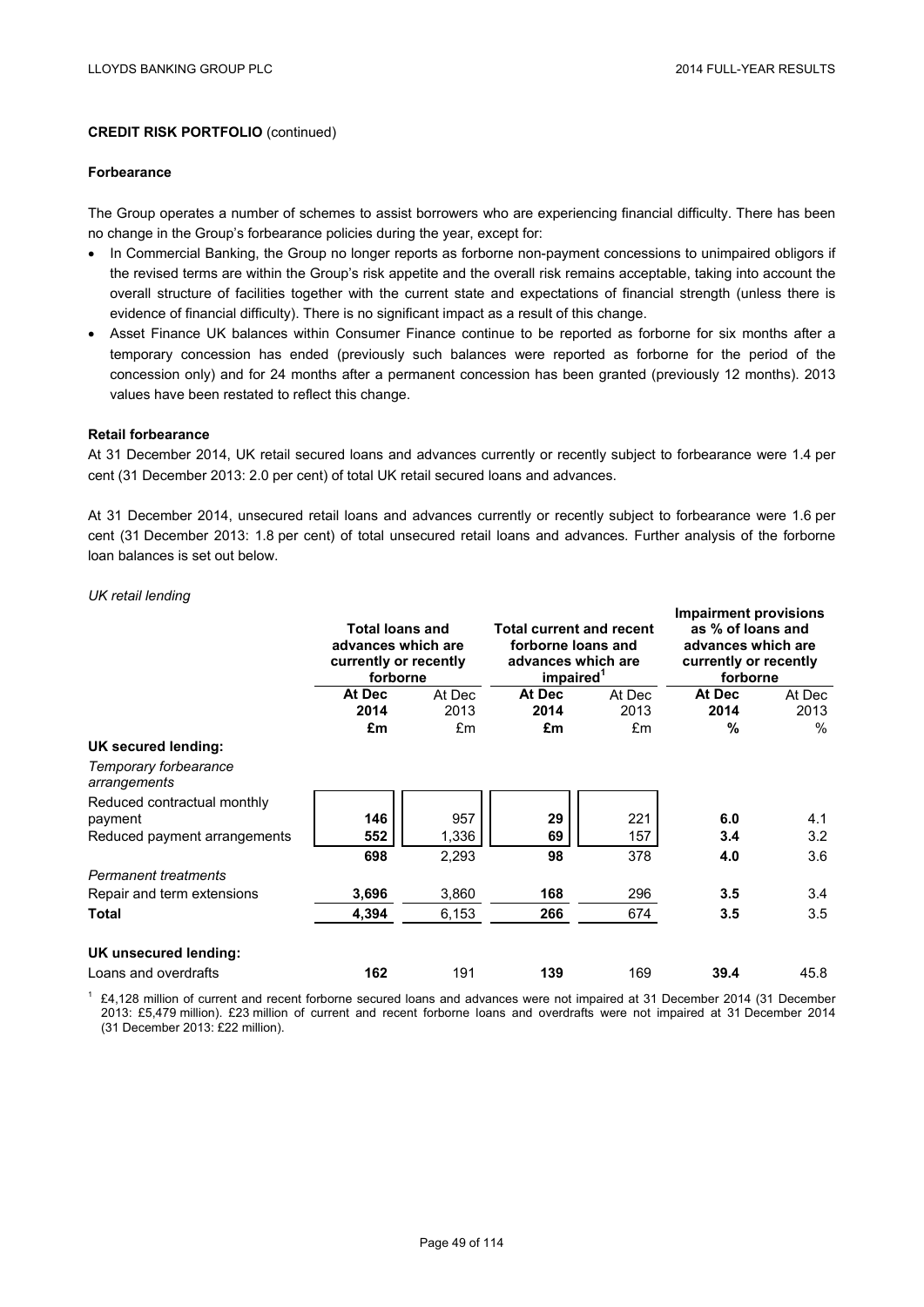#### **Commercial Banking forbearance**

At 31 December 2014 £5,137 million (December 2013: £7,479 million) of total loans and advances were forborne of which £3,241 million (December 2013: £5,047 million) were impaired. The coverage ratio for forborne loans decreased from 31.8 per cent at 31 December 2013 to 31.0 per cent at 31 December 2014.

The table below sets out the Group's largest unimpaired forborne loans and advances to commercial customers (exposures over £5 million) as at 31 December 2014 by type of forbearance, together with a breakdown on which exposures are classified as Direct Real Estate:

| At 31 December 2014                       |                                          |             |                             |                                   |                     |
|-------------------------------------------|------------------------------------------|-------------|-----------------------------|-----------------------------------|---------------------|
| <b>Direct Real</b><br><b>Estate</b><br>£m | <b>Other</b><br>industry<br>sector<br>£m | Total<br>£m | Direct Real<br>Estate<br>£m | Other<br>industry<br>sector<br>£m | Total<br>£m         |
|                                           |                                          |             |                             |                                   |                     |
|                                           |                                          |             |                             |                                   |                     |
| 153                                       | 865                                      | 1,018       | 527                         | 488                               | 1,015               |
| -                                         | 426                                      | 426         | 69                          | 254                               | 323                 |
| -                                         | 6                                        | 6           | -                           | 316                               | 316                 |
| 153                                       | 1,297                                    | 1,450       | 596                         | 1,058                             | 1,654               |
|                                           |                                          | 446         |                             |                                   | 778<br>2,432        |
|                                           |                                          |             | 1,896                       |                                   | At 31 December 2013 |

 $1$  Based on location of the office recording the transaction.

As part of the Group's ongoing review and refinement of forbearance reporting, exposures below £5 million were subject to more granular review which led to a reduction in the level of forbearance reported. Previously, all lower quality unimpaired core exposures under £5 million were reported as forborne.

#### **Consumer Finance forbearance**

At 31 December 2014, Consumer Credit Cards loans and advances currently or recently subject to forbearance were 2.6 per cent (31 December 2013: 3.7 per cent) of total Consumer Credit Cards loans and advances. At 31 December 2014, Asset Finance retail loans and advances on open portfolios currently subject to forbearance were 2.1 per cent (31 December 2013: 4.0 per cent) of total Asset Finance retail loans and advances. 31 December 2013 values have been restated to reflect the changes detailed on page 49.

#### *Analysis of the forborne loan balances*

|                              | <b>Total loans and</b><br>advances which are<br>forborne |        | <b>Total forborne loans</b><br>and advances which are<br><i>impaired</i> |        | <b>Impairment provisions</b><br>as % of loans and<br>advances which are<br>forborne |        |
|------------------------------|----------------------------------------------------------|--------|--------------------------------------------------------------------------|--------|-------------------------------------------------------------------------------------|--------|
|                              | 31 Dec                                                   | 31 Dec | 31 Dec                                                                   | 31 Dec | 31 Dec                                                                              | 31 Dec |
|                              | 2014                                                     | 2013   | 2014                                                                     | 2013   | 2014                                                                                | 2013   |
|                              | £m                                                       | £m     | £m                                                                       | £m     | %                                                                                   | %      |
| <b>Consumer Credit Cards</b> | 234                                                      | 326    | 140                                                                      | 188    | 29.1                                                                                | 21.9   |
| Asset Finance <sup>2</sup>   | 109                                                      | 149    | 53                                                                       | 75     | 20.5                                                                                | 24.0   |

<sup>1</sup> £150 million of forborne loans and advances (Consumer Credit Cards: £94 million, Asset Finance: £56 million) were not impaired at 31 December 2014 (31 December 2013: Consumer Credit Cards: £138 million, Asset Finance: £74 million).

 $2$  As stated on page 49. Asset Finance retail forborne loan values for 31 December 2013 have been restated to include temporary forbearance arrangements which ended within the last six months and permanent changes which commenced during the last 24 months.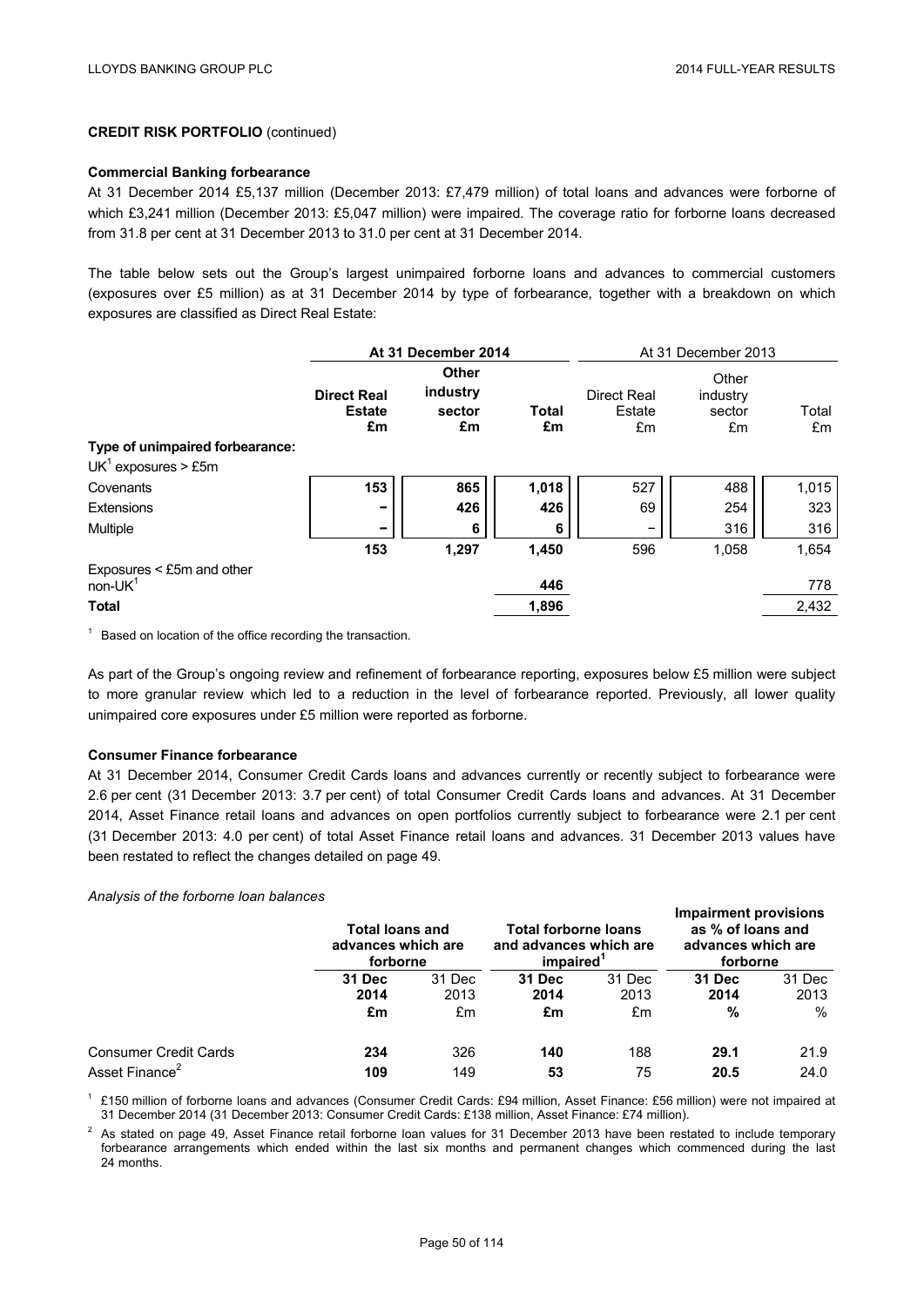#### **Run-off forbearance**

#### *Ireland commercial real estate and corporate*

All loans and advances in Ireland commercial real estate and corporate are treated as forborne (31 December 2014: £3,436 million, 31 December 2013: £9,430 million). At 31 December 2014, £3,052 million (December 2013: £8,322 million) were impaired. The coverage ratio for forborne loans increased from 64.5 per cent at 31 December 2013 to 72.2 per cent at 31 December 2014.

#### *Secured retail lending – Ireland*

At 31 December 2014, Irish retail secured loans and advances currently or recently subject to forbearance were 6.3 per cent (31 December 2013: 12.2 per cent) of total Irish retail secured loans and advances. The reduction was driven by the disposal of the majority of impaired assets in the second half of 2014. Further analysis of the forborne loan balances is set out below:

|                                       | <b>Total loans and</b><br>advances which are<br>currently or recently<br>forborne |                | <b>Total current and recent</b><br>forborne loans and<br>advances which are<br>impaired <sup>1</sup> |                | <b>Impairment provisions</b><br>as % of loans and<br>advances which are<br>currently or recently<br>forborne |                |
|---------------------------------------|-----------------------------------------------------------------------------------|----------------|------------------------------------------------------------------------------------------------------|----------------|--------------------------------------------------------------------------------------------------------------|----------------|
|                                       | 31 Dec<br>2014                                                                    | 31 Dec<br>2013 | 31 Dec<br>2014                                                                                       | 31 Dec<br>2013 | 31 Dec<br>2014                                                                                               | 31 Dec<br>2013 |
|                                       | £m                                                                                | £m             | £m                                                                                                   | £m             | %                                                                                                            | $\%$           |
| Ireland secured lending:              |                                                                                   |                |                                                                                                      |                |                                                                                                              |                |
| Temporary forbearance<br>arrangements |                                                                                   |                |                                                                                                      |                |                                                                                                              |                |
| Reduced payment arrangements          | 41                                                                                | 254            | 28                                                                                                   | 227            | 34.0                                                                                                         | 49.8           |
| <b>Permanent treatments</b>           |                                                                                   |                |                                                                                                      |                |                                                                                                              |                |
| Repair and term extensions            | 239                                                                               | 473            | 13                                                                                                   | 102            | 9.1                                                                                                          | 14.4           |
| Total                                 | 280                                                                               | 727            | 41                                                                                                   | 329            | 12.7                                                                                                         | 26.7           |

 $1$  £239 million of current and recent forborne loans and advances were not impaired at 31 December 2014 (31 December 2013: £398 million).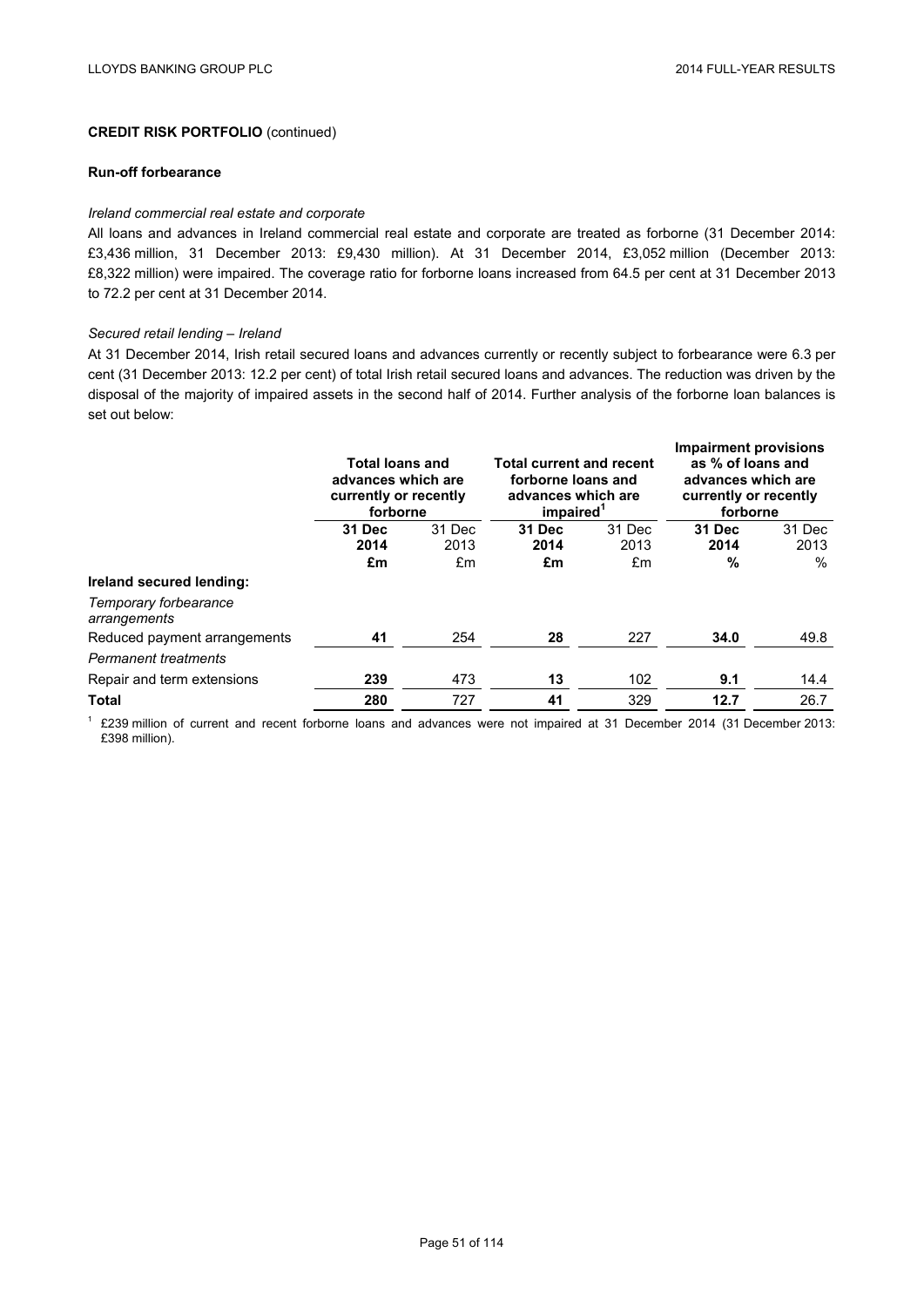#### *Corporate real estate, other corporate and Specialist Finance*

At 31 December 2014, £1,998 million (December 2013: £12,051 million, restated following a reassessment of the unimpaired exposure breakdown) of total loans and advances were forborne of which £1,912 million (December 2013: £9,499 million) were impaired. The coverage ratio for forborne loans increased from 32.2 per cent at 31 December 2013 to 58.3 per cent at 31 December 2014.

Unimpaired forborne loans and advances were £86 million at 31 December 2014 (December 2013: £2,552 million, restated). The Group previously assumed that all lower quality unimpaired exposures under £5 million were forborne, as were a number of non-material portfolios. As part of the Group's ongoing review and refinement of forbearance reporting, exposures below £5 million, and non-material portfolios, were subject to more granular review which led to a reduction in the level of forbearance previously reported.

The reduction also related to unimpaired loans and advances over £5 million and reflects the curing of a limited number of high value transactions where forbearance was granted some time ago and the obligor is no longer considered in financial difficulty.

The table below sets out the Group's largest unimpaired forborne loans and advances (exposures over £5 million) as at 31 December 2014 by type of forbearance, together with a breakdown on which exposures are classified as Direct Real Estate:

| At 31 December 2014                  | <b>Direct Real</b><br><b>Estate</b><br>£m | <b>Other</b><br>industry<br>sector<br>£m | <b>Total</b><br>£m |
|--------------------------------------|-------------------------------------------|------------------------------------------|--------------------|
| Type of unimpaired forbearance       |                                           |                                          |                    |
| $UK1$ exposures > £5m                |                                           |                                          |                    |
| Covenants                            |                                           |                                          |                    |
| <b>Extensions</b>                    |                                           | 47                                       | 47                 |
| Multiple                             | 24                                        |                                          | 24                 |
|                                      | 24                                        | 47                                       | 71                 |
| Exposures < £5m and other non-UK $1$ |                                           |                                          | 15                 |
| <b>Total</b>                         |                                           |                                          | 86                 |

 $1$  Based on location of the office recording the transaction.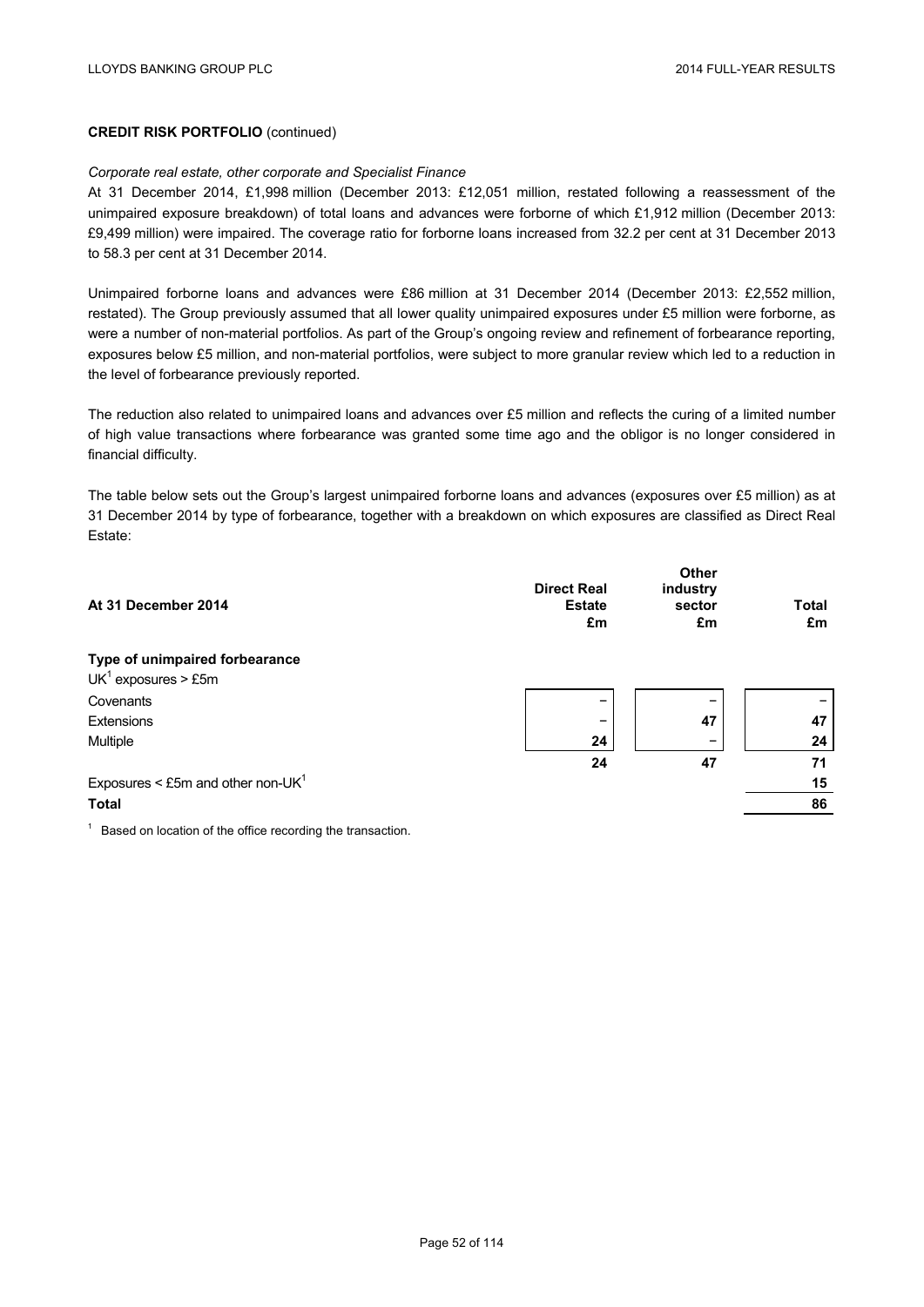## **FUNDING AND LIQUIDITY MANAGEMENT**

The Group's funding position has been significantly strengthened and the Group has transformed its balance sheet structure in recent years.

Total funded assets reduced by £14.5 billion to £493.4 billion. The Group loan to deposit ratio has improved to 107 per cent compared with 113 per cent at 31 December 2013. Customer deposits, excluding repos, increased by £10.6 billion and, excluding reverse repos, loans and advances to customers reduced by £15.3 billion primarily driven by a continued reduction in assets in the Run-off portfolio (31 December 2014: £16.9 billion; 31 December 2013: £33.3 billion).

The increase in customer deposits along with the continued reduction in assets in the Run-off portfolio has enabled the Group to make changes in wholesale funding which reduced by £21.1 billion to £116.5 billion, with the volume with a residual maturity less than one year reducing to £41.1 billion (£44.2 billion at 31 December 2013). The Group's term funding ratio (wholesale funding with a remaining life of over one year as a percentage of total wholesale funding) reduced to 65 per cent (68 per cent at 31 December 2013) as expected in line with maturities of wholesale term funding and limited term wholesale issuance in 2014.

During 2014, the Group has experienced stable term issuance costs that have remained significantly lower than in previous years. The Group has had a limited demand for term wholesale funding in recent years but this may increase in the future as the Group continues to optimise the balance sheet structure.

Following the recent UK implementation of the EU Bank Recovery and Resolution Directive, ratings agencies may review their ratings to reassess the likelihood of UK extraordinary government support. On 3 February 2015 Standard & Poor's lowered the long-term ratings on the two holding companies Lloyds Banking Group plc and HBOS plc by two notches to the BBB level. The operating companies Lloyds Bank plc and Bank of Scotland plc continue to have long term ratings of A but have been placed on CreditWatch with negative implications. At the same time Standard & Poor's announced that the holding companies of the Group have a positive outlook as they could revise upward the unsupported Group Credit Profile of Lloyds Banking Group. Lloyds Bank plc is currently rated A1 by Moody's and A by Fitch, however it is likely that they may review these ratings later in the year, taking into account regulatory changes, particularly relating to Recovery and Resolution. The effects of a downgrade from all three rating agencies are included in the Group liquidity stress testing.

The Liquidity Coverage Ratio (LCR) is due to become the Pillar 1 standard for liquidity in the UK from October 2015. The Group continues to monitor the requirements, has a robust and well governed reporting framework in place and expects to meet the minimum requirements following finalisation from the Prudential Regulation Authority (PRA). Based on the Group's current knowledge of the LCR standards due October 2015, it believes that it met the upcoming requirements as at 31 December 2014.

The combination of a strong balance sheet and access to a wide range of funding markets, including government and central bank schemes, provides the Group with a broad range of options with respect to funding the balance sheet in the future.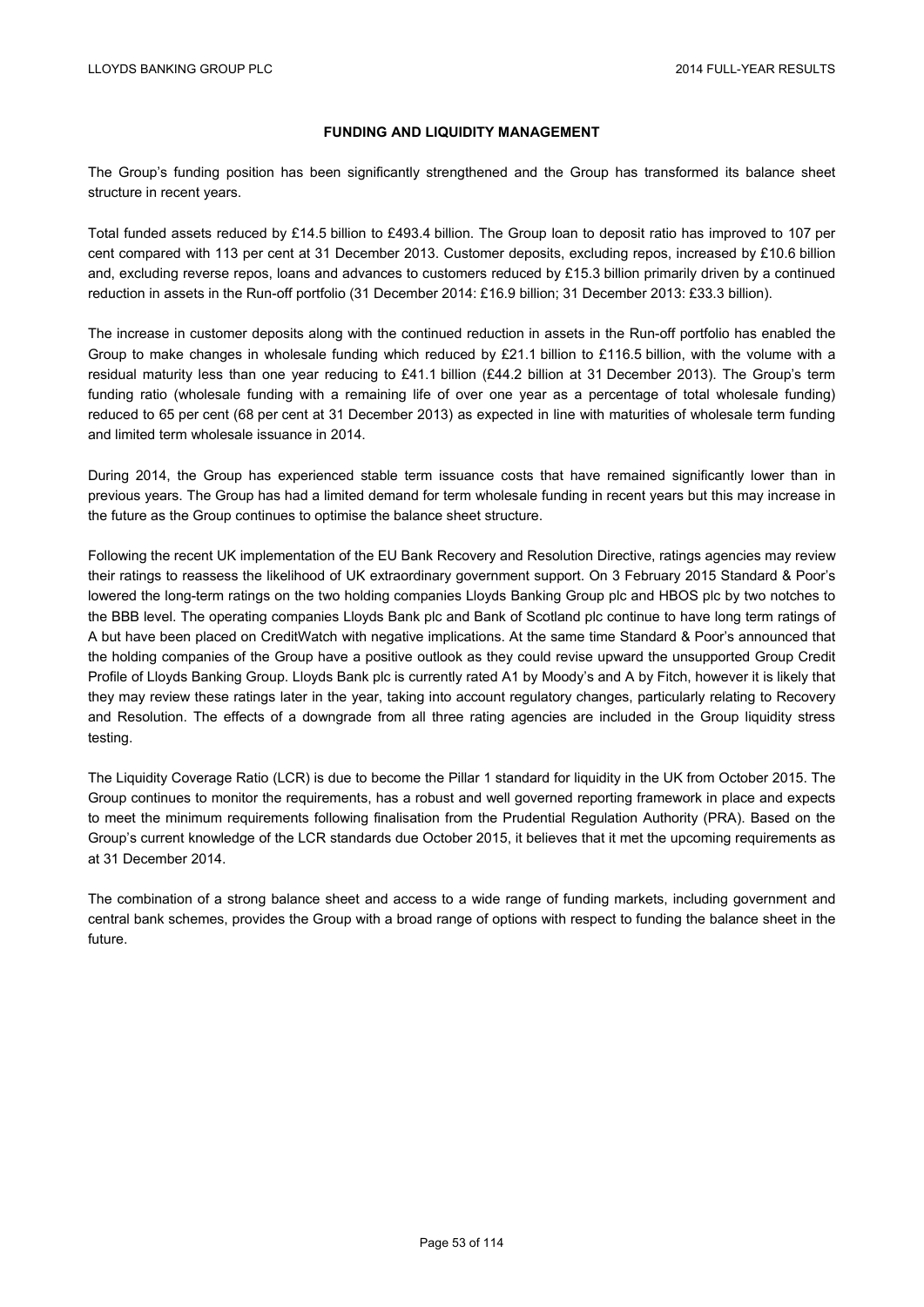### **Group funding position**

|                                                                | At 31 Dec<br>2014 | At 31 Dec<br>$2013^1$ |                |
|----------------------------------------------------------------|-------------------|-----------------------|----------------|
|                                                                | £bn               | £bn                   | Change<br>℅    |
| <b>Funding requirement</b>                                     |                   |                       |                |
| Loans and advances to customers <sup>2</sup>                   | 477.6             | 492.9                 | (3)            |
| Loans and advances to banks <sup>3</sup>                       | 3.0               | 5.1                   | (41)           |
| Debt securities                                                | 1.2               | 1.4                   | (14)           |
| Reverse repurchase agreements                                  |                   | 0.2                   |                |
| Available-for-sale financial assets $-$ secondary <sup>4</sup> | 8.0               | 4.4                   | 82             |
| Cash balances <sup>5</sup>                                     | 3.6               | 3.9                   | (8)            |
| <b>Funded assets</b>                                           | 493.4             | 507.9                 | (3)            |
| Other assets <sup>6</sup>                                      | 265.2             | 246.3                 | 8              |
|                                                                | 758.6             | 754.2                 | 1              |
| On balance sheet primary liquidity assets <sup>7</sup>         |                   |                       |                |
| Reverse repurchase agreements                                  | 7.0               | 0.1                   |                |
| Balances at central banks – primary <sup>5</sup>               | 46.9              | 46.0                  | $\overline{2}$ |
| Available-for-sale financial assets - primary                  | 48.5              | 39.6                  | 22             |
| Trading and fair value through profit and loss                 | (6.1)             | 3.1                   |                |
| Repurchase agreements                                          |                   | (0.6)                 |                |
|                                                                | 96.3              | 88.2                  | 9              |
| <b>Total Group assets</b>                                      | 854.9             | 842.4                 | 1              |
| Less: other liabilities <sup>6</sup>                           | (240.3)           | (224.7)               | $\overline{7}$ |
| <b>Funding requirement</b>                                     | 614.6             | 617.7                 | (1)            |
| <b>Funded by</b>                                               |                   |                       |                |
| Customer deposits <sup>8</sup>                                 | 447.1             | 436.5                 | $\overline{2}$ |
| Wholesale funding <sup>9</sup>                                 | 116.5             | 137.6                 | (15)           |
|                                                                | 563.6             | 574.1                 | (2)            |
| Repurchase agreements                                          | 1.1               | 4.3                   | (74)           |
| Total equity                                                   | 49.9              | 39.3                  | 27             |
| <b>Total funding</b>                                           | 614.6             | 617.7                 | (1)            |

 $1$  Loans and advances to customers and customer deposits restated. See note 1, page 75.

 $2^{2}$  Excludes £5.1 billion (31 December 2013: £0.1 billion) of reverse repurchase agreements.

<sup>3</sup> Excludes £21.3 billion (31 December 2013: £20.1 billion) of loans and advances to banks within the Insurance business and £1.9 billion (31 December 2013: £0.2 billion) of reverse repurchase agreements.

<sup>4</sup> Secondary liquidity assets comprise a diversified pool of highly rated unencumbered collateral (including retained issuance).

<sup>5</sup> Cash balances and balances at central banks – primary are combined in the Group's balance sheet.

<sup>6</sup> Other assets and other liabilities primarily include balances in the Group's Insurance business and the fair value of derivative assets and liabilities.

<sup>7</sup> Primary liquidity assets are PRA eligible liquid assets, including UK Gilts, US Treasuries, Euro AAA government debt, designated multilateral development bank debt and unencumbered cash balances held at central banks.

<sup>8</sup> Excluding repurchase agreements at 31 December 2014 of £nil (31 December 2013: £3.0 billion).

<sup>9</sup> The Group's definition of wholesale funding aligns with that used by other international market participants; including interbank deposits, debt securities in issue and subordinated liabilities.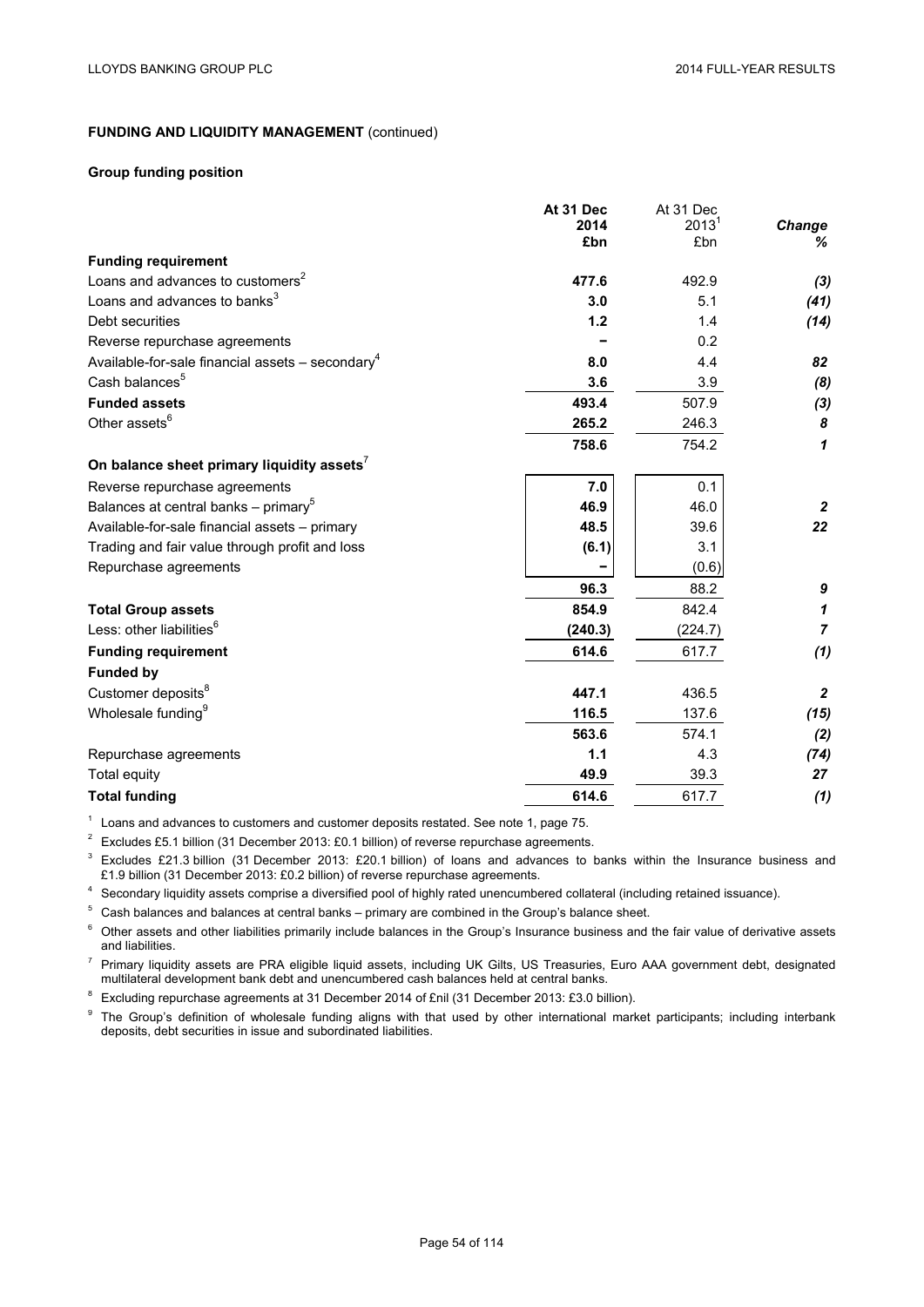## **Reconciliation of Group funding to the balance sheet**

|                          |                     |              | <b>Fair value</b>     |                         |
|--------------------------|---------------------|--------------|-----------------------|-------------------------|
|                          | Included in         |              | and other             |                         |
| At 31 December 2014      | funding<br>analysis | <b>Repos</b> | accounting<br>methods | <b>Balance</b><br>sheet |
|                          | £bn                 | £bn          | £bn                   | £bn                     |
|                          |                     |              |                       |                         |
| Deposits from banks      | 9.8                 | 1.1          |                       | 10.9                    |
| Debt securities in issue | 80.6                |              | (4.4)                 | 76.2                    |
| Subordinated liabilities | 26.1                |              | (0.1)                 | 26.0                    |
| Total wholesale funding  | 116.5               | 1.1          |                       |                         |
| Customer deposits        | 447.1               |              |                       | 447.1                   |
| Total                    | 563.6               | $1.1$        |                       |                         |
|                          | Included in         |              | Fair value            |                         |
|                          | funding             |              | and other             |                         |
|                          | analysis            |              | accounting            | Balance                 |
| At 31 December 2013      | (above)             | Repos        | methods               | sheet                   |
|                          | £bn                 | £bn          | £bn                   | £bn                     |
| Deposits from banks      | 12.1                | 1.9          |                       | 14.0                    |
| Debt securities in issue | 91.6                |              | (4.5)                 | 87.1                    |
| Subordinated liabilities | 33.9                |              | (1.6)                 | 32.3                    |
| Total wholesale funding  | 137.6               | 1.9          |                       |                         |
| Customer deposits        | 436.5               | 3.0          |                       | 439.5                   |
| Total                    | 574.1               | 4.9          |                       |                         |

## **Analysis of 2014 total wholesale funding by residual maturity**

|                                      | <b>Less</b><br>than<br>one<br>month<br>£bn | One to<br>three<br>months months months<br>£bn | <b>Three</b><br>to six<br>£bn | nine<br>£bn | <b>Nine</b><br>Six to months<br>to one<br>year<br>£bn | One to<br>two<br>years<br>£bn | Two to<br>five<br>vears<br>£bn | More<br>than<br>five<br>years<br>£bn | Total<br>at<br>31 Dec<br>2014<br>£bn | Total<br>at<br>31 Dec<br>2013<br>£bn |
|--------------------------------------|--------------------------------------------|------------------------------------------------|-------------------------------|-------------|-------------------------------------------------------|-------------------------------|--------------------------------|--------------------------------------|--------------------------------------|--------------------------------------|
| Deposit from banks                   | 7.0                                        | 1.2                                            | 0.5                           | 0.3         | 0.1                                                   | 0.1                           | 0.1                            | 0.5                                  | 9.8                                  | 12.1                                 |
| Debt securities in issue:            |                                            |                                                |                               |             |                                                       |                               |                                |                                      |                                      |                                      |
| Certificates of deposit              | 1.0                                        | 2.7                                            | 1.2                           | 0.6         | 1.3                                                   | -                             |                                |                                      | 6.8                                  | 9.0                                  |
| Commercial paper                     | 4.7                                        | 1.4                                            | 0.3                           | 0.8         | 0.1                                                   | -                             | -                              | -                                    | 7.3                                  | 4.8                                  |
| Medium-term notes                    | 1.0                                        | 0.7                                            | 1.1                           | 1.4         | 1.3                                                   | 4.5                           | 8.5                            | 10.7                                 | 29.2                                 | 29.1                                 |
| Covered bonds                        | 0.3                                        | 0.7                                            | -                             | 1.3         |                                                       | 3.0                           | 8.0                            | 11.9                                 | 25.2                                 | 29.4                                 |
| Securitisation                       | 0.1                                        | 0.9                                            | 2.0                           | 1.9         | 2.0                                                   | 2.2                           | 2.4                            | 0.6                                  | 12.1                                 | 19.3                                 |
|                                      | 7.1                                        | 6.4                                            | 4.6                           | 6.0         | 4.7                                                   | 9.7                           | 18.9                           | 23.2                                 | 80.6                                 | 91.6                                 |
| Subordinated liabilities             |                                            | 1.1                                            | 1.3                           | 0.7         | 0.1                                                   | 3.3                           | 4.6                            | 15.0                                 | 26.1                                 | 33.9                                 |
| Total wholesale funding <sup>2</sup> | 14.1                                       | 8.7                                            | 6.4                           | 7.0         | 4.9                                                   | 13.1                          | 23.6                           | 38.7                                 | 116.5                                | 137.6                                |

<sup>1</sup> Medium-term notes include funding from the National Loan Guarantee Scheme (31 December 2014: £1.4 billion; 31 December 2013: £1.4 billion).

 $2$  The Group's definition of wholesale funding aligns with that used by other international market participants; including interbank deposits, debt securities in issue and subordinated liabilities.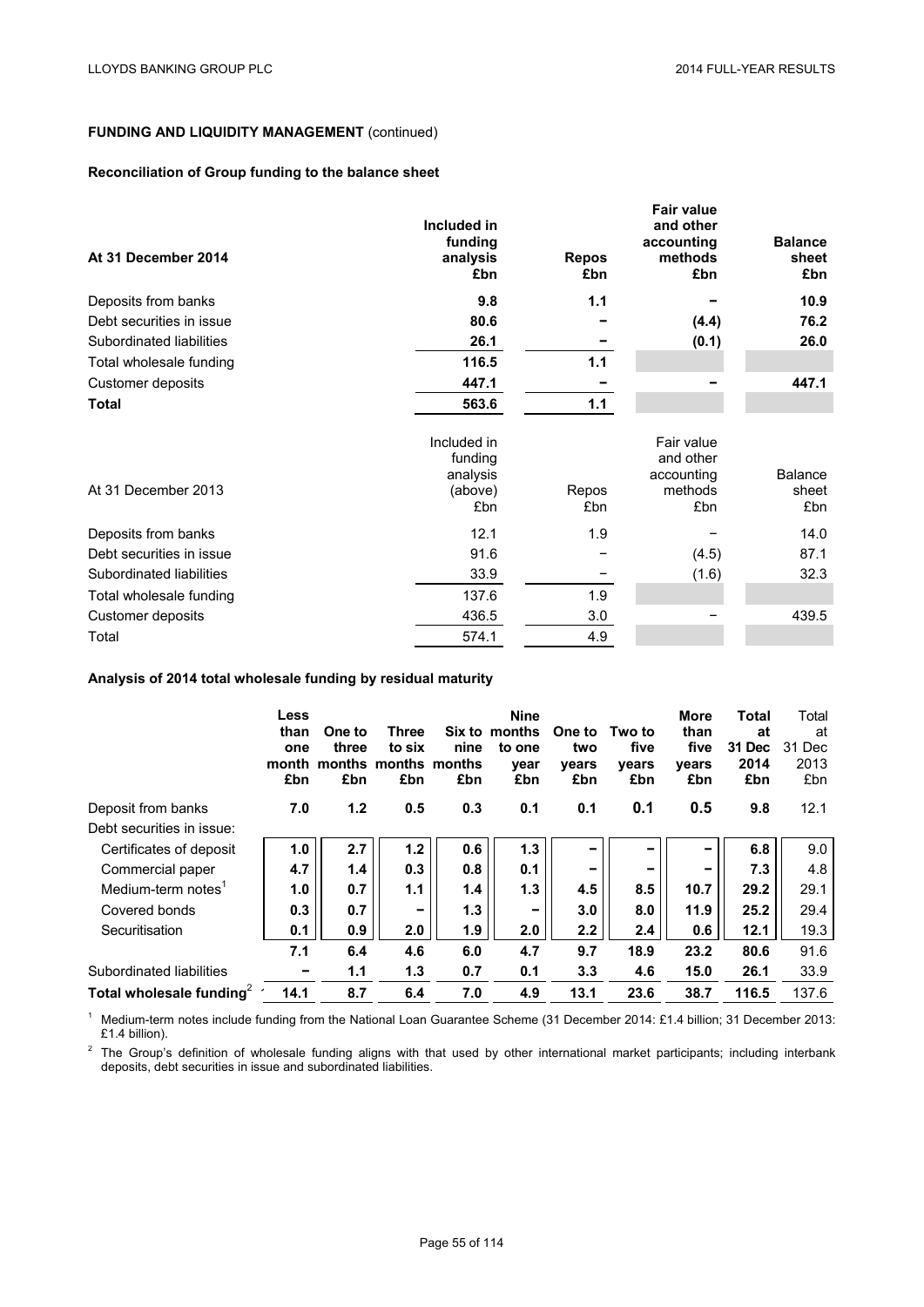#### **Analysis of 2014 term issuance**

|                                 | <b>Sterling</b><br>£bn | <b>US Dollar</b><br>£bn | Euro<br>£bn | <b>Other</b><br>currencies<br>£bn | <b>Total</b><br>£bn |
|---------------------------------|------------------------|-------------------------|-------------|-----------------------------------|---------------------|
| Securitisation                  | 1.2                    |                         |             |                                   | 1.2                 |
| Medium-term notes               | 0.3                    | 0.6                     | 2.0         | 0.3                               | 3.2                 |
| Covered bonds                   | 1.5                    |                         | 0.8         |                                   | 2.3                 |
| Private placements <sup>1</sup> | 0.3                    | 1.5                     | 1.1         | 0.4                               | 3.3                 |
| Subordinated liabilities        |                        | 0.6                     |             |                                   | 0.6                 |
| <b>Total issuance</b>           | 3.3                    | 2.7                     | 3.9         | 0.7                               | 10.6                |

 $1$  Private placements include structured bonds and term repurchase agreements (repos).

Term issuance for 2014 totalled £10.6 billion with the majority across medium term notes and private placements. Utilisation of the UK government's Funding for Lending Scheme (FLS) has further underlined the Group's support to the UK economic recovery and the Group remains committed to passing the benefits of this low cost funding on to its customers. The Group drew down £2.0 billion in January 2014, under the 2013 FLS and a further £10.0 billion over the remainder of the year as part of the 2014 scheme, bringing total drawings under the FLS to £20.0 billion.

#### **Liquidity portfolio**

At 31 December 2014, the Banking business had £109.3 billion (31 December 2013: £89.3 billion) of highly liquid unencumbered assets in its primary liquidity portfolio which are available to meet cash and collateral outflows and PRA regulatory requirements. A separate liquidity portfolio to mitigate any insurance liquidity risk is managed within the Insurance business. Primary liquid assets represent 5.8 times (31 December 2013: 4.2 times) the Group's money market funding with less than one year maturity (excluding derivative collateral margins and settlement accounts) and are 2.7 times (31 December 2013: 2.0 times) all wholesale funding less than one year maturity, and thus provides a substantial buffer in the event of continued market dislocation.

| <b>Primary liquidity</b>                    | At 31 Dec<br>2014<br>£bn | At 31 Dec<br>2013<br>£bn | Average<br>2014<br>£bn | Average<br>2013<br>£bn |
|---------------------------------------------|--------------------------|--------------------------|------------------------|------------------------|
| Central bank cash deposits                  | 46.9                     | 46.0                     | 62.3                   | 69.4                   |
| Government/MDB bonds <sup>1</sup>           | 62.4                     | 43.3                     | 47.9                   | 28.2                   |
| <b>Total</b>                                | 109.3                    | 89.3                     | 110.2                  | 97.6                   |
| <b>Secondary liquidity</b>                  | At 31 Dec<br>2014<br>£bn | At 31 Dec<br>2013<br>£bn | Average<br>2014<br>£bn | Average<br>2013<br>£bn |
| High-quality ABS/covered bonds <sup>2</sup> | 3.9                      | 1.4                      | 3.6                    | 2.0                    |
| Credit institution bonds <sup>2</sup>       | 0.9                      | 0.4                      | 1.4                    | 1.2                    |
| Corporate bonds <sup>2</sup>                | 0.6                      | 0.1                      | 0.3                    | 0.1                    |
| Own securities (retained issuance)          | 20.6                     | 22.1                     | 22.2                   | 33.3                   |
| Other securities                            | 5.7                      | 4.3                      | 5.5                    | 4.8                    |
| Other $3$                                   | 67.5                     | 77.1                     | 74.1                   | 75.2                   |
| <b>Total</b>                                | 99.2                     | 105.4                    | 107.1                  | 116.6                  |
| <b>Total liquidity</b>                      | 208.5                    | 194.7                    |                        |                        |

<sup>1</sup> Designated multilateral development bank (MDB).

<sup>2</sup> Assets rated A- or above.

<sup>3</sup> Includes other central bank eligible assets.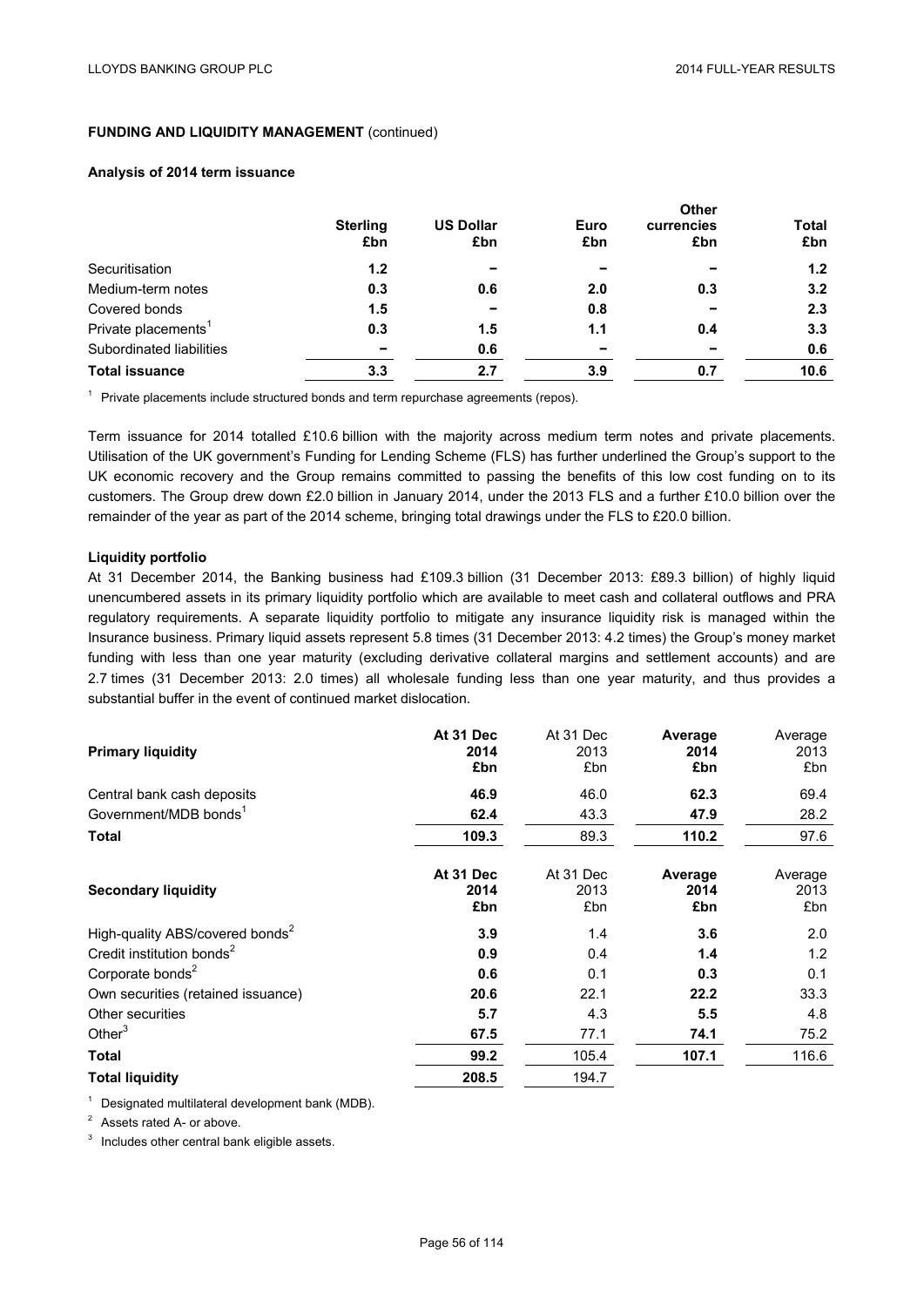In addition the Banking business had £99.2 billion (31 December 2013: £105.4 billion) of secondary liquidity, the vast majority of which is eligible for use in a range of central bank or similar facilities and the Group routinely makes use of as part of its normal liquidity management practices. Future use of such facilities will be based on prudent liquidity management and economic considerations, having regard for external market conditions.

The entire primary liquidity portfolio and a subset of the secondary portfolio are LCR eligible. The Group considers diversification across geography, currency, markets and tenor when assessing appropriate holdings of primary and secondary liquid assets. This liquidity is managed as a single pool in the centre and is under the control of the function charged with managing the liquidity of the Group apart from the TSB Liquidity Buffer which is managed separately. It is available for deployment at immediate notice, subject to complying with regulatory requirements, and is a key component of the Group's liquidity management process.

### **Encumbered assets**

The Board and Group Asset & Liability Committee monitor and manage total balance sheet encumbrance and readily realisable unencumbered assets via a number of risk appetite metrics. At 31 December 2014, the Group had £134.9 billion (31 December 2013: £118.4 billion) of encumbered and £720.0 billion (31 December 2013: £723.9 billion) of unencumbered on balance sheet assets. Of the unencumbered assets, £355.3 billion (31 December 2013: £384.5 billion) was classified as realisable for potential future funding requirements with a large pool (£188.1 billion; 31 December 2013: £201.2 billion) of readily realisable assets, from which if needed the Group could meet potential funding requirements at short notice. Primarily the Group encumbers mortgages and term lending through the issuance programmes and tradable securities through securities financing activity.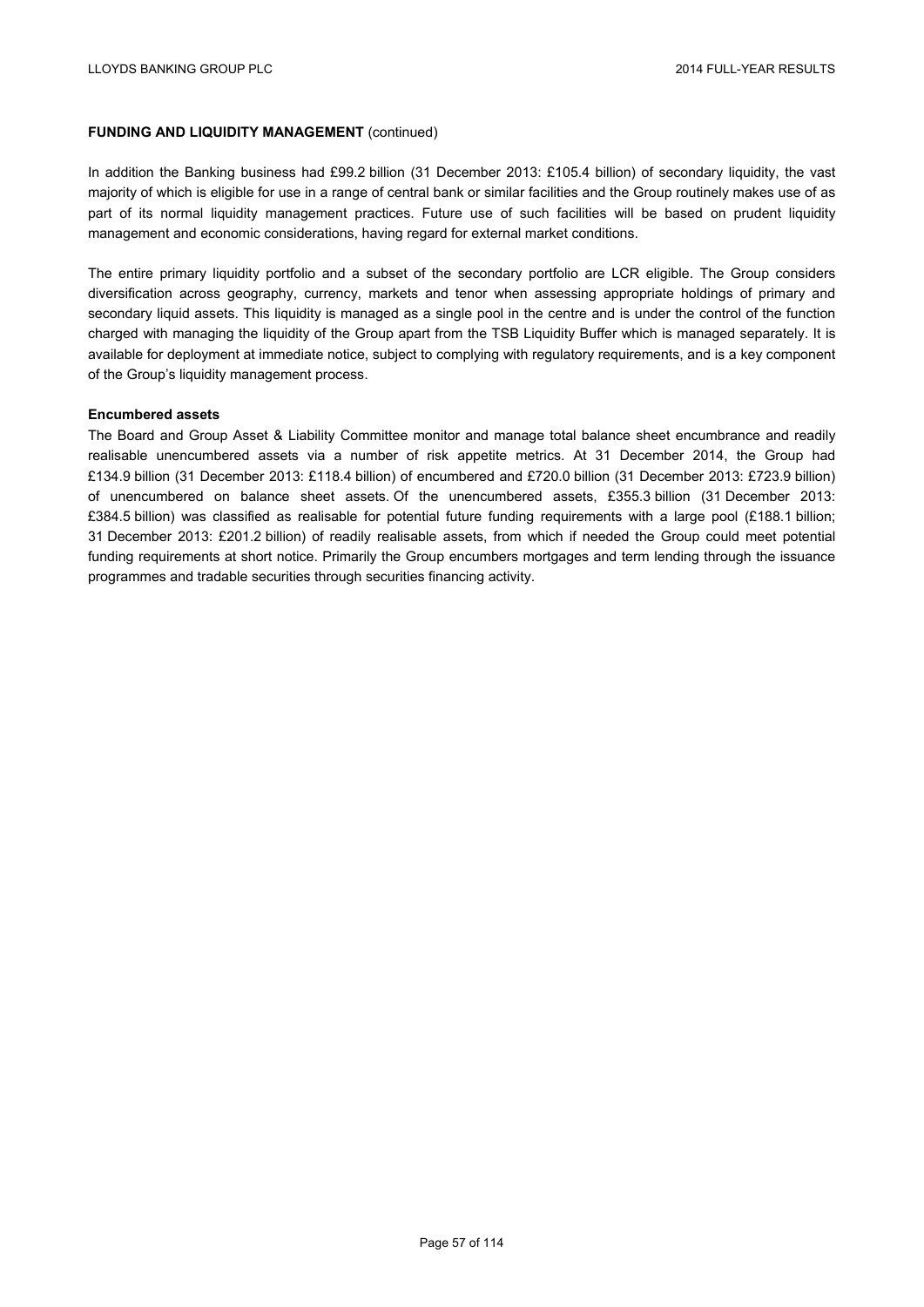## **CAPITAL MANAGEMENT**

The Group continued to strengthen its capital position during 2014 through capital-efficient profit generation, further dividends from the Insurance business, changes to and improved valuations of the Group's defined benefit pension arrangements and a reduction in risk-weighted assets. The positive impact of these items was partly offset by the recommended dividend, charges relating to legacy issues and the Enhanced Capital Notes (ECNs) exchange and tender offers in which the Group repurchased the equivalent of £5 billion nominal (£4 billion regulatory value) of ECNs and issued £5.3 billion of new CRD IV compliant additional tier 1 (AT1) securities.

- The Common Equity Tier 1 (CET1) ratio increased 2.5 percentage points from 10.3 per cent (pro forma) to 12.8 per cent.
- The leverage ratio increased 1.1 percentage points from 3.8 per cent (pro forma) to 4.9 per cent.
- The transitional total capital ratio increased 3.2 percentage points from 18.8 per cent (pro forma) to 22.0 per cent.
- The Group's Pillar 2A Individual Capital Guidance equates to 3.8 per cent of RWAs, of which 2.1 per cent must be covered by CET1 capital. This reflects a point in time estimate by the PRA, which may change over time, of the total amount of capital that is needed and includes risks that are not fully covered by Pillar 1 such as credit concentration and operational risk, and those risks not covered by Pillar 1 such as pensions and interest rate risk.
- The Group is now assuming a steady state CET1 ratio requirement of around 12 per cent.

#### **Regulatory capital developments**

Following the implementation of the Capital Requirements Directive and Regulation (CRD IV) on 1 January 2014, the regulatory capital framework within which the Group operates has continued to evolve.

At a global level the Basel Committee has set out a summary of various policy and disclosure initiatives that it expects to undertake during 2015 themed around reducing excessive variability in banks' regulatory capital ratios. Proposed revisions to the Standardised Approach risk-weight framework in addition to early stage proposals on the design of a new capital floors framework were issued toward the end of 2014.

At a European level a number of capital related CRD IV technical standards and guidelines were published by the European Banking Authority (EBA) during the year, with further technical standards and guidelines expected to be published in 2015, which the Group will continue to be required to meet.

In the UK the Financial Policy Committee (FPC) finalised proposals for a UK leverage ratio framework, setting a minimum ratio of 3 per cent, a supplementary buffer of up to 1.05 per cent (which we expect will apply to the Group from 2019) and a time-varying countercyclical leverage buffer of up to 0.9 per cent (currently set at zero per cent). In January 2015 the PRA issued a consultation on proposals to reform the Pillar 2 framework, including new approaches for determining Pillar 2A capital requirements and the setting of Pillar 2B capital requirements (the PRA buffer).

The Group continues to monitor these developments very closely, analysing the potential capital impacts to ensure the Group continues to maintain a strong capital position that exceeds the minimum regulatory requirements and the Group's risk appetite and is consistent with market expectations.

#### **Capital position at 31 December 2014**

The Group's capital position as at 31 December 2014 is presented in the following section applying CRD IV transitional arrangements, as implemented in the UK by the PRA, and also on a fully loaded CRD IV basis.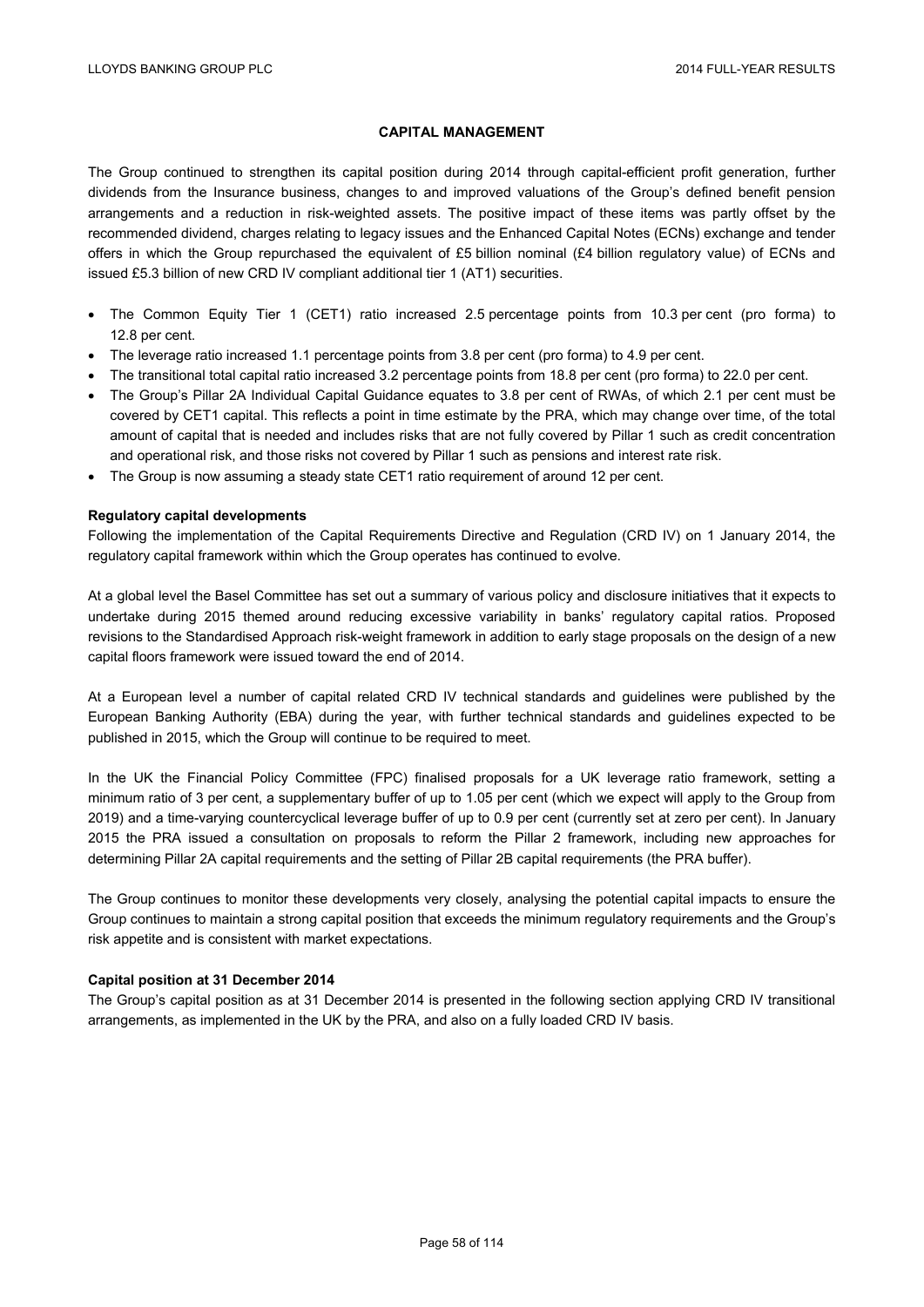|                                                    | <b>Transitional</b> |           | <b>Fully loaded</b> |           |
|----------------------------------------------------|---------------------|-----------|---------------------|-----------|
|                                                    | At 31 Dec           | At 31 Dec | At 31 Dec           | At 31 Dec |
| <b>Capital resources</b>                           | 2014                | $2013^2$  | 2014                | $2013^2$  |
|                                                    | £m                  | £m        | £m                  | £m        |
| <b>Common equity tier 1</b>                        |                     |           |                     |           |
| Shareholders' equity per balance sheet             | 43,335              | 39,191    | 43,335              | 39,191    |
| Adjustment to retained earnings for foreseeable    |                     |           |                     |           |
| dividends                                          | (535)               |           | (535)               |           |
| Deconsolidation of insurance entities <sup>1</sup> | (824)               | (1, 367)  | (824)               | (1, 367)  |
| Adjustment for own credit                          | 158                 | 185       | 158                 | 185       |
| Cash flow hedging reserve                          | (1, 139)            | 1,055     | (1, 139)            | 1,055     |
| Other adjustments                                  | 333                 | 133       | 333                 | 133       |
|                                                    | 41,328              | 39,197    | 41,328              | 39,197    |
| less: deductions from common equity tier 1         |                     |           |                     |           |
| Goodwill and other intangible assets               | (1, 875)            | (1,979)   | (1, 875)            | (1,979)   |
| Excess of expected losses over impairment          |                     |           |                     |           |
| provisions and value adjustments                   | (565)               | (866)     | (565)               | (866)     |
| Removal of defined benefit pension surplus         | (909)               | (78)      | (909)               | (78)      |
| Securitisation deductions                          | (211)               | (141)     | (211)               | (141)     |
| Significant investments <sup>1</sup>               | (2, 546)            | (2,890)   | (2, 546)            | (3,090)   |
| Deferred tax assets                                | (4, 533)            | (5,025)   | (4, 533)            | (5, 118)  |
| Common equity tier 1 capital                       | 30,689              | 28,218    | 30,689              | 27,925    |
| <b>Additional tier 1</b>                           |                     |           |                     |           |
| Additional tier 1 instruments                      | 9,728               | 4,486     | 5,355               |           |
| less: deductions from tier 1                       |                     |           |                     |           |
| Significant investments                            | (859)               | (677)     |                     |           |
| Total tier 1 capital                               | 39,558              | 32,027    | 36,044              | 27,925    |
| Tier 2                                             |                     |           |                     |           |
| Tier 2 instruments                                 | 14,197              | 19,870    | 10,836              | 15,636    |
| Eligible provisions                                | 333                 | 349       | 333                 | 349       |
| less: deductions from tier 2                       |                     |           |                     |           |
| Significant investments                            | (1, 288)            | (1,015)   | (2, 146)            | (1,692)   |
| <b>Total capital resources</b>                     | 52,800              | 51,231    | 45,067              | 42,218    |
|                                                    |                     |           |                     |           |
| <b>Risk-weighted assets</b>                        | 239,734             | 272,641   | 239,734             | 271,908   |
| Common equity tier 1 capital ratio                 | 12.8%               | 10.3%     | 12.8%               | 10.3%     |
| Tier 1 capital ratio                               | 16.5%               | 11.7%     | 15.0%               | 10.3%     |
| Total capital ratio                                | 22.0%               | 18.8%     | 18.8%               | 15.5%     |

<sup>1</sup> The amount of post-acquisition reserves for the Group's Insurance business are excluded from shareholders' equity. The remaining cost of the Group's investment in the equity of the Insurance business is risk-weighted as part of threshold risk-weighted assets up to a limit based on the size of the Group's common equity tier 1 capital position, with the residual amount deducted from common equity tier 1 capital.

<sup>2</sup> 31 December 2013 comparatives reflect CRD IV rules as implemented by the PRA at 1 January 2014 and are reported on a pro forma basis that includes the benefit of the sales of Heidelberger Leben, Scottish Widows Investment Partnership and the Group's 50 per cent stake in Sainsbury's Bank. 31 December 2013 common equity tier 1 ratios, excluding the benefit of these sales, were 10.0 per cent fully loaded and 10.1 per cent on transitional rules, while risk-weighted assets under fully loaded rules were £271.1 billion and under transitional rules were £272.1 billion.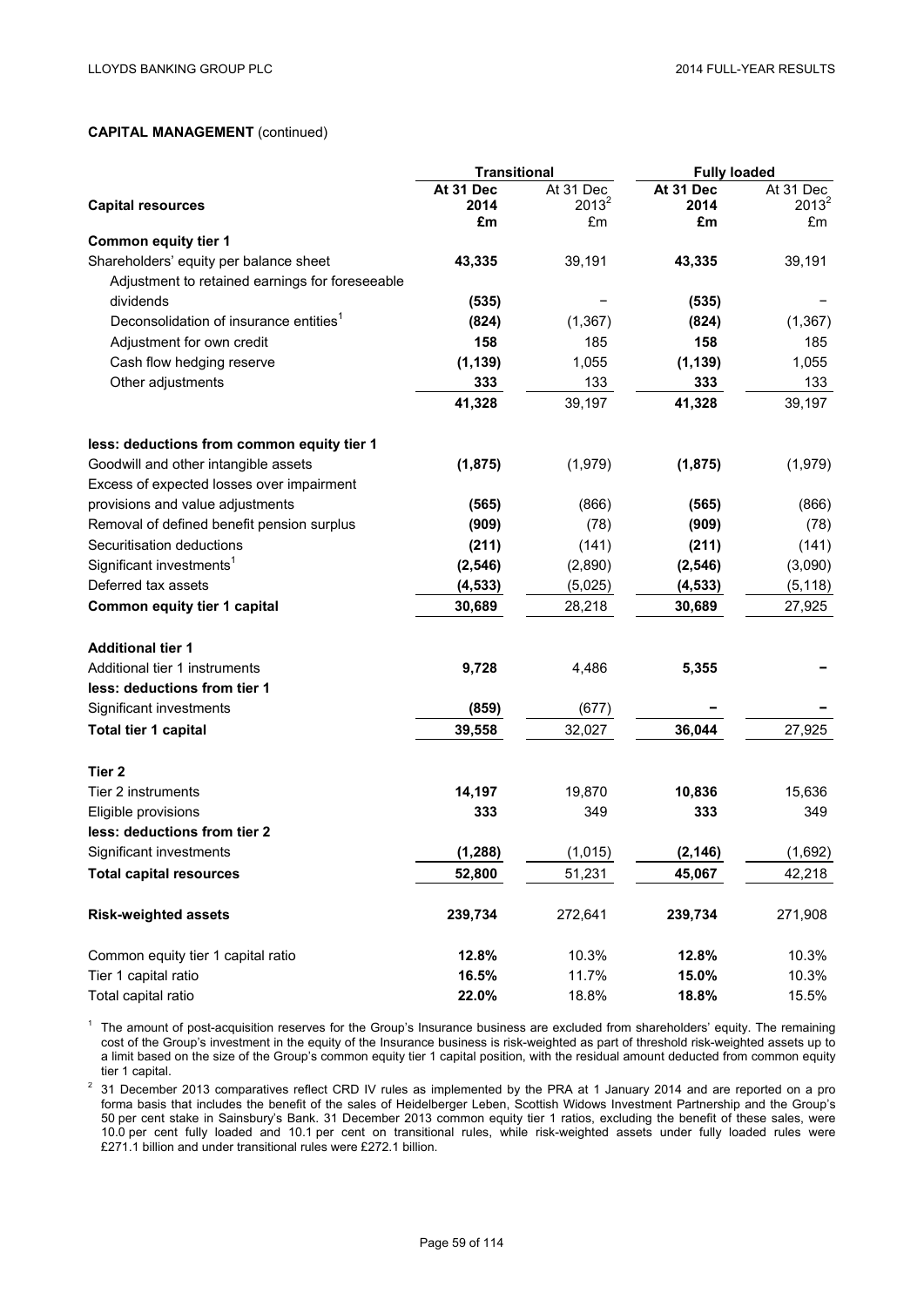The key differences between the transitional capital calculation as at 31 December 2014 and the fully loaded equivalent are as follows:

- Capital securities that previously qualified as tier 1 or tier 2 capital, but do not fully qualify under CRD IV, can be included in tier 1 or tier 2 capital (as applicable) up to a specified limit which reduces by 10 per cent per annum until 2022.
- The significant investment deduction from AT1 in 2014 will transition to tier 2 by 2018.

The movements in the transitional CET1, AT1, tier 2 and total capital positions in the period are provided below.

|                                                                               | Common<br><b>Equity Tier 1</b><br>£m | <b>Additional</b><br>Tier 1<br>£m | Tier 2<br>£m | <b>Total</b><br>capital<br>£m |
|-------------------------------------------------------------------------------|--------------------------------------|-----------------------------------|--------------|-------------------------------|
| At 31 December 2013 <sup>1</sup>                                              | 28,218                               | 3,809                             | 19,204       | 51,231                        |
| Profit attributable to ordinary shareholders <sup>2</sup>                     | 1,235                                |                                   |              | 1,235                         |
| Adjustment to above re December 13 pro forma                                  | (202)                                |                                   |              | (202)                         |
| Adjustment to retained earnings for foreseeable<br>dividends                  | (535)                                |                                   |              | (535)                         |
| Pension movements:                                                            |                                      |                                   |              |                               |
| Deduction of pension asset                                                    | (831)                                |                                   |              | (831)                         |
| Movement through other comprehensive<br>income                                | 739                                  |                                   |              | 739                           |
| Available-for-sale reserve                                                    | 548                                  |                                   |              | 548                           |
| Deferred tax asset                                                            | 492                                  |                                   |              | 492                           |
| Goodwill and intangible assets deductions                                     | 104                                  |                                   |              | 104                           |
| Excess of expected losses over impairment<br>provisions and value adjustments | 301                                  |                                   |              | 301                           |
| Significant investment deduction                                              | 344                                  | (182)                             | (273)        | (111)                         |
| Eligible provisions                                                           |                                      |                                   | (16)         | (16)                          |
| Subordinated debt movements:                                                  |                                      |                                   |              |                               |
| Restructuring to ensure CRD IV compliance                                     |                                      | 5,355                             | (4,006)      | 1,349                         |
| Subordinated debt issuance                                                    |                                      |                                   | 645          | 645                           |
| Repurchases, redemptions and other                                            |                                      | (113)                             | (2,312)      | (2, 425)                      |
| Other movements                                                               | 276                                  |                                   |              | 276                           |
| At 31 December 2014                                                           | 30,689                               | 8,869                             | 13,242       | 52,800                        |

 $1$  31 December 2013 comparatives reflect CRD IV transitional rules as implemented by the PRA at 1 January 2014 and are reported on a pro forma basis that includes the benefit of the sales of Heidelberger Leben, Scottish Widows Investment Partnership and the Group's 50 per cent stake in Sainsbury's Bank.

<sup>2</sup> As the Insurance business is excluded from the scope of the Group's regulatory capital consolidation, profits made by Insurance are removed from CET1 capital. Dividends paid to the Group by Insurance, however, are recognised through CET1 capital and for the period include £400 million paid in March 2014 and £300 million paid in December 2014. In addition, the sale of Heidelberger Leben resulted in the payment of an additional dividend from Insurance to the Group of £295 million.

CET1 capital resources have increased by £2,471 million in the period, mainly due to profit attributable to ordinary shareholders, reflecting underlying profit, dividends from the Insurance business and a pensions credit resulting from changes to the Group's defined benefit pension arrangements, partly offset by charges relating to legacy issues and the ECN exchange and tender offers. Additional favourable pension valuations through other comprehensive income, favourable movements in AFS reserves, a reduction in the excess of expected losses over impairment provisions and value adjustments and a reduction in deferred tax and significant investment deductions, further increased CET1 capital resources partially offset by an increase in the pensions asset deducted from capital and foreseeable dividends.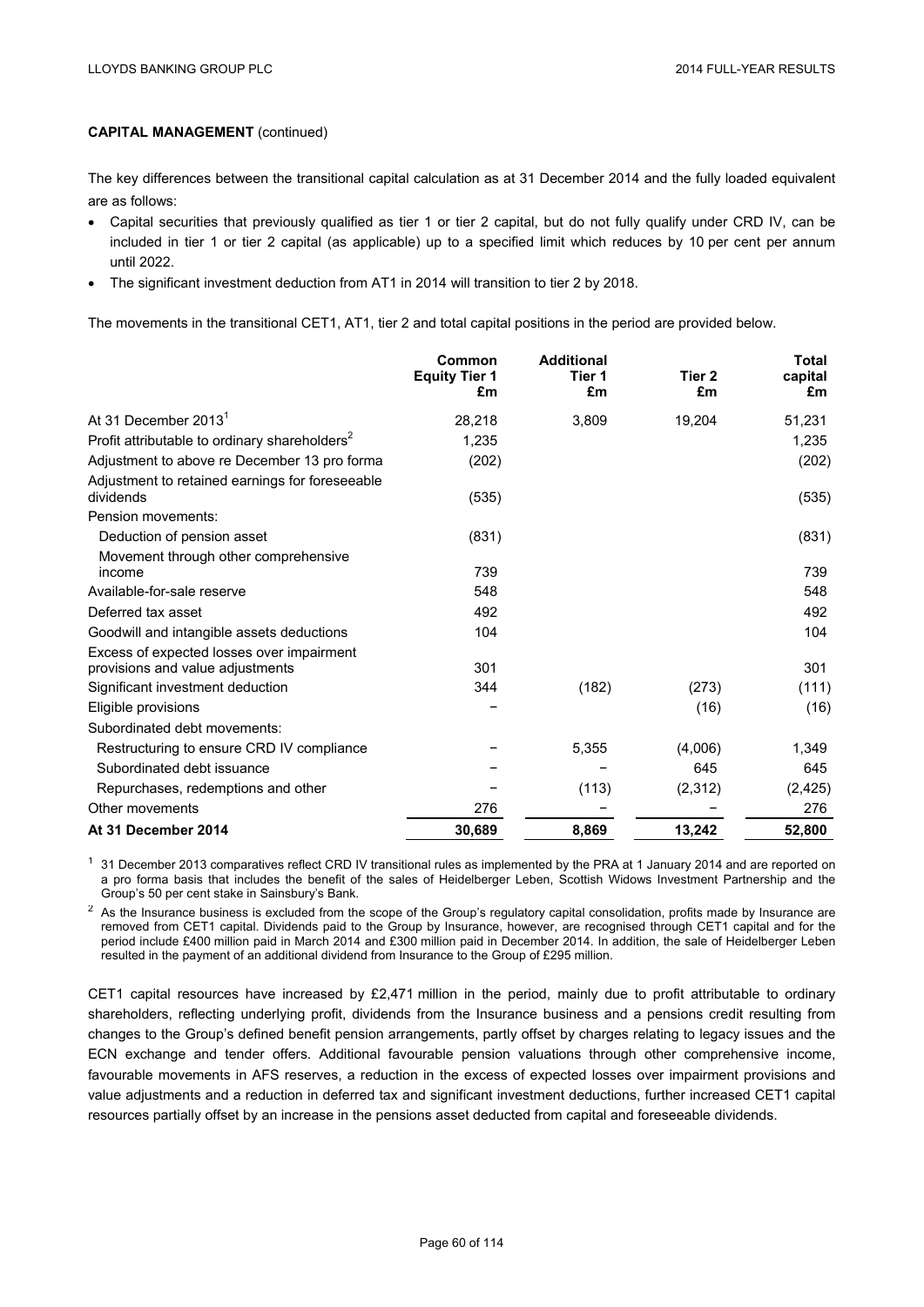AT1 capital resources have increased by £5,060 million in the period, mainly due to the ECN exchange and tender offers that resulted in the issuance of £5.3 billion of CRD IV compliant AT1 instruments.

As a result of the offers launched in the first half of the year, the Group has met its AT1 requirement under the CRD IV capital framework. Through the exchange and tender offers, the Group repurchased the equivalent of £5 billion nominal (£4 billion regulatory value) of ECNs and issued £5.3 billion of new AT1 securities. In addition to delivering the Group's AT1 requirement, the exchange and tender offers also increased the Group's leverage ratio by approximately 50 basis points, improved the Group's rating agency metrics, and has benefited the Group's net interest margin in 2014 by approximately 7 basis points. Coupon payments on the new AT1 securities are accounted for as distributions from reserves. The exchanges resulted in a net accounting charge of approximately £1.1 billion, which has reduced the Group's fully loaded CET1 capital ratio by approximately 50 basis points.

Tier 2 capital resources have reduced by £5,962 million in the period. This primarily reflects the ECN exchange and tender offers, which resulted in £4.0 billion of existing tier 2 ECN instruments being redeemed in exchange for the issuance of AT1 instruments as outlined above and the Group's stated intention to approach the PRA to seek the appropriate permission to redeem a number of remaining ECN instruments following the Capital Disqualification Event that occurred upon the release of the PRA stress test results which resulted in a further reduction of £0.5 billion. Additional factors contributing to the reduction in tier 2 capital resources included a reduction in eligible provisions and other movements in tier 2 subordinated debt, including foreign exchange, fair value unwind, amortisation of dated instruments and other calls and redemptions. The reduction in tier 2 capital resources was partially offset by the issuance of a £0.6 billion CRD IV compliant tier 2 dated subordinated debt instrument in November 2014.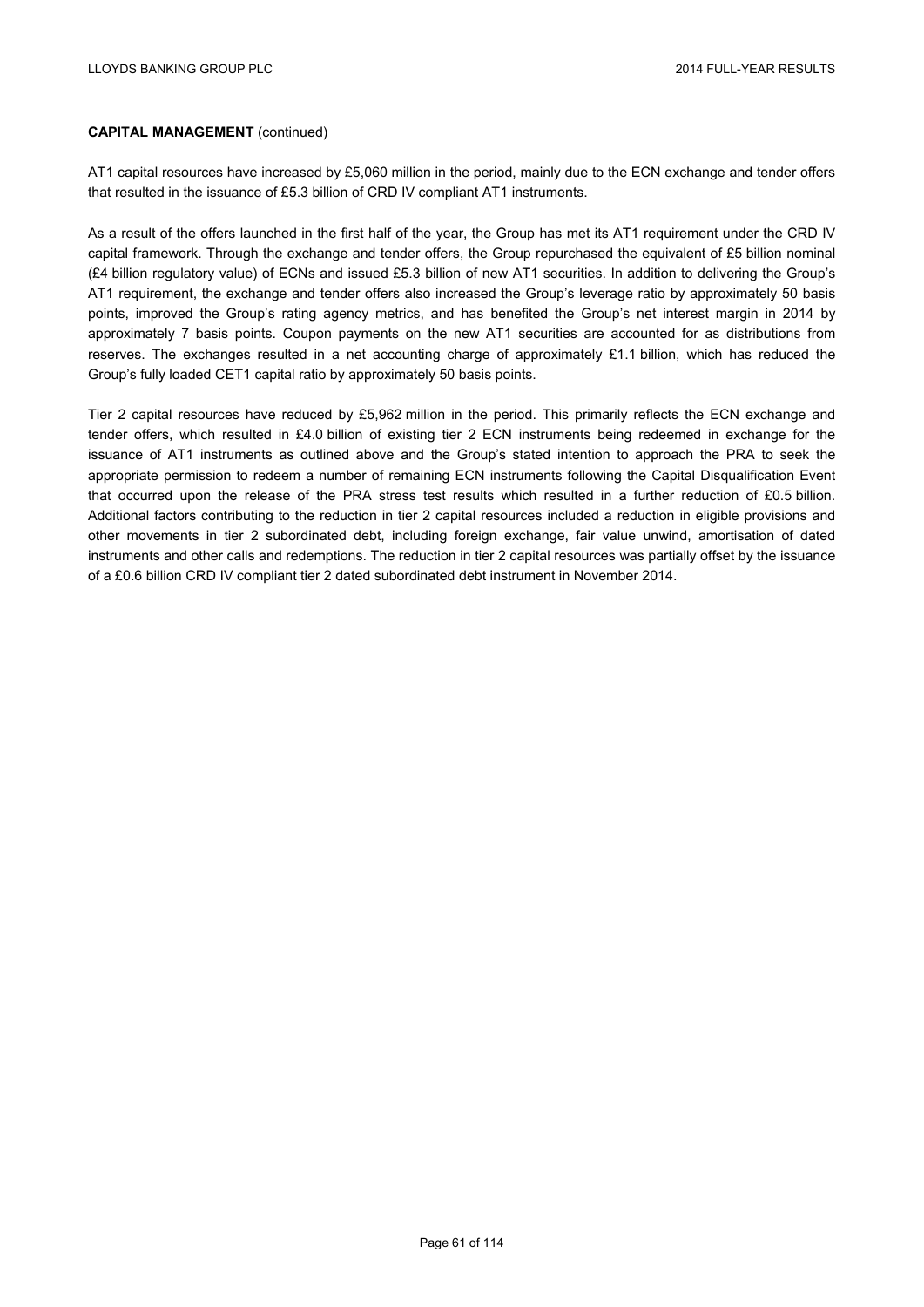|                                                             | Transitional <sup>1</sup> |           |  |
|-------------------------------------------------------------|---------------------------|-----------|--|
|                                                             | At 31 Dec                 | At 31 Dec |  |
| <b>Risk-weighted assets</b>                                 | 2014                      | 2013      |  |
|                                                             | £m                        | £m        |  |
| Divisional analysis of risk-weighted assets:                |                           |           |  |
| Retail                                                      | 67,666                    | 72,948    |  |
| Consumer Finance                                            | 20,882                    | 20,136    |  |
| <b>Commercial Banking</b>                                   | 106,185                   | 123,951   |  |
| <b>Central Items</b>                                        | 12,193                    | 7,743     |  |
| TSB <sup>2</sup>                                            | 5,170                     | 5,591     |  |
| Run-off                                                     | 16,814                    | 30,569    |  |
| Underlying risk-weighted assets                             | 228,910                   | 260,938   |  |
| Threshold risk-weighted assets                              | 10,824                    | 11,154    |  |
| <b>Total risk-weighted assets</b>                           | 239,734                   | 272,092   |  |
| Movement to fully loaded risk-weighted assets               |                           | (1,014)   |  |
| Fully loaded risk-weighted assets                           | 239,734                   | 271,078   |  |
| Risk type analysis of risk-weighted assets:                 |                           |           |  |
| Foundation Internal Ratings Based (IRB) Approach            | 72,393                    | 84,882    |  |
| Retail IRB Approach                                         | 72,886                    | 83,815    |  |
| Other IRB Approach                                          | 15,324                    | 9,526     |  |
| <b>IRB Approach</b>                                         | 160,603                   | 178,223   |  |
| Standardised Approach                                       | 25,444                    | 33,819    |  |
| Contributions to the default fund of a central counterparty | 515                       | 484       |  |
| <b>Credit risk</b>                                          | 186,562                   | 212,526   |  |
| Counterparty credit risk                                    | 9,108                     | 7,546     |  |
| Credit valuation adjustment                                 | 2,215                     | 3,190     |  |
| Operational risk                                            | 26,279                    | 26,594    |  |
| Market risk                                                 | 4,746                     | 11,082    |  |
| <b>Underlying risk-weighted assets</b>                      | 228,910                   | 260,938   |  |
| Threshold risk-weighted assets <sup>3</sup>                 | 10,824                    | 11,154    |  |
| <b>Total risk-weighted assets</b>                           | 239,734                   | 272,092   |  |
| Movement to fully loaded risk-weighted assets <sup>4</sup>  |                           | (1,014)   |  |
| Fully loaded risk-weighted assets                           | 239,734                   | 271,078   |  |
| Pro forma transitional rules risk-weighted assets           |                           | 272,641   |  |
| Pro forma fully loaded risk-weighted assets                 |                           | 271,908   |  |
|                                                             |                           |           |  |

<sup>1</sup> CRD IV rules as implemented by the PRA at 1 January 2014.<br><sup>2</sup> TSB risk-weighted assets are on a Lloyds Banking Group reporting basis and differ to those reported by TSB as a standalone regulated entity.

<sup>3</sup> Threshold risk-weighted assets reflect the element of significant investments and deferred tax assets that are permitted to be riskweighted instead of deducted from common equity tier 1 capital under threshold rules. Significant investments primarily arise from investment in the Group's Insurance business.

<sup>4</sup> Differences may arise between transitional and fully loaded threshold risk-weighted assets where deferred tax assets reliant on future profitability and arising from temporary timing differences and significant investments exceed the fully loaded threshold limit, resulting in an increase in amounts deducted from CET1 rather than being risk-weighted. At 31 December 2014 the fully loaded threshold was not exceeded and therefore no further adjustment was applied to the transitional threshold risk-weighted assets.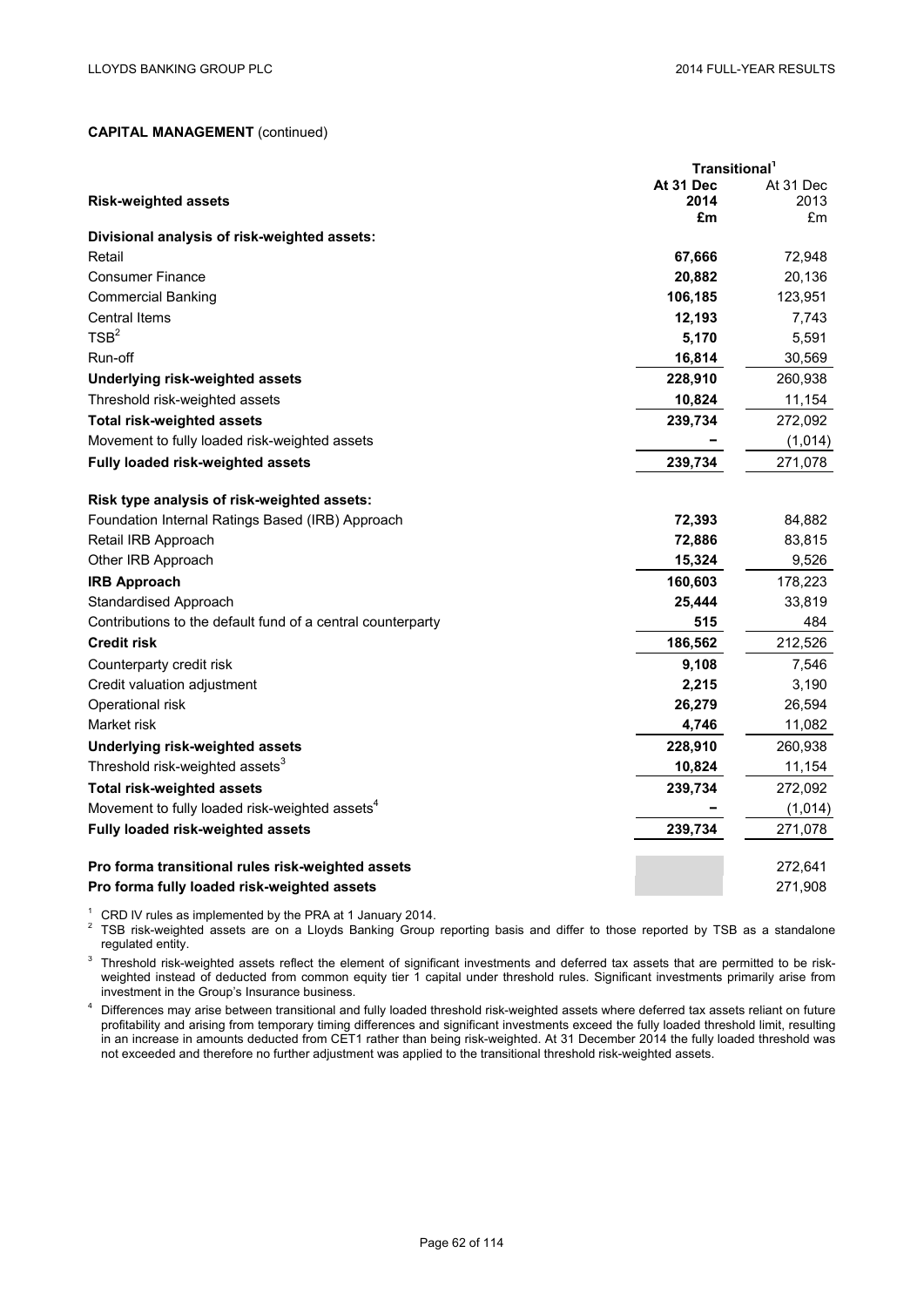Key differences between risk-weighted assets at December 2014 and December 2013 under transitional rules are as follows:

- Retail division risk-weighted assets reduced by £5.2 billion in the year primarily due to improvements in credit quality arising from active portfolio management and the impact of positive economic factors (including favourable movements in UK house prices and reduced unemployment) as well as the exit from its joint venture banking operations with Sainsbury's. These movements are partially offset by risk-weighted asset increases arising from model changes.
- Consumer Finance division risk-weighted assets increased by £0.8 billion largely due to new business lending and model changes partially offset by reductions arising from improvements in credit quality and economic factors.
- Commercial Banking risk-weighted assets reduced by £17.8 billion mainly reflecting market risk reductions, active portfolio management and methodology refinements. The market risk-weighted asset reduction of £6.3 billion is primarily due to the removal of a temporary capital buffer applied to the Group's internal market risk models on completion of specific market risk infrastructure projects.
- Central Items risk-weighted assets primarily comprise the Group's liquidity portfolio and strategic equity investments and other balance sheet assets such as fixed assets and sundry debtors. The increase in the year of £4.4 billion is primarily due to equity received in consideration for the disposal of Scottish Widows Investment Partnership (SWIP).
- The reduction in Run-off risk-weighted assets of £13.8 billion is mainly due to disposals, including the sale of loans in the Irish retail mortgage portfolio and movements in external economic factors.

| Counter                                           |                                         |                             |                                  |                    |
|---------------------------------------------------|-----------------------------------------|-----------------------------|----------------------------------|--------------------|
| <b>Credit</b><br>$\mathsf{risk}^\mathsf{T}$<br>£m | party<br>credit risk <sup>1</sup><br>£m | <b>Market</b><br>risk<br>£m | <b>Operational</b><br>risk<br>£m | <b>Total</b><br>£m |
|                                                   |                                         |                             |                                  |                    |
| 212.526                                           | 10.736                                  | 11.082                      | 26.594                           | 260,938            |
| (4,694)                                           | (366)                                   | (1,850)                     |                                  | (6,910)            |
| (9,781)                                           | (170)                                   |                             |                                  | (9,951)            |
| (10, 459)                                         | 1,187                                   | 26                          | -                                | (9,246)            |
| (995)                                             | (64)                                    | (4, 512)                    |                                  | (5, 571)           |
| (35)                                              |                                         |                             | (315)                            | (350)              |
| 186,562                                           | 11.323                                  | 4,746                       | 26.279                           | 228.910            |
|                                                   |                                         |                             |                                  | 10,824             |
|                                                   |                                         |                             |                                  | 239,734            |
|                                                   |                                         |                             |                                  |                    |

 $1$  Credit risk includes movements in contributions to the default fund of central counterparties and counterparty credit risk includes the movements in credit valuation adjustments.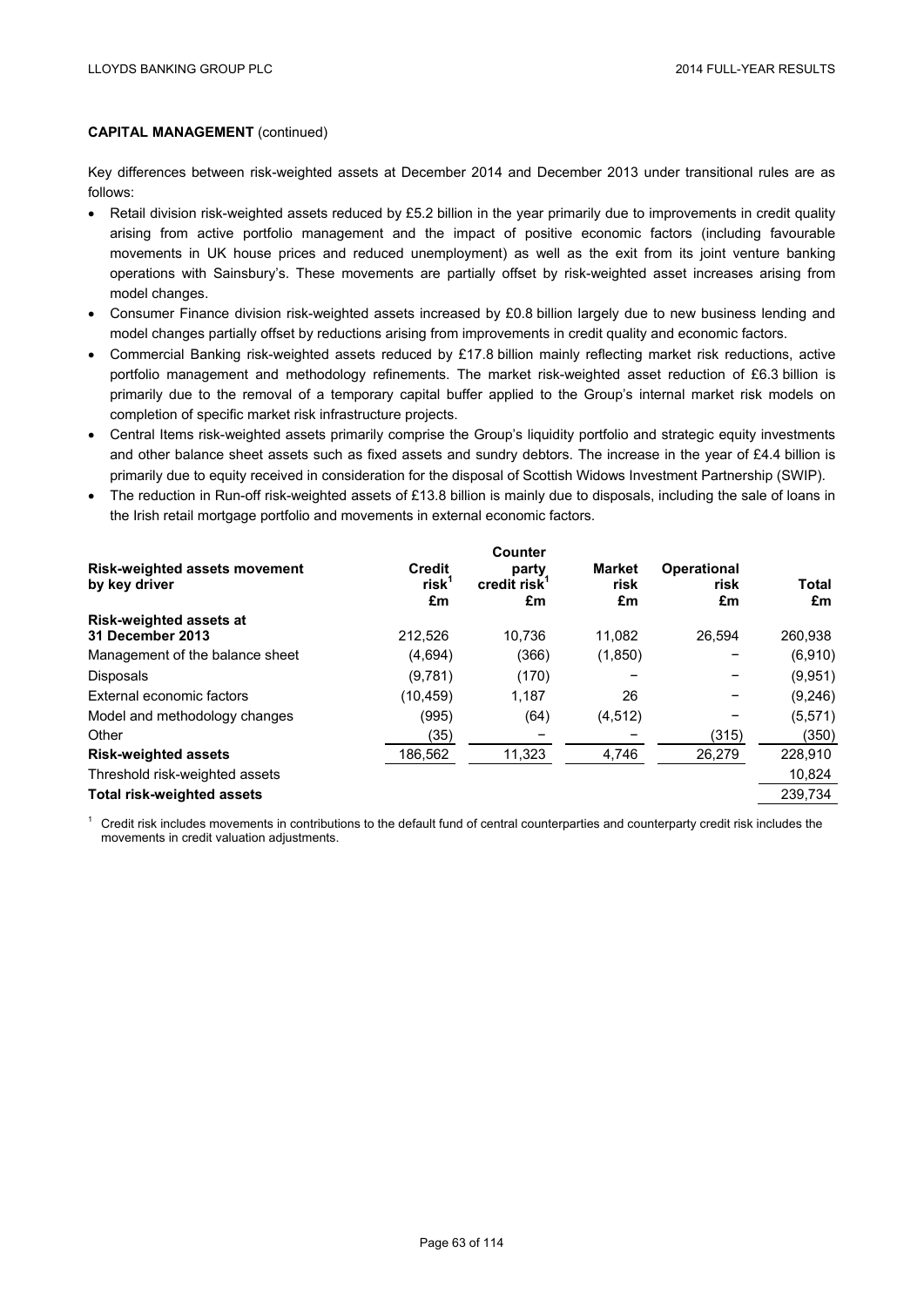The risk-weighted asset movements table provides an analysis of the movement in risk-weighted assets in the year and an insight in to the key drivers of the movements. The analysis is compiled on a monthly basis through the identification and categorisation of risk-weighted asset movements and is subject to management judgement.

Management of the balance sheet includes risk-weighted asset movements arising from new lending and asset run-off and management of market risk positions. During the year risk-weighted assets decreased £6.9 billion primarily in Commercial Banking, partially offset by business growth in Consumer Finance and equities received in consideration for the disposal of Scottish Widows Investment Partnership within Central Items.

Disposals include risk-weighted asset reductions arising from the sale of assets, portfolios and businesses. Disposals reduced risk-weighted assets by £10.0 billion, primarily in the Run-off portfolio, including the sale of loans in the Irish retail mortgage portfolio as well as exiting the joint venture banking operation with Sainsbury's, in Retail.

External economic factors captures movements driven by changes in the economic environment. The reduction in risk-weighted assets of £9.2 billion is mainly due to positive macroeconomic factors including favourable movements in UK house prices and reduced unemployment which have led to improvements in the credit risk profile of customers.

Model and methodology changes include the movement in risk-weighted assets arising from new model implementation, model enhancement and changes in credit risk approach applied to certain portfolios. Model and methodology changes reduced risk-weighted assets by £5.6 billion, primarily due to the removal of a temporary capital buffer applied to the Group's internal market risk models on completion of specific market risk infrastructure projects. Reductions in credit risk arise from a number of small methodology refinements in Commercial Banking, partially offset by risk-weighted asset increases arising from updates to the mortgage models and refinement of risk models for unsecured products in Retail and Consumer Finance.

#### **Leverage ratio**

The leverage ratio is calculated by dividing tier 1 capital (excluding grandfathered tier 1 securities) by a defined measure of on-balance sheet assets and off-balance sheet items.

On 12 January 2014 the Basel Committee issued a revised Basel III leverage ratio framework that included a number of amendments to the original calculation of the exposure measure, in particular the methodologies applied in determining the exposure measures for derivatives, securities financing transactions (SFTs) and off-balance sheet items. In addition the scope of consolidation has been fully aligned to that applied to the risk-based capital framework, thereby requiring all on-balance sheet assets and off-balance sheet items of the Insurance division to be excluded from the Group's total exposure measure and replaced by a measure of the banking group's investment in Insurance.

In January 2015 the existing CRD IV rules on the calculation of the leverage ratio were amended to align with the European Commission's interpretation of the revised Basel III leverage ratio framework. Although there remain some minor differences between the framework and the amended CRD IV rules, the Group does not consider these to be material and has therefore elected, in accordance with PRA guidance, to disclose on the basis of the revised Basel III leverage ratio framework, in keeping with the interim 2014 disclosures.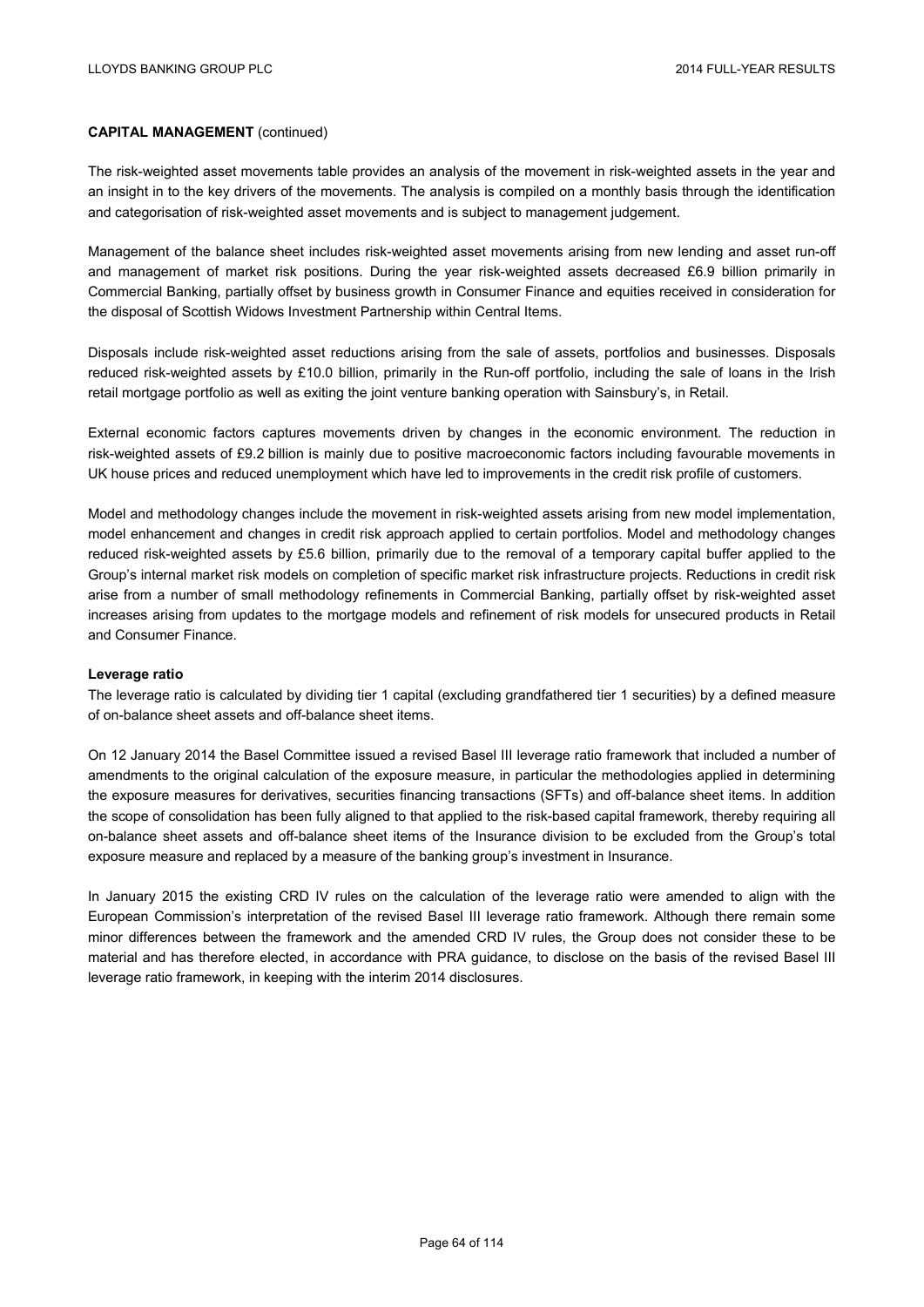|                                                           | <b>Fully loaded</b> |            |
|-----------------------------------------------------------|---------------------|------------|
|                                                           | 2014                | $2013^1$   |
|                                                           | £m                  | £m         |
| Total tier 1 capital for leverage ratio <sup>2</sup>      |                     |            |
| Common equity tier 1 capital                              | 30,689              | 27,041     |
| Additional tier 1 capital                                 | 5,355               |            |
| <b>Total tier 1 capital</b>                               | 36,044              | 27,041     |
| Exposure measure <sup>3</sup>                             |                     |            |
| <b>Statutory balance sheet assets</b>                     |                     |            |
| Derivative financial instruments                          | 36,128              | 30,804     |
| Securities financing transactions (SFTs)                  | 43,772              | 29,592     |
| Loans and advances and other assets                       | 774,996             | 781,984    |
| Total assets                                              | 854,896             | 842,380    |
| Deconsolidation of insurance entities                     |                     |            |
| Derivative financial instruments                          | (1,686)             | (1,030)    |
| Loans and advances and other assets                       | (143, 459)          | (150, 174) |
| Total deconsolidation adjustments                         | (145, 145)          | (151, 204) |
| <b>Derivatives adjustments</b>                            |                     |            |
| Adjustment for regulatory netting                         | (24, 187)           | (20, 926)  |
| Adjustment to cash collateral                             | (1,024)             | (70)       |
| Net written credit protection                             | 425                 | 280        |
| Regulatory potential future exposure                      | 12,722              | 13,368     |
| Total derivatives adjustments                             | (12,064)            | (7, 348)   |
| Counterparty credit risk add-on for SFTs                  | 1,364               | 1,921      |
| Off-balance sheet items                                   | 50,980              | 55,987     |
| Regulatory deductions and other adjustments               | (10, 362)           | (9,382)    |
| <b>Total exposure</b>                                     | 739,669             | 732,354    |
| Leverage ratio                                            | 4.9%                | 3.7%       |
| Pro forma leverage ratio at 31 December 2013 <sup>4</sup> |                     | 3.8%       |

 $1$  31 December 2013 comparatives are reported on the same basis of calculation as the current year.

<sup>2</sup> Calculated in accordance with CRD IV rules.

<sup>3</sup> Calculated in accordance with the revised Basel III leverage ratio framework issued in January 2014, as interpreted through the July 2014 Basel III Quantitative Impact Study instructions and related guidance.

<sup>4</sup> Includes the pro forma benefit of the sales of Heidelberger Leben, Scottish Widows Investment Partnership and the Group's 50 per cent stake in Sainsbury's Bank.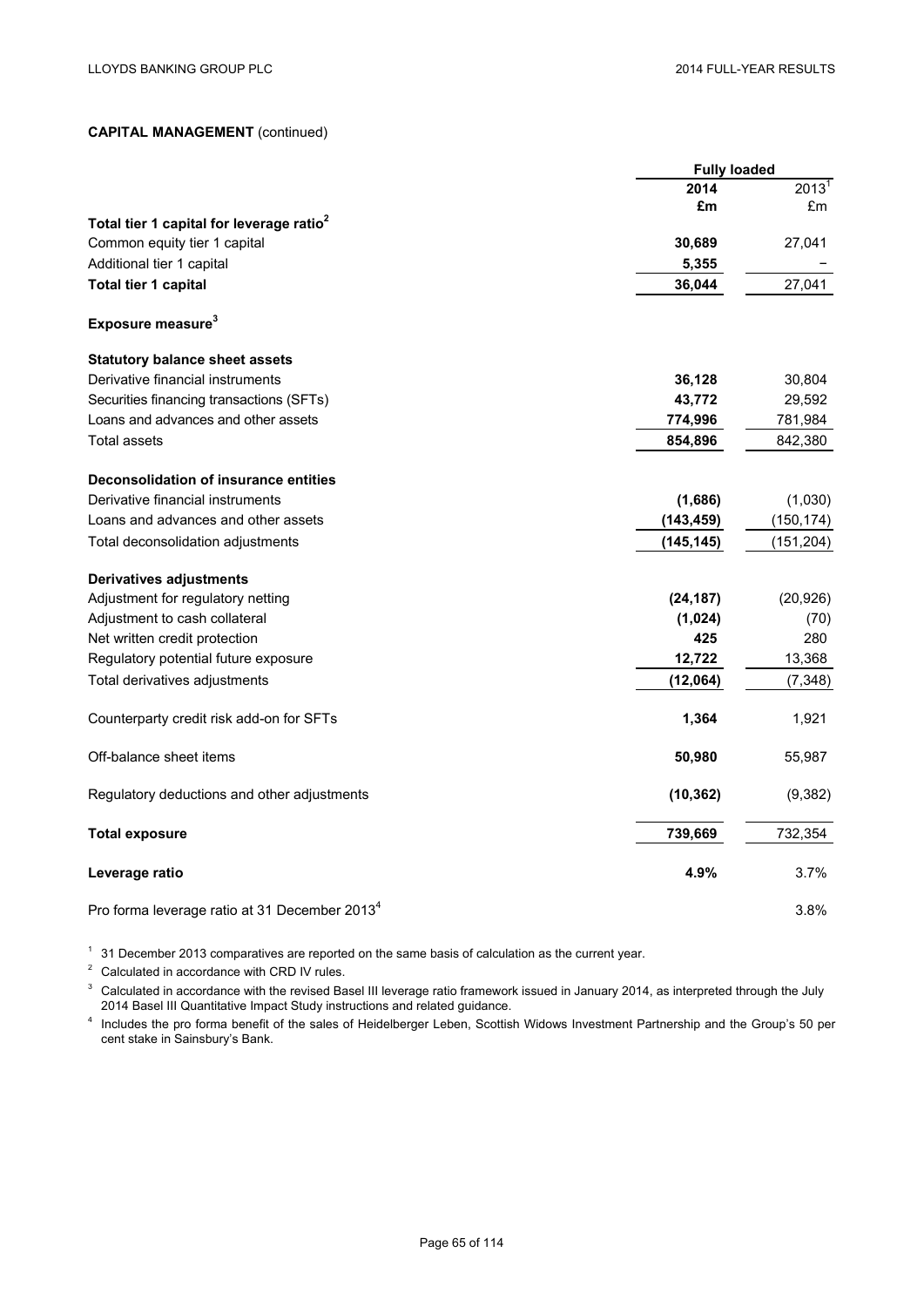Assets related to Group subsidiaries that fall outside the scope of the Group's regulatory capital consolidation are deconsolidated. These are replaced with a proportion of the Group's investment in the subsidiaries, reflecting amounts not already deducted from tier 1 capital as part of significant investment deductions. This primarily applies to the Group's insurance subsidiaries resulting in the removal of assets related to Insurance division.

Adjustments are applied to the balance sheet asset value of derivatives financial instruments to reflect the application of regulatory netting rules, adjustments for the recognition of cash variation margin (subject to certain restrictions), the addition of notional amounts of written credit derivatives and the requirement to reflect potential future exposure amounts in accordance with regulatory rules.

Securities financing transactions, predominantly comprising repurchase transactions, are subject to the netting rules imposed by the framework. These are considered to be similar to current IFRS accounting rules on netting. In addition a counterparty credit risk amount is calculated and added to the SFT measure, representing the extent to which an SFT is under-collateralised.

Off-balance sheet items primarily consist of undrawn credit facilities, including facilities that may be cancelled unconditionally at any time without notice. The leverage ratio exposure value for off-balance sheet items is determined by applying set credit conversion factors to the nominal values of the items, based on the classification of the item. In accordance with the requirements of the framework the credit conversion factors applied to off-balance sheet items follow those prescribed by Standardised credit risk rules, subject to a floor of 10 per cent.

Other regulatory adjustments consist of other balance sheet assets that are required under CRD IV rules to be deducted from tier 1 capital such as deferred tax asset amounts, pension assets and goodwill and intangibles. The removal of these assets from the exposure measure ensures consistency is maintained between the capital and exposure components of the ratio.

#### **Key movements**

The 1.1 per cent increase in the Group's fully loaded leverage ratio from 3.8 per cent (pro forma) to 4.9 per cent predominantly reflects the increase in the Group's tier 1 capital position over the period, including the issuance of £5.3 billion of CRD IV compliant AT1 instruments and the growth in CET1 capital, as discussed on page 61.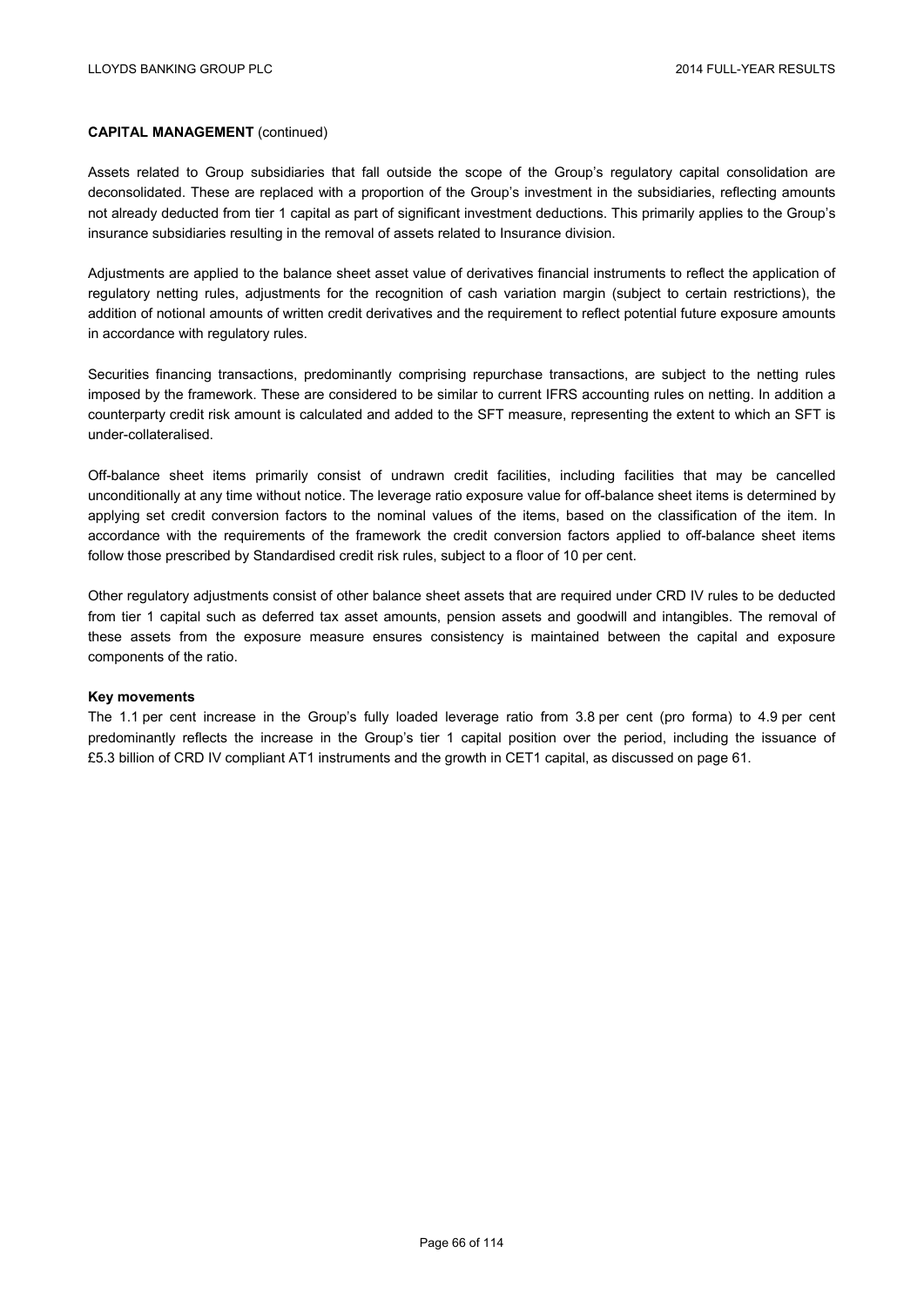## **STATUTORY INFORMATION**

|              |                                                                         | Page |
|--------------|-------------------------------------------------------------------------|------|
|              | <b>Condensed consolidated financial statements</b>                      |      |
|              | Consolidated income statement                                           | 68   |
|              | Consolidated statement of comprehensive income                          | 69   |
|              | Consolidated balance sheet                                              | 70   |
|              | Consolidated statement of changes in equity                             | 72   |
|              | Consolidated cash flow statement                                        | 74   |
|              |                                                                         |      |
| <b>Notes</b> |                                                                         |      |
| 1            | Accounting policies, presentation and estimates                         | 75   |
| 2            | Segmental analysis                                                      | 76   |
| 3            | Other income                                                            | 80   |
| 4            | Operating expenses                                                      | 81   |
| 5            | Impairment                                                              | 82   |
| 6            | Taxation                                                                | 83   |
| 7            | Earnings (loss) per share                                               | 83   |
| 8            | Trading and other financial assets at fair value through profit or loss | 84   |
| 9            | Derivative financial instruments                                        | 84   |
| 10           | Loans and advances to customers                                         | 85   |
| 11           | Allowance for impairment losses on loans and receivables                | 85   |
| 12           | Securitisations and covered bonds                                       | 86   |
| 13           | Available-for-sale financial assets                                     | 87   |
| 14           | Other assets                                                            | 87   |
| 15           | Customer deposits                                                       | 87   |
| 16           | Debt securities in issue                                                | 88   |
| 17           | <b>Other liabilities</b>                                                | 88   |
| 18           | Post-retirement defined benefit schemes                                 | 88   |
| 19           | Subordinated liabilities                                                | 90   |
| 20           | Share capital                                                           | 90   |
| 21           | Reserves                                                                | 91   |
| 22           | Other equity instruments                                                | 92   |
| 23           | Provisions for liabilities and charges                                  | 93   |
| 24           | Contingent liabilities and commitments                                  | 101  |
| 25           | Fair values of financial assets and liabilities                         | 102  |
| 26           | Related party transactions                                              | 110  |
| 27           | Disposal of a non-controlling interest in TSB Banking Group plc         | 112  |
| 28           | Ordinary dividends                                                      | 112  |
| 29           | Future accounting developments                                          | 113  |
| 30           | Other information                                                       | 113  |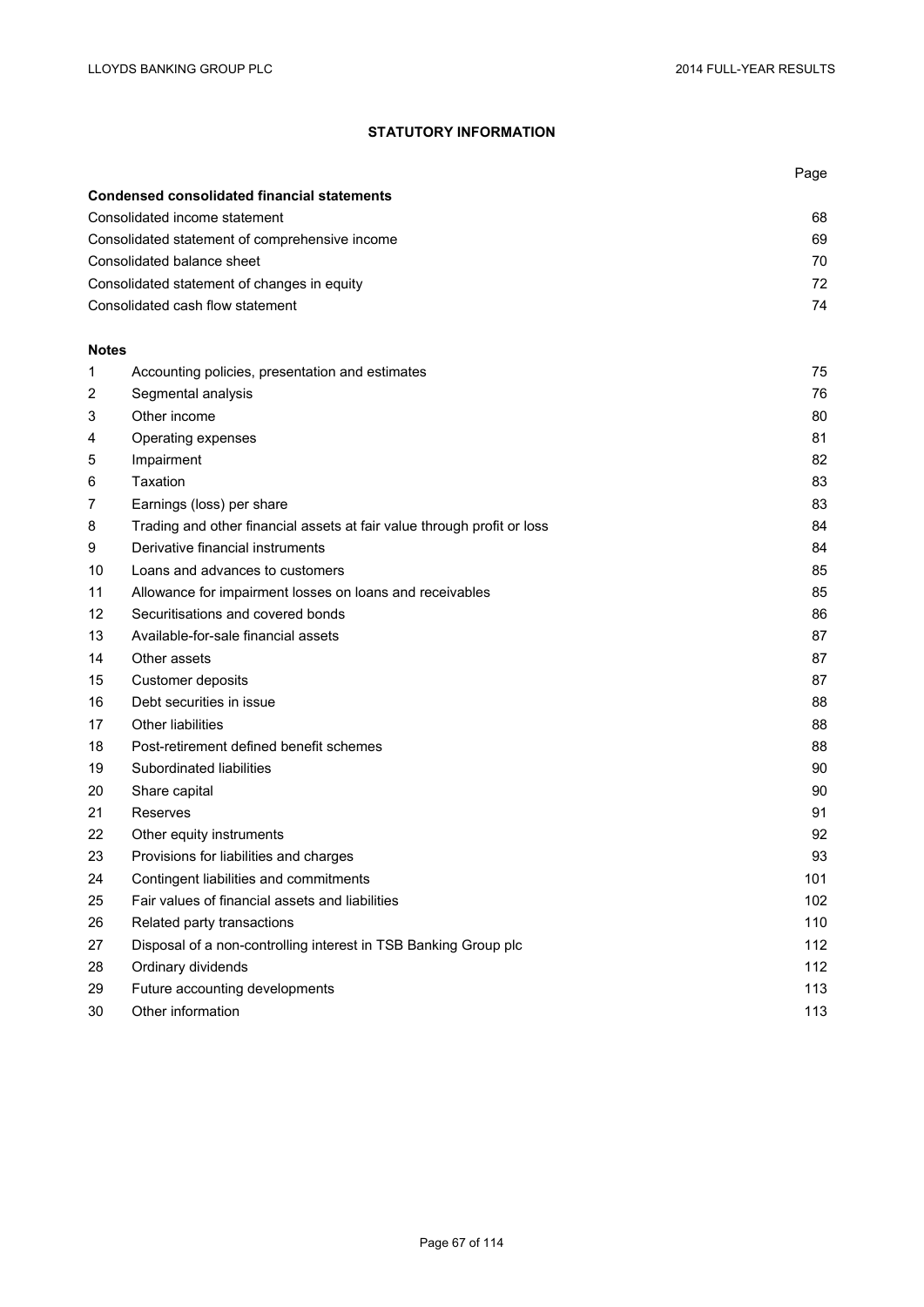## **CONDENSED CONSOLIDATED FINANCIAL STATEMENTS**

## **CONSOLIDATED INCOME STATEMENT**

|                                                          | Note | 2014<br>£ million | 2013<br>£ million |
|----------------------------------------------------------|------|-------------------|-------------------|
| Interest and similar income                              |      | 19,211            | 21,163            |
| Interest and similar expense                             |      | (8,551)           | (13, 825)         |
| Net interest income                                      |      | 10,660            | 7,338             |
| Fee and commission income                                |      | 3,659             | 4,119             |
| Fee and commission expense                               |      | (1, 402)          | (1, 385)          |
| Net fee and commission income                            |      | 2,257             | 2,734             |
| Net trading income                                       |      | 10,159            | 16,467            |
| Insurance premium income                                 |      | 7,125             | 8,197             |
| Other operating income                                   |      | (309)             | 3,249             |
| <b>Other income</b>                                      | 3    | 19,232            | 30,647            |
| <b>Total income</b>                                      |      | 29,892            | 37,985            |
| Insurance claims                                         |      | (13, 493)         | (19, 507)         |
| Total income, net of insurance claims                    |      | 16,399            | 18,478            |
| Regulatory provisions                                    |      | (3, 125)          | (3, 455)          |
| Other operating expenses                                 |      | (10, 760)         | (11, 867)         |
| <b>Total operating expenses</b>                          | 4    | (13, 885)         | (15, 322)         |
| <b>Trading surplus</b>                                   |      | 2,514             | 3,156             |
| Impairment                                               | 5    | (752)             | (2,741)           |
| <b>Profit before tax</b>                                 |      | 1,762             | 415               |
| Taxation                                                 | 6    | (263)             | (1, 217)          |
| Profit (loss) for the year                               |      | 1,499             | (802)             |
| Profit (loss) attributable to ordinary shareholders      |      | 1,125             | (838)             |
| Profit attributable to other equity holders <sup>1</sup> |      | 287               |                   |
| Profit (loss) attributable to equity holders             |      | 1,412             | (838)             |
| Profit attributable to non-controlling interests         |      | 87                | 36                |
| Profit (loss) for the year                               |      | 1,499             | (802)             |
| Basic earnings (loss) per share                          | 7    | 1.7p              | (1.2)p            |
| Diluted earnings (loss) per share                        | 7    | 1.6p              | (1.2)p            |

<sup>1</sup> The profit after tax attributable to other equity holders of £287 million (2013: £nil) is offset in reserves by a tax credit attributable to ordinary shareholders of £62 million (2013: £nil).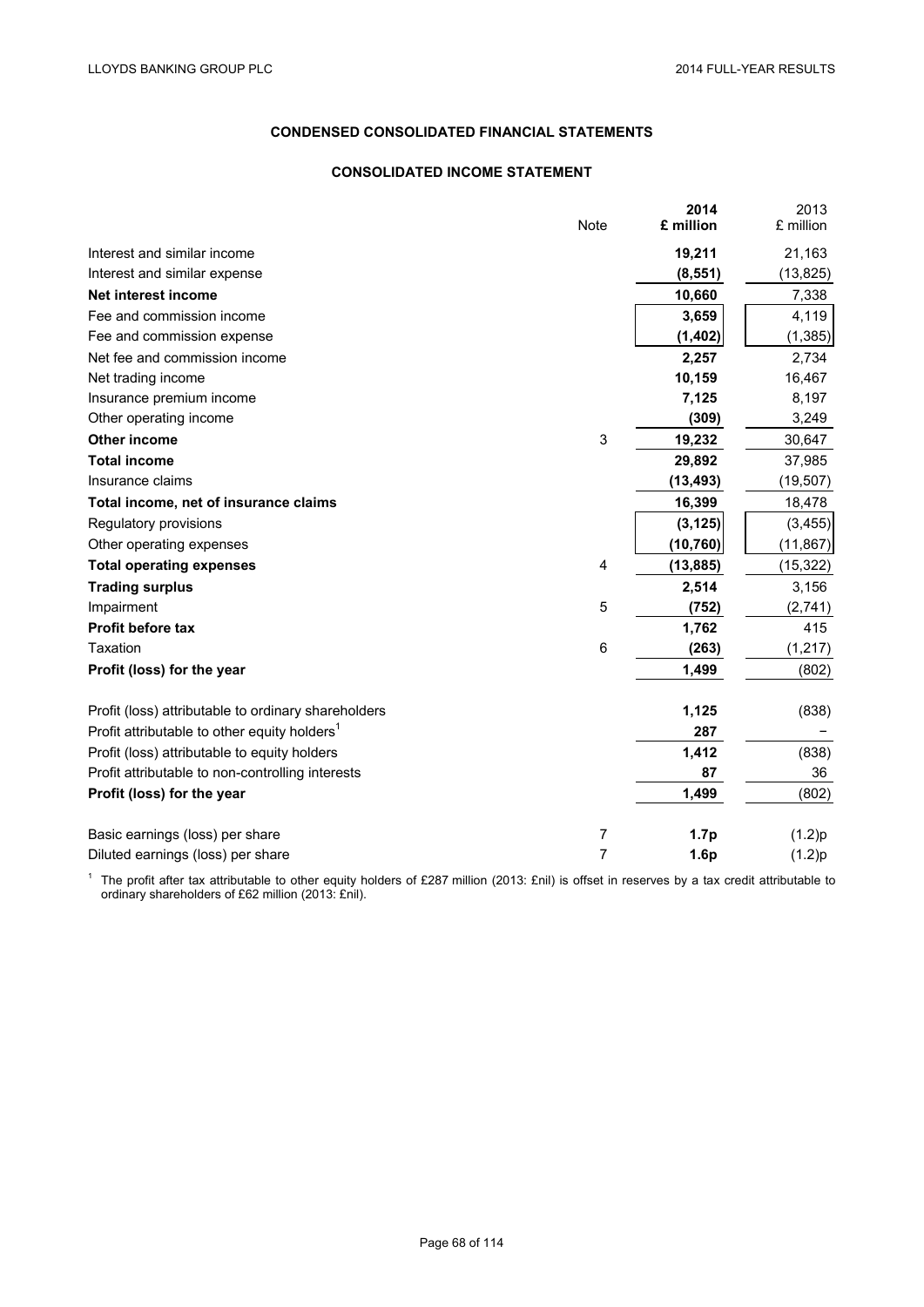## **CONDENSED CONSOLIDATED FINANCIAL STATEMENTS** (continued)

# **CONSOLIDATED STATEMENT OF COMPREHENSIVE INCOME**

|                                                                                     | 2014<br>£ million | 2013<br>£ million |
|-------------------------------------------------------------------------------------|-------------------|-------------------|
| Profit (loss) for the year                                                          | 1,499             | (802)             |
| Other comprehensive income                                                          |                   |                   |
| Items that will not subsequently be reclassified to profit or loss:                 |                   |                   |
| Post-retirement defined benefit scheme remeasurements (note 18):                    |                   |                   |
| Remeasurements before taxation                                                      | 674               | (136)             |
| Taxation                                                                            | (135)             | 28                |
|                                                                                     | 539               | (108)             |
| Items that may subsequently be reclassified to profit or loss:                      |                   |                   |
| Movements in revaluation reserve in respect of available-for-sale financial assets: |                   |                   |
| Change in fair value                                                                | 690               | (680)             |
| Income statement transfers in respect of disposals                                  | (131)             | (629)             |
| Income statement transfers in respect of impairment                                 | 2                 | 18                |
| Taxation                                                                            | (13)              | 277               |
|                                                                                     | 548               | (1,014)           |
| Movements in cash flow hedging reserve:                                             |                   |                   |
| Effective portion of changes in fair value                                          | 3,896             | (1, 229)          |
| Net income statement transfers                                                      | (1, 153)          | (550)             |
| Taxation                                                                            | (549)             | 374               |
|                                                                                     | 2,194             | (1,405)           |
| Currency translation differences (tax: nil)                                         | (3)               | (6)               |
| Other comprehensive income for the year, net of tax                                 | 3,278             | (2, 533)          |
| Total comprehensive income for the year                                             | 4,777             | (3, 335)          |
|                                                                                     |                   |                   |
| Total comprehensive income attributable to ordinary shareholders                    | 4,403             | (3, 371)          |
| Total comprehensive income attributable to other equity holders                     | 287               |                   |
| Total comprehensive income attributable to equity holders                           | 4,690             | (3, 371)          |
| Total comprehensive income attributable to non-controlling interests                | 87                | 36                |
| Total comprehensive income for the year                                             | 4,777             | (3, 335)          |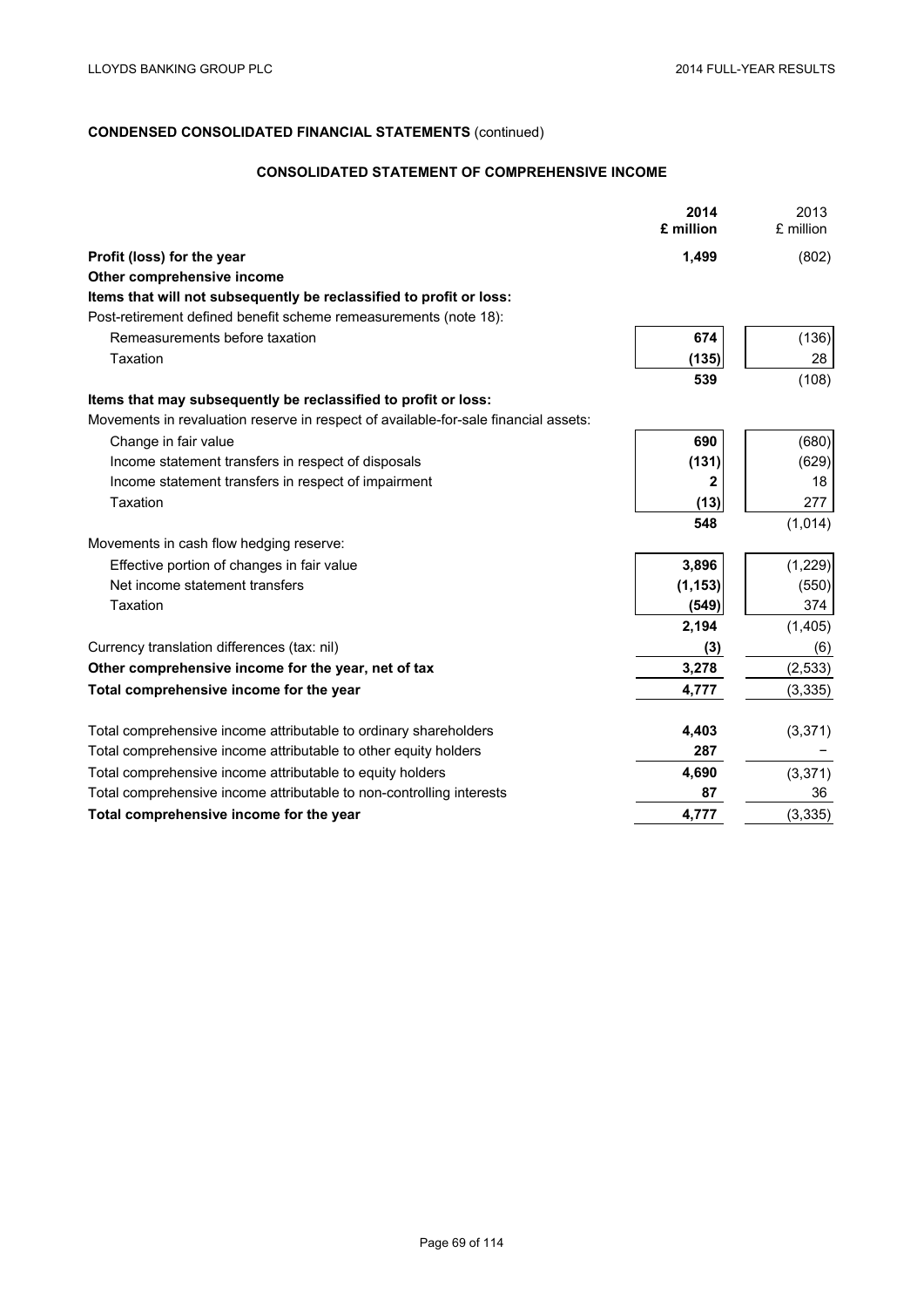# **CONSOLIDATED BALANCE SHEET**

| <b>Assets</b>                                                           | Note | At<br>31 December<br>2014<br>£ million | At<br>31 December<br>2013<br>£ million |
|-------------------------------------------------------------------------|------|----------------------------------------|----------------------------------------|
| Cash and balances at central banks                                      |      | 50,492                                 | 49,915                                 |
| Items in course of collection from banks                                |      | 1,173                                  | 1,007                                  |
| Trading and other financial assets at fair value through profit or loss | 8    | 151,931                                | 142,683                                |
| Derivative financial instruments <sup>1</sup>                           | 9    | 36,128                                 | 30,804                                 |
| Loans and receivables:                                                  |      |                                        |                                        |
| Loans and advances to banks                                             |      | 26,155                                 | 25,365                                 |
| Loans and advances to customers <sup>1</sup>                            | 10   | 482,704                                | 492,952                                |
| Debt securities                                                         |      | 1,213                                  | 1,355                                  |
|                                                                         |      | 510,072                                | 519,672                                |
| Available-for-sale financial assets                                     | 13   | 56,493                                 | 43,976                                 |
| Investment properties                                                   |      | 4,492                                  | 4,864                                  |
| Goodwill                                                                |      | 2,016                                  | 2,016                                  |
| Value of in-force business                                              |      | 4,864                                  | 5,335                                  |
| Other intangible assets                                                 |      | 2,070                                  | 2,279                                  |
| Tangible fixed assets                                                   |      | 8,052                                  | 7,570                                  |
| Current tax recoverable                                                 |      | 127                                    | 31                                     |
| Deferred tax assets                                                     |      | 4,145                                  | 5,104                                  |
| Retirement benefit assets                                               | 18   | 1,147                                  | 98                                     |
| Other assets                                                            | 14   | 21,694                                 | 27,026                                 |
| <b>Total assets</b>                                                     |      | 854,896                                | 842,380                                |
| $1$ Coongto 1 nago $75$                                                 |      |                                        |                                        |

See note 1, page 75.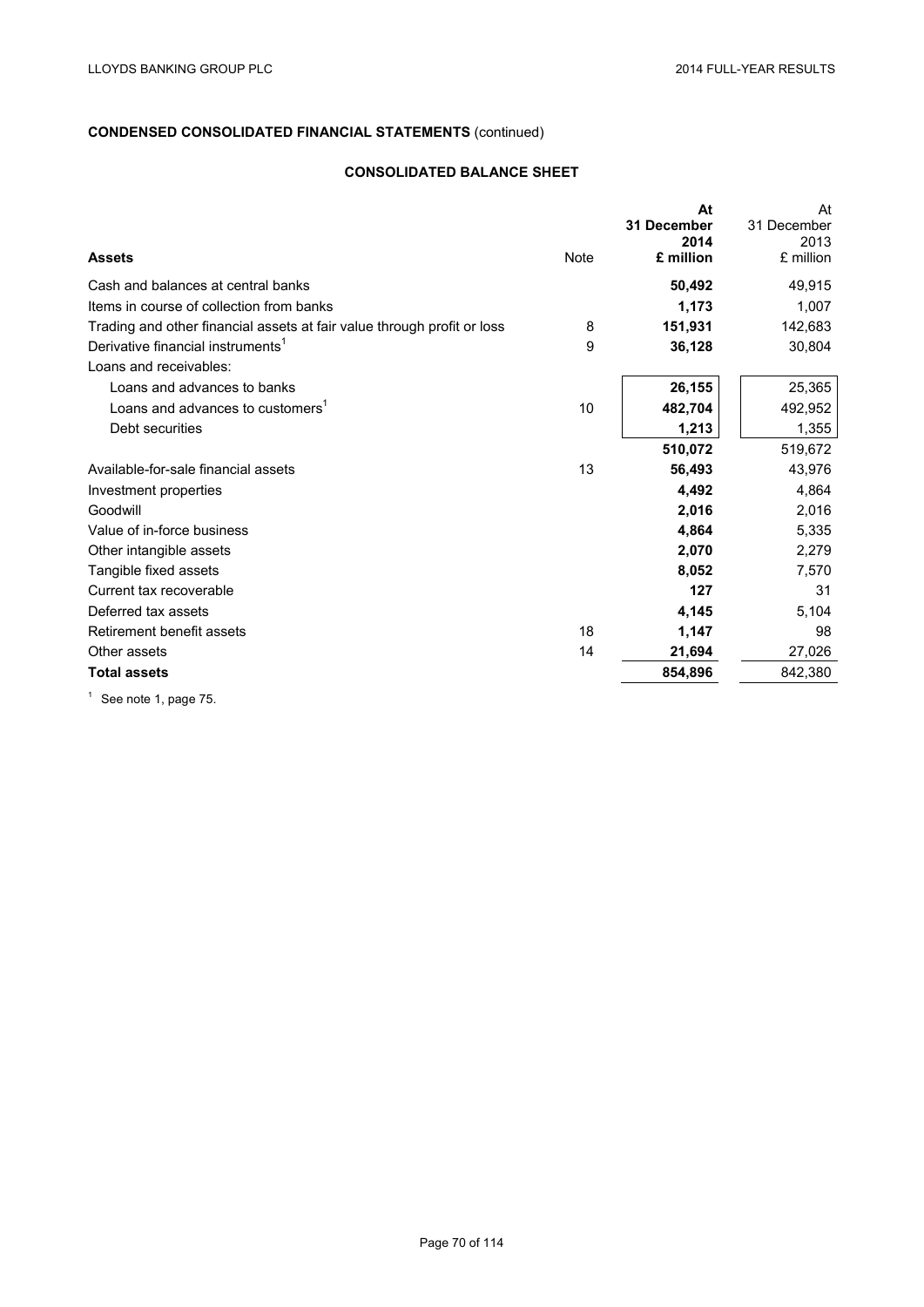# **CONSOLIDATED BALANCE SHEET** (continued)

|                                                                              |             | At                | At                |
|------------------------------------------------------------------------------|-------------|-------------------|-------------------|
|                                                                              |             | 31 December       | 31 December       |
| <b>Equity and liabilities</b>                                                | <b>Note</b> | 2014<br>£ million | 2013<br>£ million |
|                                                                              |             |                   |                   |
| Liabilities                                                                  |             |                   |                   |
| Deposits from banks                                                          |             | 10,887            | 13,982            |
| Customer deposits <sup>1</sup>                                               | 15          | 447,067           | 439,467           |
| Items in course of transmission to banks                                     |             | 979               | 774               |
| Trading and other financial liabilities at fair value through profit or loss |             | 62,102            | 43,625            |
| Derivative financial instruments <sup>1</sup>                                | 9           | 33,187            | 27,658            |
| Notes in circulation                                                         |             | 1,129             | 1,176             |
| Debt securities in issue                                                     | 16          | 76,233            | 87,102            |
| Liabilities arising from insurance contracts and                             |             |                   |                   |
| participating investment contracts                                           |             | 86,918            | 82,777            |
| Liabilities arising from non-participating investment contracts              |             | 27,248            | 27,590            |
| Unallocated surplus within insurance businesses                              |             | 320               | 391               |
| Other liabilities                                                            | 17          | 28,105            | 40,456            |
| Retirement benefit obligations                                               | 18          | 453               | 1,096             |
| <b>Current tax liabilities</b>                                               |             | 69                | 147               |
| Deferred tax liabilities                                                     |             | 54                | 3                 |
| Other provisions                                                             |             | 4,200             | 4,488             |
| Subordinated liabilities                                                     | 19          | 26,042            | 32,312            |
| <b>Total liabilities</b>                                                     |             | 804,993           | 803,044           |
| <b>Equity</b>                                                                |             |                   |                   |
| Share capital                                                                | 20          | 7,146             | 7,145             |
| Share premium account                                                        | 21          | 17,281            | 17,279            |
| Other reserves                                                               | 21          | 13,216            | 10,477            |
| Retained profits                                                             | 21          | 5,692             | 4,088             |
| Shareholders' equity                                                         |             | 43,335            | 38,989            |
| Other equity instruments                                                     | 22          | 5,355             |                   |
| Total equity excluding non-controlling interests                             |             | 48,690            | 38,989            |
| Non-controlling interests                                                    |             | 1,213             | 347               |
| <b>Total equity</b>                                                          |             | 49,903            | 39,336            |
| <b>Total equity and liabilities</b>                                          |             | 854,896           | 842,380           |
|                                                                              |             |                   |                   |

 $1$  See note 1.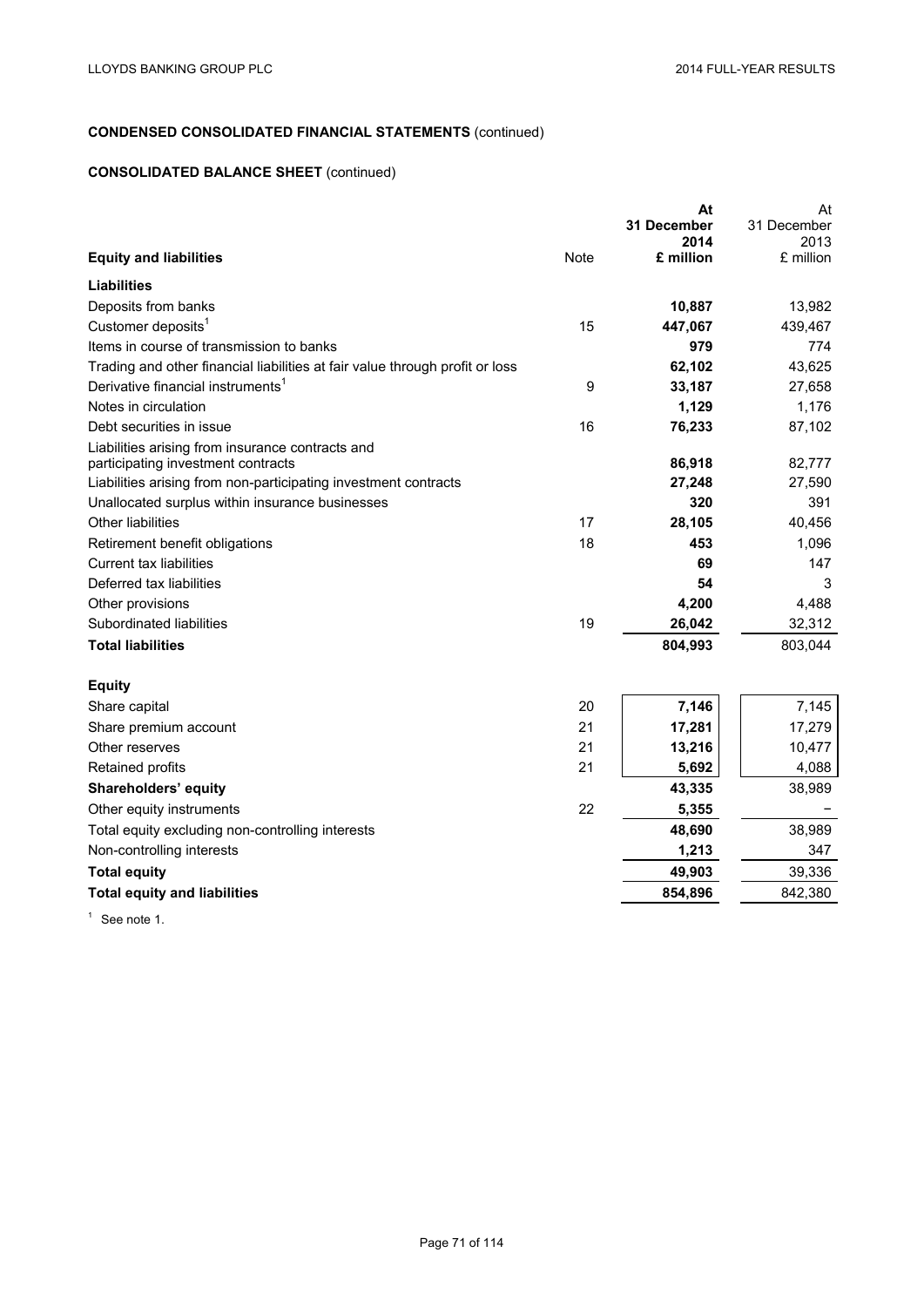# **CONSOLIDATED STATEMENT OF CHANGES IN EQUITY**

|                                                                                                         |                                                        | Attributable to equity shareholders   |                                         |           |                                                          |                                                      |                           |
|---------------------------------------------------------------------------------------------------------|--------------------------------------------------------|---------------------------------------|-----------------------------------------|-----------|----------------------------------------------------------|------------------------------------------------------|---------------------------|
|                                                                                                         | <b>Share</b><br>capital<br>and<br>premium<br>£ million | <b>Other</b><br>reserves<br>£ million | <b>Retained</b><br>profits<br>£ million | £ million | Other<br>equity<br><b>Total instruments</b><br>£ million | Non-<br>controlling<br><b>interests</b><br>£ million | <b>Total</b><br>£ million |
| Balance at 1 January 2014                                                                               | 24,424                                                 | 10,477                                | 4,088                                   | 38,989    |                                                          | 347                                                  | 39,336                    |
| <b>Comprehensive income</b><br>Profit for the year<br>Other comprehensive income                        |                                                        |                                       | 1,412                                   | 1,412     |                                                          | 87                                                   | 1,499                     |
| Post-retirement defined<br>benefit scheme<br>remeasurements, net of tax                                 |                                                        |                                       | 539                                     | 539       |                                                          |                                                      | 539                       |
| Movements in revaluation<br>reserve in respect of<br>available-for-sale financial<br>assets, net of tax |                                                        | 548                                   |                                         | 548       |                                                          |                                                      | 548                       |
| Movements in cash flow<br>hedging reserve, net of tax                                                   |                                                        | 2,194                                 |                                         | 2,194     |                                                          |                                                      | 2,194                     |
| Currency translation<br>differences (tax: nil)                                                          |                                                        | (3)                                   |                                         | (3)       |                                                          |                                                      | (3)                       |
| <b>Total other comprehensive</b><br>income                                                              |                                                        | 2,739                                 | 539                                     | 3,278     |                                                          |                                                      | 3,278                     |
| <b>Total comprehensive</b><br>income                                                                    |                                                        | 2,739                                 | 1,951                                   | 4,690     |                                                          | 87                                                   | 4,777                     |
| <b>Transactions with owners</b>                                                                         |                                                        |                                       |                                         |           |                                                          |                                                      |                           |
| <b>Dividends</b>                                                                                        |                                                        |                                       |                                         |           |                                                          | (27)                                                 | (27)                      |
| Distributions on other equity<br>instruments, net of tax                                                |                                                        |                                       | (225)                                   | (225)     |                                                          |                                                      | (225)                     |
| Issue of ordinary shares                                                                                | 3                                                      |                                       |                                         | 3         |                                                          |                                                      | 3                         |
| Issue of Additional Tier 1<br>securities (note 22)                                                      |                                                        |                                       | (21)                                    | (21)      | 5,355                                                    |                                                      | 5,334                     |
| Movement in treasury shares                                                                             |                                                        |                                       | (286)                                   | (286)     |                                                          |                                                      | (286)                     |
| Value of employee services:<br>Share option schemes                                                     |                                                        |                                       | 123                                     | 123       |                                                          |                                                      | 123                       |
| Other employee award<br>scnemes                                                                         |                                                        |                                       | 233                                     | 233       |                                                          |                                                      | 233                       |
| Adjustment on sale of non-<br>controlling interest in TSB<br>Banking Group plc (TSB)<br>(note 27)       |                                                        |                                       | (171)                                   | (171)     |                                                          | 805                                                  | 634                       |
| Other changes in non-                                                                                   |                                                        |                                       |                                         |           |                                                          |                                                      |                           |
| controlling interests                                                                                   |                                                        |                                       |                                         |           |                                                          | 1                                                    | 1                         |
| <b>Total transactions with</b><br>owners                                                                | 3                                                      |                                       | (347)                                   | (344)     | 5,355                                                    | 779                                                  | 5,790                     |
| <b>Balance at</b><br>31 December 2014                                                                   | 24,427                                                 | 13,216                                | 5,692                                   | 43,335    | 5,355                                                    | 1,213                                                | 49,903                    |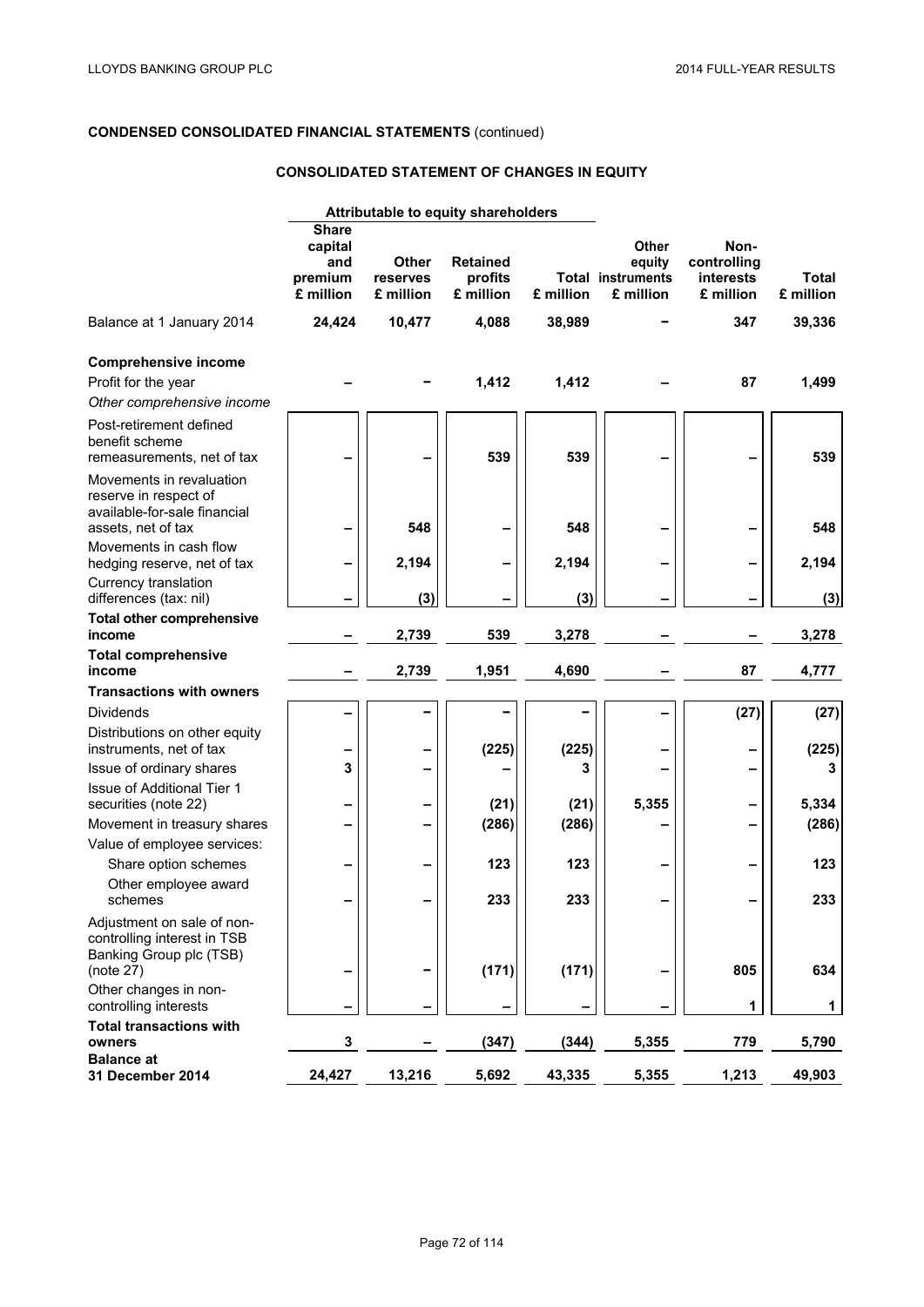# **CONSOLIDATED STATEMENT OF CHANGES IN EQUITY** (continued)

|                                                                                                      | Share<br>capital and<br>premium<br>£ million | Other<br>reserves<br>£ million | Retained<br>profits<br>£ million | Total<br>£ million | Non-<br>controlling<br>interests<br>£ million | Total<br>£ million |
|------------------------------------------------------------------------------------------------------|----------------------------------------------|--------------------------------|----------------------------------|--------------------|-----------------------------------------------|--------------------|
| Balance at 1 January 2013                                                                            | 23,914                                       | 12,902                         | 5,080                            | 41,896             | 685                                           | 42,581             |
| Comprehensive income                                                                                 |                                              |                                |                                  |                    |                                               |                    |
| (Loss) profit for the year                                                                           |                                              |                                | (838)                            | (838)              | 36                                            | (802)              |
| Other comprehensive income                                                                           |                                              |                                |                                  |                    |                                               |                    |
| Post-retirement defined benefit<br>scheme remeasurements,<br>net of tax                              |                                              |                                | (108)                            | (108)              |                                               | (108)              |
| Movements in revaluation reserve<br>in respect of available-for-sale<br>financial assets, net of tax |                                              | (1,014)                        |                                  | (1,014)            |                                               | (1,014)            |
| Movements in cash flow hedging<br>reserve, net of tax                                                |                                              | (1, 405)                       |                                  | (1, 405)           |                                               | (1, 405)           |
| Currency translation differences<br>(tax: nil)                                                       |                                              | (6)                            |                                  | (6)                |                                               | (6)                |
| Total other comprehensive income                                                                     |                                              | (2, 425)                       | (108)                            | (2, 533)           |                                               | (2, 533)           |
| Total comprehensive income                                                                           |                                              | (2, 425)                       | (946)                            | (3, 371)           | 36                                            | (3, 335)           |
| Transactions with owners                                                                             |                                              |                                |                                  |                    |                                               |                    |
| <b>Dividends</b>                                                                                     |                                              |                                |                                  |                    | (25)                                          | (25)               |
| Issue of ordinary shares                                                                             | 510                                          |                                |                                  | 510                |                                               | 510                |
| Movement in treasury shares                                                                          |                                              |                                | (480)                            | (480)              |                                               | (480)              |
| Value of employee services:                                                                          |                                              |                                |                                  |                    |                                               |                    |
| Share option schemes                                                                                 |                                              |                                | 142                              | 142                |                                               | 142                |
| Other employee award schemes                                                                         |                                              |                                | 292                              | 292                |                                               | 292                |
| Change in non-controlling interests                                                                  |                                              |                                |                                  |                    | (349)                                         | (349)              |
| Total transactions with owners                                                                       | 510                                          |                                | (46)                             | 464                | (374)                                         | 90                 |
| Balance at 31 December 2013                                                                          | 24,424                                       | 10,477                         | 4,088                            | 38,989             | 347                                           | 39,336             |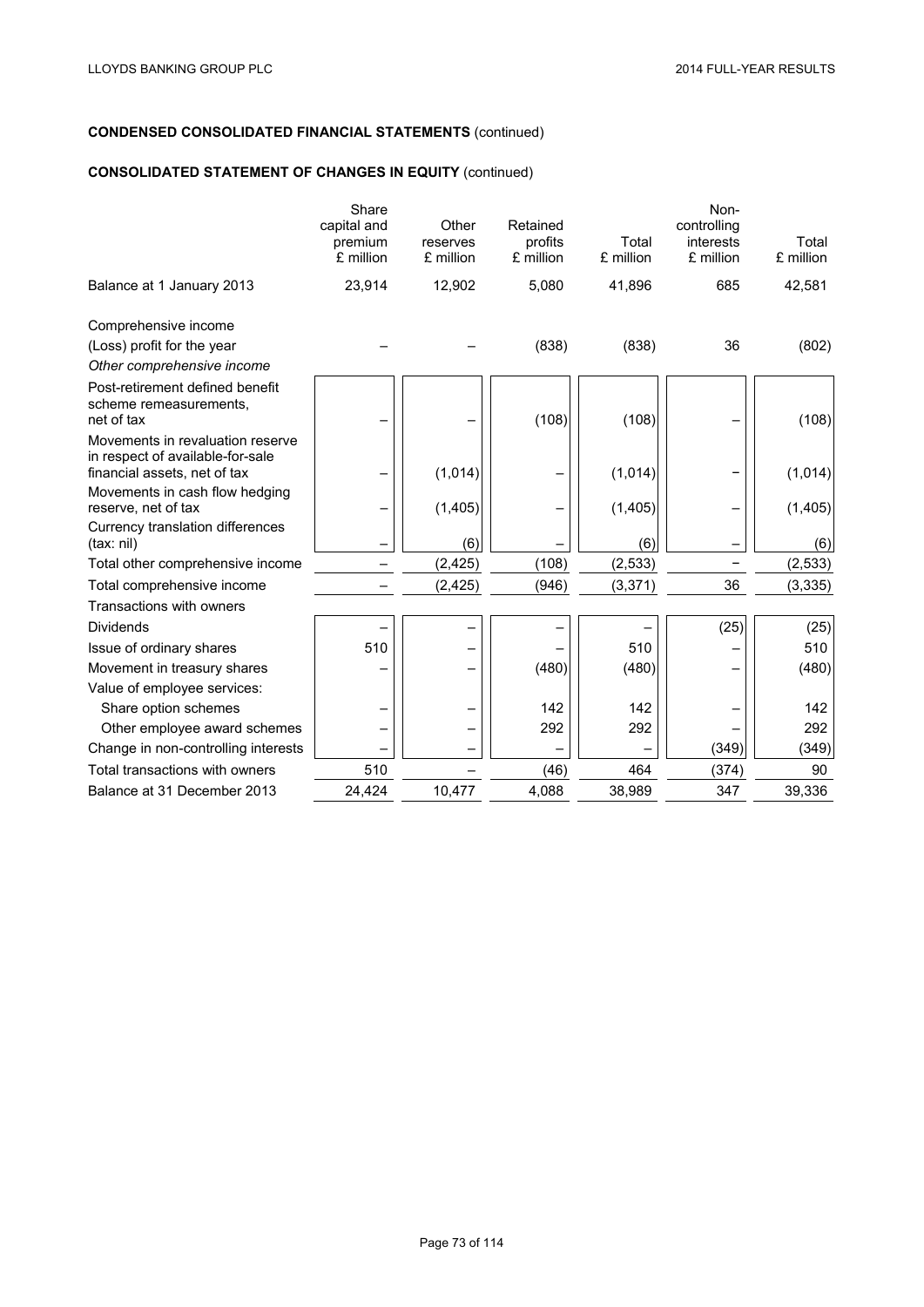# **CONSOLIDATED CASH FLOW STATEMENT**

|                                                               | 2014<br>£ million | 2013<br>£ million |
|---------------------------------------------------------------|-------------------|-------------------|
| <b>Profit before tax</b>                                      | 1,762             | 415               |
| Adjustments for:                                              |                   |                   |
| Change in operating assets <sup>1</sup>                       | (872)             | 20,383            |
| Change in operating liabilities <sup>1</sup>                  | 11,992            | (47, 687)         |
| Non-cash and other items                                      | (2, 496)          | 11,382            |
| Tax received (paid)                                           | (33)              | (24)              |
| Net cash provided by (used in) operating activities           | 10,353            | (15, 531)         |
| Cash flows from investing activities                          |                   |                   |
| Purchase of financial assets                                  | (11, 533)         | (36, 959)         |
| Proceeds from sale and maturity of financial assets           | 4,668             | 21,552            |
| Purchase of fixed assets                                      | (3, 442)          | (2,982)           |
| Proceeds from sale of fixed assets                            | 2,043             | 2,090             |
| Acquisition of businesses, net of cash acquired               | (1)               | (6)               |
| Disposal of businesses, net of cash disposed                  | 543               | 696               |
| Net cash used in investing activities                         | (7, 722)          | (15,609)          |
| Cash flows from financing activities                          |                   |                   |
| Distributions on other equity instruments                     | (287)             |                   |
| Dividends paid to non-controlling interests                   | (27)              | (25)              |
| Interest paid on subordinated liabilities                     | (2, 205)          | (2, 451)          |
| Proceeds from issue of subordinated liabilities               | 629               | 1,500             |
| Proceeds from issue of ordinary shares                        | 3                 | 350               |
| Repayment of subordinated liabilities                         | (3,023)           | (2, 442)          |
| Changes in non-controlling interests                          | 635               |                   |
| Net cash used in financing activities                         | (4, 275)          | (3,068)           |
| Effects of exchange rate changes on cash and cash equivalents | (6)               | (53)              |
| Change in cash and cash equivalents                           | (1,650)           | (34, 261)         |
| Cash and cash equivalents at beginning of year                | 66,797            | 101,058           |
| Cash and cash equivalents at end of year                      | 65,147            | 66,797            |

<sup>1</sup> See note 1, page 75.

Cash and cash equivalents comprise cash and balances at central banks (excluding mandatory deposits) and amounts due from banks with a maturity of less than three months.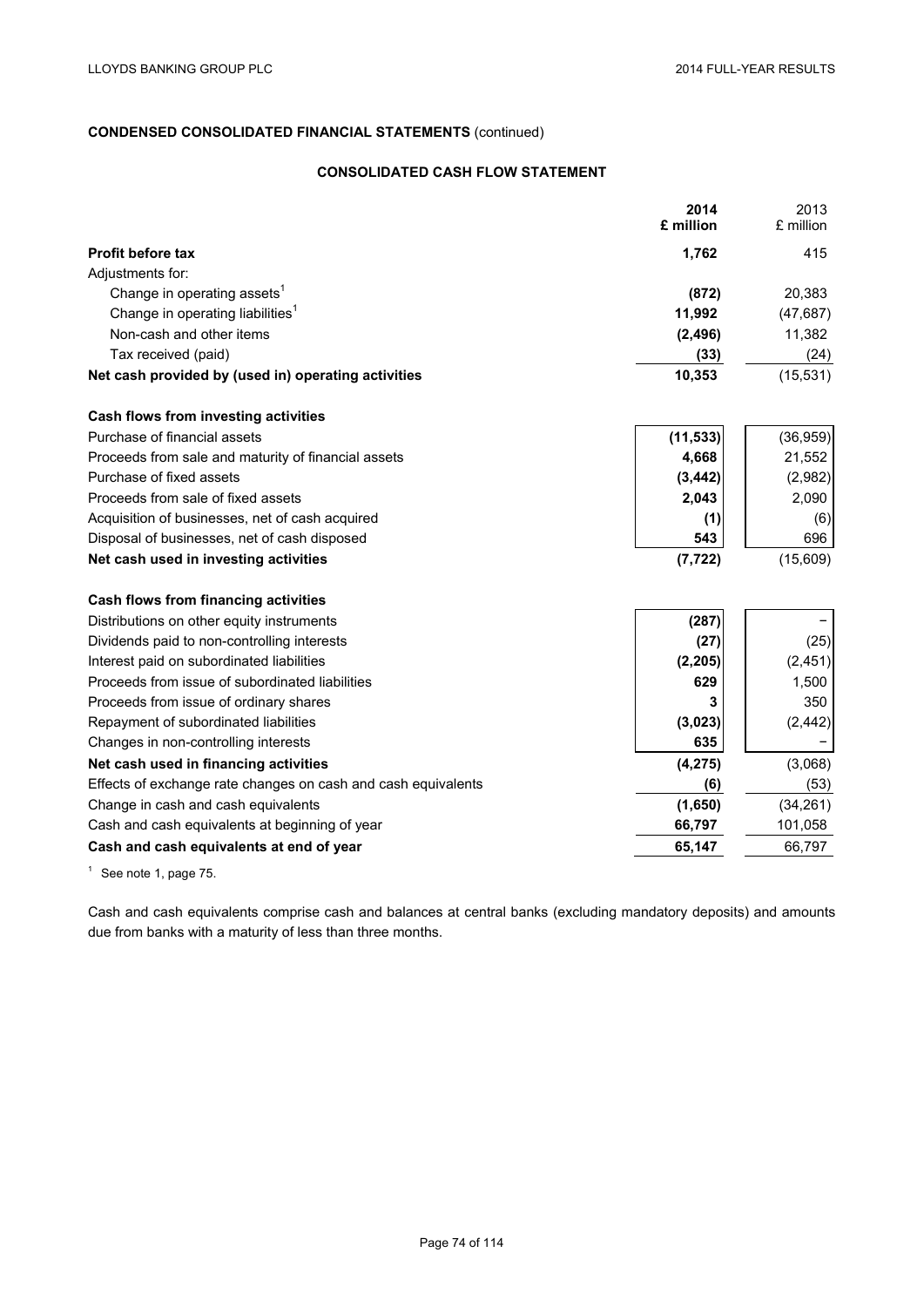## **1. Accounting policies, presentation and estimates**

These condensed consolidated financial statements as at and for the year to 31 December 2014 have been prepared in accordance with the Listing Rules of the Financial Conduct Authority (FCA) relating to Preliminary Announcements and comprise the results of Lloyds Banking Group plc (the Company) together with its subsidiaries (the Group). They do not include all of the information required for full annual financial statements. Copies of the 2014 Annual Report and Accounts will be published on the Group's website and will be available upon request from Investor Relations, Lloyds Banking Group plc, 25 Gresham Street, London EC2V 7HN, in March 2015.

The British Bankers' Association's (BBA's) Code for Financial Reporting Disclosure (the Disclosure Code) sets out disclosure principles together with supporting guidance in respect of the financial statements of UK banks. The Group has adopted the Disclosure Code and these financial statements have been prepared in compliance with the Disclosure Code's principles. Terminology used in these financial statements is consistent with that used in the Group's 2013 Annual Report and Accounts where a glossary of terms can be found.

The directors consider that it is appropriate to continue to adopt the going concern basis in preparing the financial statements. In reaching this assessment, the directors have considered projections for the Group's capital and funding position and have had regard to the factors set out in Principal risks and uncertainties: Funding and liquidity on page 53.

The accounting policies are consistent with those applied by the Group in its 2013 Annual Report and Accounts except as described below.

On 1 January 2014 the Group adopted the following amendments to standards and interpretations:

#### *Amendments to IAS 32 Financial Instruments: Presentation – Offsetting Financial Assets and Financial Liabilities*

The amendments to IAS 32 clarify the requirements for offsetting financial instruments and address inconsistencies identified in applying the offsetting criteria used in the standard.

In previous years the Group has separately reported, in the balance sheet, cash collateral balances and derivative positions with the same exchange; these cash collateral balances are now offset. The effect of this at 31 December 2014 has been to reduce both loans and advances to customers and derivative liabilities by £2,820 million and both customer deposits and derivative assets by £2,294 million. Comparative figures have been revised accordingly, the impact at 31 December 2013 being to reduce derivative assets by £2,321 million, loans and advances to customers by £2,329 million, customer deposits by £1,844 million and derivative liabilities by £2,806 million.

#### *IFRIC 21 Levies*

This interpretation clarifies that the obligating event that gives rise to a liability to pay a government levy is the activity that triggers the payment of the levy as set out in the relevant legislation and that an entity's expectation of operating in a future period, irrespective of the difficulties involved in exiting a market, does not create a constructive obligation to pay a levy. This change has not had a significant impact on the Group.

## *Future accounting developments*

Details of those IFRS pronouncements which will be relevant to the Group but which are not effective at 31 December 2014 and which have not been applied in preparing these financial statements are set out in note 29.

#### *Critical accounting estimates and judgements*

The preparation of the Group's financial statements requires management to make judgements, estimates and assumptions that impact the application of accounting policies and the reported amounts of assets, liabilities, income and expenses. Due to the inherent uncertainty in making estimates, actual results reported in future periods may include amounts which differ from those estimates. Estimates, judgements and assumptions are continually evaluated and are based on historical experience and other factors, including expectations of future events that are believed to be reasonable under the circumstances. There have been no significant changes in the basis upon which estimates have been determined, compared to that applied at 31 December 2013.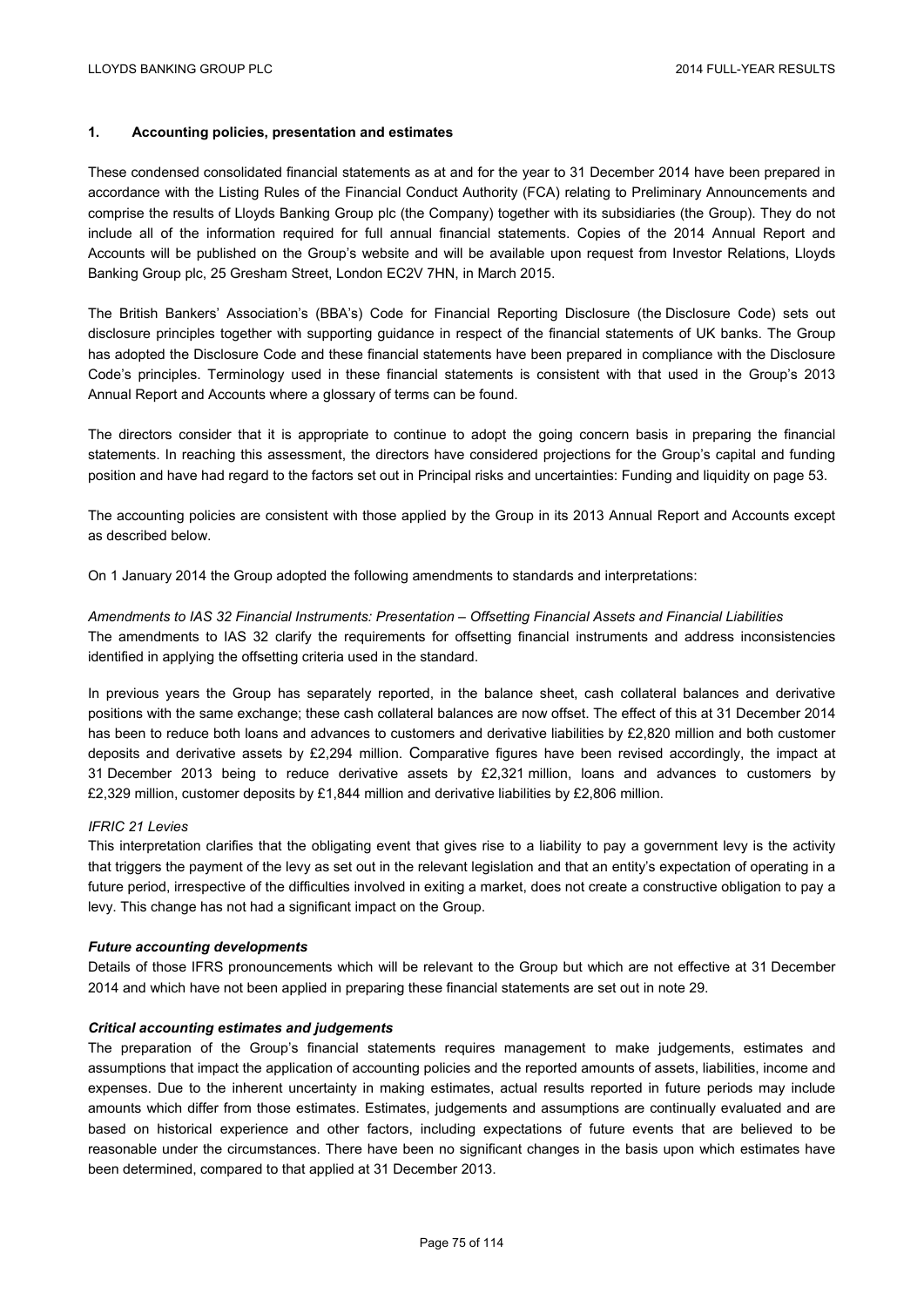## **2. Segmental analysis**

Lloyds Banking Group provides a wide range of banking and financial services in the UK and in certain locations overseas.

The Group Executive Committee (GEC) has been determined to be the chief operating decision maker for the Group. The Group's operating segments reflect its organisational and management structures. GEC reviews the Group's internal reporting based around these segments in order to assess performance and allocate resources. This assessment includes a consideration of each segment's net interest revenue and consequently the total interest income and expense for all reportable segments is presented on a net basis. The segments are differentiated by the type of products provided, by whether the customers are individuals or corporate entities.

The segmental results and comparatives are presented on an underlying basis, the basis reviewed by the chief operating decision maker. The effects of asset sales, volatile items, liability management, Simplification costs, TSB build and dual-running costs, regulatory provisions, certain past service pension credits or charges, the amortisation of purchased intangible assets and the unwind of acquisition-related fair value adjustments are excluded in arriving at underlying profit.

Following a reorganisation, effective from 1 January 2014, the Group's activities are now organised into five financial reporting segments: Retail; Commercial Banking; Consumer Finance; Insurance and TSB. The most significant changes to the segmental structure are:

- The Wealth business has been integrated into the Retail division;
- The Consumer Finance division now includes credit cards, asset finance and the European online deposits businesses; the Retail and Commercial Banking credit cards businesses have transferred into Consumer Finance;
- TSB operates as a standalone listed entity following the IPO;
- The remaining portfolio of assets which are outside of the Group's risk appetite is managed within Other.

In addition, certain regulatory costs, such as UK bank levy and charges in relation to the Financial Services Compensation Scheme, which were previously reported in Central items, are now attributed to the operating divisions. Comparative figures have been restated for all of these changes. The Group's underlying profit and statutory results are unchanged by these restatements.

Retail offers a broad range of financial service products, including current accounts, savings, personal loans and mortgages, to UK retail customers, incorporating wealth and small business customers. It is also a distributor of insurance, protection and credit cards, and a range of long-term savings and investment products.

Commercial Banking is client led, focusing on SME, Mid Markets, Global Corporates and Financial Institution clients providing products across Lending, Global Transaction Banking, Financial Markets and Debt Capital Markets and private equity financing through Lloyds Development Capital.

The Consumer Finance division comprises the Group's consumer and corporate Credit Card businesses, along with the Black Horse motor financing and Lex Autolease car leasing businesses in Asset Finance. The Group's European deposits and Dutch retail mortgage businesses are managed within Asset Finance.

Insurance is a core part of Lloyds Banking Group and is focused on four key markets: Corporate Pensions, Protection, Retirement and Home Insurance, to enable customers to protect themselves today and prepare for a secure financial future.

TSB is a separately listed multi-channel retail banking business with branches in England, Wales and Scotland; it has a digital distribution platform and four telephony contact centres. It serves retail and small business customers; providing a full range of retail banking products.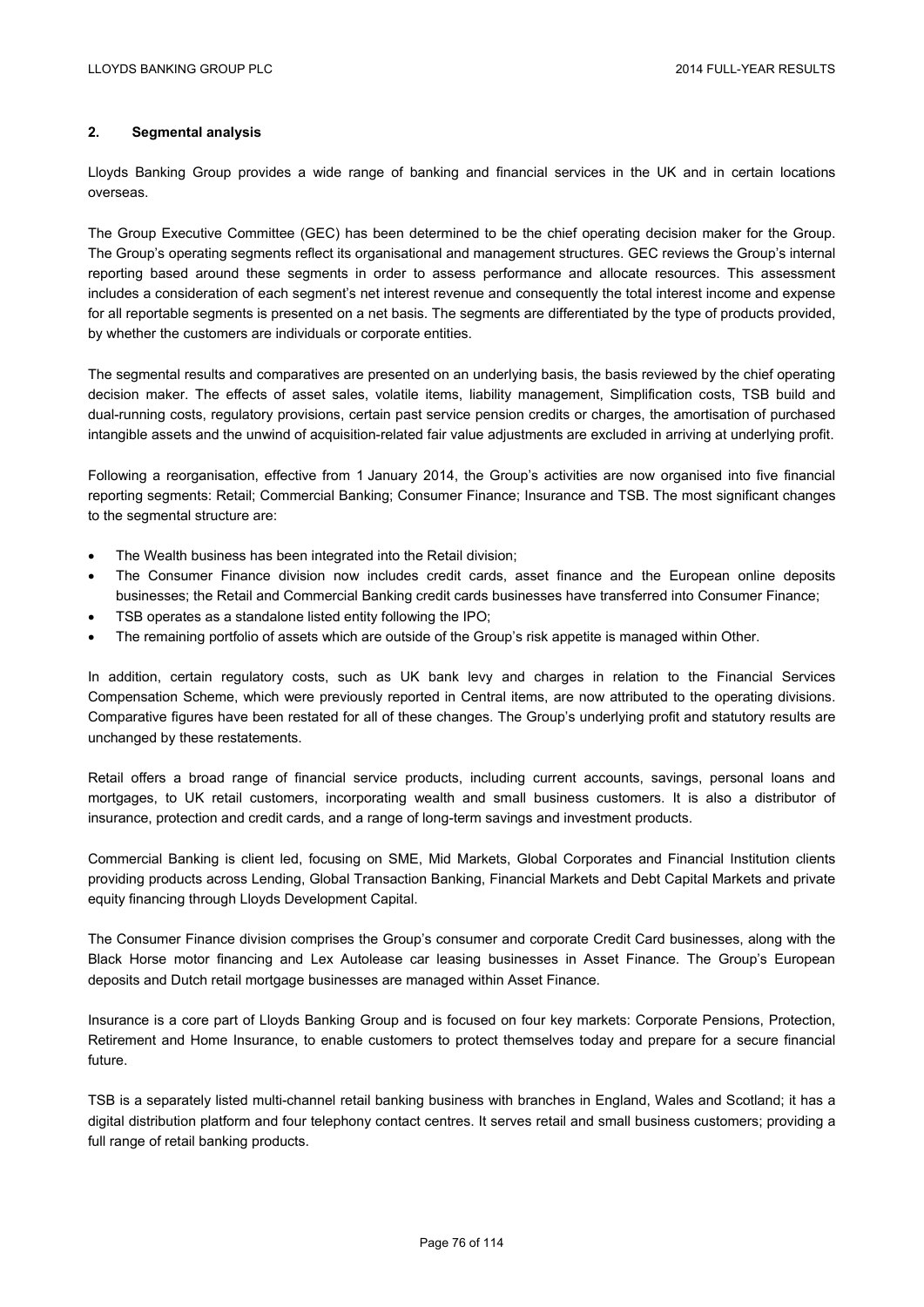## **2. Segmental analysis** (continued)

Other includes certain assets previously reported as outside of the Group's risk appetite and the results and gains on sale relating to businesses disposed in 2013 and 2014. Other also includes income and expenditure not recharged to divisions, including the costs of certain central and head office functions and the costs of managing the Group's technology platforms, branch and head office property estate, operations (including payments, banking operations and collections) and sourcing, the costs of which are predominantly recharged to the other divisions.

Inter-segment services are generally recharged at cost, with the exception of the internal commission arrangements between the UK branch and other distribution networks and the insurance product manufacturing businesses within the Group, where a profit margin is also charged. Inter-segment lending and deposits are generally entered into at market rates, except that non-interest bearing balances are priced at a rate that reflects the external yield that could be earned on such funds.

For the majority of those derivative contracts entered into by business units for risk management purposes, the business unit recognises the net interest income or expense on an accrual accounting basis and transfers the remainder of the movement in the fair value of the derivative to the central group segment where the resulting accounting volatility is managed where possible through the establishment of hedge accounting relationships. Any change in fair value of the hedged instrument attributable to the hedged risk is also recorded within the central group segment. This allocation of the fair value of the derivative and change in fair value of the hedged instrument attributable to the hedged risk avoids accounting asymmetry in segmental results and leads to accounting volatility in the central group segment where it is managed.

| 2014                                                                                                         | <b>Net</b><br>interest<br>income<br>£m | <b>Other</b><br>income,<br>net of<br>insurance<br>claims<br>£m | <b>Total</b><br>income,<br>net of<br>insurance<br>claims<br>£m | <b>Profit</b><br>(loss)<br>before tax<br>£m | <b>External</b><br>revenue<br>£m | Inter-<br>segment<br>revenue<br>£m |
|--------------------------------------------------------------------------------------------------------------|----------------------------------------|----------------------------------------------------------------|----------------------------------------------------------------|---------------------------------------------|----------------------------------|------------------------------------|
| <b>Underlying basis</b>                                                                                      |                                        |                                                                |                                                                |                                             |                                  |                                    |
| Retail                                                                                                       | 7,079                                  | 1,212                                                          | 8,291                                                          | 3,228                                       | 9,034                            | (743)                              |
| <b>Commercial Banking</b>                                                                                    | 2,480                                  | 1,956                                                          | 4,436                                                          | 2,206                                       | 3,800                            | 636                                |
| <b>Consumer Finance</b>                                                                                      | 1,290                                  | 1,364                                                          | 2,654                                                          | 1,010                                       | 2,803                            | (149)                              |
| Insurance                                                                                                    | (131)                                  | 1,725                                                          | 1,594                                                          | 922                                         | 1,206                            | 388                                |
| <b>TSB</b>                                                                                                   | 786                                    | 140                                                            | 926                                                            | 458                                         | 912                              | 14                                 |
| Other                                                                                                        | 257                                    | 210                                                            | 467                                                            | (68)                                        | 613                              | (146)                              |
| Group                                                                                                        | 11,761                                 | 6,607                                                          | 18,368                                                         | 7,756                                       | 18,368                           |                                    |
| <b>Reconciling items:</b>                                                                                    |                                        |                                                                |                                                                |                                             |                                  |                                    |
| Insurance grossing adjustment                                                                                | (482)                                  | 614                                                            | 132                                                            |                                             |                                  |                                    |
| Asset sales, volatile items and<br>liability management <sup>1</sup><br>Volatility relating to the insurance | 7                                      | (1, 119)                                                       | (1, 112)                                                       | (962)                                       |                                  |                                    |
| business                                                                                                     |                                        | (228)                                                          | (228)                                                          | (228)                                       |                                  |                                    |
| Simplification costs                                                                                         |                                        | (22)                                                           | (22)                                                           | (966)                                       |                                  |                                    |
| <b>TSB costs</b>                                                                                             |                                        |                                                                |                                                                | (558)                                       |                                  |                                    |
| Payment protection insurance<br>provision                                                                    |                                        |                                                                |                                                                | (2, 200)                                    |                                  |                                    |
| Other regulatory provisions                                                                                  |                                        |                                                                |                                                                | (925)                                       |                                  |                                    |
| Past service credit <sup>2</sup>                                                                             |                                        |                                                                |                                                                | 710                                         |                                  |                                    |
| Amortisation of purchased                                                                                    |                                        |                                                                |                                                                |                                             |                                  |                                    |
| intangibles                                                                                                  |                                        |                                                                |                                                                | (336)                                       |                                  |                                    |
| Fair value unwind                                                                                            | (626)                                  | (113)                                                          | (739)                                                          | (529)                                       |                                  |                                    |
| Group – statutory                                                                                            | 10,660                                 | 5,739                                                          | 16,399                                                         | 1,762                                       |                                  |                                    |

<sup>1</sup> Comprises (i) gains on disposals of assets which are not part of normal business operations (£138 million); (ii) the net effect of banking volatility, changes in the fair value of the equity conversion feature of the Group's Enhanced Capital Notes and net derivative valuation adjustments (gain of £286 million); and (iii) the results of liability management exercises (losses of £1,386 million).

<sup>2</sup> This represents the curtailment credit of £843 million following the Group's decision to reduce the cap on pensionable pay (see note 4) partly offset by the cost of other changes to the pay, benefits and reward offered to employees.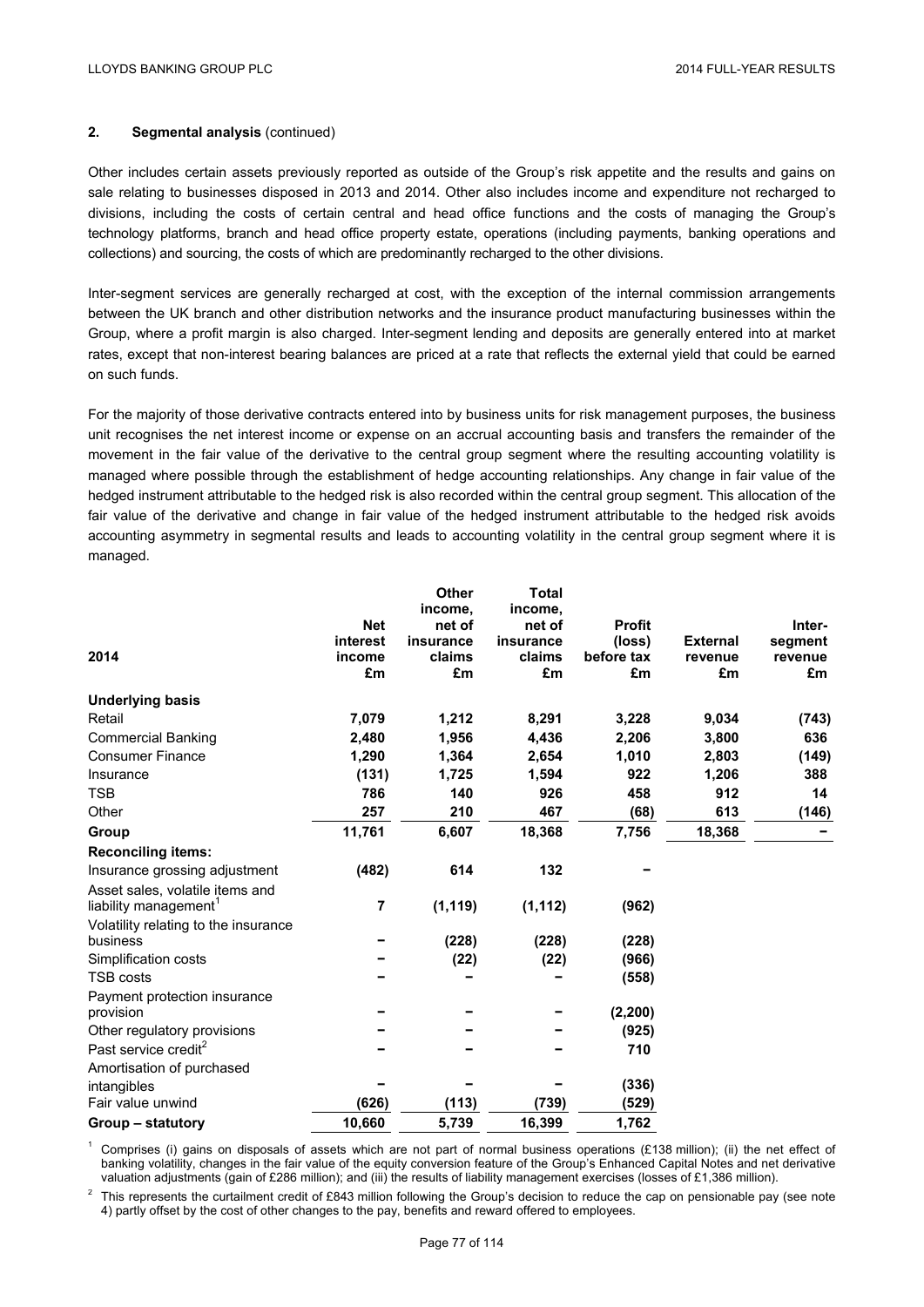# **2. Segmental analysis** (continued)

| 2013                                                                     | <b>Net</b><br>interest<br>income<br>£m | Other<br>income,<br>net of<br>insurance<br>claims<br>£m | Total<br>income.<br>net of<br>insurance<br>claims<br>£m | Profit (loss)<br>before tax<br>£m | External<br>revenue<br>£m | Inter-<br>segment<br>revenue<br>£m |
|--------------------------------------------------------------------------|----------------------------------------|---------------------------------------------------------|---------------------------------------------------------|-----------------------------------|---------------------------|------------------------------------|
| Underlying basis                                                         |                                        |                                                         |                                                         |                                   |                           |                                    |
| Retail                                                                   | 6,500                                  | 1,435                                                   | 7,935                                                   | 3,015                             | 8,526                     | (591)                              |
| <b>Commercial Banking</b>                                                | 2,113                                  | 2,259                                                   | 4,372                                                   | 1,890                             | 2,959                     | 1,413                              |
| <b>Consumer Finance</b>                                                  | 1,333                                  | 1,359                                                   | 2,692                                                   | 965                               | 2,772                     | (80)                               |
| Insurance                                                                | (107)                                  | 1,864                                                   | 1,757                                                   | 1,088                             | 2,439                     | (682)                              |
| <b>TSB</b>                                                               | 615                                    | 163                                                     | 778                                                     | 106                               | 863                       | (85)                               |
| Other                                                                    | 431                                    | 840                                                     | 1,271                                                   | (898)                             | 1,246                     | 25                                 |
| Group                                                                    | 10,885                                 | 7,920                                                   | 18,805                                                  | 6,166                             | 18,805                    |                                    |
| Reconciling items:                                                       |                                        |                                                         |                                                         |                                   |                           |                                    |
| Insurance grossing adjustment                                            | (2,930)                                | 3,074                                                   | 144                                                     |                                   |                           |                                    |
| Asset sales, volatile items and<br>liability management <sup>1</sup>     | 14                                     | (460)                                                   | (446)                                                   | (720)                             |                           |                                    |
| Volatility relating to the insurance<br>business                         |                                        | 668                                                     | 668                                                     | 668                               |                           |                                    |
| Simplification costs                                                     |                                        |                                                         |                                                         | (830)                             |                           |                                    |
| TSB costs                                                                |                                        |                                                         |                                                         | (687)                             |                           |                                    |
| Past service pensions cost                                               |                                        |                                                         |                                                         | (104)                             |                           |                                    |
| Payment protection insurance<br>provision<br>Other regulatory provisions |                                        |                                                         |                                                         | (3,050)<br>(405)                  |                           |                                    |
| Amortisation of purchased<br>intangibles                                 |                                        |                                                         |                                                         | (395)                             |                           |                                    |
| Fair value unwind                                                        | (631)                                  | (62)                                                    | (693)                                                   | (228)                             |                           |                                    |
| Group - statutory                                                        | 7,338                                  | 11,140                                                  | 18,478                                                  | 415                               |                           |                                    |

 $1$  Comprises (i) gains on disposals of assets, including centrally held government bonds, which are not part of normal business operations (£100 million); (ii) the net effect of banking volatility, changes in the fair value of the equity conversion feature of the Group's Enhanced Capital Notes and net derivative valuation adjustments (losses of £678 million); and (iii) the results of liability management exercises (losses of £142 million).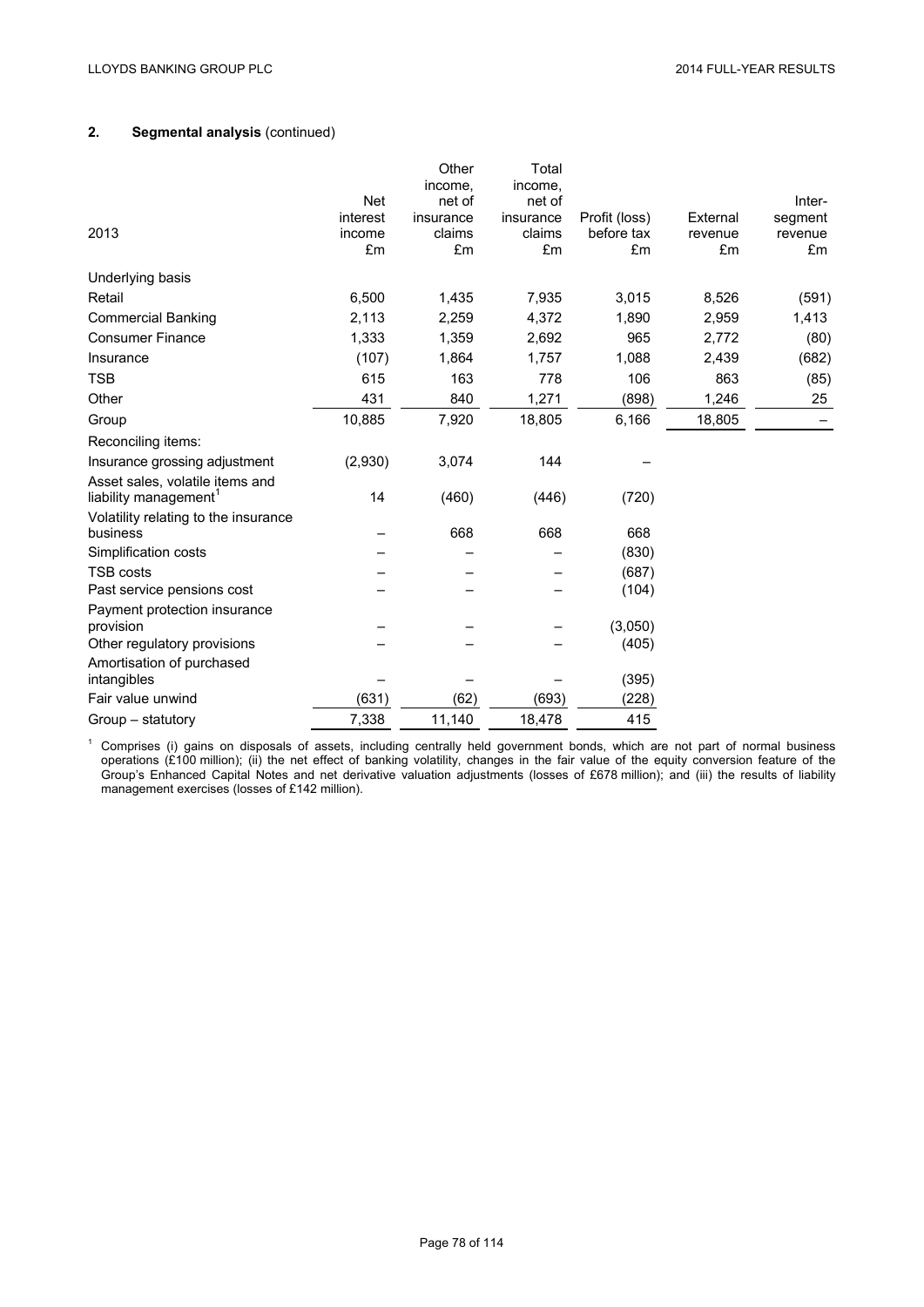# **2. Segmental analysis** (continued)

|                                     | At          | At          |
|-------------------------------------|-------------|-------------|
|                                     | 31 December | 31 December |
| <b>Segment external assets</b>      | 2014        | $2013^1$    |
|                                     | £m          | £m          |
| Retail                              | 317,246     | 317,146     |
| <b>Commercial Banking</b>           | 241,754     | 227,771     |
| <b>Consumer Finance</b>             | 25,646      | 25,025      |
| Insurance                           | 150,615     | 155,378     |
| <b>TSB</b>                          | 27,006      | 24,084      |
| Other                               | 92,629      | 92,976      |
| <b>Total Group</b>                  | 854,896     | 842,380     |
| <b>Segment customer deposits</b>    |             |             |
| Retail                              | 285,539     | 283,189     |
| <b>Commercial Banking</b>           | 119,882     | 111,654     |
| <b>Consumer Finance</b>             | 14,955      | 18,733      |
| <b>TSB</b>                          | 24,625      | 23,100      |
| Other                               | 2,066       | 2,791       |
| <b>Total Group</b>                  | 447,067     | 439,467     |
| <b>Segment external liabilities</b> |             |             |
| Retail                              | 295,880     | 300,412     |
| <b>Commercial Banking</b>           | 231,400     | 206,729     |
| <b>Consumer Finance</b>             | 18,581      | 21,868      |
| Insurance                           | 144,921     | 149,445     |
| <b>TSB</b>                          | 25,085      | 23,289      |
| Other                               | 89,126      | 101,301     |
| <b>Total Group</b>                  | 804,993     | 803,044     |
|                                     |             |             |

 $1$  See note 1.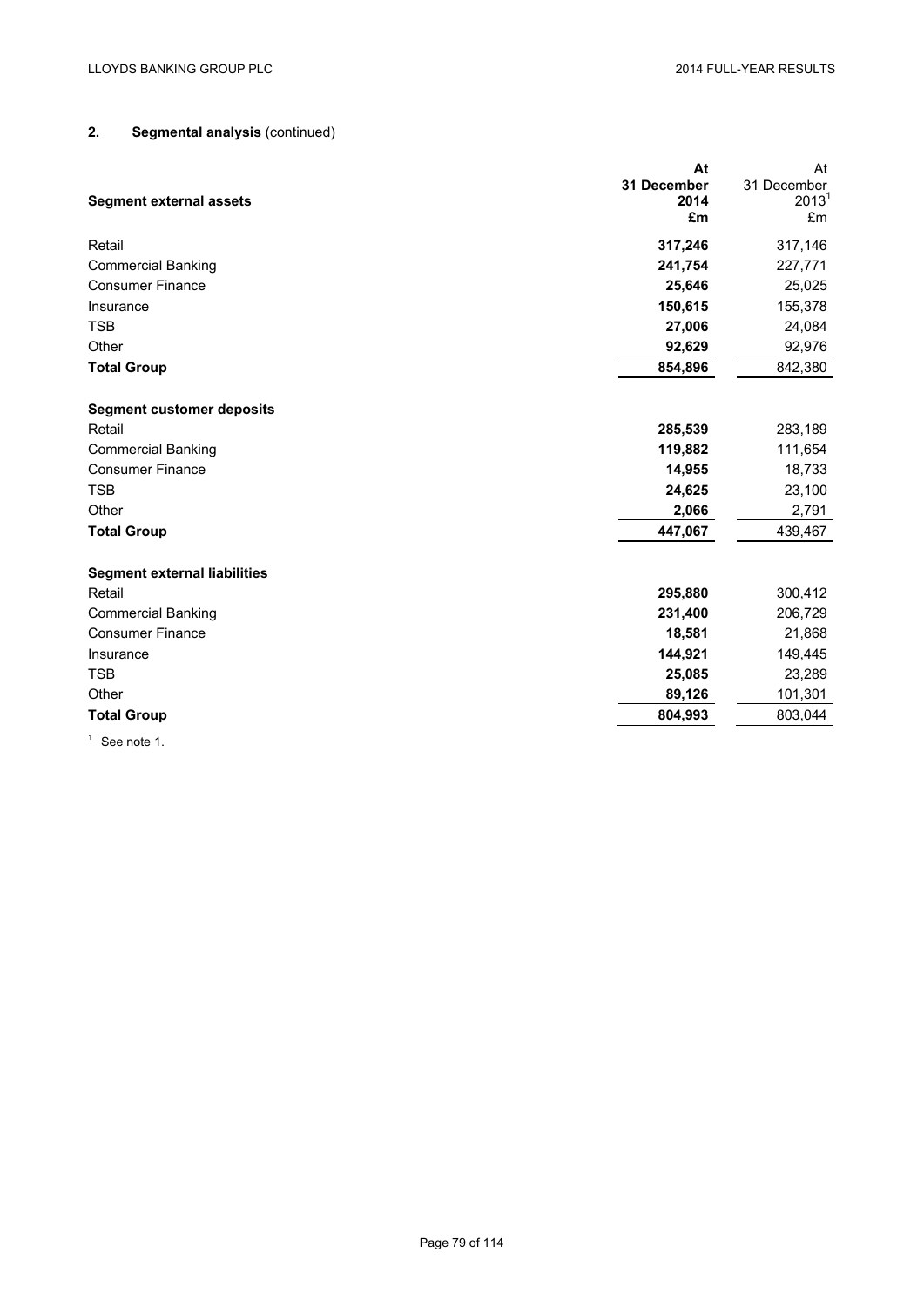### **3. Other income**

|                                                      | 2014    | 2013     |
|------------------------------------------------------|---------|----------|
|                                                      | £m      | £m       |
| Fee and commission income:                           |         |          |
| Current account fees                                 | 918     | 973      |
| Credit and debit card fees                           | 1,050   | 984      |
| Other fees and commissions                           | 1,691   | 2,162    |
|                                                      | 3,659   | 4,119    |
| Fee and commission expense                           | (1,402) | (1, 385) |
| Net fee and commission income                        | 2,257   | 2,734    |
| Net trading income                                   | 10,159  | 16,467   |
| Insurance premium income                             | 7,125   | 8,197    |
| Gains on sale of available-for-sale financial assets | 131     | 629      |
| Liability management <sup>1,2</sup>                  | (1,386) | (142)    |
| Other $3,4$                                          | 946     | 2,762    |
| Other operating income                               | (309)   | 3,249    |
| <b>Total other income</b>                            | 19,232  | 30,647   |

In April 2014, the Group completed concurrent Sterling, Euro and Dollar exchange offers with holders of certain series of its Enhanced Capital Notes (ECNs) to exchange the ECNs for new Additional Tier 1 (AT1) securities. In addition the Group completed a tender offer to eligible retail holders outside the United States to sell their Sterling-denominated ECNs for cash. The exchange offers completed with the equivalent of £5.0 billion of ECNs being exchanged for the equivalent of £5.35 billion of AT1 securities, before issue costs. The retail tender offer completed with approximately £58.5 million of ECNs being repurchased for cash. A loss of £1,362 million has been recognised in relation to these exchange and tender transactions in the year ended 31 December 2014.

 $2$  Losses of £24 million arose in 2014 (2013: £142 million) on other transactions undertaken as part of the Group's management of its wholesale funding and capital.

 $3$  On 31 March 2014 the Group completed the sale of Scottish Widows Investment Partnership, realising a gain of £128 million.

<sup>4</sup> During 2013 the Group had completed a number of disposals of assets and businesses, including the sale of its shareholding in St. James's Place plc (profit of £540 million), a portfolio of US residential mortgage-backed securities (profit of £538 million), its Spanish retail banking operations (loss of £256 million), its Australian operations (profit of £49 million) and its German life insurance business (this disposal completed in the first quarter of 2014, but an impairment of £382 million was recognised in the year ended 31 December 2013).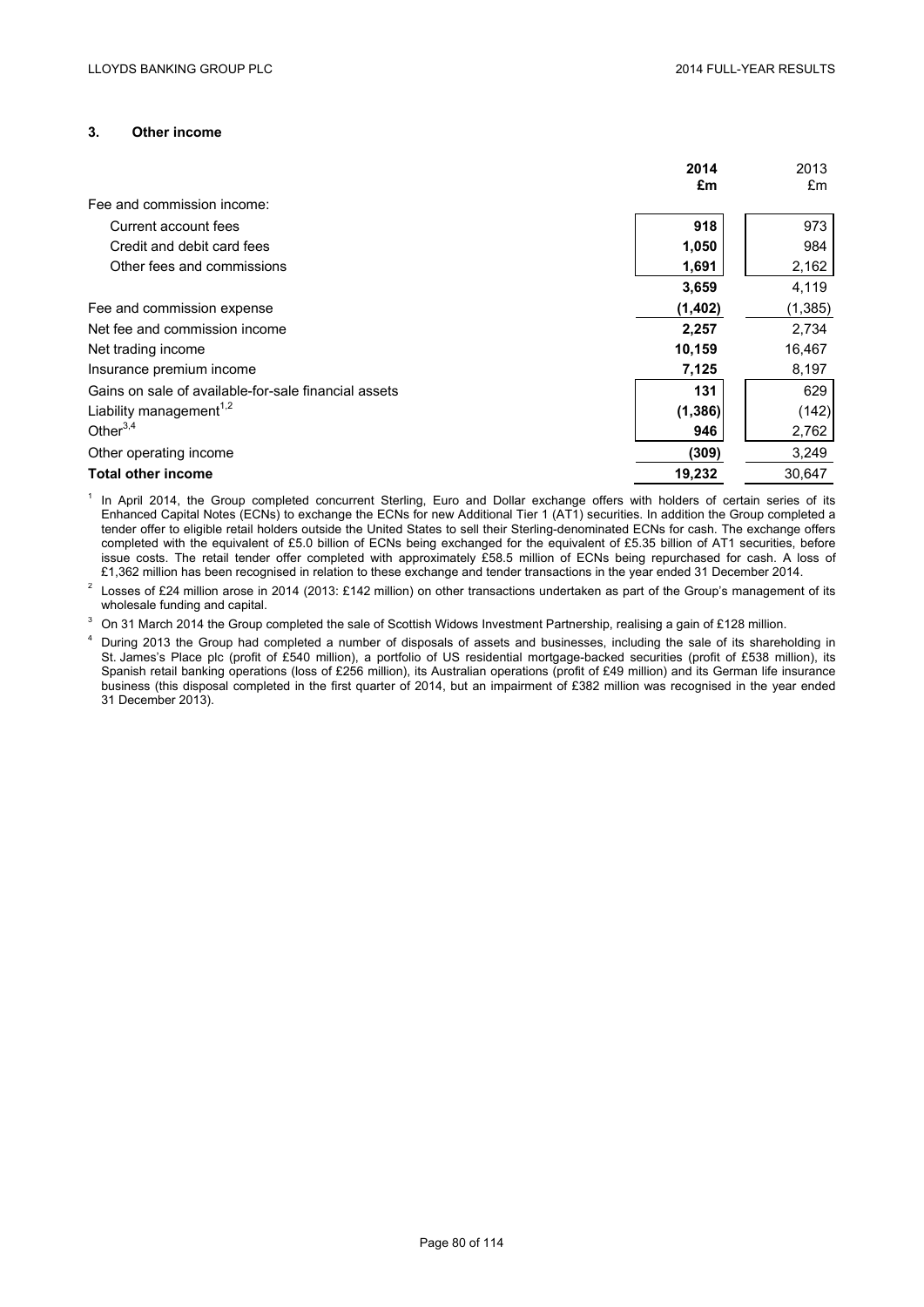## **4. Operating expenses**

| <b>Administrative expenses</b><br>Staff costs:<br>3,331<br><b>Salaries</b><br>3,178<br>473<br>390<br>Performance-based compensation<br>398<br>385<br>Social security costs<br>Pensions and other post-retirement benefit schemes:<br>Past service (credits) charges <sup>1</sup><br>(822)<br>104<br>596<br>Other<br>654<br>(226)<br>758<br>264<br>111<br>Restructuring costs<br>Other staff costs<br>783<br>741<br>5,841<br>4,745<br>Premises and equipment:<br>Rent and rates<br>424<br>467<br>12<br>Hire of equipment<br>15<br>221<br>178<br>Repairs and maintenance<br>Other<br>234<br>310<br>891<br>970<br>1,118<br>1,169<br>Communications and data processing<br>313<br>Advertising and promotion<br>336<br>Professional fees<br>481<br>425<br>237<br>238<br>UK bank levy<br>Other<br>971<br>1,017<br>3,116<br>3,189<br>8,825<br>9,927<br>1,935<br>1,940<br>Depreciation and amortisation<br>10,760<br>11,867<br>Total operating expenses, excluding regulatory provisions<br>Regulatory provisions:<br>Payment protection insurance provision (note 23)<br>3,050<br>2,200<br>925<br>405<br>Other regulatory provisions (note 23)<br>3,125<br>3,455<br><b>Total operating expenses</b><br>13,885<br>15,322 |                 | 2014 | 2013 |
|------------------------------------------------------------------------------------------------------------------------------------------------------------------------------------------------------------------------------------------------------------------------------------------------------------------------------------------------------------------------------------------------------------------------------------------------------------------------------------------------------------------------------------------------------------------------------------------------------------------------------------------------------------------------------------------------------------------------------------------------------------------------------------------------------------------------------------------------------------------------------------------------------------------------------------------------------------------------------------------------------------------------------------------------------------------------------------------------------------------------------------------------------------------------------------------------------------------|-----------------|------|------|
|                                                                                                                                                                                                                                                                                                                                                                                                                                                                                                                                                                                                                                                                                                                                                                                                                                                                                                                                                                                                                                                                                                                                                                                                                  |                 | £m   | £m   |
|                                                                                                                                                                                                                                                                                                                                                                                                                                                                                                                                                                                                                                                                                                                                                                                                                                                                                                                                                                                                                                                                                                                                                                                                                  |                 |      |      |
|                                                                                                                                                                                                                                                                                                                                                                                                                                                                                                                                                                                                                                                                                                                                                                                                                                                                                                                                                                                                                                                                                                                                                                                                                  |                 |      |      |
|                                                                                                                                                                                                                                                                                                                                                                                                                                                                                                                                                                                                                                                                                                                                                                                                                                                                                                                                                                                                                                                                                                                                                                                                                  |                 |      |      |
|                                                                                                                                                                                                                                                                                                                                                                                                                                                                                                                                                                                                                                                                                                                                                                                                                                                                                                                                                                                                                                                                                                                                                                                                                  |                 |      |      |
|                                                                                                                                                                                                                                                                                                                                                                                                                                                                                                                                                                                                                                                                                                                                                                                                                                                                                                                                                                                                                                                                                                                                                                                                                  |                 |      |      |
|                                                                                                                                                                                                                                                                                                                                                                                                                                                                                                                                                                                                                                                                                                                                                                                                                                                                                                                                                                                                                                                                                                                                                                                                                  |                 |      |      |
|                                                                                                                                                                                                                                                                                                                                                                                                                                                                                                                                                                                                                                                                                                                                                                                                                                                                                                                                                                                                                                                                                                                                                                                                                  |                 |      |      |
|                                                                                                                                                                                                                                                                                                                                                                                                                                                                                                                                                                                                                                                                                                                                                                                                                                                                                                                                                                                                                                                                                                                                                                                                                  |                 |      |      |
|                                                                                                                                                                                                                                                                                                                                                                                                                                                                                                                                                                                                                                                                                                                                                                                                                                                                                                                                                                                                                                                                                                                                                                                                                  |                 |      |      |
|                                                                                                                                                                                                                                                                                                                                                                                                                                                                                                                                                                                                                                                                                                                                                                                                                                                                                                                                                                                                                                                                                                                                                                                                                  |                 |      |      |
|                                                                                                                                                                                                                                                                                                                                                                                                                                                                                                                                                                                                                                                                                                                                                                                                                                                                                                                                                                                                                                                                                                                                                                                                                  |                 |      |      |
|                                                                                                                                                                                                                                                                                                                                                                                                                                                                                                                                                                                                                                                                                                                                                                                                                                                                                                                                                                                                                                                                                                                                                                                                                  |                 |      |      |
|                                                                                                                                                                                                                                                                                                                                                                                                                                                                                                                                                                                                                                                                                                                                                                                                                                                                                                                                                                                                                                                                                                                                                                                                                  |                 |      |      |
|                                                                                                                                                                                                                                                                                                                                                                                                                                                                                                                                                                                                                                                                                                                                                                                                                                                                                                                                                                                                                                                                                                                                                                                                                  |                 |      |      |
|                                                                                                                                                                                                                                                                                                                                                                                                                                                                                                                                                                                                                                                                                                                                                                                                                                                                                                                                                                                                                                                                                                                                                                                                                  |                 |      |      |
|                                                                                                                                                                                                                                                                                                                                                                                                                                                                                                                                                                                                                                                                                                                                                                                                                                                                                                                                                                                                                                                                                                                                                                                                                  |                 |      |      |
|                                                                                                                                                                                                                                                                                                                                                                                                                                                                                                                                                                                                                                                                                                                                                                                                                                                                                                                                                                                                                                                                                                                                                                                                                  |                 |      |      |
|                                                                                                                                                                                                                                                                                                                                                                                                                                                                                                                                                                                                                                                                                                                                                                                                                                                                                                                                                                                                                                                                                                                                                                                                                  |                 |      |      |
|                                                                                                                                                                                                                                                                                                                                                                                                                                                                                                                                                                                                                                                                                                                                                                                                                                                                                                                                                                                                                                                                                                                                                                                                                  | Other expenses: |      |      |
|                                                                                                                                                                                                                                                                                                                                                                                                                                                                                                                                                                                                                                                                                                                                                                                                                                                                                                                                                                                                                                                                                                                                                                                                                  |                 |      |      |
|                                                                                                                                                                                                                                                                                                                                                                                                                                                                                                                                                                                                                                                                                                                                                                                                                                                                                                                                                                                                                                                                                                                                                                                                                  |                 |      |      |
|                                                                                                                                                                                                                                                                                                                                                                                                                                                                                                                                                                                                                                                                                                                                                                                                                                                                                                                                                                                                                                                                                                                                                                                                                  |                 |      |      |
|                                                                                                                                                                                                                                                                                                                                                                                                                                                                                                                                                                                                                                                                                                                                                                                                                                                                                                                                                                                                                                                                                                                                                                                                                  |                 |      |      |
|                                                                                                                                                                                                                                                                                                                                                                                                                                                                                                                                                                                                                                                                                                                                                                                                                                                                                                                                                                                                                                                                                                                                                                                                                  |                 |      |      |
|                                                                                                                                                                                                                                                                                                                                                                                                                                                                                                                                                                                                                                                                                                                                                                                                                                                                                                                                                                                                                                                                                                                                                                                                                  |                 |      |      |
|                                                                                                                                                                                                                                                                                                                                                                                                                                                                                                                                                                                                                                                                                                                                                                                                                                                                                                                                                                                                                                                                                                                                                                                                                  |                 |      |      |
|                                                                                                                                                                                                                                                                                                                                                                                                                                                                                                                                                                                                                                                                                                                                                                                                                                                                                                                                                                                                                                                                                                                                                                                                                  |                 |      |      |
|                                                                                                                                                                                                                                                                                                                                                                                                                                                                                                                                                                                                                                                                                                                                                                                                                                                                                                                                                                                                                                                                                                                                                                                                                  |                 |      |      |
|                                                                                                                                                                                                                                                                                                                                                                                                                                                                                                                                                                                                                                                                                                                                                                                                                                                                                                                                                                                                                                                                                                                                                                                                                  |                 |      |      |
|                                                                                                                                                                                                                                                                                                                                                                                                                                                                                                                                                                                                                                                                                                                                                                                                                                                                                                                                                                                                                                                                                                                                                                                                                  |                 |      |      |
|                                                                                                                                                                                                                                                                                                                                                                                                                                                                                                                                                                                                                                                                                                                                                                                                                                                                                                                                                                                                                                                                                                                                                                                                                  |                 |      |      |
|                                                                                                                                                                                                                                                                                                                                                                                                                                                                                                                                                                                                                                                                                                                                                                                                                                                                                                                                                                                                                                                                                                                                                                                                                  |                 |      |      |
|                                                                                                                                                                                                                                                                                                                                                                                                                                                                                                                                                                                                                                                                                                                                                                                                                                                                                                                                                                                                                                                                                                                                                                                                                  |                 |      |      |

 $1$  On 11 March 2014 the Group announced a change to its defined benefit pension schemes, revising the existing cap on the increases in pensionable pay used in calculating the pension benefit, from 2 per cent to nil with effect from 2 April 2014. The effect of this change was to reduce the Group's retirement benefit obligations recognised on the balance sheet by £843 million with a corresponding curtailment gain recognised in the income statement. This has been partly offset by a charge of £21 million following changes to pension arrangements for staff within the TSB business.

In 2013, the Group agreed certain changes to early retirement and commutation factors in two of its principal defined benefit pension schemes, resulting in a curtailment cost of £104 million recognised in the Group's income statement in the year ended 31 December 2013.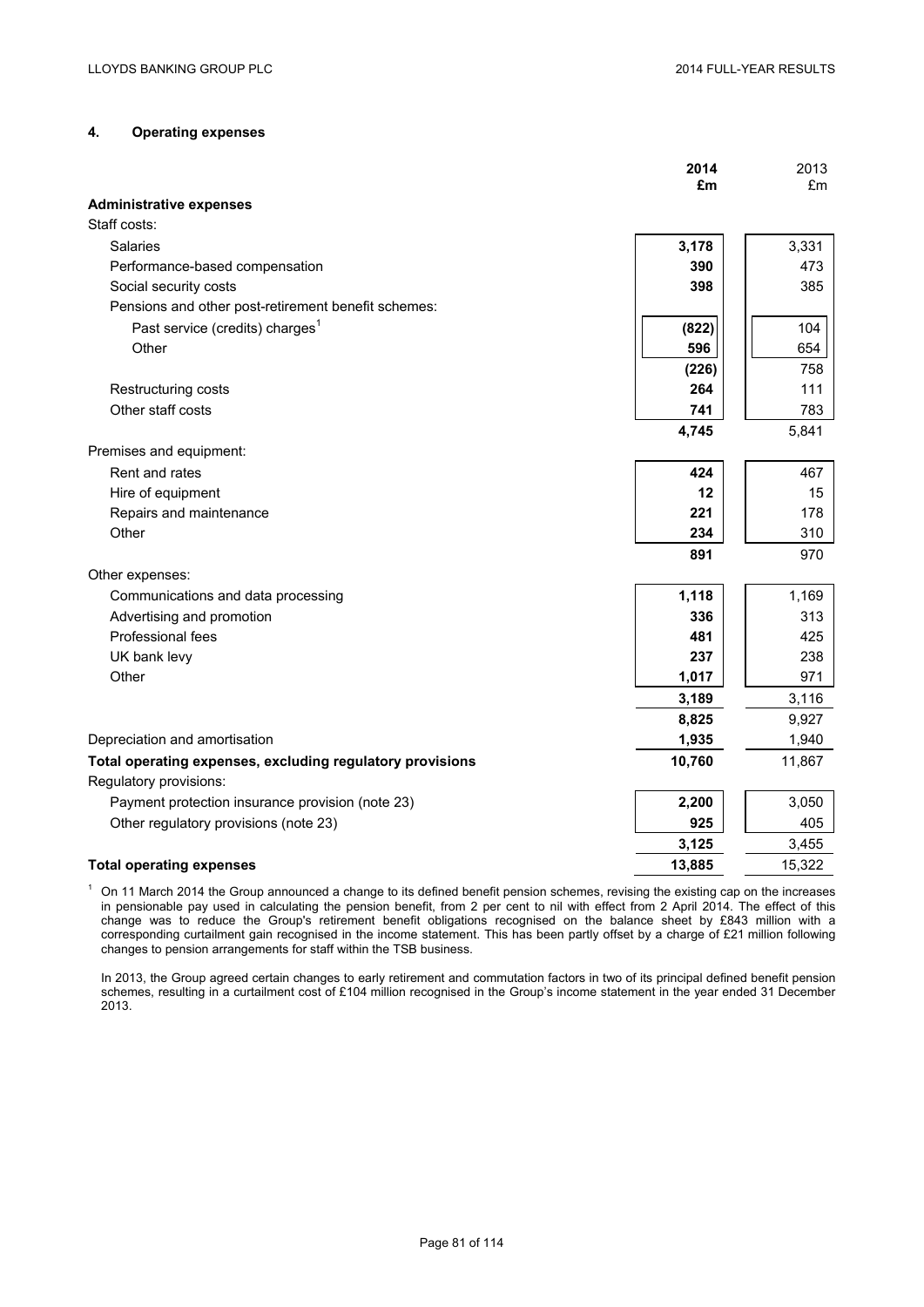# **4. Operating expenses** (continued)

# **Performance-based compensation**

The table below analyses the Group's performance-based compensation costs (excluding branch-based sales incentives) between those relating to the current performance year and those relating to earlier years.

|                                                                              | 2014 | 2013 |
|------------------------------------------------------------------------------|------|------|
|                                                                              | £m   | £m   |
| Performance-based compensation expense comprises:                            |      |      |
| Awards made in respect of the year ended 31 December                         | 324  | 394  |
| Awards made in respect of earlier years                                      | 66   | 79   |
|                                                                              | 390  | 473  |
| Performance-based compensation expense deferred until later years comprises: |      |      |
| Awards made in respect of the year ended 31 December                         | 152  | 47   |
| Awards made in respect of earlier years                                      | 32   | 30   |
|                                                                              | 184  |      |

Performance-based awards expensed in 2014 include cash awards amounting to £104 million (2013: £126 million).

## **5. Impairment**

|                                                      | 2014 | 2013  |
|------------------------------------------------------|------|-------|
|                                                      | £m   | £m    |
| Impairment losses on loans and receivables:          |      |       |
| Loans and advances to customers                      | 735  | 2.725 |
| Debt securities classified as loans and receivables  |      |       |
| Impairment losses on loans and receivables (note 11) | 737  | 2.726 |
| Impairment of available-for-sale financial assets    | 5    | 15    |
| Other credit risk provisions                         | 10   |       |
| Total impairment charged to the income statement     | 752  | 2.741 |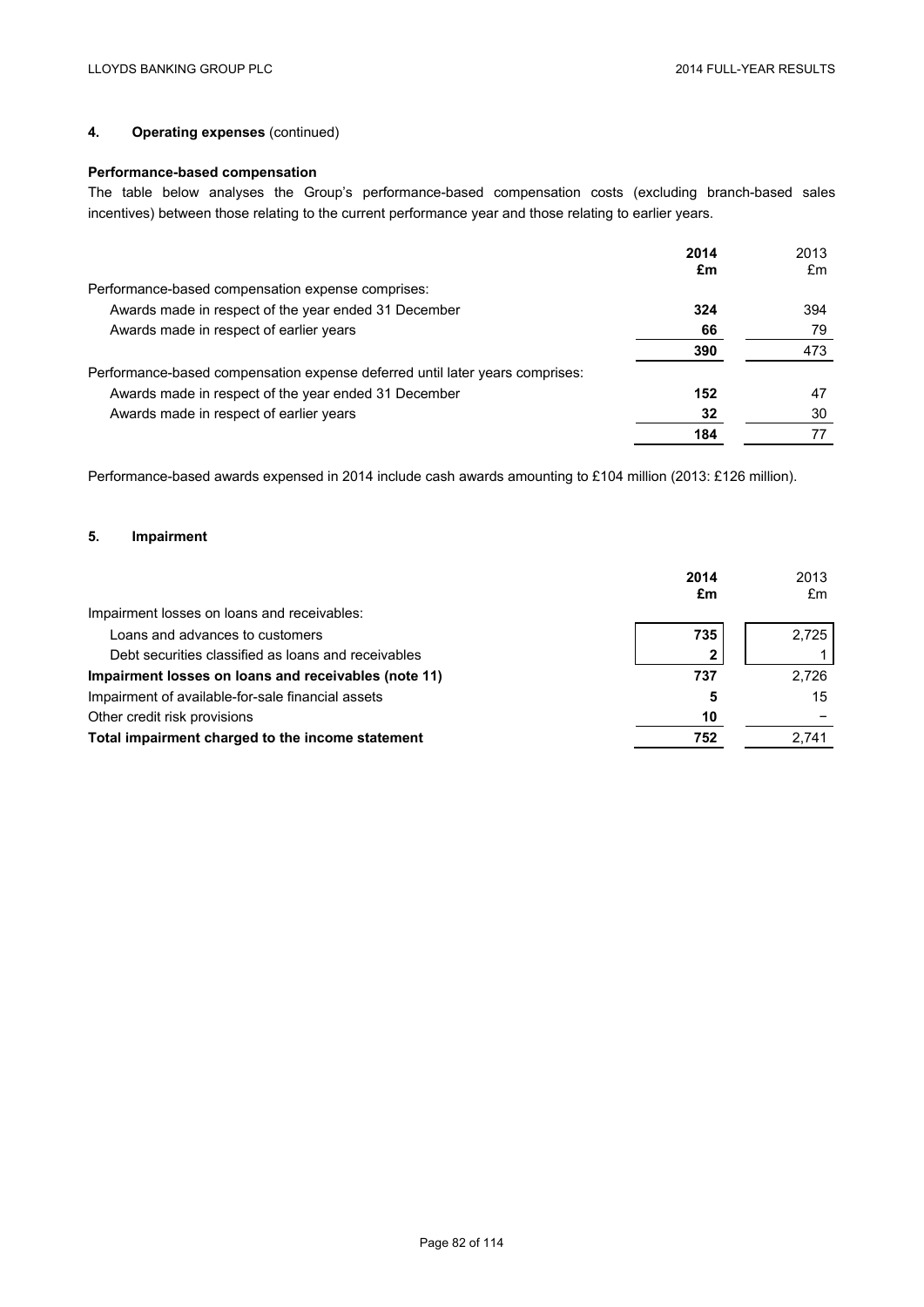# **6. Taxation**

A reconciliation of the tax charge that would result from applying the standard UK corporation tax rate to the profit before tax, to the actual tax charge, is given below:

|                                                                                     | 2014<br>£m | 2013<br>£m |
|-------------------------------------------------------------------------------------|------------|------------|
| Profit before tax                                                                   | 1,762      | 415        |
|                                                                                     |            |            |
| Tax charge thereon at UK corporation tax rate of 21.5 per cent                      |            |            |
| (2013: 23.25 per cent)                                                              | (379)      | (96)       |
| Factors affecting tax charge:                                                       |            |            |
| UK corporation tax rate change and related impacts                                  | (24)       | (594)      |
| Disallowed items                                                                    | (195)      | (167)      |
| Non-taxable items                                                                   | 153        | 132        |
| Overseas tax rate differences                                                       | (24)       | (116)      |
| Gains exempted or covered by capital losses                                         | 181        | 57         |
| Policyholder tax                                                                    | (14)       | (251)      |
| Deferred tax on losses no longer recognised following sale of Australian operations |            | (348)      |
| Deferred tax on Australian tax losses not previously recognised                     |            | 60         |
| Adjustments in respect of previous years                                            | 34         | 97         |
| Effect of results of joint ventures and associates                                  |            | 9          |
| Other items                                                                         | (2)        |            |
| Tax charge                                                                          | (263)      | (1, 217)   |

# **7. Earnings (loss) per share**

|                                                                                  | 2014            | 2013              |
|----------------------------------------------------------------------------------|-----------------|-------------------|
| <b>Basic</b>                                                                     |                 |                   |
| Profit (loss) attributable to ordinary shareholders                              | £1,125m         | $£(838)$ m        |
| Tax credit on distributions to other equity holders                              | £62m            |                   |
|                                                                                  | £1,187m         | $£(838)$ m        |
| Weighted average number of ordinary shares in issue<br>Earnings (loss) per share | 71,350m<br>1.7p | 71,009m<br>(1.2)p |
| <b>Fully diluted</b>                                                             |                 |                   |
| Profit (loss) attributable to ordinary shareholders                              | £1,125m         | $£(838)$ m        |
| Tax credit on distributions to other equity holders                              | £62m<br>£1,187m | $£(838)$ m        |
| Weighted average number of ordinary shares in issue                              | 72,447m         | 71,009m           |
| Earnings (loss) per share                                                        | 1.6p            | (1.2)p            |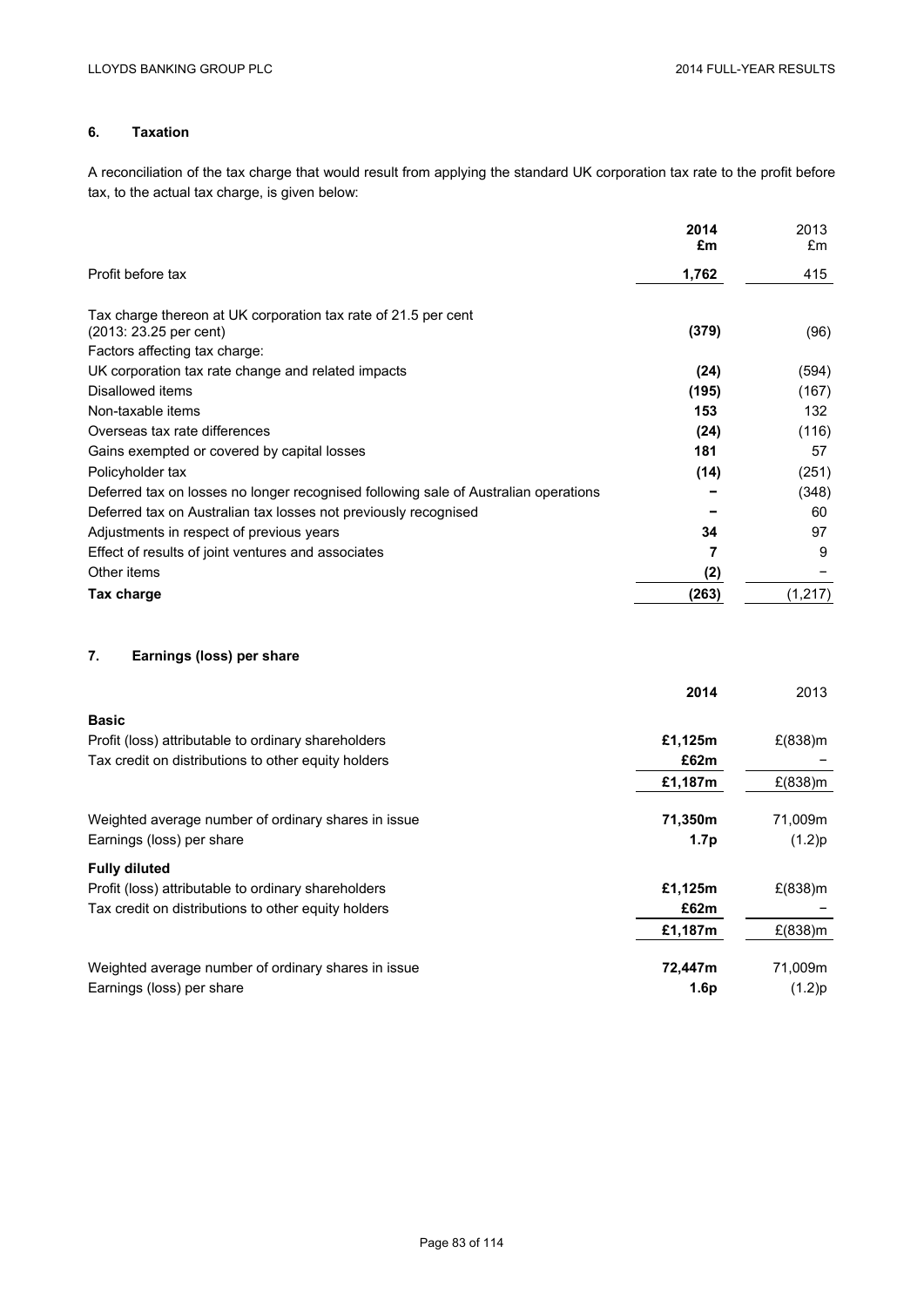### **8. Trading and other financial assets at fair value through profit or loss**

|                                                                               | At<br>31 December<br>2014<br>£m | At<br>31 December<br>2013<br>£m |
|-------------------------------------------------------------------------------|---------------------------------|---------------------------------|
| Trading assets                                                                | 48,494                          | 37,350                          |
| Other financial assets at fair value through profit or loss:                  |                                 |                                 |
| Treasury and other bills                                                      | 22                              | 54                              |
| Loans and advances to customers                                               |                                 | 27                              |
| Debt securities                                                               | 41,839                          | 38,853                          |
| Equity shares                                                                 | 61,576                          | 66,399                          |
|                                                                               | 103,437                         | 105,333                         |
| Total trading and other financial assets at fair value through profit or loss | 151,931                         | 142,683                         |

Included in the above is £94,314 million (31 December 2013: £101,185 million) of assets relating to the insurance businesses.

### **9. Derivative financial instruments**

|                                                | 31 December 2014               |                                     |                         | 31 December $20131$          |  |
|------------------------------------------------|--------------------------------|-------------------------------------|-------------------------|------------------------------|--|
|                                                | <b>Fair value</b><br>of assets | <b>Fair value</b><br>of liabilities | Fair value<br>of assets | Fair value<br>of liabilities |  |
|                                                | £m                             | £m                                  | £m                      | £m                           |  |
| Hedging                                        |                                |                                     |                         |                              |  |
| Derivatives designated as fair value hedges    | 2,472                          | 962                                 | 3,055                   | 1,497                        |  |
| Derivatives designated as cash flow hedges     | 1,761                          | 2,654                               | 1,687                   | 3,021                        |  |
|                                                | 4,233                          | 3,616                               | 4,742                   | 4,518                        |  |
| <b>Trading and other</b>                       |                                |                                     |                         |                              |  |
| Exchange rate contracts                        | 7,034                          | 6,950                               | 4,686                   | 5,671                        |  |
| Interest rate contracts                        | 22,506                         | 20,374                              | 18,203                  | 15,801                       |  |
| Credit derivatives                             | 279                            | 1,066                               | 208                     | 190                          |  |
| Embedded equity conversion feature             | 646                            |                                     | 1,212                   |                              |  |
| Equity and other contracts                     | 1,430                          | 1,181                               | 1,753                   | 1,478                        |  |
|                                                | 31,895                         | 29,571                              | 26,062                  | 23,140                       |  |
| Total recognised derivative assets/liabilities | 36,128                         | 33,187                              | 30,804                  | 27,658                       |  |

 $1$  See note 1.

The Group reduces exposure to credit risk by using master netting agreements and by obtaining cash collateral. Of the derivative assets of £36,128 million at 31 December 2014 (31 December 2013: £30,804 million), £21,929 million (31 December 2013: £19,479 million) is available for offset under master netting arrangements. These do not meet the criteria under IAS 32 to enable derivative assets to be presented net of these balances. Of the remaining derivative assets of £14,199 million (31 December 2013: £11,325 million), cash collateral of £3,651 million (31 December 2013: £2,702 million) was held.

The embedded equity conversion feature of £646 million (31 December 2013: £1,212 million) reflects the value of the equity conversion feature contained in the Enhanced Capital Notes issued by the Group in 2009; a gain of £401 million arose from the change in fair value in 2014 (2013: loss of £209 million) and is included within net trading income. In addition, £967 million of the embedded derivative, being that portion of the embedded equity conversion feature related to ECNs derecognised pursuant to the Group's exchange and retail tender transactions completed in April 2014 (see note 3), was derecognised on completion of those transactions.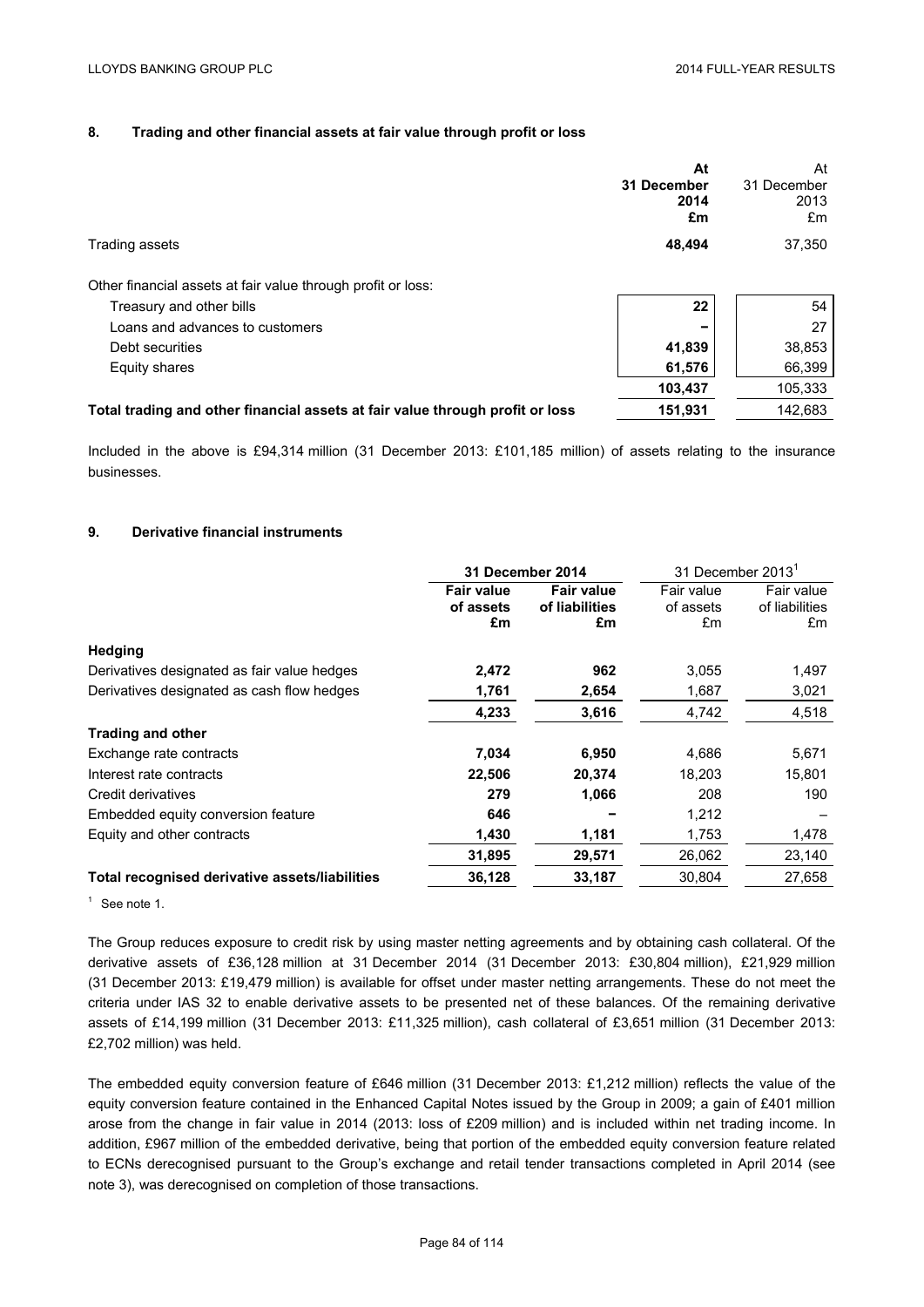## **10. Loans and advances to customers**

|                                                                 | At          | At                |
|-----------------------------------------------------------------|-------------|-------------------|
|                                                                 | 31 December | 31 December       |
|                                                                 | 2014        | 2013 <sup>1</sup> |
|                                                                 | £m          | £m                |
| Agriculture, forestry and fishing                               | 6,586       | 6,051             |
| Energy and water supply                                         | 3,853       | 4,414             |
| Manufacturing                                                   | 6,000       | 7,650             |
| Construction                                                    | 6,425       | 7,024             |
| Transport, distribution and hotels                              | 15,112      | 22,294            |
| Postal and communications                                       | 2,624       | 2,364             |
| Property companies                                              | 36,682      | 44,277            |
| Financial, business and other services                          | 44,979      | 42,478            |
| Personal:                                                       |             |                   |
| Mortgages                                                       | 333,318     | 335,611           |
| Other                                                           | 23,123      | 23,230            |
| Lease financing                                                 | 3,013       | 4,435             |
| Hire purchase                                                   | 7,403       | 5,090             |
|                                                                 | 489,118     | 504,918           |
| Allowance for impairment losses on loans and advances (note 11) | (6, 414)    | (11, 966)         |
| Total loans and advances to customers                           | 482,704     | 492,952           |
|                                                                 |             |                   |

 $1$  See note 1.

Loans and advances to customers include advances securitised under the Group's securitisation and covered bond programmes. Further details are given in note 12.

# **11. Allowance for impairment losses on loans and receivables**

|                                                      | Year ended<br>31 December<br>2014<br>£m | Year ended<br>31 December<br>2013<br>£m |
|------------------------------------------------------|-----------------------------------------|-----------------------------------------|
| Opening balance                                      | 12,091                                  | 15,459                                  |
| Exchange and other adjustments                       | (401)                                   | 291                                     |
| Adjustment on disposal of businesses                 |                                         | (176)                                   |
| Advances written off                                 | (6, 442)                                | (6, 314)                                |
| Recoveries of advances written off in previous years | 681                                     | 456                                     |
| Unwinding of discount                                | (126)                                   | (351)                                   |
| Charge to the income statement (note 5)              | 737                                     | 2,726                                   |
| Balance at end of year                               | 6,540                                   | 12,091                                  |
| In respect of:                                       |                                         |                                         |
| Loans and advances to customers (note 10)            | 6,414                                   | 11,966                                  |
| Debt securities                                      | 126                                     | 125                                     |
| Balance at end of year                               | 6,540                                   | 12,091                                  |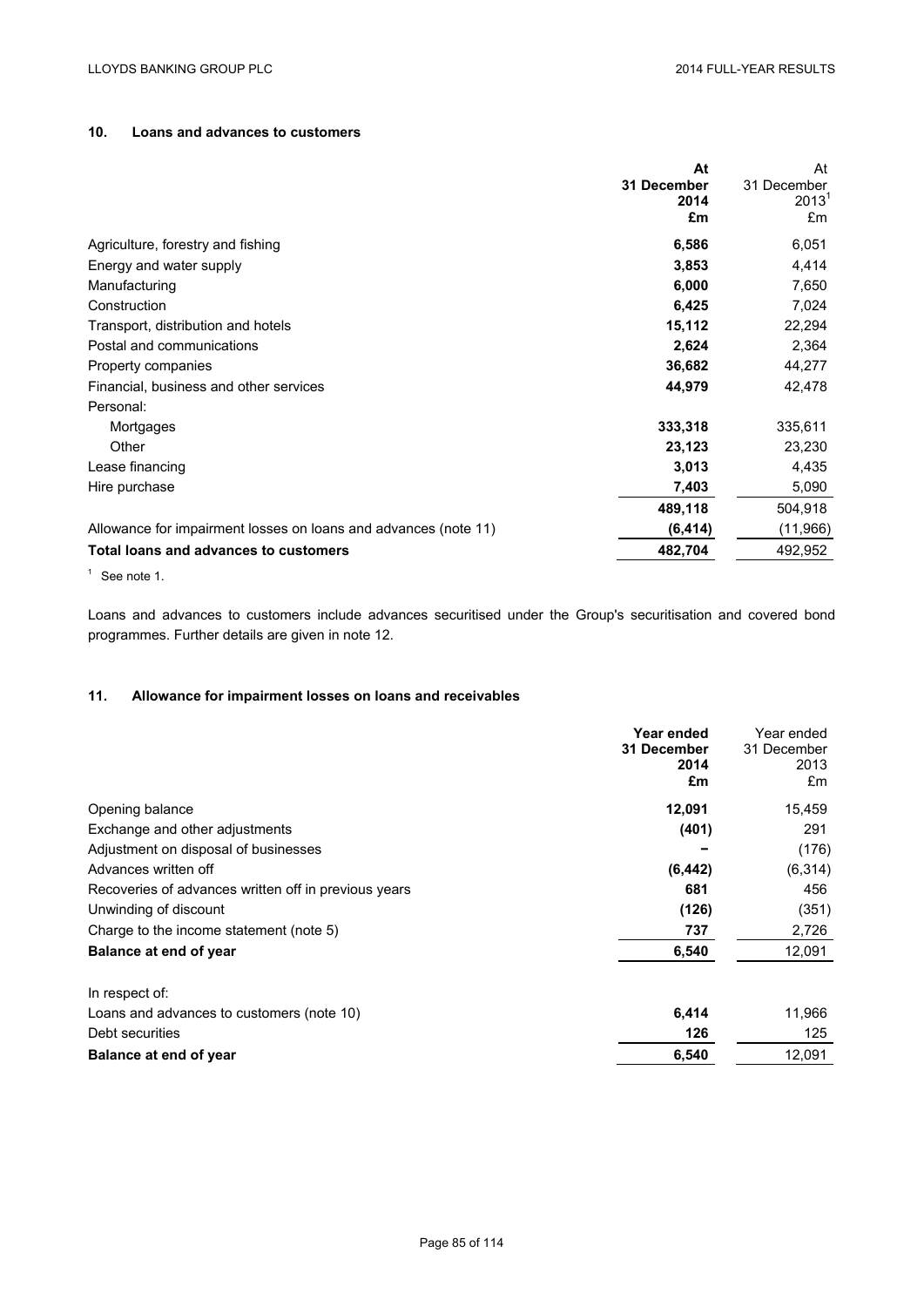## **12. Securitisations and covered bonds**

The Group's principal securitisation and covered bond programmes, together with the balances of the loans subject to these arrangements and the carrying value of the notes in issue, are listed in the table below.

|                                                  | 31 December 2014 |           |             | 31 December 2013 |  |
|--------------------------------------------------|------------------|-----------|-------------|------------------|--|
|                                                  | <b>Loans and</b> |           | Loans and   |                  |  |
|                                                  | advances         | Notes in  | advances    | Notes in         |  |
|                                                  | securitised      | issue     | securitised | issue            |  |
| Securitisation programmes <sup>1</sup>           | £m               | £m        | £m          | £m               |  |
| UK residential mortgages                         | 50,250           | 28,392    | 55,998      | 36,286           |  |
| Commercial loans                                 | 13,372           | 12,533    | 10,931      | 11,259           |  |
| Credit card receivables                          | 6,762            | 4,278     | 6,314       | 3,992            |  |
| Dutch residential mortgages                      | 3,866            | 4,004     | 4,381       | 4,508            |  |
| Personal loans                                   | 1,318            | 751       | 2,729       | 750              |  |
| PPP/PFI and project finance loans                | 402              | 99        | 525         | 106              |  |
|                                                  | 75,970           | 50,057    | 80,878      | 56,901           |  |
| Less held by the Group                           |                  | (38, 149) |             | (38, 288)        |  |
| Total securitisation programmes (note 16)        |                  | 11,908    |             | 18,613           |  |
| Covered bond programmes                          |                  |           |             |                  |  |
| Residential mortgage-backed                      | 47,795           | 31,730    | 59,576      | 36,473           |  |
| Social housing loan-backed                       | 2,826            | 1,800     | 2,536       | 1,800            |  |
|                                                  | 50,621           | 33,530    | 62,112      | 38,273           |  |
| Less held by the Group                           |                  | (6, 339)  |             | (7,606)          |  |
| Total covered bond programmes (note 16)          |                  | 27,191    |             | 30,667           |  |
|                                                  |                  |           |             |                  |  |
| Total securitisation and covered bond programmes |                  | 39,099    |             | 49,280           |  |

 $<sup>1</sup>$  Includes securitisations utilising a combination of external funding and credit default swaps.</sup>

#### *Securitisation programmes*

Loans and advances to customers and debt securities classified as loans and receivables include loans securitised under the Group's securitisation programmes, the majority of which have been sold by subsidiary companies to bankruptcy remote structured entities. As the structured entities are funded by the issue of debt on terms whereby the majority of the risks and rewards of the portfolio are retained by the subsidiary, the structured entities are consolidated fully and all of these loans are retained on the Group's balance sheet, with the related notes in issue included within debt securities in issue (note 16).

#### *Covered bond programmes*

Certain loans and advances to customers have been assigned to bankruptcy remote limited liability partnerships to provide security to issues of covered bonds by the Group. The Group retains all of the risks and rewards associated with these loans and the partnerships are consolidated fully, with the loans retained on the Group's balance sheet and the related covered bonds in issue included within debt securities in issue (note 16).

Cash deposits of £11,251 million (31 December 2013: £13,500 million) held by the Group are restricted in use to repayment of the debt securities issued by the structured entities, the term advances relating to covered bonds and other legal obligations.

### *Asset-backed conduits*

In addition to the structured entities detailed above, the Group sponsors three asset-backed conduits: Argento, Cancara and Grampian, which invest in debt securities and client receivables (note 10).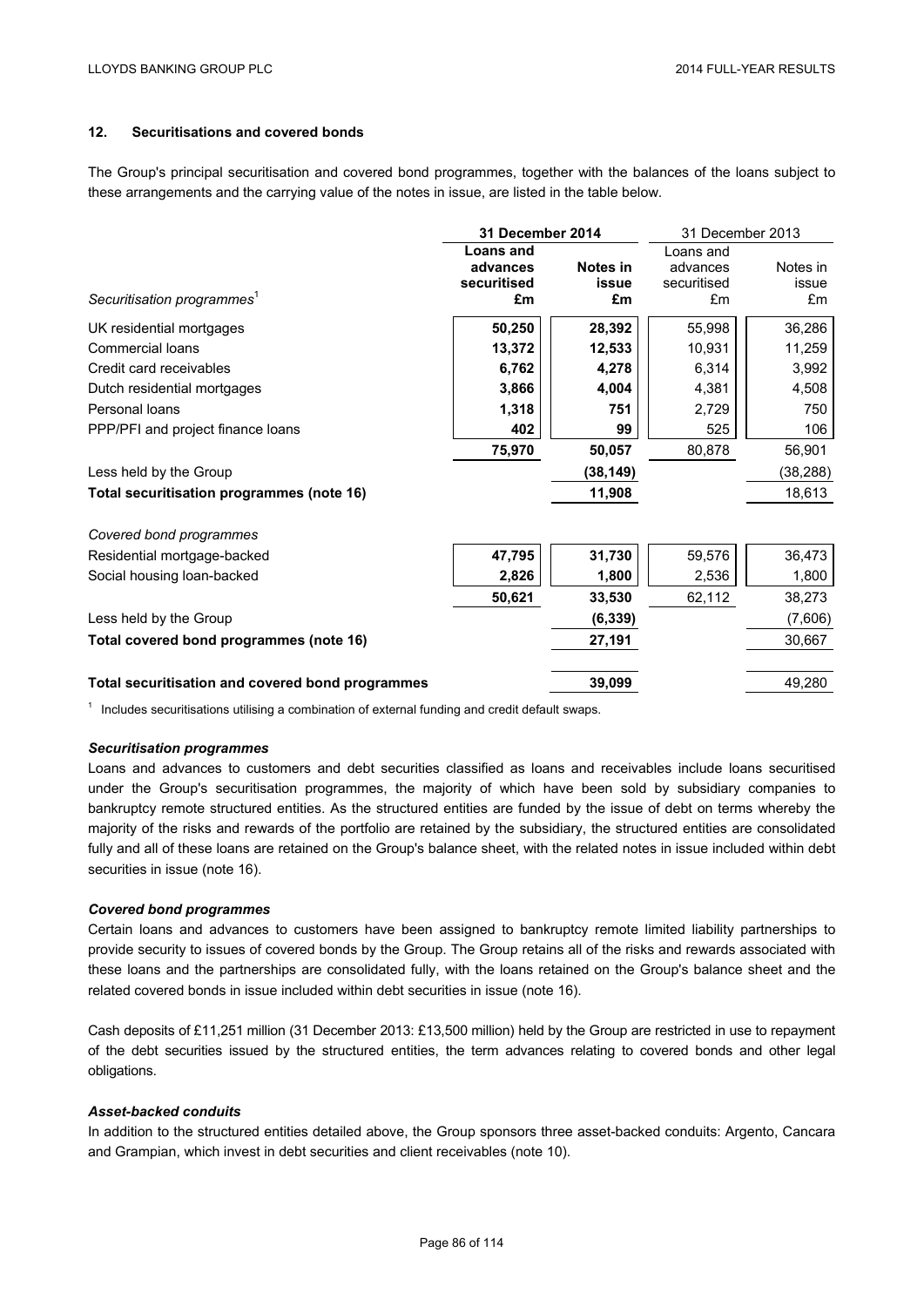# **13. Available-for-sale financial assets**

|                                                   | At          | At          |
|---------------------------------------------------|-------------|-------------|
|                                                   | 31 December | 31 December |
|                                                   | 2014        | 2013        |
|                                                   | £m          | £m          |
| Asset-backed securities                           | 1,359       | 2,178       |
| Other debt securities:                            |             |             |
| Bank and building society certificates of deposit | 298         | 208         |
| Government securities                             | 47,402      | 38,290      |
| Corporate and other debt securities               | 5,529       | 1,855       |
|                                                   | 53,229      | 40,353      |
| Equity shares                                     | 1,042       | 570         |
| Treasury and other bills                          | 863         | 875         |
| <b>Total</b>                                      | 56,493      | 43,976      |

## **14. Other assets**

|                                                | At<br>31 December<br>2014<br>£m | At<br>31 December<br>2013<br>£m |
|------------------------------------------------|---------------------------------|---------------------------------|
| Assets arising from reinsurance contracts held | 682                             | 732                             |
| Deferred acquisition and origination costs     | 114                             | 130                             |
| Settlement balances                            | 1,676                           | 2,904                           |
| Corporate pension asset                        | 12,741                          | 9,984                           |
| Investments in joint ventures and associates   | 74                              | 101                             |
| Assets of disposal groups                      |                                 | 7,988                           |
| Other assets and prepayments                   | 6,407                           | 5,187                           |
| <b>Total other assets</b>                      | 21,694                          | 27,026                          |

# **15. Customer deposits**

|                                                                       | At<br>31 December<br>2014<br>£m | At<br>31 December<br>2013 <sup>1</sup><br>£m |
|-----------------------------------------------------------------------|---------------------------------|----------------------------------------------|
| Non-interest bearing current accounts                                 | 46.487                          | 40,802                                       |
| Interest bearing current accounts                                     | 86.131                          | 77,789                                       |
| Savings and investment accounts                                       | 256,701                         | 265,422                                      |
| Liabilities in respect of securities sold under repurchase agreements |                                 | 2,978                                        |
| Other customer deposits                                               | 57,748                          | 52,476                                       |
| <b>Total</b>                                                          | 447,067                         | 439,467                                      |

 $1$  See note 1.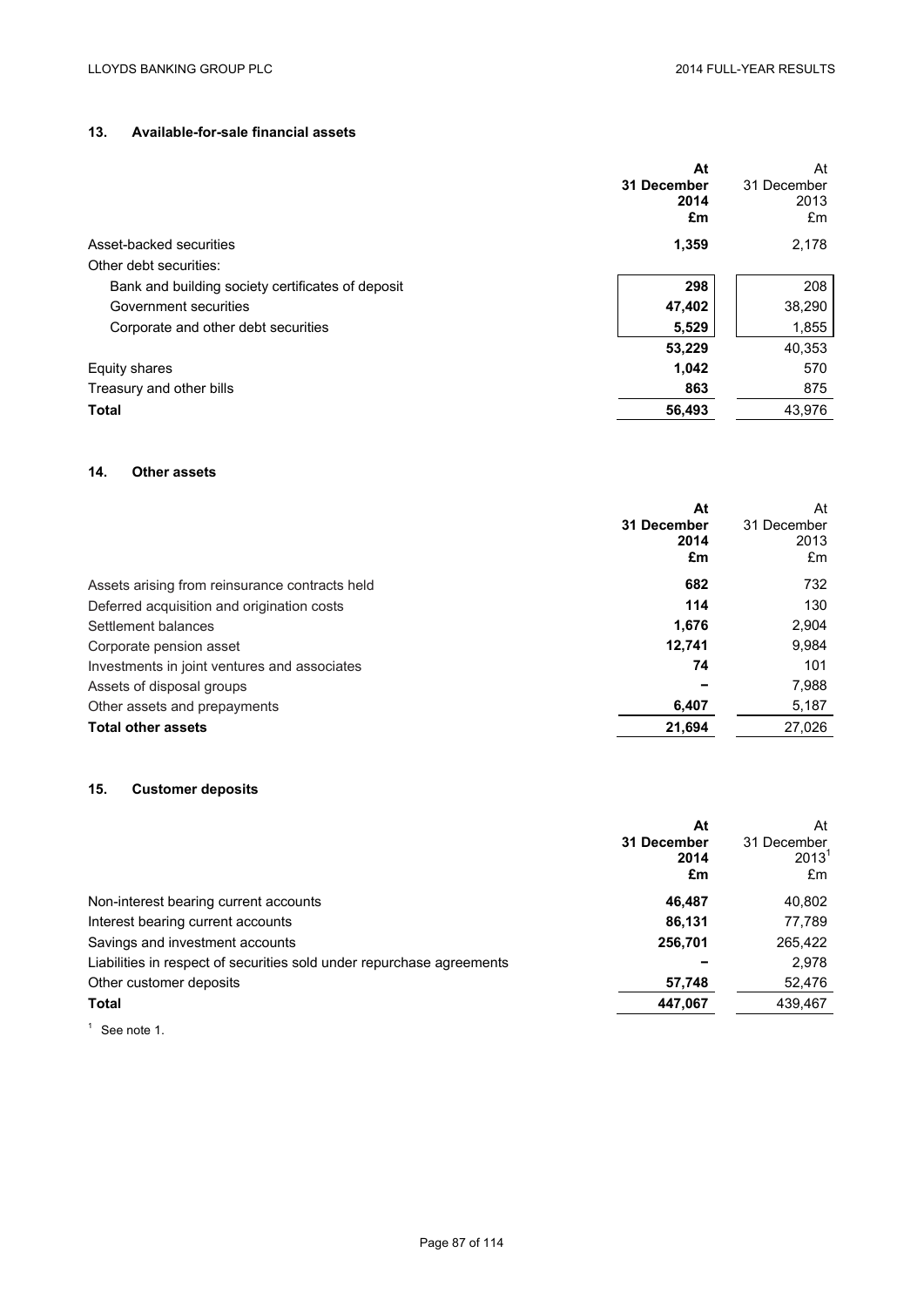## **16. Debt securities in issue**

|                                | 31 December 2014                                    |                               |             | 31 December 2013                                    |                               |             |
|--------------------------------|-----------------------------------------------------|-------------------------------|-------------|-----------------------------------------------------|-------------------------------|-------------|
|                                | At fair value<br>through<br>profit or<br>loss<br>£m | At<br>amortised<br>cost<br>£m | Total<br>£m | At fair value<br>through<br>profit or<br>loss<br>£m | At<br>amortised<br>cost<br>£m | Total<br>£m |
| Medium-term notes issued       | 6,739                                               | 22,728                        | 29,467      | 5,267                                               | 23.921                        | 29,188      |
| Covered bonds (note 12)        |                                                     | 27,191                        | 27,191      |                                                     | 30,667                        | 30,667      |
| Certificates of deposit        |                                                     | 7,033                         | 7,033       |                                                     | 8,866                         | 8,866       |
| Securitisation notes (note 12) | -                                                   | 11,908                        | 11,908      |                                                     | 18,613                        | 18,613      |
| Commercial paper               |                                                     | 7,373                         | 7,373       |                                                     | 5,035                         | 5,035       |
|                                | 6,739                                               | 76,233                        | 82,972      | 5.267                                               | 87.102                        | 92,369      |

## **17. Other liabilities**

|                                                          | At          | At          |
|----------------------------------------------------------|-------------|-------------|
|                                                          | 31 December | 31 December |
|                                                          | 2014        | 2013        |
|                                                          | £m          | £m          |
| Settlement balances                                      | 1.024       | 3,358       |
| Unitholders' interest in Open Ended Investment Companies | 19.525      | 22,219      |
| Liabilities of disposal groups                           |             | 7,302       |
| Other creditors and accruals                             | 7,556       | 7,577       |
| <b>Total other liabilities</b>                           | 28,105      | 40,456      |

## **18. Post-retirement defined benefit schemes**

The Group's post-retirement defined benefit scheme obligations are comprised as follows:

|                                          | At<br>31 December<br>2014<br>£m | At<br>31 December<br>2013<br>£m |
|------------------------------------------|---------------------------------|---------------------------------|
| Defined benefit pension schemes:         |                                 |                                 |
| - Fair value of scheme assets            | 38,133                          | 32,568                          |
| - Present value of funded obligations    | (37, 243)                       | (33, 355)                       |
| Net pension scheme liability             | 890                             | (787)                           |
| Other post-retirement schemes            | (196)                           | (211)                           |
| Net retirement benefit asset (liability) | 694                             | (998)                           |
| Recognised on the balance sheet as:      |                                 |                                 |
| Retirement benefit assets                | 1,147                           | 98                              |
| Retirement benefit obligations           | (453)                           | (1,096)                         |
| Net retirement benefit asset (liability) | 694                             | (998)                           |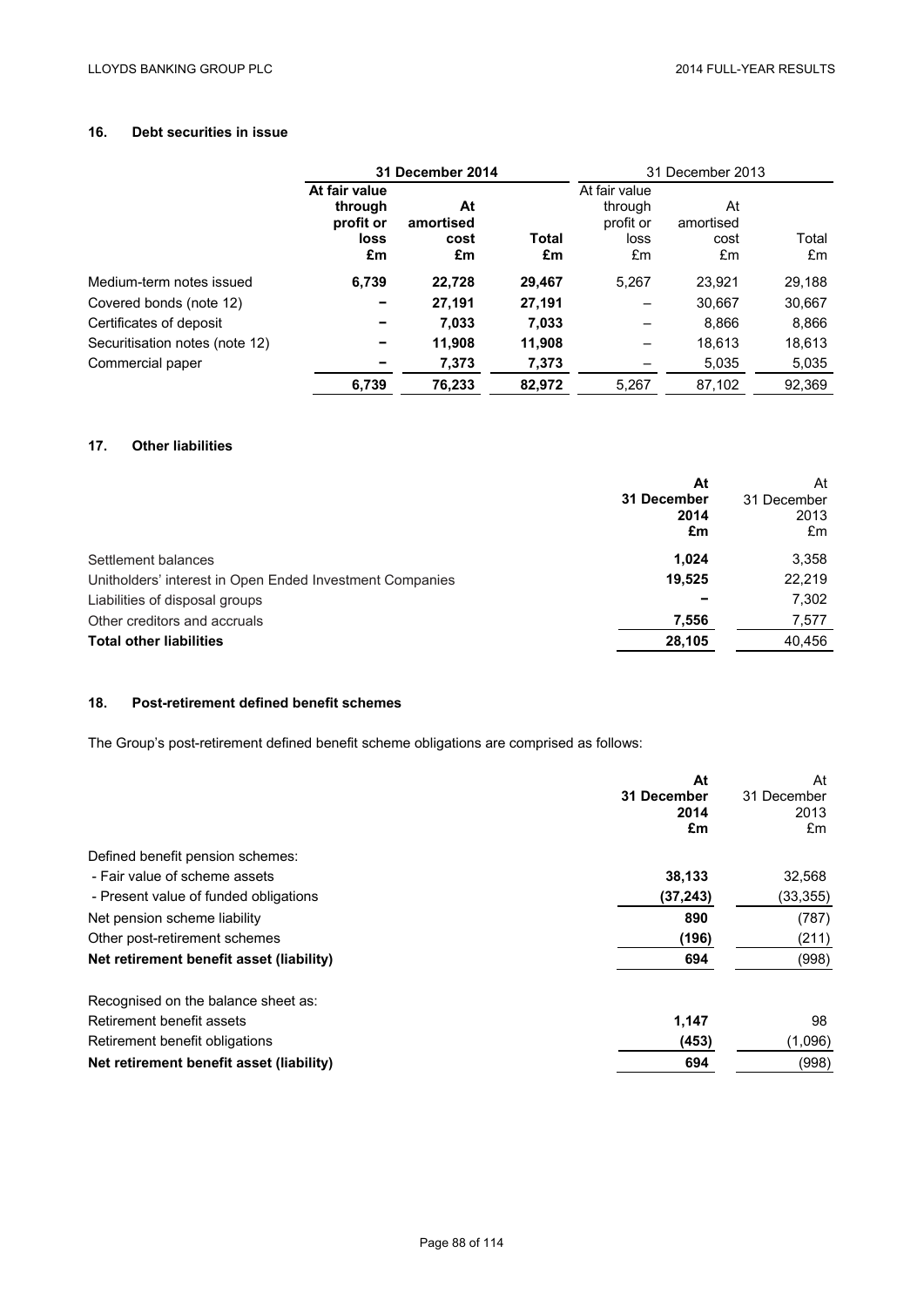# **18. Post-retirement defined benefit schemes** (continued)

The movement in the Group's net post-retirement defined benefit scheme asset (liability) during the year was as follows:

|                                | £m    |
|--------------------------------|-------|
| At 1 January 2014              | (998) |
| Exchange and other adjustments | 2     |
| Income statement charge:       |       |
| Regular cost                   | (344) |
| Curtailments (see below)       | 822   |
|                                | 478   |
| <b>Employer contributions</b>  | 538   |
| Remeasurement                  | 674   |
| At 31 December 2014            | 694   |

Included within curtailments is a credit of £843 million following the Group's decision to reduce the cap on pensionable pay (see note 4); this is partly offset by a charge of £21 million following changes to pension arrangements for staff within the TSB business.

The charge to the income statement in respect of pensions and other post-retirement benefit schemes is comprised as follows:

|                                               | 2014<br>£m | 2013<br>£m |
|-----------------------------------------------|------------|------------|
| Past service (credit) cost (note 4)           | (822)      | 104        |
| Current service cost                          | 344        | 399        |
| Defined benefit pension schemes               | (478)      | 503        |
| Defined contribution schemes                  | 252        | 255        |
| Total charge to the income statement (note 4) | (226)      | 758        |

The principal assumptions used in the valuations of the defined benefit pension scheme were as follows:

|                                                           | At          | At          |
|-----------------------------------------------------------|-------------|-------------|
|                                                           | 31 December | 31 December |
|                                                           | 2014        | 2013        |
|                                                           | %           | %           |
| Discount rate                                             | 3.67        | 4.60        |
| Rate of inflation:                                        |             |             |
| <b>Retail Prices Index</b>                                | 2.95        | 3.30        |
| Consumer Price Index                                      | 1.95        | 2.30        |
| Rate of salary increases                                  | 0.00        | 2.00        |
| Weighted-average rate of increase for pensions in payment | 2.59        | 2.80        |

The application of the revised assumptions as at 31 December 2014 to the Group's principal post-retirement defined benefit schemes has resulted in a remeasurement gain of £674 million which has been recognised in other comprehensive income, net of deferred tax of £135 million.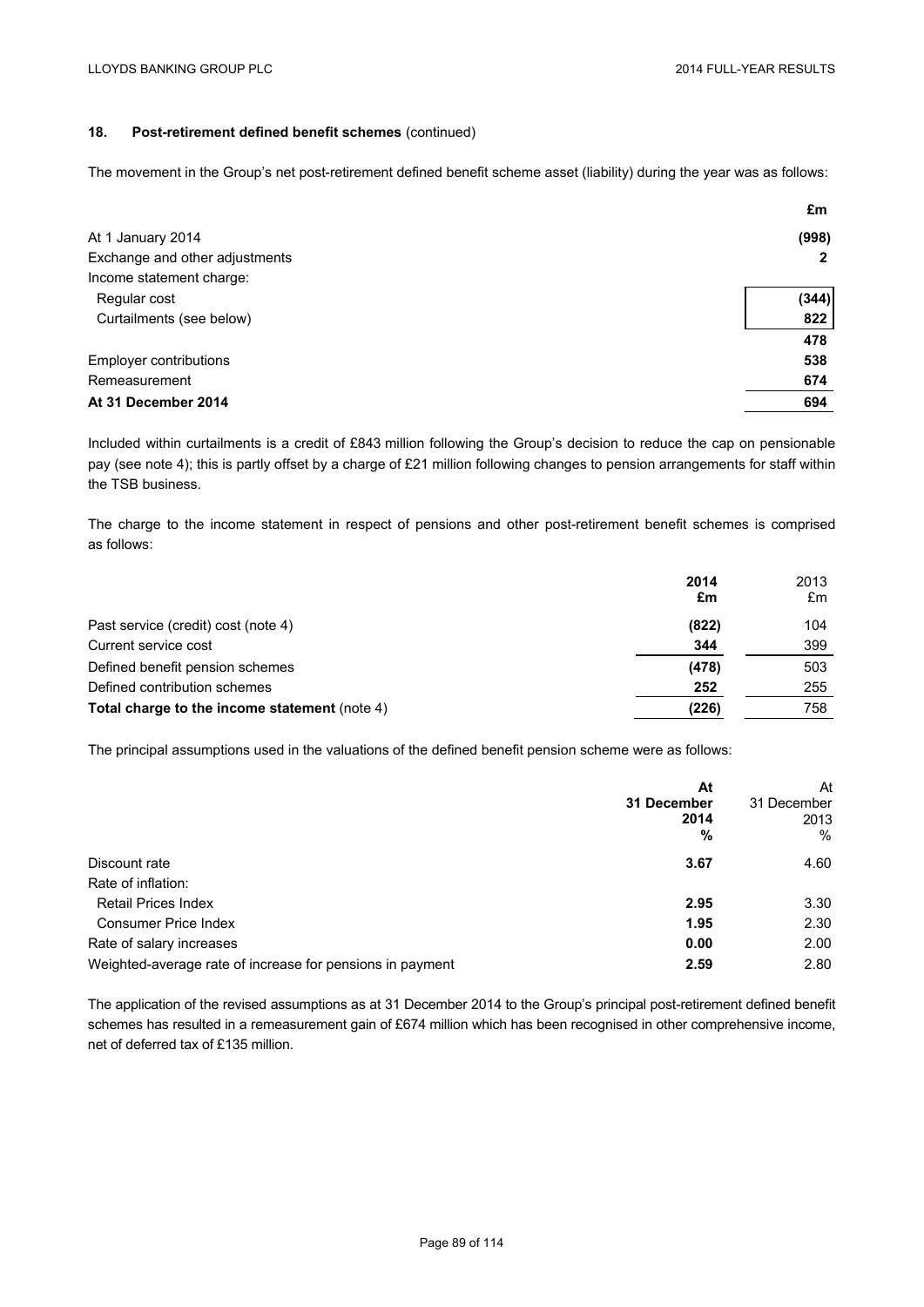# **19. Subordinated liabilities**

The Group's subordinated liabilities are comprised as follows:

|                                       | At          | At          |
|---------------------------------------|-------------|-------------|
|                                       | 31 December | 31 December |
|                                       | 2014        | 2013        |
|                                       | £m          | £m          |
| Preference shares                     | 1,091       | 876         |
| Preferred securities                  | 3,819       | 4,301       |
| Undated subordinated liabilities      | 1,852       | 1,916       |
| <b>Enhanced Capital Notes</b>         | 3,683       | 8,938       |
| Dated subordinated liabilities        | 15,597      | 16,281      |
| <b>Total subordinated liabilities</b> | 26,042      | 32,312      |

The movement in subordinated liabilities during the year was as follows:

|                                                                      | 2014<br>£m | 2013<br>£m |
|----------------------------------------------------------------------|------------|------------|
| At 1 January                                                         | 32.312     | 34,092     |
| New issues during the year                                           | 629        | 1.500      |
| Exchange offer in respect of Enhanced Capital Notes (notes 3 and 22) | (4,961)    |            |
| Other repurchases and redemptions during the year                    | (3,023)    | (2, 442)   |
| Foreign exchange and other movements                                 | 1,085      | (838)      |
| At 31 December                                                       | 26,042     | 32,312     |

# **20. Share capital**

Movements in share capital during the year were as follows:

|                                            | <b>Number</b><br>of shares<br>(million) | £m    |
|--------------------------------------------|-----------------------------------------|-------|
| Ordinary shares of 10p each                |                                         |       |
| At 1 January 2014                          | 71,368                                  | 7,137 |
| Issued in the year (see below)             | 6                                       |       |
| At 31 December 2014                        | 71,374                                  | 7,138 |
| Limited voting ordinary shares of 10p each |                                         |       |
| At 1 January and 31 December 2014          | 81                                      | 8     |
| <b>Total share capital</b>                 |                                         | 7,146 |

The ordinary shares issued in the year were in respect of employee share schemes.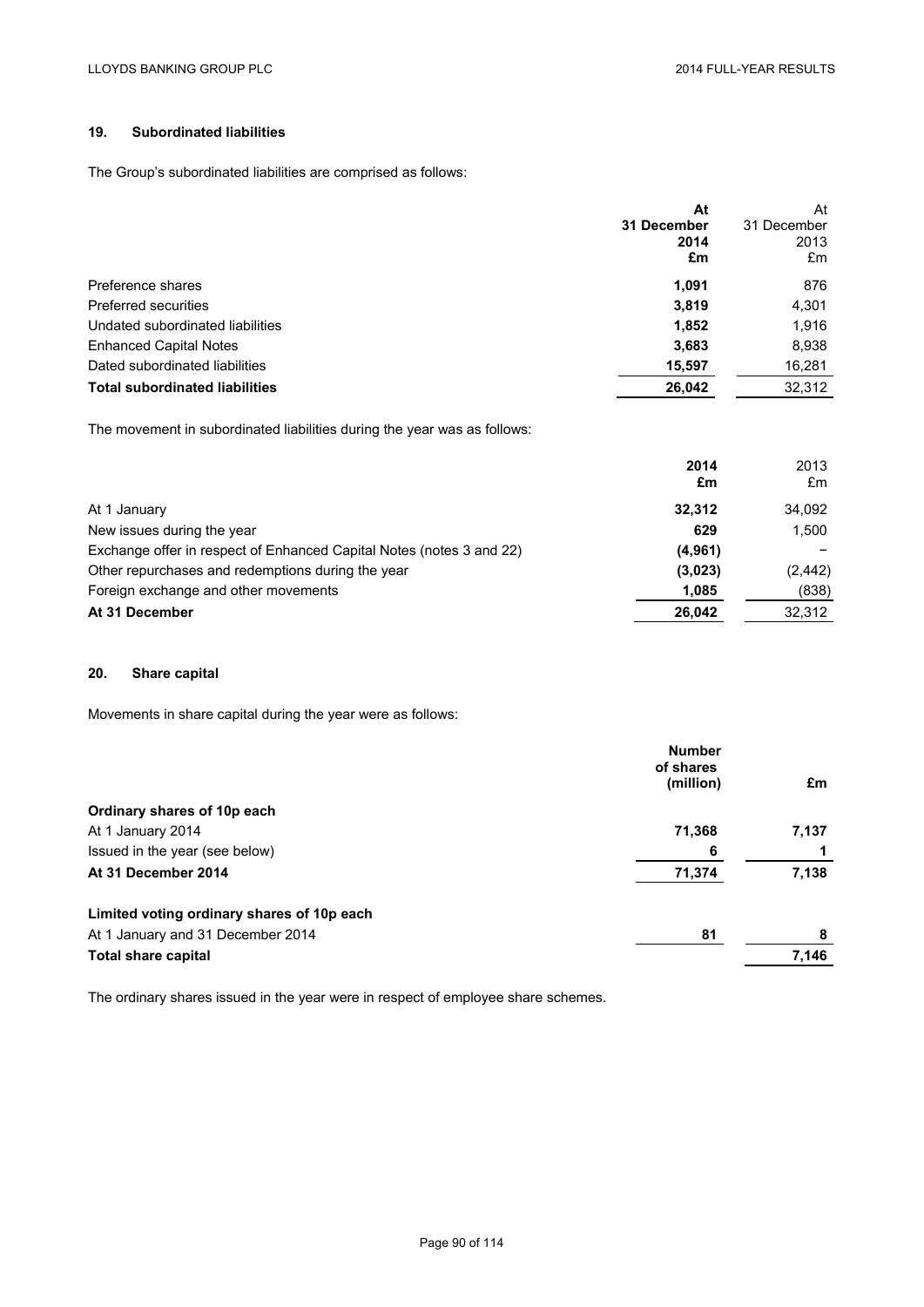# **21. Reserves**

|                                                                            | <b>Other reserves</b>         |                              |                                   |                                  |                    |                                  |
|----------------------------------------------------------------------------|-------------------------------|------------------------------|-----------------------------------|----------------------------------|--------------------|----------------------------------|
|                                                                            | <b>Share</b><br>premium<br>£m | Available-<br>for-sale<br>£m | <b>Cash flow</b><br>hedging<br>£m | <b>Merger</b><br>and other<br>£m | <b>Total</b><br>£m | <b>Retained</b><br>profits<br>£m |
| At 1 January 2014                                                          | 17,279                        | (615)                        | (1,055)                           | 12,147                           | 10,477             | 4,088                            |
| Issue of ordinary shares                                                   | 2                             |                              |                                   |                                  |                    |                                  |
| Profit for the year                                                        |                               |                              |                                   |                                  |                    | 1,412                            |
| Issue costs of other<br>equity instruments, net of<br>tax (note 22)        |                               |                              |                                   |                                  |                    | (21)                             |
| Distributions on other<br>equity instruments, net of<br>tax                |                               |                              |                                   |                                  |                    | (225)                            |
| Post-retirement defined<br>benefit scheme<br>remeasurements,<br>net of tax |                               |                              |                                   |                                  |                    | 539                              |
| Movement in treasury                                                       |                               |                              |                                   |                                  |                    |                                  |
| shares                                                                     |                               |                              |                                   |                                  |                    | (286)                            |
| Value of employee<br>services:                                             |                               |                              |                                   |                                  |                    |                                  |
| Share option schemes                                                       |                               |                              |                                   |                                  |                    | 123                              |
| Other employee award<br>schemes                                            |                               |                              |                                   |                                  |                    | 233                              |
| Change in fair value of<br>available-for-sale assets,<br>net of tax        |                               | 625                          |                                   |                                  | 625                |                                  |
| Change in fair value of<br>hedging derivatives,<br>net of tax              |                               |                              | 3,131                             |                                  | 3,131              |                                  |
| Transfers to income                                                        |                               |                              |                                   |                                  |                    |                                  |
| statement, net of tax                                                      |                               | (77)                         | (937)                             |                                  | (1,014)            |                                  |
| Adjustment on sale of<br>non-controlling interest in                       |                               |                              |                                   |                                  |                    |                                  |
| TSB (note 27)                                                              |                               |                              |                                   |                                  |                    | (171)                            |
| Exchange and other                                                         |                               |                              |                                   | (3)                              | (3)                |                                  |
| At 31 December 2014                                                        | 17,281                        | (67)                         | 1,139                             | 12,144                           | 13,216             | 5,692                            |
|                                                                            |                               |                              |                                   |                                  |                    |                                  |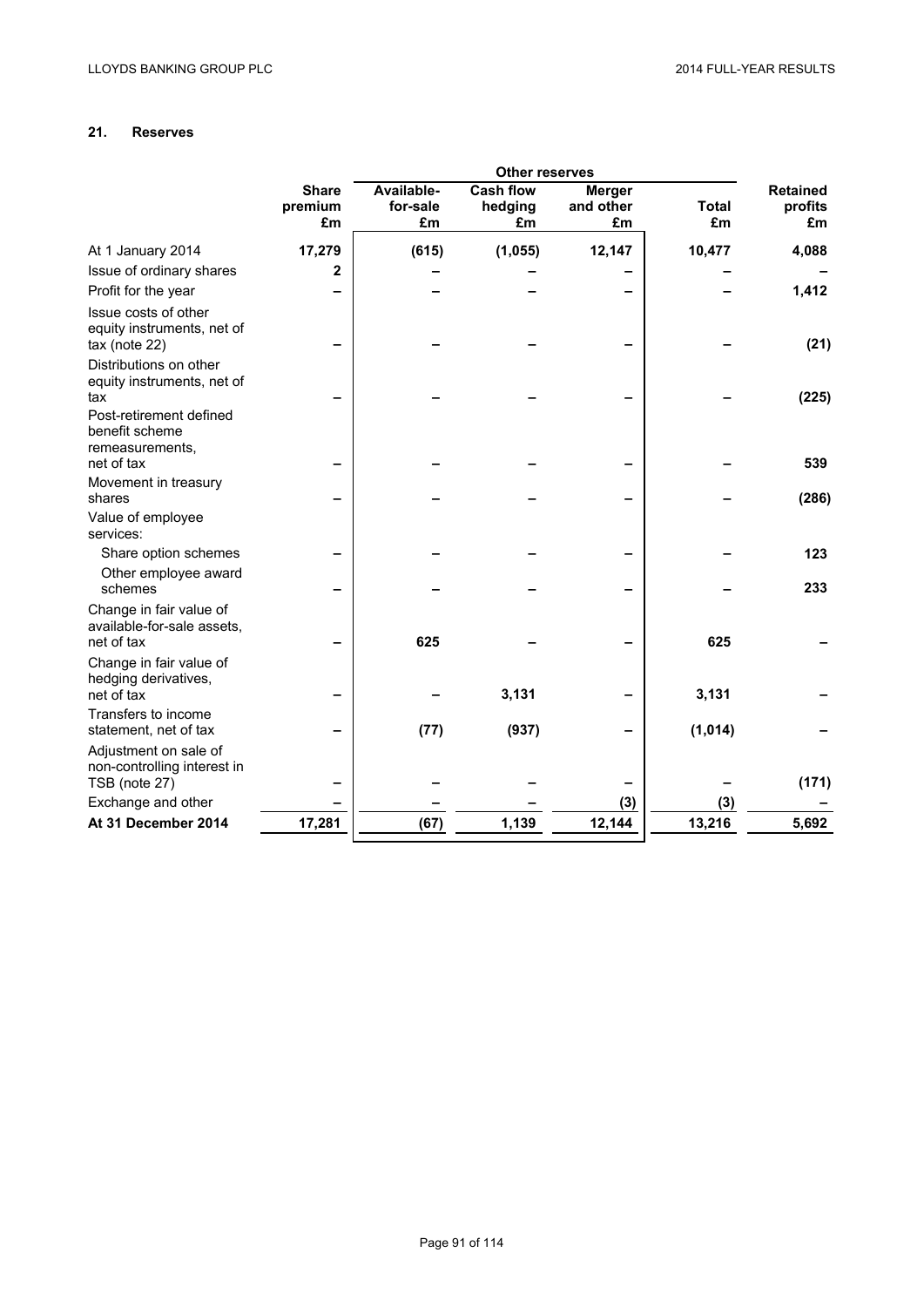## **22. Other equity instruments**

|                                                  | £m    |
|--------------------------------------------------|-------|
| At 1 January 2014                                |       |
| Additional Tier 1 securities issued in the year: |       |
| Sterling notes (£3,725 million nominal)          | 3.725 |
| Euro notes ( $\epsilon$ 750 million nominal)     | 622   |
| US dollar notes (\$1,675 million nominal)        | 1.008 |
| At 31 December 2014                              | 5.355 |

On 6 March 2014 the Group announced concurrent Sterling, Euro and Dollar exchange offers for holders of certain series of its Enhanced Capital Notes (ECNs) to exchange them for new Additional Tier 1 (AT1) securities. The exchange offers completed in April 2014 and resulted in a total of £5,355 million of AT1 securities being issued; after issue costs of £21 million, net of tax, have been charged to retained profits.

The AT1 securities are Fixed Rate Resetting Perpetual Subordinated Contingent Convertible Securities with no fixed maturity or redemption date.

The principal terms of the AT1 securities are described below:

- The securities rank behind the claims against Lloyds Banking Group plc of (a) unsubordinated creditors, (b) claims which are, or are expressed to be, subordinated to the claims of unsubordinated creditors of Lloyds Banking Group plc but not further or otherwise or (c) whose claims are, or are expressed to be, junior to the claims of other creditors of Lloyds Banking Group, whether subordinated or unsubordinated, other than those whose claims rank, or are expressed to rank, pari passu with, or junior to, the claims of the holders of the AT1 Securities in a winding-up occurring prior to the Conversion Trigger.
- The securities bear a fixed rate of interest until the first call date. After the initial call date, in the event that they are not redeemed, the AT1 securities will bear interest at rates fixed periodically in advance for five year periods based on market rates.
- Interest on the securities will be due and payable only at the sole discretion of Lloyds Banking Group plc, and Lloyds Banking Group plc may at any time elect to cancel any Interest Payment (or any part thereof) which would otherwise be payable on any Interest Payment Date. There are also certain restrictions on the payment of interest as specified in the terms.
- The securities are undated and are repayable, at the option of Lloyds Banking Group plc, in whole at the first call date, or on any fifth anniversary after the first call date. In addition, the AT1 securities are repayable, at the option of Lloyds Banking Group plc, in whole for certain regulatory or tax reasons. Any repayments require the prior consent of the PRA.
- The securities convert into ordinary shares of Lloyds Banking Group plc, at a pre-determined price, should the fully loaded Common Equity Tier 1 ratio of the Group fall below 7.0 per cent.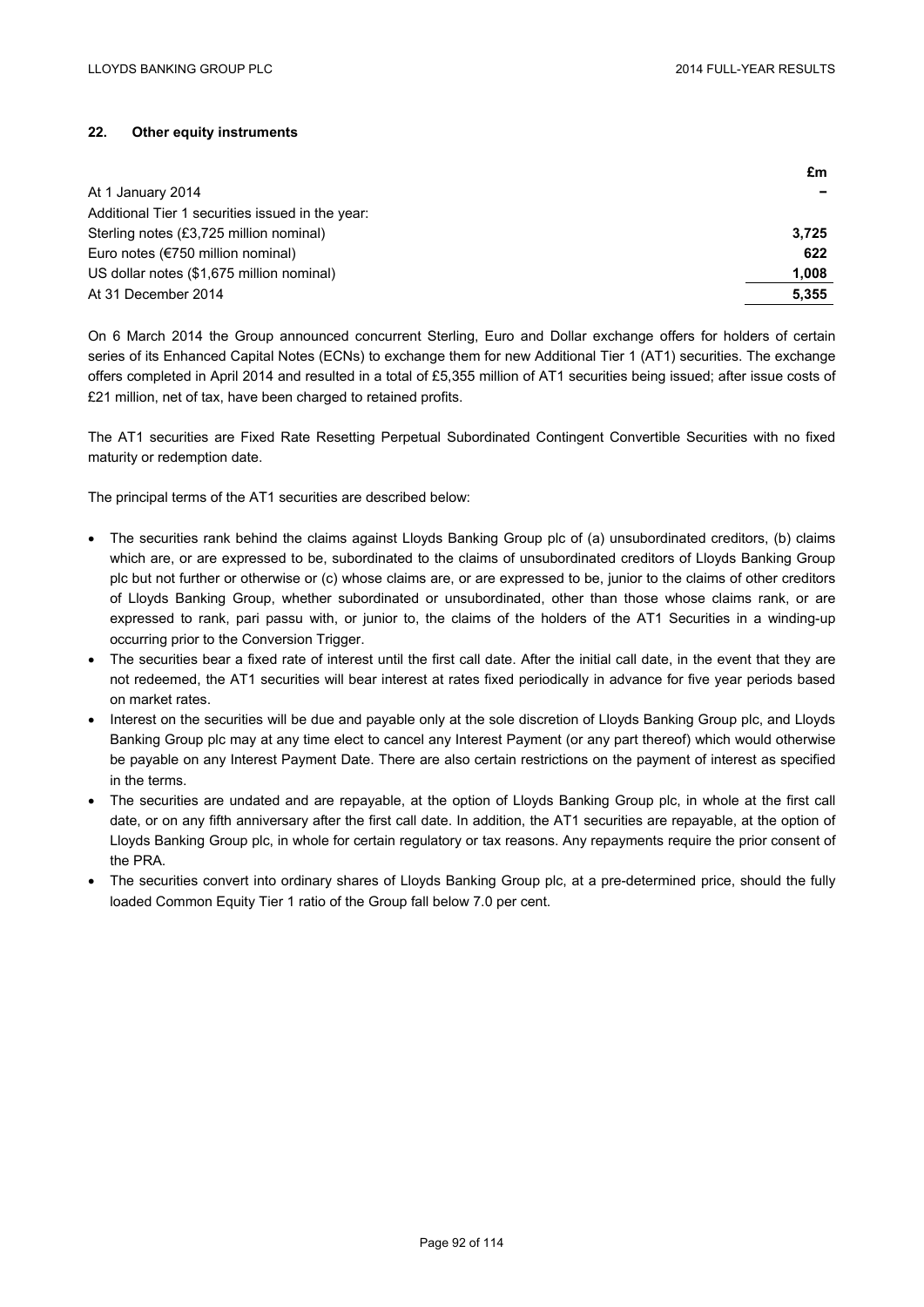## **23. Provisions for liabilities and charges**

#### *Payment protection insurance*

Following the unsuccessful legal challenge by the British Bankers' Association against the Financial Services Authority (FSA) (now known as the Financial Conduct Authority (FCA)) and the Financial Ombudsman Service (FOS), the Group made provisions totalling £9,825 million to 31 December 2013 against the costs of paying redress to customers in respect of past sales of PPI policies, including the related administrative expenses.

During 2014 customer initiated complaints have continued to fall, albeit slower than expected. The proactive mailings have been substantially completed and remediation of previously defended cases commenced. A further £2,200 million has been added to the provision in 2014, which brings the total amount provided to £12,025 million, of which approximately £2,520 million relates to anticipated administrative expenses.

As at 31 December 2014, £2,549 million of the provision remained unutilised (21 per cent of total provision) relative to an average monthly spend including administration costs in 2014 of approximately of £205 million. The main drivers of the provision are as follows:

## **Volumes of customer initiated complaints (after excluding complaints from customers where no PPI policy was held)**

At 31 December 2013, the provision assumed a total of 3.0 million complaints would be received. During 2014, complaint volumes were 22 per cent lower than 2013, but continue to be higher than expected. As a result, the Group is forecasting a slower decline in future volumes than previously expected, largely due to more sustained Claims Management Company (CMC) activity; non-CMC complaints have declined sharply. This has resulted in a further provision of approximately £1,080 million. At 31 December 2014, approximately 3 million complaints have been received, with the provision assuming approximately a further 0.6 million complaints will be received in the future.

| Quarter             | <b>Average monthly</b><br>reactive complaint<br>volume | <b>Quarter on</b><br>Quarter % |                                                             |
|---------------------|--------------------------------------------------------|--------------------------------|-------------------------------------------------------------|
| Q1 2012             | 109,893                                                |                                | During the fourth quarter the Group has seen a fall of      |
| Q <sub>2</sub> 2012 | 130,752                                                | 19%                            | approximately 12 per cent in complaint levels. However, the |
| Q3 2012             | 110,807                                                | (15)%                          | provision remains sensitive to future trends.               |
| Q4 2012             | 84,751                                                 | (24)%                          |                                                             |
| Q1 2013             | 61,259                                                 | (28)%                          |                                                             |
| Q <sub>2</sub> 2013 | 54,086                                                 | (12)%                          |                                                             |
| Q3 2013             | 49,555                                                 | $(8)\%$                        |                                                             |
| Q4 2013             | 37,457                                                 | (24)%                          |                                                             |
| Q1 2014             | 42,259                                                 | 13%                            |                                                             |
| Q2 2014             | 39,426                                                 | (7)%                           |                                                             |
| Q3 2014             | 40,624                                                 | 3%                             |                                                             |
| Q4 2014             | 35,910                                                 | (12)%                          |                                                             |

## **Proactive mailing resulting from Past Business Reviews (PBR)**

The Group is proactively mailing customers where it has been identified that there was a risk of potential mis-sale. At 31 December 2014 mailing of the original scope has been completed. During 2014, as a result of ongoing monitoring, some limited additional mailings have been added to the PBR scope. In addition, PBR responses to mailings have been higher than expected resulting in a further provision for PBR of approximately £300 million added during 2014.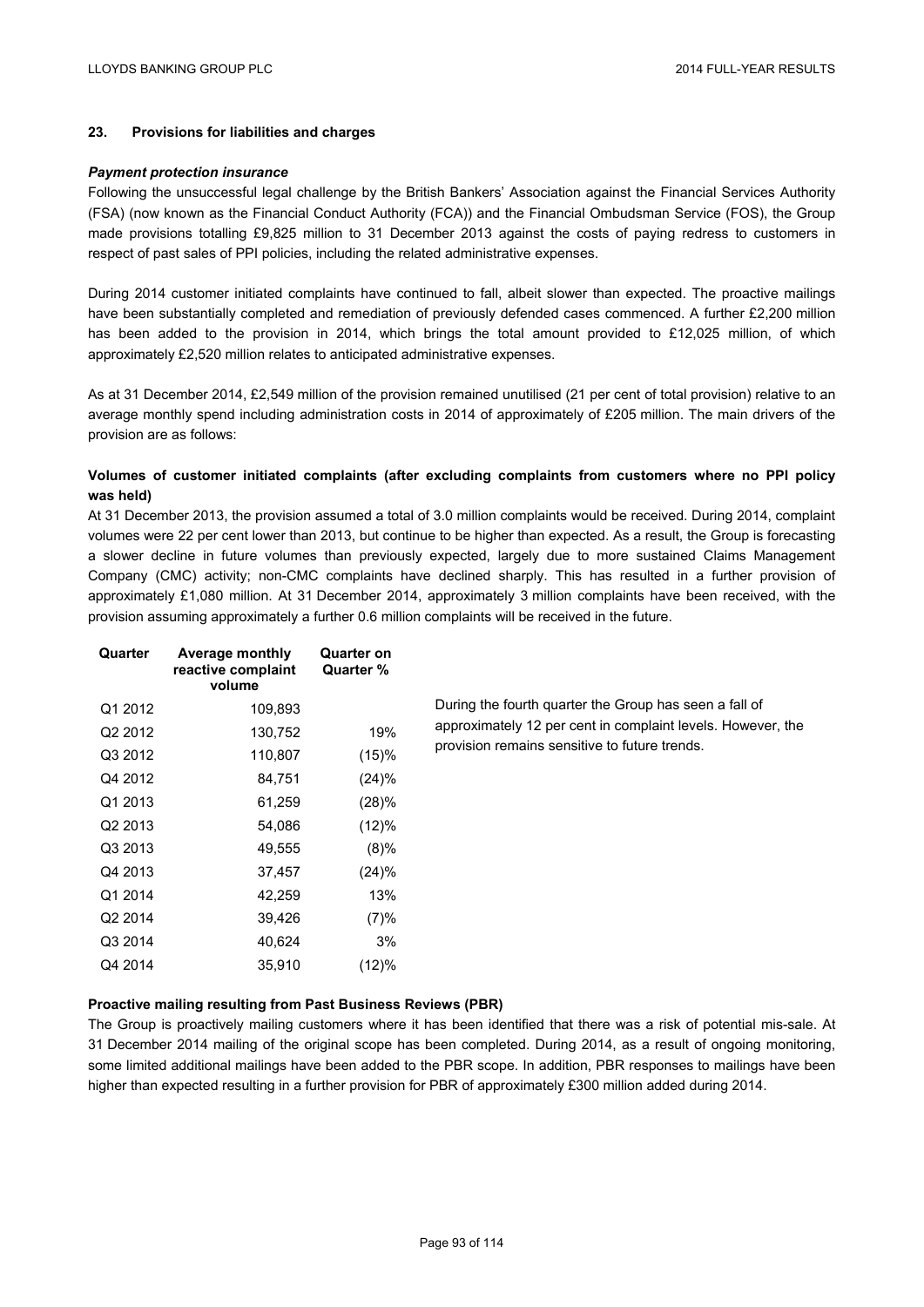#### **Uphold rates**

Uphold rates have increased following changes to the complaint handling policy. The impact to date and going forward resulted in a £110 million increase to the provision.

#### **Average redress**

Average redress per policy has increased, reversing the trend seen in the first three quarters of 2014. This higher level is expected to continue going forward and has resulted in an additional provision for the year of £40 million.

#### **Re-review of previously handled cases**

Approximately 0.6 million cases were included within the scope of remediation at 31 December 2013. These largely related to previously defended complaints which are being reviewed again to ensure consistency with the current complaint handling policy, now in operation. This exercise has commenced and is expected to be substantially complete by the end of June 2015, albeit with payments made in the second half of 2015 for some cases. The Group expects to uphold more of these cases due to the recent increase in uphold rates. Further cases have also been added to the remediation scope and relate to previously upheld cases. These cases have previously received redress and may receive a top-up payment. Given the increase in uphold rates and additional volumes to the scope, this has resulted in a further provision for the year of £250 million.

#### **Expenses**

The Group expects to maintain the PPI operation on its current scale for longer than previously expected given the update to volume related assumptions and the re-review of previously handled cases continuing into 2015. The estimate for administrative expenses, which comprise litigation and complaint handling costs as well as costs arising from cases subsequently referred to the FOS, has increased by approximately £420 million in 2014.

An Enforcement team of the FCA is investigating the Group's governance of third party suppliers and potential failings in the PPI complaint handling process. This investigation is ongoing and it is not possible at this stage to make any assessment of what, if any, additional liability may result from the investigation, although the administration costs of supporting the investigation have been provided for previously.

The Group estimates that it has sold approximately 16 million policies since 2000. These include policies that were not mis-sold as they were suitable for, and appropriately disclosed to, the customer. Since the commencement of the PPI redress programme in 2011 the Group estimates that it has contacted, settled or provided for approximately 45 per cent of the policies sold since 2000, covering both customer-initiated complaints and actual and expected proactive mailings undertaken by the Group.

The total amount provided for PPI represents the Group's best estimate of the likely future costs, albeit a number of risks and uncertainties remain, including complaint volumes, uphold rates, average redress paid, the scope and cost of proactive mailings and remediation, litigation costs and the outcome of the FCA Enforcement investigation. The cost of these factors could differ materially from the Group's estimates and the assumptions underpinning them and could result in a further provision being required.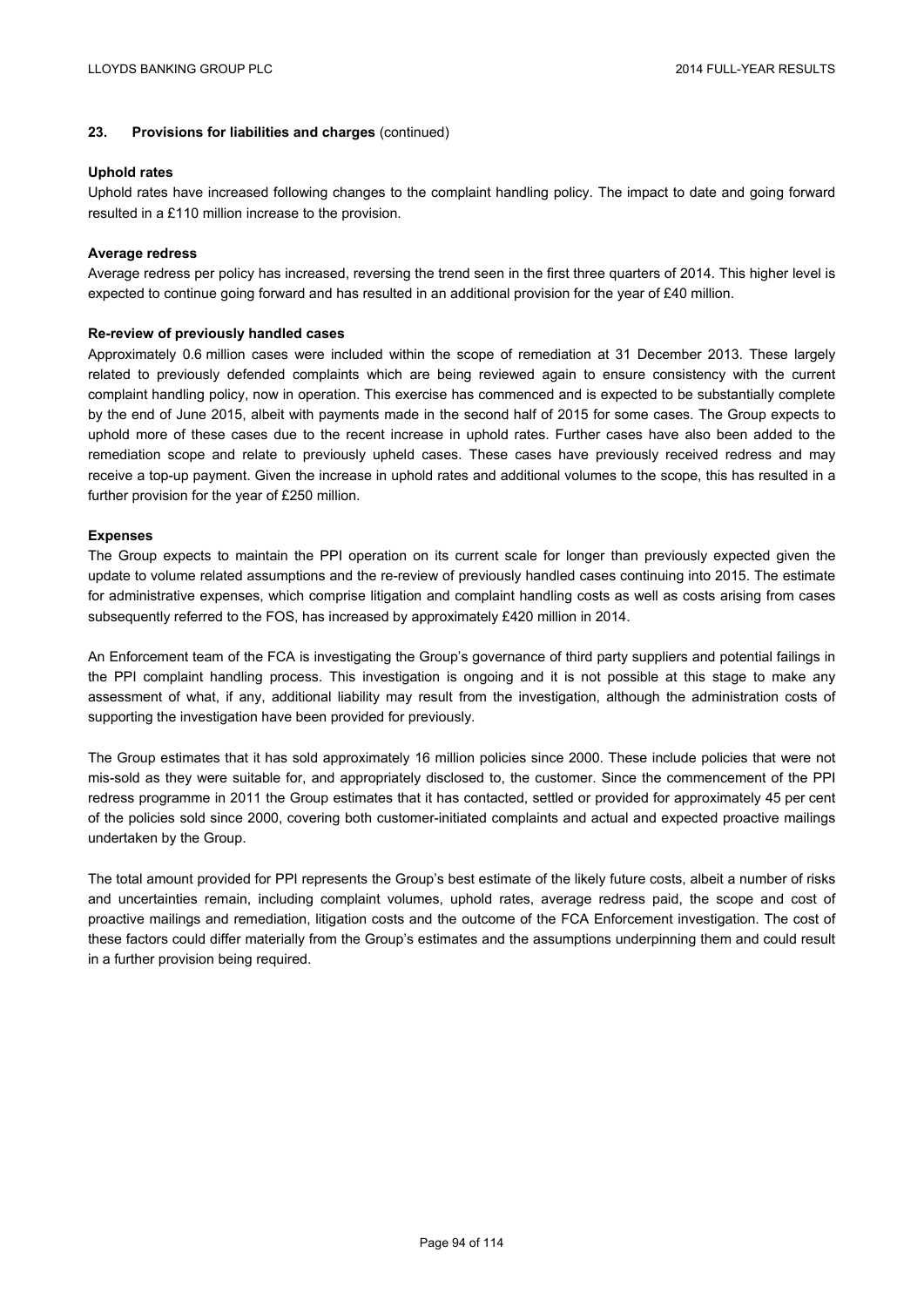Key metrics and sensitivities are highlighted in the table below:

| Sensitivities <sup>1</sup>                                 | To date unless<br>noted | Future | Sensitivity     |
|------------------------------------------------------------|-------------------------|--------|-----------------|
|                                                            |                         |        |                 |
| Customer initiated complaints since origination $(m)^2$    | 3.0                     | 0.6    | $0.1 = £230m$   |
| Proactive Mailing: $-$ number of policies (m) <sup>3</sup> | 2.7                     | 0.1    | $0.1 = £45m$    |
| $-$ response rate <sup>4</sup>                             | 34%                     | 30%    | $1\% = £3m$     |
| Average uphold rate per policy <sup>5</sup>                | 85%                     | 80%    | $1\% = £12m$    |
| Average redress per upheld policy <sup>6</sup>             | £1,700                  | £1.790 | £100 = £90m     |
| Remediation Cases (m) <sup>7</sup>                         | 0.2                     | 1.0    | 1 case = $£600$ |
| Administrative expenses (£m)                               | 2,035                   | 485    | 1 case = £500   |
| FOS Referral Rate <sup>8</sup>                             | 40%                     | 40%    | $1\% = £3m$     |
| FOS Change Rate <sup>9</sup>                               | 58%                     | 30%    | $1\% = £2m$     |

 $1$  All sensitivities exclude claims where no PPI policy was held.

 $2$  Sensitivity includes complaint handling costs, and has increased as a result of higher uphold rates and a shift towards older policies.

<sup>3</sup> To date volume includes customer initiated complaints.

<sup>4</sup> Metric has been adjusted to include mature mailings only. Future response rates are expected to be lower than experienced to date as mailings to higher risk customers have been prioritised. The sensitivity has reduced from the half year as the higher risk population

<sup>5</sup> The percentage of complaints where the Group finds in favour of the customer. This is a blend of proactive and customer initiated complaints. The 85 per cent uphold rate is based on six months to December 2014. The lower uphold rate in the future reflects a lower proportion of PBR related cases which typically have a higher uphold rate, reflecting th

<sup>6</sup> The amount that is paid in redress in relation to a policy found to have been mis-sold, comprising, where applicable, the refund of premium, compound interest charged and interest at 8 per cent per annum. Actuals are based on the six months to December 2014. The increase in future average redress is influenced by fewer PBR policies due to the maturity of the PBR mailing. The increase is also due to a shift in the reactive complaint mix towards older, and therefore more expensi

Remediation to date is based on cases reviewed as at 31 December 2014, but not necessarily settled and also includes a small portion relating to previously upheld complaints. The average cost included in the sensitivity is based on all cases included within the remediation scope, and is therefore a weighted average of full payments, top-up payments on previously upheld cases, and nil

payouts where the original decision is retained.<br><sup>8</sup> The percentage of cases reviewed by the Group that are subsequently referred to the FOS by the customer. A complaint is considered mature when six months have elapsed since initial decision. Actuals are based on decisions made by the Group during

January 2014 to June 2014 and subsequently referred to the FOS. 9 The percentage of complaints referred where the FOS arrive at a different decision to the Group. Actuals are based on the six months to December 2014. The overturn rate to date is high as it continues to include a significant number of cases assessed prior to the implementation of changes to the case review process during 2013.

The provision remains sensitive to future trends; as an example, were reactive complaint levels in the first two quarters of 2015 to remain broadly in line with the fourth quarter of 2014 then the revised modelled total complaints and associated administration costs would increase the provision by approximately £700 million.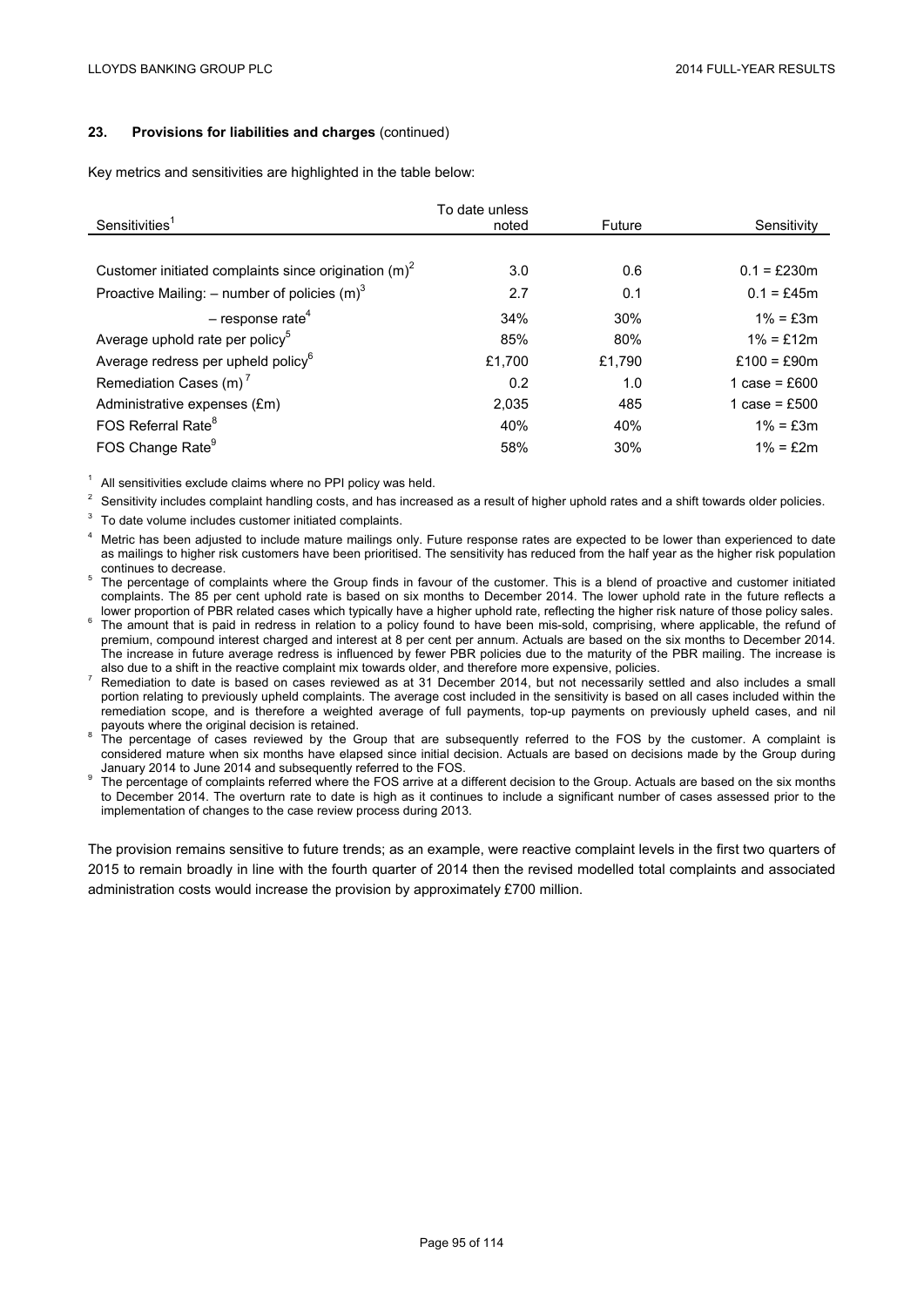#### *Other regulatory provisions*

#### *Litigation in relation to insurance branch business in Germany*

Clerical Medical Investment Group Limited (CMIG) has received a number of claims in the German courts relating to policies issued by CMIG but sold by independent intermediaries in Germany, principally during the late 1990s and early 2000s. Following decisions in July 2012 from the Federal Court of Justice in Germany the Group recognised provisions totalling £400 million in 2012 and 2013. Volumes of claims have not decreased as quickly as expected and as a result the Group has recognised a further £120 million during 2014 bringing the total provision to £520 million. The remaining unutilised provision as at 31 December 2014 is £199 million.

The validity of the claims facing CMIG depends upon the facts and circumstances in respect of each claim. As a result the ultimate financial effect, which could be significantly different from the current provision, will only be known once all relevant claims have been resolved.

#### *LIBOR and other trading rates*

During 2014 the Group charged £225 million to the income statement in respect of this matter. In July, the Group announced that it had reached settlements totalling £217 million (at 30 June 2014 exchange rates) to resolve with UK and US federal authorities legacy issues regarding the manipulation several years ago of Group companies' submissions to the British Bankers' Association (BBA) London Interbank Offered Rate (LIBOR) and Sterling Repo Rate.

On LIBOR, the Group has reached settlements with the FCA in the United Kingdom, the United States Commodity Futures Trading Commission (CFTC) and the United States Department of Justice (DOJ) in relation to investigations into submissions between May 2006 and 2009 and related systems and controls failings.

The settlements in relation to LIBOR are part of an industry-wide investigation into the setting of interbank offered rates across a range of currencies. Under the settlement, the Group has paid £35 million, £62 million and £50 million to the FCA, CFTC and DOJ respectively. As part of the settlement with the DOJ, the Group has also entered into a two-year Deferred Prosecution Agreement in relation to one count of wire fraud relating to the setting of LIBOR.

In relation to the BBA Sterling Repo Rate, the Group has reached a settlement with the FCA regarding submissions made between April 2008 and September 2009. This issue involved four individuals who the FCA has concluded manipulated BBA Repo Rate submissions to reduce fees payable under the Special Liquidity Scheme (SLS). The issue was proactively brought to the FCA's attention when it was identified by the Group as part of its internal investigation into the LIBOR issues.

The Group has paid £70 million to the FCA in connection with the resolution of the BBA Repo Rate issue and related systems and controls failings. Both the CFTC and DOJ settlements are in respect of LIBOR only and neither agency has taken action regarding the BBA Repo Rate.

The BBA Repo Rate was used by the Bank of England (BoE) to calculate the fees for the SLS. During the period that Lloyds TSB and HBOS used the SLS they paid £1,278 million in fees, just under half of all the fees payable by the industry under the Scheme. As a result of the actions of the four individuals involved, the Group has paid nearly £8 million to compensate the BoE for amounts underpaid (by Lloyds TSB and HBOS and the other banks that used the SLS).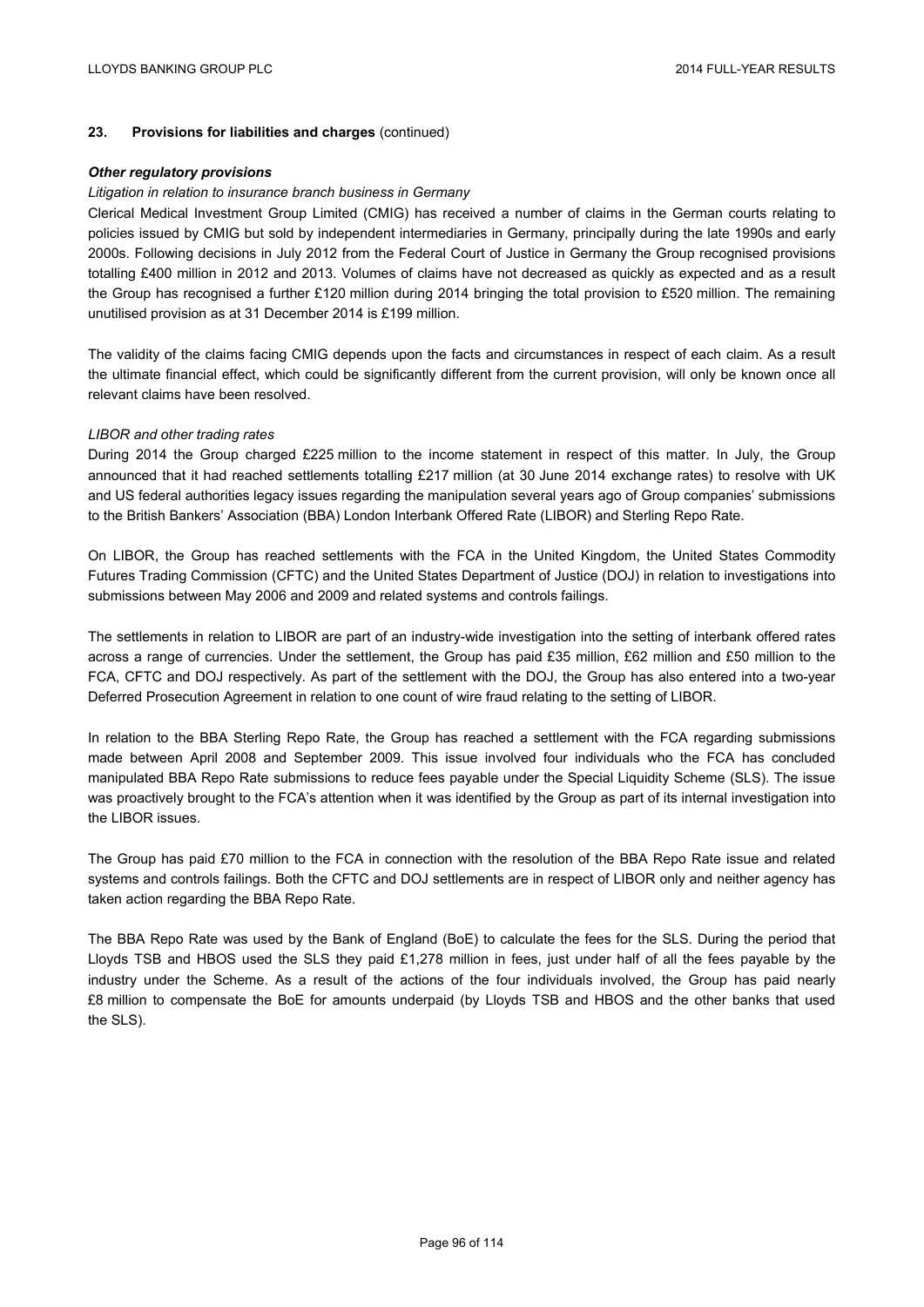#### *Interest rate hedging products*

In June 2012, a number of banks, including the Group, reached agreement with the FSA (now FCA) to carry out a review of sales made since 1 December 2001 of interest rate hedging products (IRHP) to certain small and medium-sized businesses. As at 31 December 2014 the Group had identified 1,676 sales of IRHPs to customers within scope of the agreement with the FCA which have opted in and are being reviewed and, where appropriate, redressed. The Group agreed that on conclusion of this review it would provide redress to any in-scope customers where appropriate. The Group continues to review the remaining cases within the scope of the agreement with the FCA but has met all of the regulator's requirements to date.

During 2014, the Group has charged a further £150 million in respect of estimated redress costs, increasing the total amount provided for redress and related administration costs for in-scope customers to £680 million (31 December 2013: £530 million). This increase relates to an extension in the timetable for customers being able to opt-in to the review and the volume and complexity of claims. As at 31 December 2014, the Group has utilised £571 million (31 December 2013: £162 million), with £109 million (31 December 2013: £368 million) of the provision remaining.

#### *Other legal actions and regulatory matters*

In the course of its business, the Group is engaged in discussions with the PRA, FCA and other UK and overseas regulators and other governmental authorities on a range of matters. The Group also receives complaints and claims from customers in connection with its past conduct and, where significant, provisions are held against the costs expected to be incurred as a result of the conclusions reached. In 2014 the provision was increased by a further £430 million, in respect of a number of matters affecting the Retail, Commercial Banking and Consumer Finance divisions, including potential claims and remediation in respect of products sold through the branch network and continuing investigation of matters highlighted through industry-wide regulatory reviews, as well as legacy product sales and historical systems and controls such as those governing legacy incentive schemes. This brings the total amount charged to £730 million of which £209 million had been utilised at 31 December 2014. This increase reflected the Group's assessment of a limited number of matters under discussion, none of which currently is individually considered financially material in the context of the Group.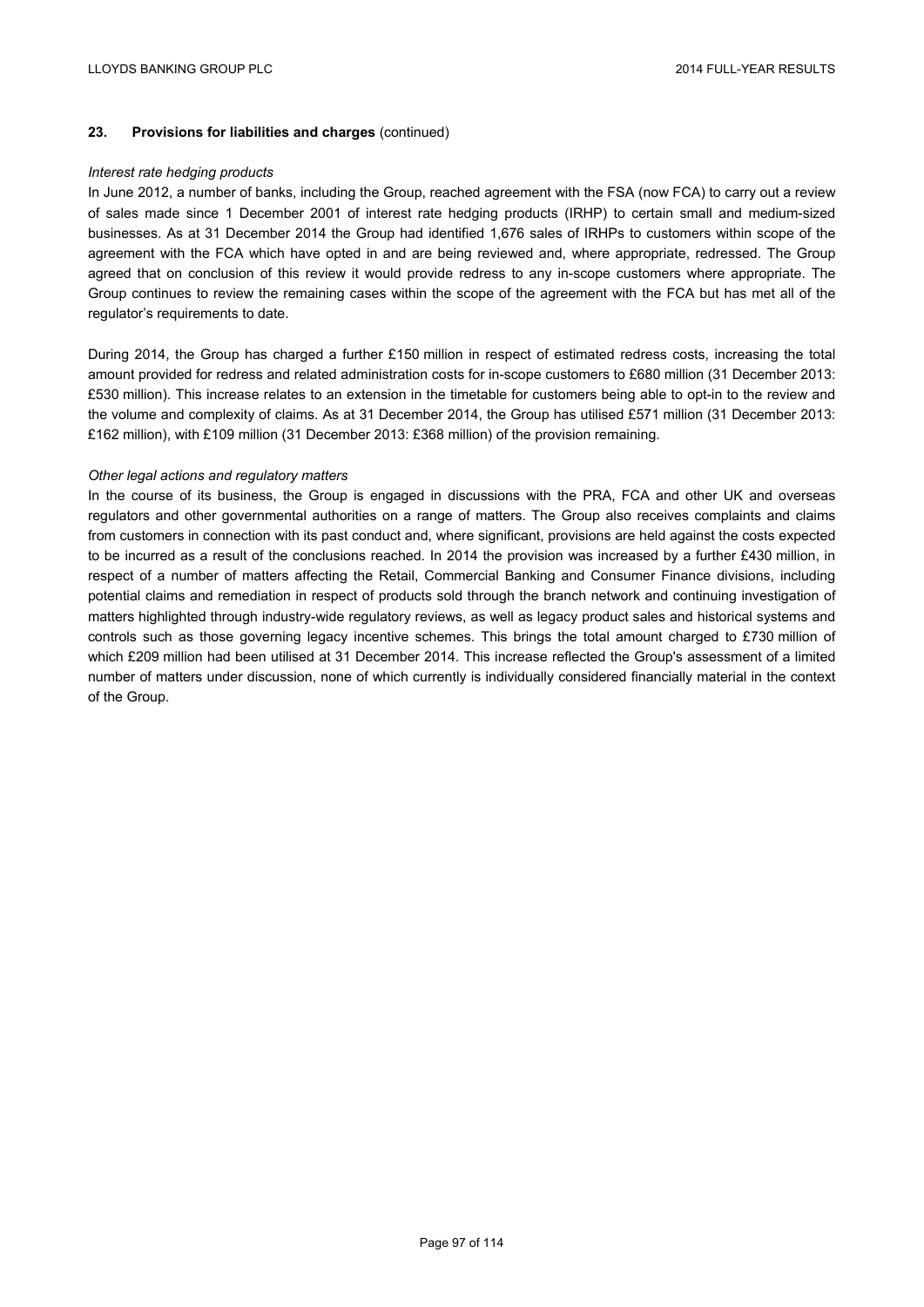## **24. Contingent liabilities and commitments**

#### *Interchange fees*

On 11 September 2014, the European Court of Justice (the ECJ) upheld the European Commission's 2007 decision that an infringement of EU competition law had arisen from arrangements whereby MasterCard issuers charged a uniform fallback multilateral interchange fee (MIF) in respect of cross-border transactions in relation to the use of a MasterCard or Maestro branded payment card.

In parallel:

- the European Commission has proposed legislation to regulate interchange fees which continues through the EU legislative process. A political agreement has been reached between the European Parliament and the Council and the legislation is expected to be adopted and come into force in the second quarter of 2015 with certain articles applying six months or a year after that (the adoption and entry into force dates remain subject to change);
- the European Commission has adopted commitments proposed by VISA to settle an investigation into VISA's crossborder interchange arrangements and aspects of its scheme rules . VISA has, amongst other things, agreed to reduce the level of interchange fees for cross-border card transactions to: 30 basis points (for credit) and 20 basis points (for debit). VISA has also changed a number of its rules in relation to cross-border acquiring. MasterCard unilaterally undertook, amongst other things, to reduce the level of cross-border interchange fees to the same levels as agreed between the Commission and Visa;
- the Commission also continues to pursue other competition investigations into MasterCard and Visa probing, amongst other things, interchange paid in respect of cards issued outside the EEA;
- litigation continues in the English High Court against both Visa and MasterCard. This litigation has been brought by several retailers who are seeking damages for allegedly 'overpaid' MIFs;
- the new UK payments regulator may exercise its powers, when these come in to force (in April 2015), to regulate domestic interchange fees. In November 2014, the Competition and Markets Authority (the CMA) announced that it would not reopen the investigation into domestic interchange levels at this time following MasterCard's agreement to introduce a phased reduction of domestic interchange rates commencing in April 2015. In addition, the FCA has started a market study in relation to the UK credit cards market.

The ultimate impact on the Group of the above investigations, regulatory or legislative developments and the litigation against VISA and MasterCard can only be known at the conclusion of these matters.

#### *LIBOR and other trading rates*

As set out in more detail in note 23, on 28 July 2014, the Group announced that it had reached settlements totalling £217 million (at 30 June 2014 exchange rates) to resolve with UK and US federal authorities legacy issues regarding the manipulation several years ago of Group companies' submissions to the British Bankers' Association (BBA) London Interbank Offered Rate (LIBOR) and Sterling Repo Rate. The settlements in relation to LIBOR are part of an industry-wide investigation into the setting of interbank offered rates across a range of currencies.

The Group continues to cooperate with various other government and regulatory authorities, including the Serious Fraud Office, the European and Swiss Competition Commissions, and a number of US State Attorneys General, in conjunction with their investigations into submissions made by panel members to the bodies that set LIBOR and various other interbank offered rates.

Certain Group companies, together with other panel banks, have also been named as defendants in private lawsuits, including purported class action suits, in the US in connection with their roles as panel banks contributing to the setting of US Dollar and Japanese Yen LIBOR. The claims have been asserted by plaintiffs claiming to have had an interest in various types of financial instruments linked to US Dollar and Japanese Yen LIBOR. The allegations in these cases, the majority of which have been coordinated for pre-trial purposes in multi-district litigation proceedings (MDL) in the US Federal Court for the Southern District of New York (the 'District Court'), are substantially similar to each other. The lawsuits allege violations of the Sherman Antitrust Act, the Racketeer Influenced and Corrupt Organizations Act (RICO) and the Commodity Exchange Act (CEA), as well as various state statutes and common law doctrines. Certain of the plaintiffs' claims have been dismissed by the District Court.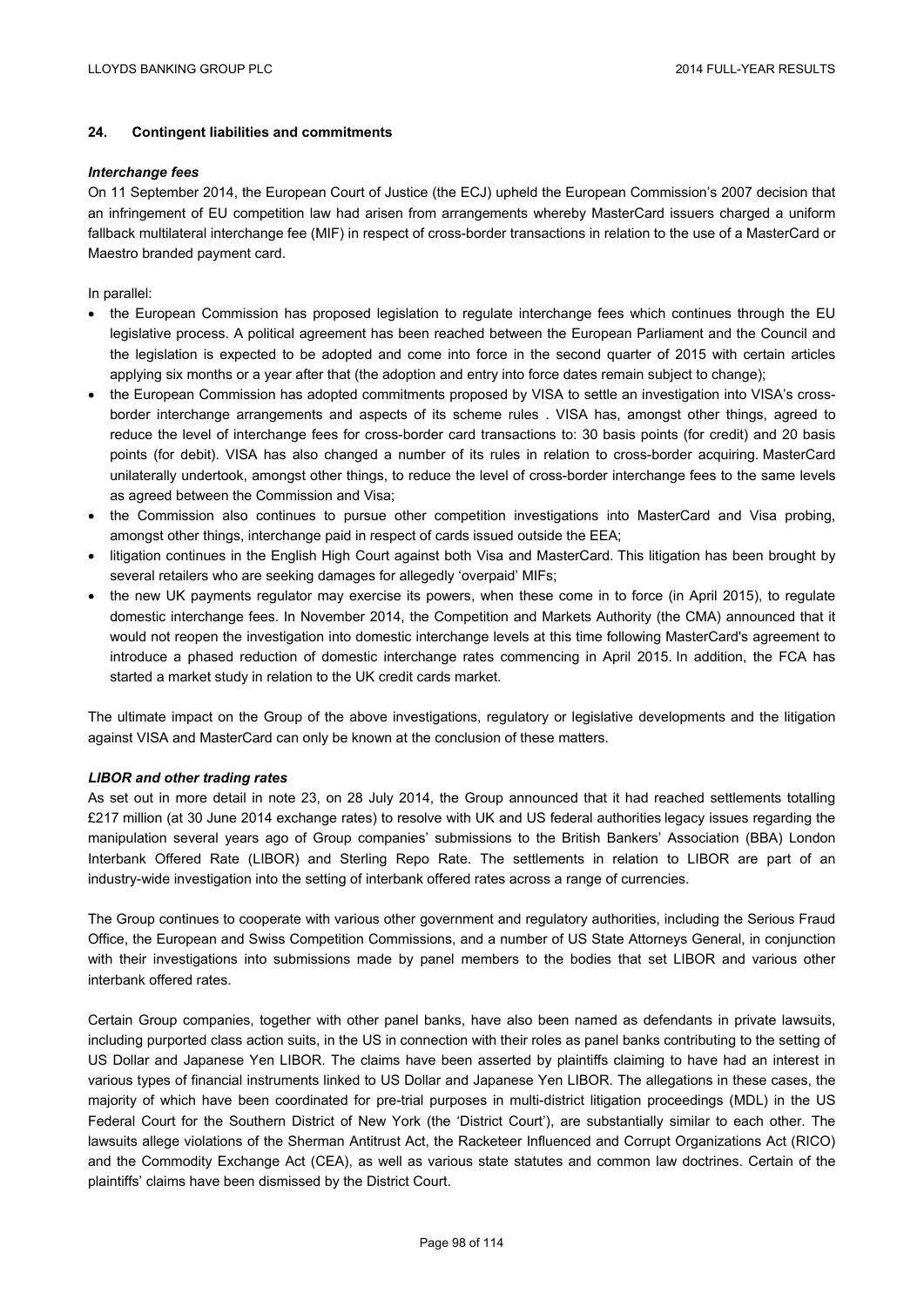## **24. Contingent liabilities and commitments** (continued)

The Group is also reviewing its activities in relation to the setting of certain foreign exchange daily benchmark rates and related matters, following the FCA's publicised initiation of an investigation into other financial institutions in relation to this activity. The Group is co-operating with the FCA and other regulators and is providing information about the Group's review to those regulators. In addition, the Group, together with a number of other banks, was named as a defendant in several actions filed in the District Court between late 2013 and February 2014, in which the plaintiffs alleged that the defendants manipulated WM/Reuters foreign exchange rates in violation of US antitrust laws. On 31 March 2014, plaintiffs effectively withdrew their claims against the Group (but not against all defendants) by filing a superseding consolidated and amended pleading against a number of other defendants without naming any Group entity as a defendant.

It is currently not possible to predict the scope and ultimate outcome on the Group of the various outstanding regulatory investigations not encompassed by the settlements, any private lawsuits or any related challenges to the interpretation or validity of any of the Group's contractual arrangements, including their timing and scale.

#### *UK shareholder litigation*

In August 2014, the Group and a number of former directors were named as defendants in a claim filed in the English High Court by a number of claimants who held shares in Lloyds TSB Group plc (LTSB) prior to the acquisition of HBOS plc, alleging breaches of fiduciary and tortious duties in relation to information provided to shareholders in connection with the acquisition and the recapitalisation of LTSB. The claim is at an early stage and so it is currently not possible to determine the ultimate impact on the Group (if any), but it intends to defend the claim vigorously.

### *Financial Services Compensation Scheme*

The Financial Services Compensation Scheme (FSCS) is the UK's independent statutory compensation fund of last resort for customers of authorised financial services firms and pays compensation if a firm is unable or likely to be unable to pay claims against it. The FSCS is funded by levies on the authorised financial services industry. Each deposit-taking institution contributes towards the FSCS levies in proportion to their share of total protected deposits on 31 December of the year preceding the scheme year, which runs from 1 April to 31 March.

Following the default of a number of deposit takers in 2008, the FSCS borrowed funds from HM Treasury to meet the compensation costs for customers of those firms. At the end of the latest FSCS scheme year (31 March 2014), the principal balance outstanding on these loans was £16,591 million (31 March 2013: £17,246 million). Although the substantial majority of this loan will be repaid from funds the FSCS receives from asset sales, surplus cash flow or other recoveries in relation to the assets of the firms that defaulted, any shortfall will be funded by deposit-taking participants of the FSCS. The amount of future levies payable by the Group depends on a number of factors including the amounts recovered by the FSCS from asset sales, the Group's participation in the deposit-taking market at 31 December, the level of protected deposits and the population of deposit-taking participants.

#### *Investigation into Bank of Scotland and report on HBOS*

The FSA's enforcement investigation into Bank of Scotland plc's Corporate division between 2006 and 2008 concluded with the publication of a Final Notice on 9 March 2012. No financial penalty was imposed on the Group or Bank of Scotland plc. On 12 September 2012 the FSA confirmed it was starting work on a public interest report on HBOS. That report is now being produced as a joint PRA / FCA report. Although the Terms of Reference for the HBOS review (issued on 11 July 2014) stated an aim to publish the final report by the end of 2014, the report has not yet been published.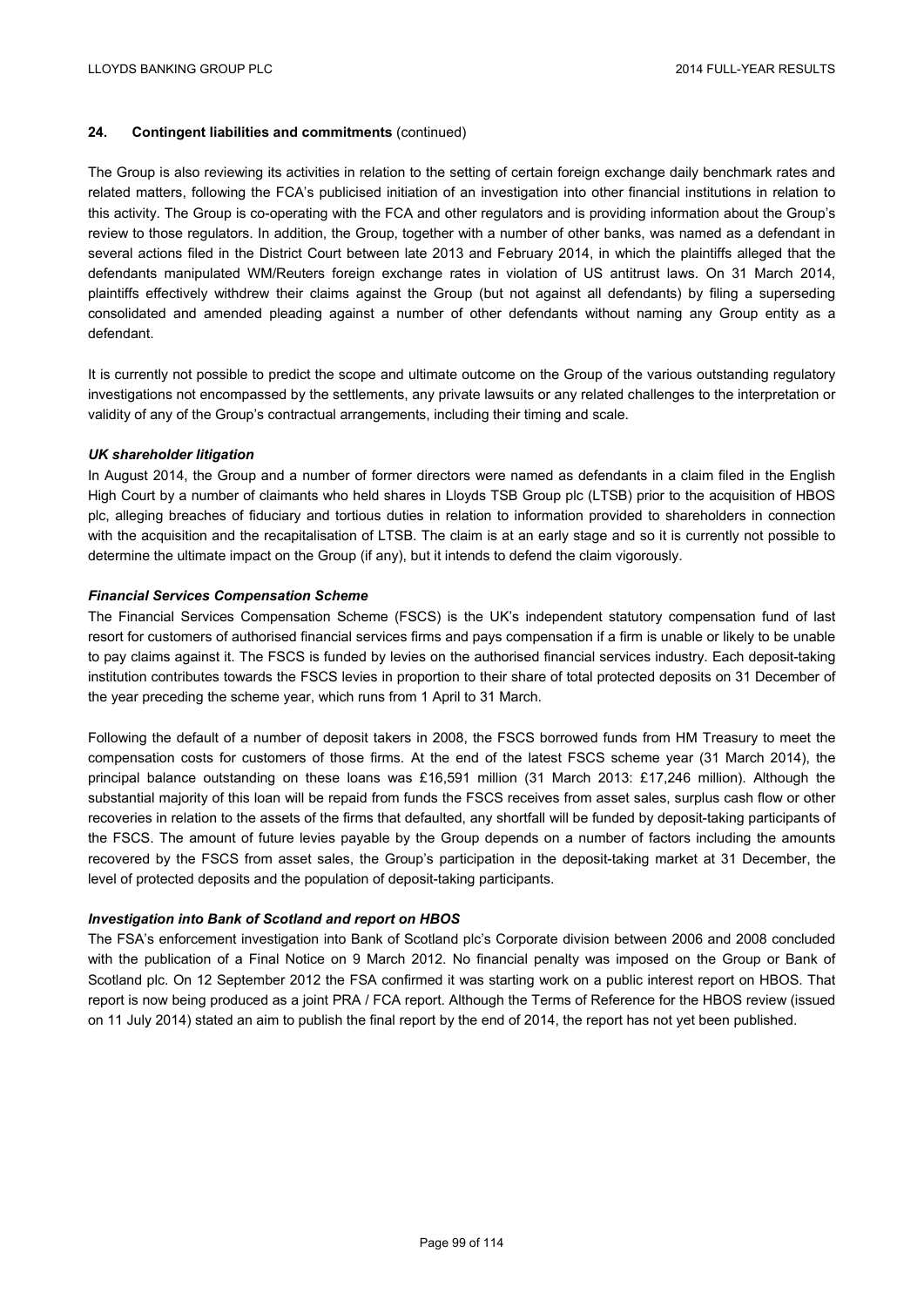## **24. Contingent liabilities and commitments** (continued)

#### *US-Swiss tax programme*

The US Department of Justice (the DOJ) and the Swiss Federal Department of Finance announced on 29 August 2013 a programme (the Programme) for Swiss banks to obtain resolution concerning their status in connection with on-going investigations by the DOJ into individuals and entities that use foreign (i.e. non-US) bank accounts to evade US taxes and reporting requirements, and individuals and entities that facilitate or have facilitated the evasion of such taxes and reporting requirements. Swiss banks that chose to participate notified the DOJ of their election to categorise their relevant banking operations according to one of a number of defined categories under the Programme.

The Group carried out private banking operations in Switzerland with assets under management of approximately £7 billion. Those operations were sold in November 2013. Therefore, as a protective measure, in December 2013 the Group notified the DOJ of its intent to participate in the Programme. Having completed due diligence under the terms of the Programme, the Group has concluded that its further participation in the Programme is not warranted and it has communicated to the DOJ its decision to withdraw from the Programme.

### *Tax authorities*

The Group provides for potential tax liabilities that may arise on the basis of the amounts expected to be paid to tax authorities. This includes open matters where Her Majesty's Revenue and Customs (HMRC) adopt a different interpretation and application of tax law which might lead to additional tax. The Group has an open matter in relation to a claim for group relief of losses incurred in its former Irish banking subsidiary, which ceased trading on 31 December 2010. In the second half of 2013 HMRC informed the Group that their interpretation of the UK rules, permitting the offset of such losses, denies the claim; if HMRC's position is found to be correct management estimate that this would result in an increase in current tax liabilities of approximately £600 million and a reduction in the Group's deferred tax asset of approximately £400 million. The Group does not agree with HMRC's position and, having taken appropriate advice, does not consider that this is a case where additional tax will ultimately fall due.

#### *Residential mortgage repossessions*

In August 2014, the Northern Ireland High Court handed down judgment in favour of the borrowers in relation to three residential mortgage test cases, concerning certain aspects of the Group's practice with respect to the recalculation of contractual monthly instalments of customers in arrears. The Group is reviewing the issues raised by the judgment and will respond as appropriate to any investigations or proceedings that may in due course by instigated as a result of these issues.

#### *Other legal actions and regulatory matters*

In addition, during the ordinary course of business the Group is subject to other complaints and threatened or actual legal proceedings (including class or group action claims) brought by or on behalf of employees, customers, investors or other third parties, as well as regulatory reviews, challenges, investigations and enforcement actions, both in the UK and overseas. All such material matters are periodically reassessed, with the assistance of external professional advisers where appropriate, to determine the likelihood of the Group incurring a liability. In those instances where it is concluded that it is more likely than not that a payment will be made, a provision is established to management's best estimate of the amount required at the relevant balance sheet date. In some cases it will not be possible to form a view, for example because the facts are unclear or because further time is needed properly to assess the merits of the case, and no provisions are held in relation to such matters. However the Group does not currently expect the final outcome of any such case to have a material adverse effect on its financial position, operations or cash flows.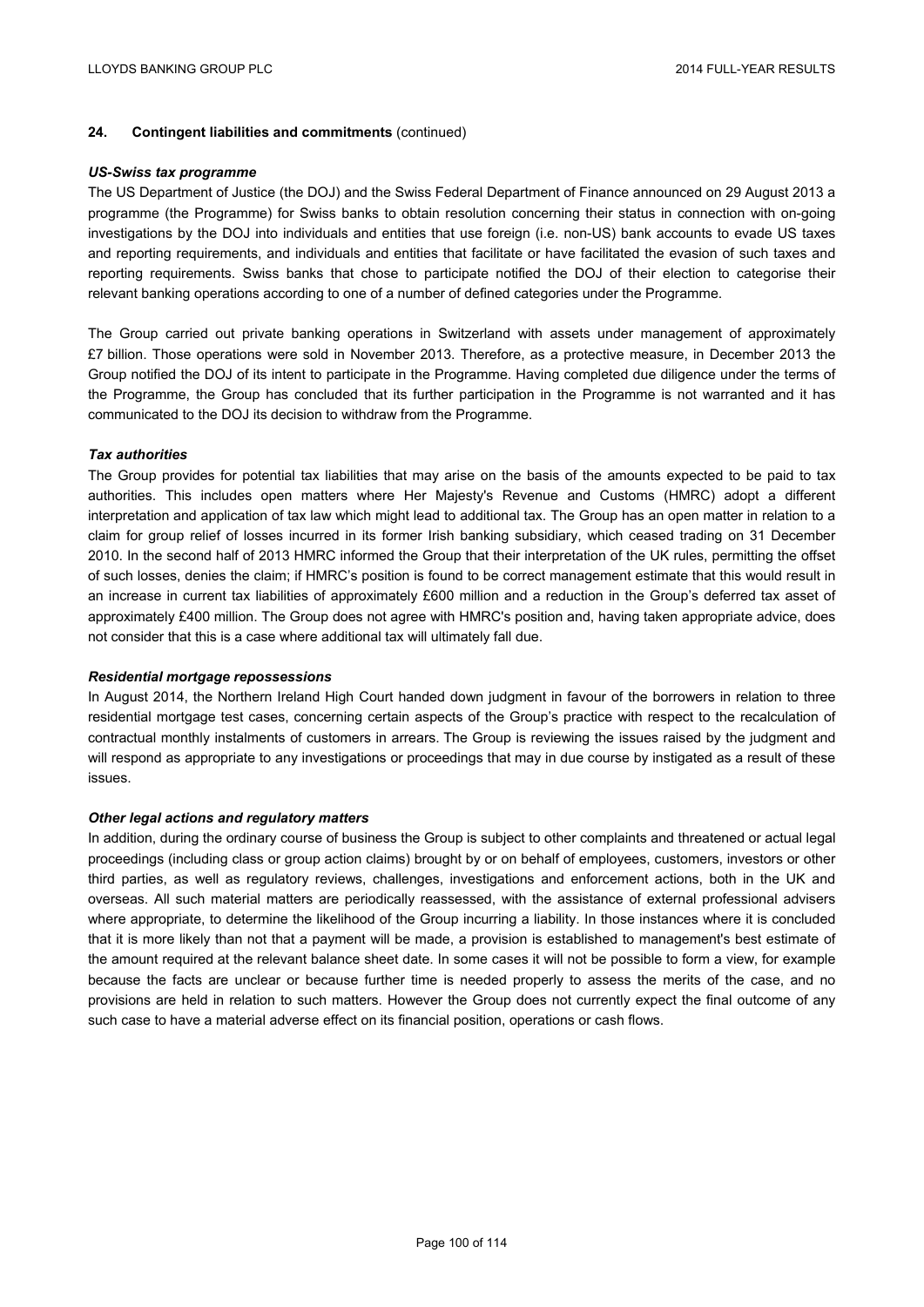## **24. Contingent liabilities and commitments** (continued)

#### **Contingent liabilities and commitments arising from the banking business**

|                                                                                | At          | At          |
|--------------------------------------------------------------------------------|-------------|-------------|
|                                                                                | 31 December | 31 December |
|                                                                                | 2014        | 2013        |
|                                                                                | £m          | £m          |
| <b>Contingent liabilities</b>                                                  |             |             |
| Acceptances and endorsements                                                   | 59          | 204         |
| Other:                                                                         |             |             |
| Other items serving as direct credit substitutes                               | 330         | 710         |
| Performance bonds and other transaction-related contingencies                  | 2,293       | 1,966       |
|                                                                                | 2,623       | 2,676       |
| <b>Total contingent liabilities</b>                                            | 2,682       | 2,880       |
| <b>Commitments</b>                                                             |             |             |
| Documentary credits and other short-term trade-related transactions            | 101         | 54          |
| Forward asset purchases and forward deposits placed                            | 162         | 440         |
| Undrawn formal standby facilities, credit lines and other commitments to lend: |             |             |
| Less than 1 year original maturity:                                            |             |             |
| Mortgage offers made                                                           | 8,809       | 9,559       |
| Other commitments                                                              | 64,015      | 55,002      |
|                                                                                | 72,824      | 64,561      |
| 1 year or over original maturity                                               | 34,455      | 40,616      |
| <b>Total commitments</b>                                                       | 107,542     | 105,671     |

Of the amounts shown above in respect of undrawn formal standby facilities, credit lines and other commitments to lend, £55,029 million (31 December 2013: £56,292 million) was irrevocable.

## **25. Fair values of financial assets and liabilities**

The valuations of financial instruments have been classified into three levels according to the quality and reliability of information used to determine those fair values.

#### *Level 1 portfolios*

Level 1 fair value measurements are those derived from unadjusted quoted prices in active markets for identical assets or liabilities. Products classified as level 1 predominantly comprise equity shares, treasury bills and other government securities.

#### *Level 2 portfolios*

Level 2 valuations are those where quoted market prices are not available, for example where the instrument is traded in a market that is not considered to be active or valuation techniques are used to determine fair value and where these techniques use inputs that are based significantly on observable market data. Examples of such financial instruments include most over-the-counter derivatives, financial institution issued securities, certificates of deposit and certain asset-backed securities.

## *Level 3 portfolios*

Level 3 portfolios are those where at least one input which could have a significant effect on the instrument's valuation is not based on observable market data. Such instruments would include the Group's venture capital and unlisted equity investments which are valued using various valuation techniques that require significant management judgement in determining appropriate assumptions, including earnings multiples and estimated future cash flows. Certain of the Group's asset-backed securities and derivatives, principally where there is no trading activity in such securities, are also classified as level 3.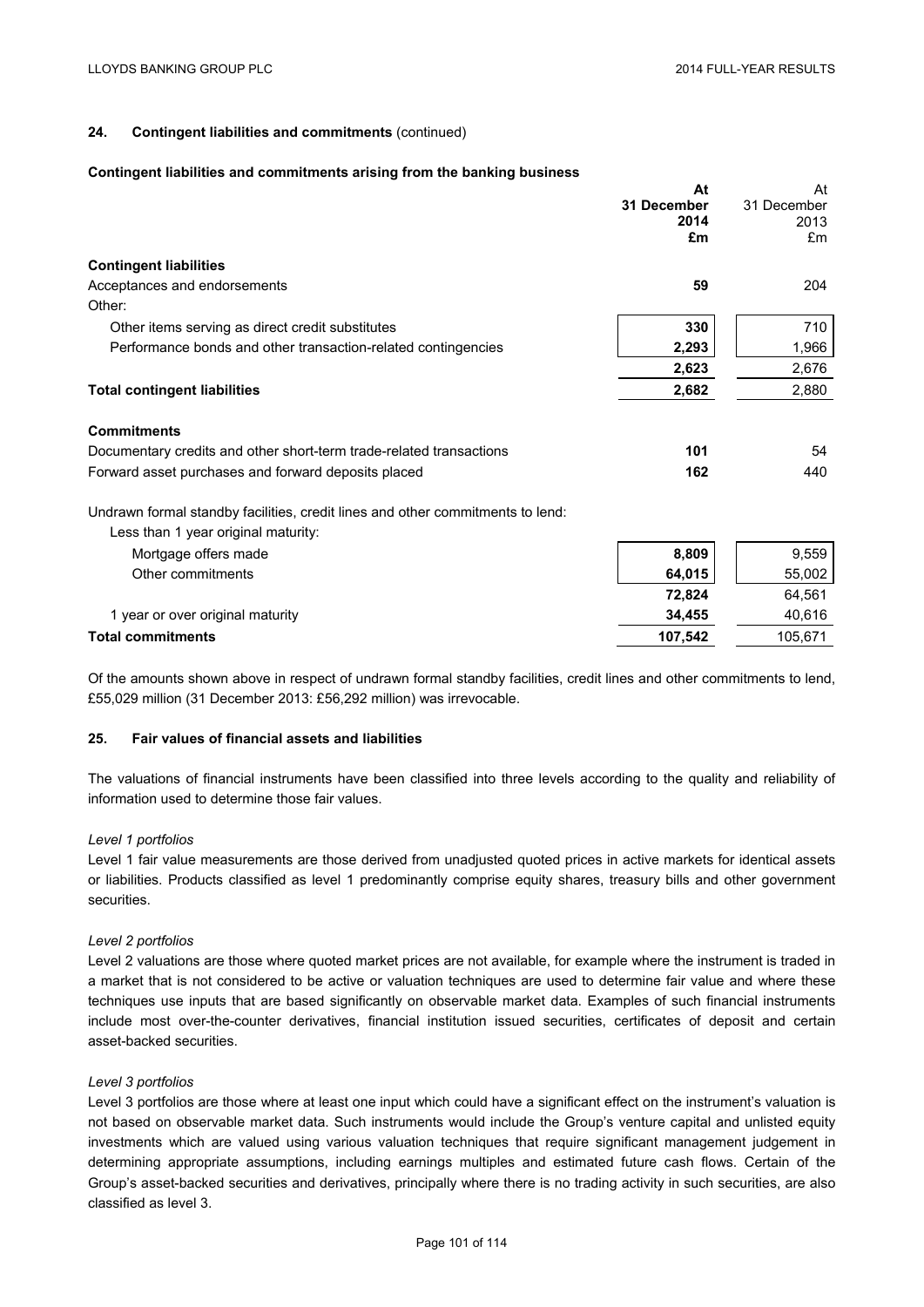#### **Valuation control framework**

Key elements of the valuation control framework, which covers processes for all levels in the fair value hierarchy including level 3 portfolios, include model validation (incorporating pre-trade and post-trade testing), product implementation review and independent price verification. Formal committees meet quarterly to discuss and approve valuations in more judgemental areas.

### **Transfers into and out of level 3 portfolios**

Transfers out of level 3 portfolios arise when inputs that could have a significant impact on the instrument's valuation become market observable; conversely, transfers into the portfolios arise when consistent sources of data cease to be available.

### **Valuation methodology**

For level 2 and level 3 portfolios, there is no significant change to what was disclosed in the Group's 2013 Annual Report and Accounts in respect of the valuation methodology (techniques and inputs) applied to such portfolios.

The table below summarises the carrying values of financial assets and liabilities presented on the Group's balance sheet. The fair values presented in the table are at a specific date and may be significantly different from the amounts which will actually be paid or received on the maturity or settlement date.

|                                                       | 31 December 2014 |         | 31 December 2013 <sup>1</sup> |         |
|-------------------------------------------------------|------------------|---------|-------------------------------|---------|
|                                                       | Carrying         | Fair    | Carrying                      | Fair    |
|                                                       | value            | value   | value                         | value   |
|                                                       | £m               | £m      | £m                            | £m      |
| <b>Financial assets</b>                               |                  |         |                               |         |
| Trading and other financial assets at fair value      |                  |         |                               |         |
| through profit or loss                                | 151,931          | 151,931 | 142,683                       | 142,683 |
| Derivative financial instruments                      | 36,128           | 36,128  | 30,804                        | 30,804  |
| Loans and receivables:                                |                  |         |                               |         |
| Loans and advances to banks                           | 26,155           | 26,031  | 25,365                        | 25,296  |
| Loans and advances to customers                       | 482,704          | 480,631 | 492,952                       | 484,166 |
| Debt securities                                       | 1,213            | 1,100   | 1,355                         | 1,251   |
| Available-for-sale financial instruments              | 56,493           | 56,493  | 43,976                        | 43,976  |
| <b>Financial liabilities</b>                          |                  |         |                               |         |
| Deposits from banks                                   | 10,887           | 10,902  | 13,982                        | 14,101  |
| Customer deposits                                     | 447,067          | 450,038 | 439,467                       | 440,011 |
| Trading and other financial liabilities at fair value |                  |         |                               |         |
| through profit or loss                                | 62,102           | 62,102  | 43,625                        | 43,625  |
| Derivative financial instruments                      | 33,187           | 33,187  | 27,658                        | 27,658  |
| Debt securities in issue                              | 76,233           | 80,244  | 87,102                        | 90,803  |
| Liabilities arising from non-participating investment |                  |         |                               |         |
| contracts                                             | 27,248           | 27,248  | 27,590                        | 27,590  |
| Financial guarantees                                  | 51               | 51      | 50                            | 50      |
| Subordinated liabilities                              | 26,042           | 30,175  | 32,312                        | 34,449  |

 $1$  See note 1.

The carrying amount of the following financial instruments is a reasonable approximation of fair value: cash and balances at central banks, items in the course of collection from banks, items in course of transmission to banks and notes in circulation.

The Group manages valuation adjustments for its derivative exposures on a net basis; the Group determines their fair values on the basis of their net exposures. In all other cases, fair values of financial assets and liabilities measured at fair value are determined on the basis of their gross exposures.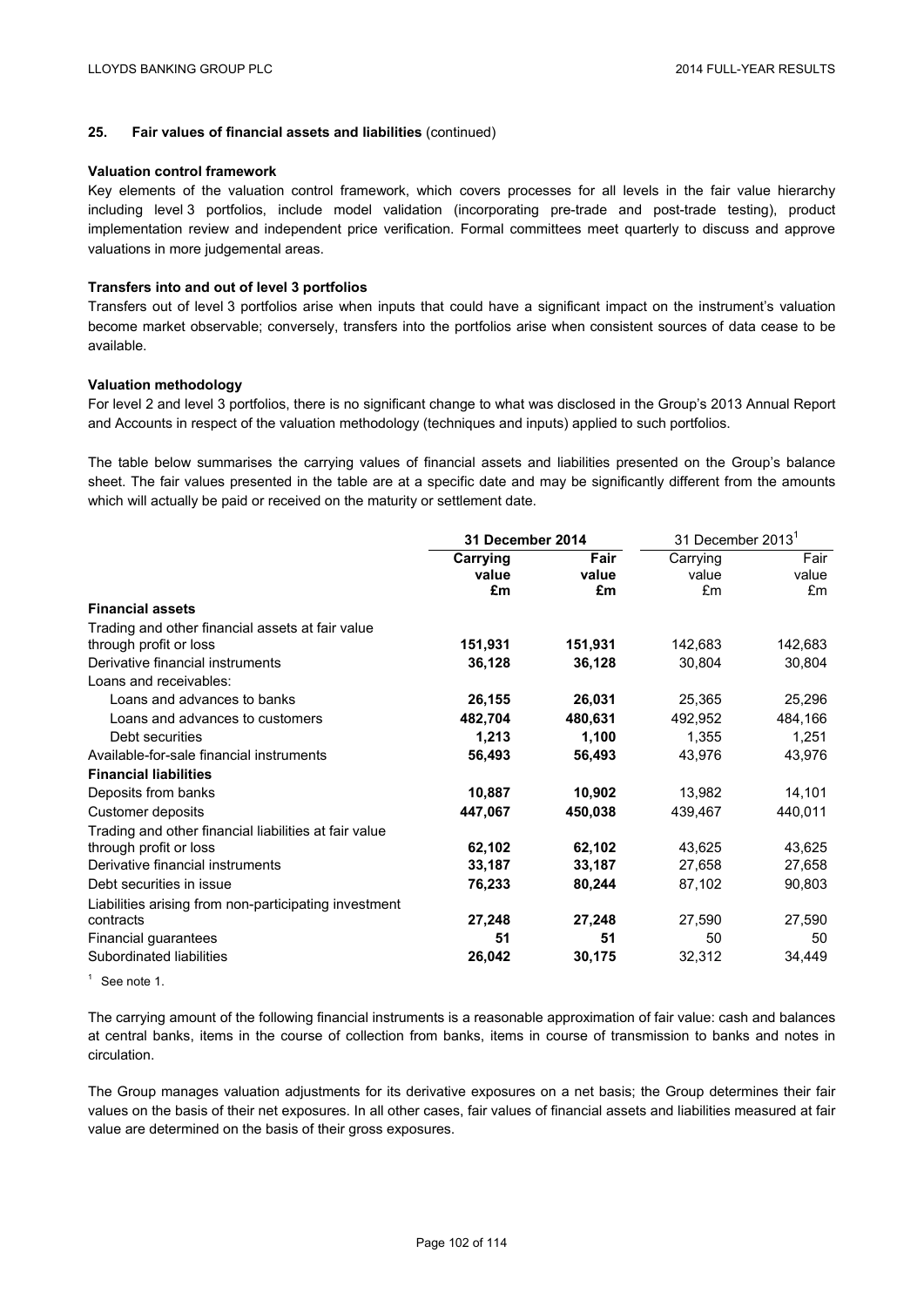The following table provides an analysis of the financial assets and liabilities of the Group that are carried at fair value in the Group's consolidated balance sheet, grouped into levels 1 to 3 based on the degree to which the fair value is observable.

Valuation hierarchy

|                                                                                 | Level 1<br>£m | Level <sub>2</sub><br>£m | Level 3<br>£m | <b>Total</b><br>£m |
|---------------------------------------------------------------------------------|---------------|--------------------------|---------------|--------------------|
| At 31 December 2014                                                             |               |                          |               |                    |
| Trading and other financial assets at fair value<br>through profit or loss:     |               |                          |               |                    |
| Loans and advances to customers                                                 |               | 28,513                   |               | 28,513             |
| Loans and advances to banks                                                     |               | 8,212                    |               | 8,212              |
| Debt securities:                                                                |               |                          |               |                    |
| Government securities                                                           | 23,950        | 1,523                    |               | 25,473             |
| Other public sector securities                                                  |               | 781                      | 1,389         | 2,170              |
| Bank and building society certificates of deposit                               |               | 554                      |               | 554                |
| Asset-backed securities:                                                        |               |                          |               |                    |
| Mortgage-backed securities                                                      | 24            | 963                      | 47            | 1,034              |
| Other asset-backed securities                                                   | 1             | 849                      |               | 850                |
| Corporate and other debt securities                                             | 255           | 19,814                   | 2,021         | 22,090             |
|                                                                                 | 24,230        | 24,484                   | 3,457         | 52,171             |
| Equity shares                                                                   | 59,607        | 322                      | 1,647         | 61,576             |
| Treasury and other bills                                                        | 1,459         |                          |               | 1,459              |
| Total trading and other financial assets at fair                                |               |                          |               |                    |
| value through profit or loss                                                    | 85,296        | 61,531                   | 5,104         | 151,931            |
| Available-for-sale financial assets:                                            |               |                          |               |                    |
| Debt securities:                                                                |               |                          |               |                    |
| Government securities                                                           | 47,402        |                          |               | 47,402             |
| Bank and building society certificates of deposit                               |               | 298                      |               | 298                |
| Asset-backed securities:                                                        |               |                          |               |                    |
| Mortgage-backed securities                                                      |               | 674                      |               | 674                |
| Other asset-backed securities                                                   |               | 685                      |               | 685                |
| Corporate and other debt securities                                             | 35            | 5,494                    |               | 5,529              |
|                                                                                 | 47,437        | 7,151                    |               | 54,588             |
| Equity shares                                                                   | 45            | 727                      | 270           | 1,042              |
| Treasury and other bills                                                        | 852           | 11                       |               | 863                |
| Total available-for-sale financial assets                                       | 48,334        | 7,889                    | 270           | 56,493             |
| Derivative financial instruments                                                | 94            | 33,263                   | 2,771         | 36,128             |
| Total financial assets carried at fair value                                    | 133,724       | 102,683                  | 8,145         | 244,552            |
| Trading and other financial liabilities at fair value<br>through profit or loss |               |                          |               |                    |
| Liabilities held at fair value through profit or loss<br>Trading liabilities:   |               | 6,739                    | 5             | 6,744              |
| Liabilities in respect of securities sold under                                 |               |                          |               |                    |
| repurchase agreements                                                           |               | 50,007                   |               | 50,007             |
| Short positions in securities                                                   | 2,700         | 519                      |               | 3,219              |
| Other                                                                           |               | 2,132                    |               | 2,132              |
|                                                                                 | 2,700         | 52,658                   |               | 55,358             |
| Total trading and other financial liabilities at                                |               |                          |               |                    |
| fair value through profit or loss                                               | 2,700         | 59,397                   | 5             | 62,102             |
| Derivative financial instruments                                                | 68            | 31,663                   | 1,456         | 33,187             |
| Financial guarantees                                                            |               |                          | 51            | 51                 |
| Total financial liabilities carried at fair value                               | 2,768         | 91,060                   | 1,512         | 95,340             |

There were no transfers between level 1 and level 2 during the year.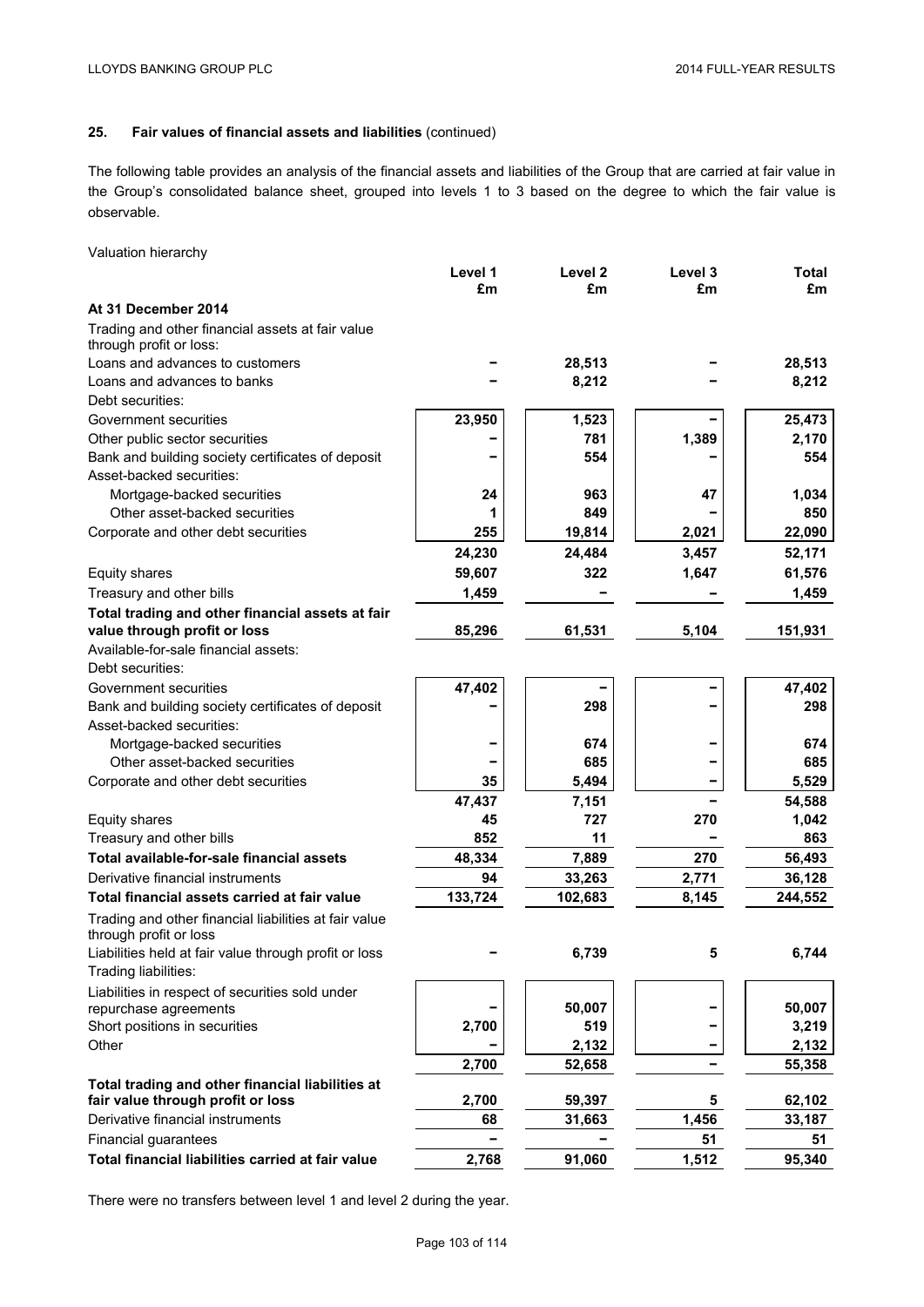Valuation hierarchy

|                                                                                       | Level 1 | Level 2 | Level 3 | Total   |
|---------------------------------------------------------------------------------------|---------|---------|---------|---------|
|                                                                                       | £m      | £m      | £m      | £m      |
| At 31 December 2013 <sup>1</sup>                                                      |         |         |         |         |
| Trading and other financial assets at fair value                                      |         |         |         |         |
| through profit or loss:                                                               |         |         |         |         |
| Loans and advances to customers                                                       |         | 21,110  |         | 21,110  |
| Loans and advances to banks                                                           |         | 8,333   |         | 8,333   |
| Debt securities:                                                                      |         |         |         |         |
| Government securities                                                                 | 20,191  | 498     |         | 20,689  |
| Other public sector securities                                                        |         | 1,312   | 885     | 2,197   |
| Bank and building society certificates of deposit                                     |         | 1,491   |         | 1,491   |
| Asset-backed securities:                                                              |         |         |         |         |
| Mortgage-backed securities                                                            | 30      | 768     |         | 798     |
| Other asset-backed securities                                                         | 171     | 756     |         | 927     |
| Corporate and other debt securities                                                   | 244     | 18,689  | 1,687   | 20,620  |
|                                                                                       | 20,636  | 23,514  | 2,572   | 46,722  |
| Equity shares                                                                         | 64,690  | 53      | 1,660   | 66,403  |
| Treasury and other bills                                                              | 7       | 108     |         | 115     |
| Total trading and other financial assets at fair                                      |         |         |         |         |
| value through profit or loss                                                          | 85,333  | 53,118  | 4,232   | 142,683 |
| Available-for-sale financial assets:                                                  |         |         |         |         |
| Debt securities:                                                                      |         |         |         |         |
| Government securities                                                                 | 38,262  | 28      |         | 38,290  |
| Bank and building society certificates of deposit                                     |         | 208     |         | 208     |
| Asset-backed securities:                                                              |         |         |         |         |
| Mortgage-backed securities                                                            |         | 1,263   |         | 1,263   |
| Other asset-backed securities                                                         |         | 841     | 74      | 915     |
| Corporate and other debt securities                                                   | 56      | 1,799   |         | 1,855   |
|                                                                                       | 38,318  | 4,139   | 74      | 42,531  |
| Equity shares                                                                         | 48      | 147     | 375     | 570     |
| Treasury and other bills                                                              | 852     | 23      |         | 875     |
| Total available-for-sale financial assets                                             | 39,218  | 4,309   | 449     | 43,976  |
| Derivative financial instruments                                                      | 235     | 27,550  | 3,019   | 30,804  |
| Total financial assets carried at fair value                                          | 124,786 | 84,977  | 7,700   | 217,463 |
| Trading and other financial liabilities at fair value<br>through profit or loss       |         |         |         |         |
| Liabilities held at fair value through profit or loss                                 |         | 5,267   | 39      | 5,306   |
| Trading liabilities:                                                                  |         |         |         |         |
| Liabilities in respect of securities sold under                                       |         |         |         |         |
| repurchase agreements                                                                 |         | 28,902  |         | 28,902  |
| Short positions in securities                                                         | 6,473   | 417     |         | 6,890   |
| Other                                                                                 |         | 2,527   |         | 2,527   |
|                                                                                       | 6,473   | 31,846  |         | 38,319  |
| Total trading and other financial liabilities at fair<br>value through profit or loss | 6,473   | 37,113  | 39      | 43,625  |
| Derivative financial instruments                                                      | 119     | 26,553  | 986     | 27,658  |
| Financial guarantees                                                                  |         |         | 50      | 50      |
| Total financial liabilities carried at fair value                                     | 6,592   | 63,666  | 1,075   | 71,333  |
|                                                                                       |         |         |         |         |

 $1$  See note 1.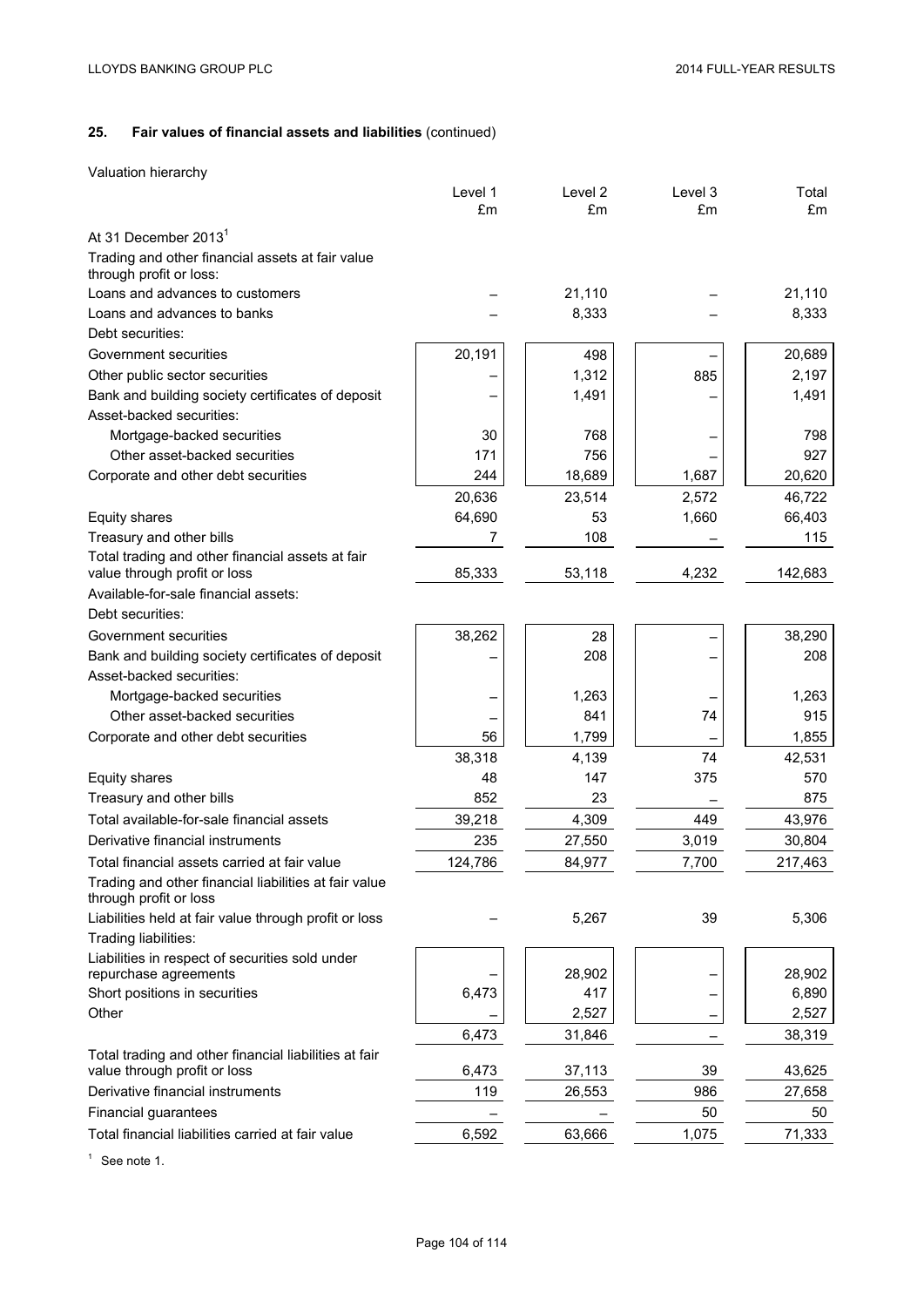# **Movements in level 3 portfolio**

The tables below analyse movements in the level 3 financial assets portfolio.

|                                                                                                                                       | <b>Trading</b><br>and other<br>financial<br>assets at fair<br>value through<br>profit or loss<br>£m | Available-<br>for-sale<br>financial<br>assets<br>£m | <b>Derivative</b><br>assets<br>£m | Total<br>financial<br>assets<br>carried at<br>fair value<br>£m |
|---------------------------------------------------------------------------------------------------------------------------------------|-----------------------------------------------------------------------------------------------------|-----------------------------------------------------|-----------------------------------|----------------------------------------------------------------|
| At 1 January 2014                                                                                                                     | 4,232                                                                                               | 449                                                 | 3,019                             | 7,700                                                          |
| Exchange and other adjustments                                                                                                        | 5                                                                                                   | (7)                                                 | (11)                              | (13)                                                           |
| Gains recognised in the income statement within<br>other income                                                                       | 579                                                                                                 |                                                     | 755                               | 1,334                                                          |
| Gains recognised in other comprehensive income<br>within the revaluation reserve in respect of                                        |                                                                                                     |                                                     |                                   |                                                                |
| available-for-sale financial assets                                                                                                   |                                                                                                     | (61)                                                |                                   | (61)                                                           |
| Purchases                                                                                                                             | 552                                                                                                 | 229                                                 | 68                                | 849                                                            |
| Sales                                                                                                                                 | (587)                                                                                               | (266)                                               | (154)                             | (1,007)                                                        |
| Derecognised pursuant to exchange and retail<br>tender offers in respect of Enhanced Capital Notes                                    |                                                                                                     |                                                     | (967)                             | (967)                                                          |
| Transfers into the level 3 portfolio                                                                                                  | 708                                                                                                 |                                                     | 114                               | 822                                                            |
| Transfers out of the level 3 portfolio                                                                                                | (385)                                                                                               | (74)                                                | (53)                              | (512)                                                          |
| At 31 December 2014                                                                                                                   | 5,104                                                                                               | 270                                                 | 2,771                             | 8,145                                                          |
| Gains recognised in the income statement<br>within other income relating to those assets<br>held at 31 December 2014                  | 547                                                                                                 |                                                     | 755                               | 1,302                                                          |
|                                                                                                                                       | Trading<br>and other<br>financial<br>assets at fair<br>value through<br>profit or loss<br>£m        | Available-<br>for-sale<br>financial<br>assets<br>£m | Derivative<br>assets<br>£m        | Total<br>financial<br>assets<br>carried at<br>fair value<br>£m |
| At 1 January 2013                                                                                                                     | 3,306                                                                                               | 567                                                 | 2,358                             | 6,231                                                          |
| Exchange and other adjustments                                                                                                        | 21                                                                                                  | 15                                                  | 2                                 | 38                                                             |
| Gains recognised in the income statement within<br>other income                                                                       | 296                                                                                                 |                                                     | 144                               | 440                                                            |
| Gains recognised in other comprehensive income<br>within the revaluation reserve in respect of<br>available-for-sale financial assets |                                                                                                     | 40                                                  |                                   | 40                                                             |
| Purchases                                                                                                                             | 582                                                                                                 | 43                                                  | 271                               | 896                                                            |
| Sales                                                                                                                                 | (631)                                                                                               | (224)                                               | (102)                             | (957)                                                          |
| Transfers into the level 3 portfolio                                                                                                  | 995                                                                                                 | 12                                                  | 354                               | 1,361                                                          |
| Transfers out of the level 3 portfolio                                                                                                | (337)                                                                                               | (4)                                                 | (8)                               | (349)                                                          |
| At 31 December 2013                                                                                                                   | 4,232                                                                                               | 449                                                 | 3,019                             | 7,700                                                          |
| Gains recognised in the income statement within<br>other income relating to those assets held at<br>31 December 2013                  | 70                                                                                                  |                                                     | 159                               | 229                                                            |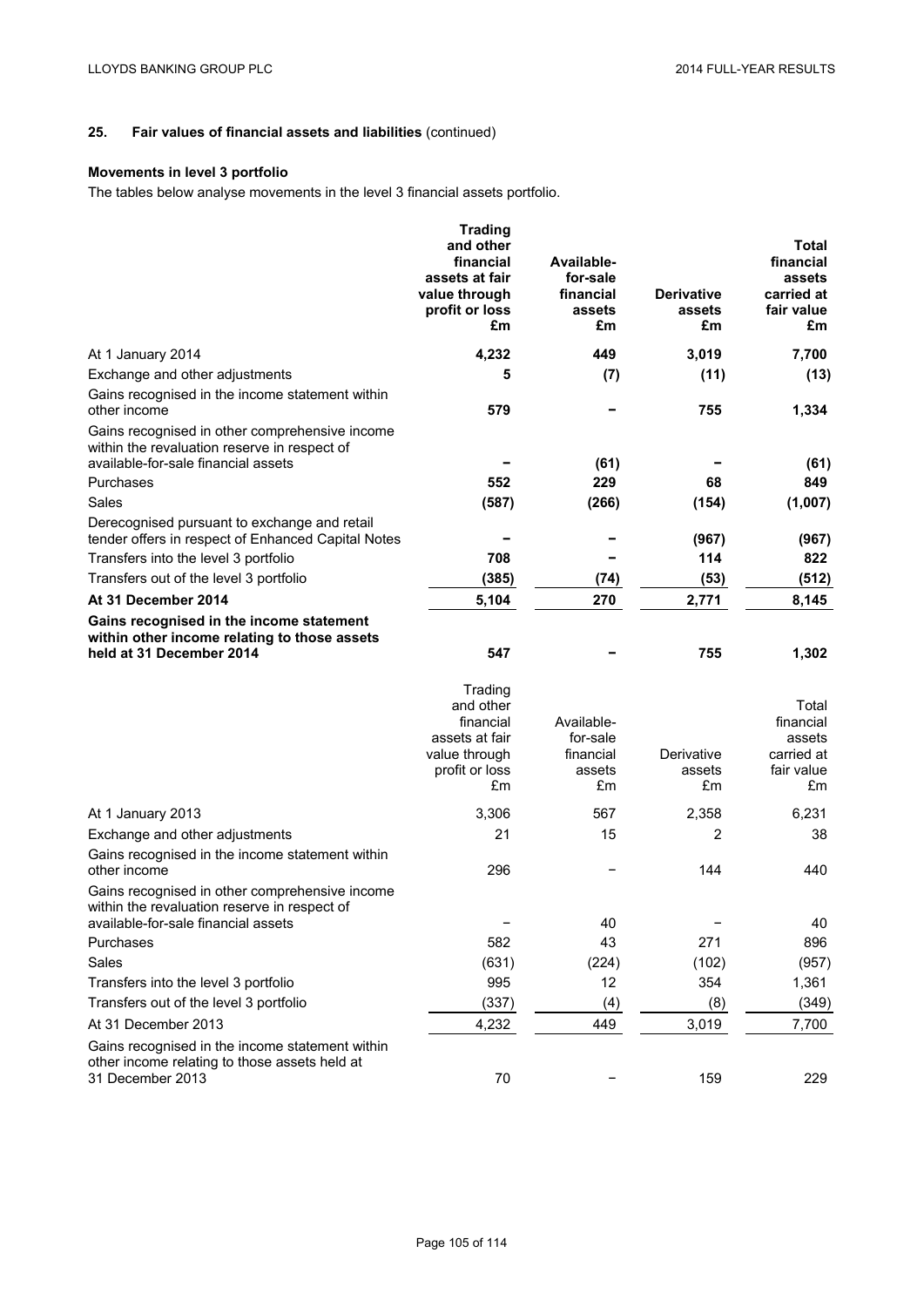# **Movements in level 3 portfolio**

The tables below analyse movements in the level 3 financial liabilities portfolio.

|                                                                                                                                    | <b>Trading and</b><br>other financial<br>liabilities<br>at fair value<br>through profit<br>or loss<br>£m | <b>Derivative</b><br>liabilities<br>£m | <b>Financial</b><br>guarantees<br>£m | <b>Total</b><br>financial<br><b>liabilities</b><br>carried at<br>fair value<br>£m |
|------------------------------------------------------------------------------------------------------------------------------------|----------------------------------------------------------------------------------------------------------|----------------------------------------|--------------------------------------|-----------------------------------------------------------------------------------|
| At 1 January 2014                                                                                                                  | 39                                                                                                       | 986                                    | 50                                   | 1,075                                                                             |
| Exchange and other adjustments                                                                                                     |                                                                                                          | (4)                                    |                                      | (4)                                                                               |
| (Gains) losses recognised in the income statement<br>within other income                                                           | (5)                                                                                                      | 375                                    |                                      | 371                                                                               |
| Additions                                                                                                                          |                                                                                                          | 59                                     |                                      | 59                                                                                |
| Redemptions                                                                                                                        | (29)                                                                                                     | (66)                                   |                                      | (95)                                                                              |
| Transfers into the level 3 portfolio                                                                                               |                                                                                                          | 110                                    |                                      | 110                                                                               |
| Transfers out of the level 3 portfolio                                                                                             |                                                                                                          | (4)                                    |                                      | (4)                                                                               |
| At 31 December 2014                                                                                                                | 5                                                                                                        | 1,456                                  | 51                                   | 1,512                                                                             |
| Gains (losses) recognised in the income<br>statement within other income relating to those<br>liabilities held at 31 December 2014 |                                                                                                          | 376                                    |                                      | 377                                                                               |
|                                                                                                                                    | Trading and                                                                                              |                                        |                                      |                                                                                   |

|                                                                                                                                    | other financial<br>liabilities<br>at fair value<br>through profit<br>or loss<br>£m | Derivative<br>liabilities<br>£m | Financial<br>guarantees<br>£m | Total<br>financial<br>liabilities<br>carried at<br>fair value<br>£m |
|------------------------------------------------------------------------------------------------------------------------------------|------------------------------------------------------------------------------------|---------------------------------|-------------------------------|---------------------------------------------------------------------|
| At 1 January 2013                                                                                                                  |                                                                                    | 543                             | 48                            | 591                                                                 |
| Exchange and other adjustments                                                                                                     |                                                                                    | 8                               |                               | 8                                                                   |
| (Gains) losses recognised in the income<br>statement within other income                                                           | 10                                                                                 | (30)                            | 3                             | (17)                                                                |
| Additions                                                                                                                          | 29                                                                                 | 262                             |                               | 291                                                                 |
| Redemptions                                                                                                                        |                                                                                    | (29)                            | (1)                           | (30)                                                                |
| Transfers into the level 3 portfolio                                                                                               |                                                                                    | 233                             |                               | 233                                                                 |
| Transfers out of the level 3 portfolio                                                                                             |                                                                                    | (1)                             |                               | (1)                                                                 |
| At 31 December 2013                                                                                                                | 39                                                                                 | 986                             | 50                            | 1,075                                                               |
| Gains (losses) recognised in the income<br>statement within other income relating to those<br>liabilities held at 31 December 2013 | 10                                                                                 | (20)                            | 3                             | (7)                                                                 |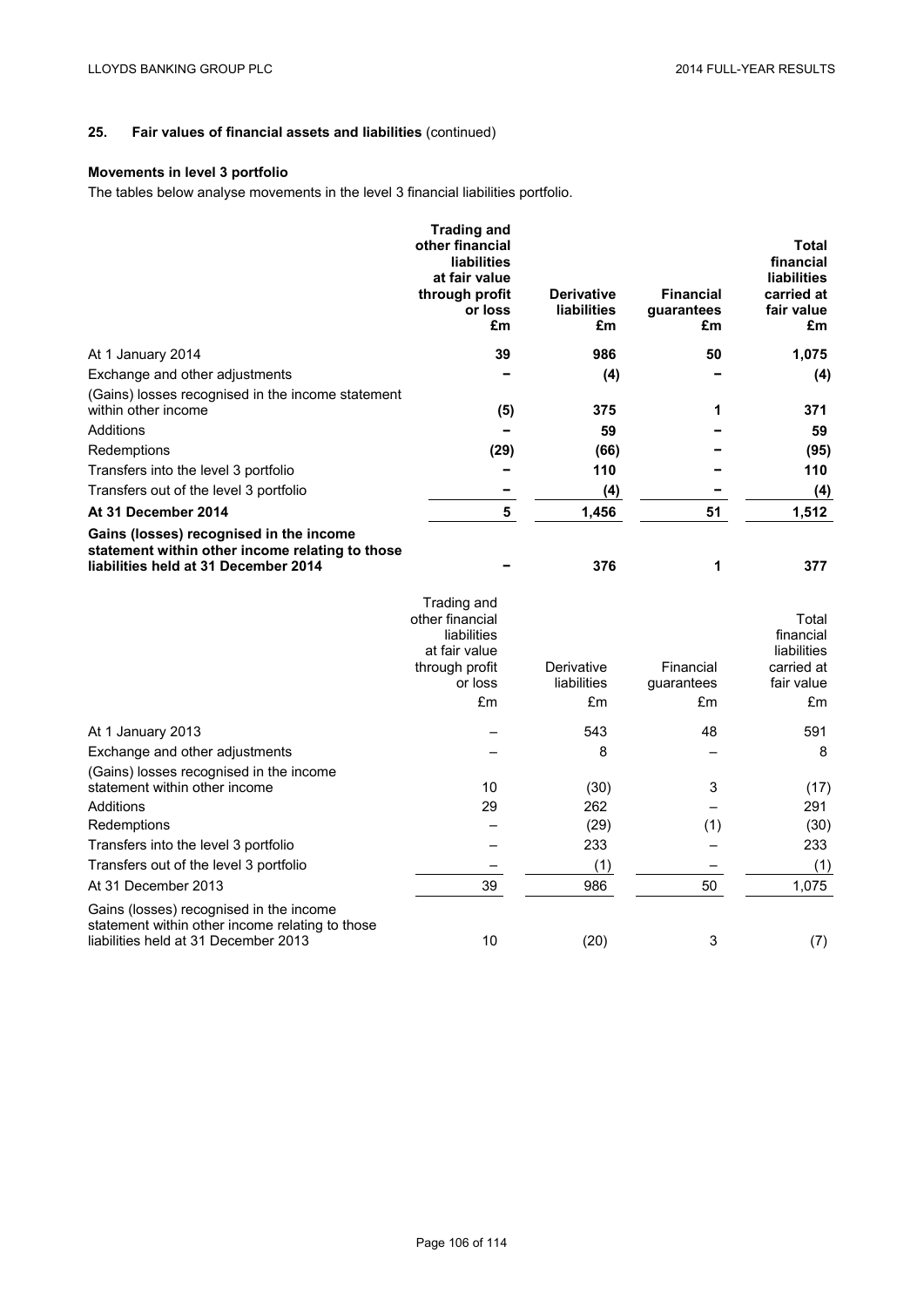|                                                                                        |                                                                                |                                                                                                                 |                    |                         | At 31 December 2014 |                                                                                 |  |
|----------------------------------------------------------------------------------------|--------------------------------------------------------------------------------|-----------------------------------------------------------------------------------------------------------------|--------------------|-------------------------|---------------------|---------------------------------------------------------------------------------|--|
|                                                                                        |                                                                                |                                                                                                                 |                    |                         |                     | <b>Effect of reasonably</b><br>possible alternative<br>assumptions <sup>1</sup> |  |
|                                                                                        | <b>Valuation</b><br>technique(s)                                               | <b>Significant</b><br>unobservable<br>inputs                                                                    | Range <sup>2</sup> | Carrying<br>value<br>£m | changes<br>£m       | Favourable Unfavourable<br>changes<br>£m                                        |  |
| Debt securities                                                                        |                                                                                | Trading and other financial assets at fair value through profit or loss<br>Discounted cash Credit spreads (bps) |                    |                         |                     |                                                                                 |  |
|                                                                                        | flow                                                                           |                                                                                                                 | n/a <sup>3</sup>   | 35                      | 5                   | (5)                                                                             |  |
| Asset-backed<br>securities                                                             | Lead manager or<br>broker quote                                                | n/a                                                                                                             | n/a                | 65                      |                     | (2)                                                                             |  |
| Equity and venture<br>capital investments                                              | Market approach                                                                | Earnings multiple                                                                                               | 4/14               | 2,214                   | 75                  | (75)                                                                            |  |
|                                                                                        | Underlying<br>asset/net asset<br>value (incl.                                  |                                                                                                                 |                    |                         |                     |                                                                                 |  |
|                                                                                        | property prices) <sup>4</sup>                                                  | n/a                                                                                                             | n/a                | 173                     | 26                  | (23)                                                                            |  |
| Unlisted equities<br>and debt securities.<br>property<br>partnerships in               | Underlying<br>asset/net asset<br>value (incl.<br>property prices) <sup>4</sup> |                                                                                                                 |                    |                         |                     |                                                                                 |  |
| the life funds                                                                         |                                                                                | n/a                                                                                                             | n/a                | 2,617                   | 4                   | (2)                                                                             |  |
|                                                                                        |                                                                                |                                                                                                                 |                    | 5,104                   |                     |                                                                                 |  |
| Available-for-sale financial assets                                                    |                                                                                |                                                                                                                 |                    |                         |                     |                                                                                 |  |
| Equity and venture<br>capital investments asset/net asset                              | Underlying<br>value (incl.                                                     |                                                                                                                 |                    |                         |                     |                                                                                 |  |
|                                                                                        | property prices) <sup>4</sup>                                                  | n/a                                                                                                             | n/a                | 270                     | 10                  | (18)                                                                            |  |
|                                                                                        |                                                                                |                                                                                                                 |                    | 270                     |                     |                                                                                 |  |
| <b>Derivative financial assets</b>                                                     |                                                                                |                                                                                                                 |                    |                         |                     |                                                                                 |  |
| Embedded equity<br>conversion feature                                                  | Lead manager or<br>broker quote                                                | Equity conversion<br>feature spread (bps)                                                                       |                    |                         |                     |                                                                                 |  |
| Interest rate                                                                          | Discounted cash                                                                | Inflation swap rate                                                                                             | 175/432            | 646                     | 21                  | (21)                                                                            |  |
| derivatives                                                                            | flow                                                                           | $-$ funding<br>component (bps)<br>Interest rate                                                                 | 3/167              | 1,382                   | 17                  | (16)                                                                            |  |
|                                                                                        | Option pricing<br>model                                                        | volatility                                                                                                      | 4%/120%            | 743                     | 6                   | (6)                                                                             |  |
|                                                                                        |                                                                                |                                                                                                                 |                    | 2,771                   |                     |                                                                                 |  |
| Financial assets carried at fair value                                                 |                                                                                |                                                                                                                 |                    | 8,145                   |                     |                                                                                 |  |
| <b>Trading and other financial liabilities</b><br>at fair value through profit or loss |                                                                                |                                                                                                                 |                    | 5                       |                     |                                                                                 |  |
| <b>Derivative financial liabilities</b>                                                |                                                                                |                                                                                                                 |                    |                         |                     |                                                                                 |  |
| Interest rate<br>derivatives                                                           | Discounted cash<br>flow                                                        | Inflation swap rate<br>- funding                                                                                |                    |                         |                     |                                                                                 |  |
|                                                                                        | Option pricing                                                                 | component (bps)<br>Interest rate                                                                                | 3/167              | 807                     |                     |                                                                                 |  |
|                                                                                        | model                                                                          | volatility                                                                                                      | 4%/120%            | 649                     |                     |                                                                                 |  |
|                                                                                        |                                                                                |                                                                                                                 |                    | 1,456                   |                     |                                                                                 |  |
| <b>Financial guarantees</b>                                                            |                                                                                |                                                                                                                 |                    | 51                      |                     |                                                                                 |  |
| Financial liabilities carried at fair value                                            |                                                                                |                                                                                                                 |                    | 1,512                   |                     |                                                                                 |  |

 $1$  Where the exposure to an unobservable input is managed on a net basis, only the net impact is shown in the table.

 $2^2$  The range represents the highest and lowest inputs used in the level 3 valuations.

<sup>3</sup> A single pricing source is used.

 $4$  Underlying asset/net asset values represent fair value.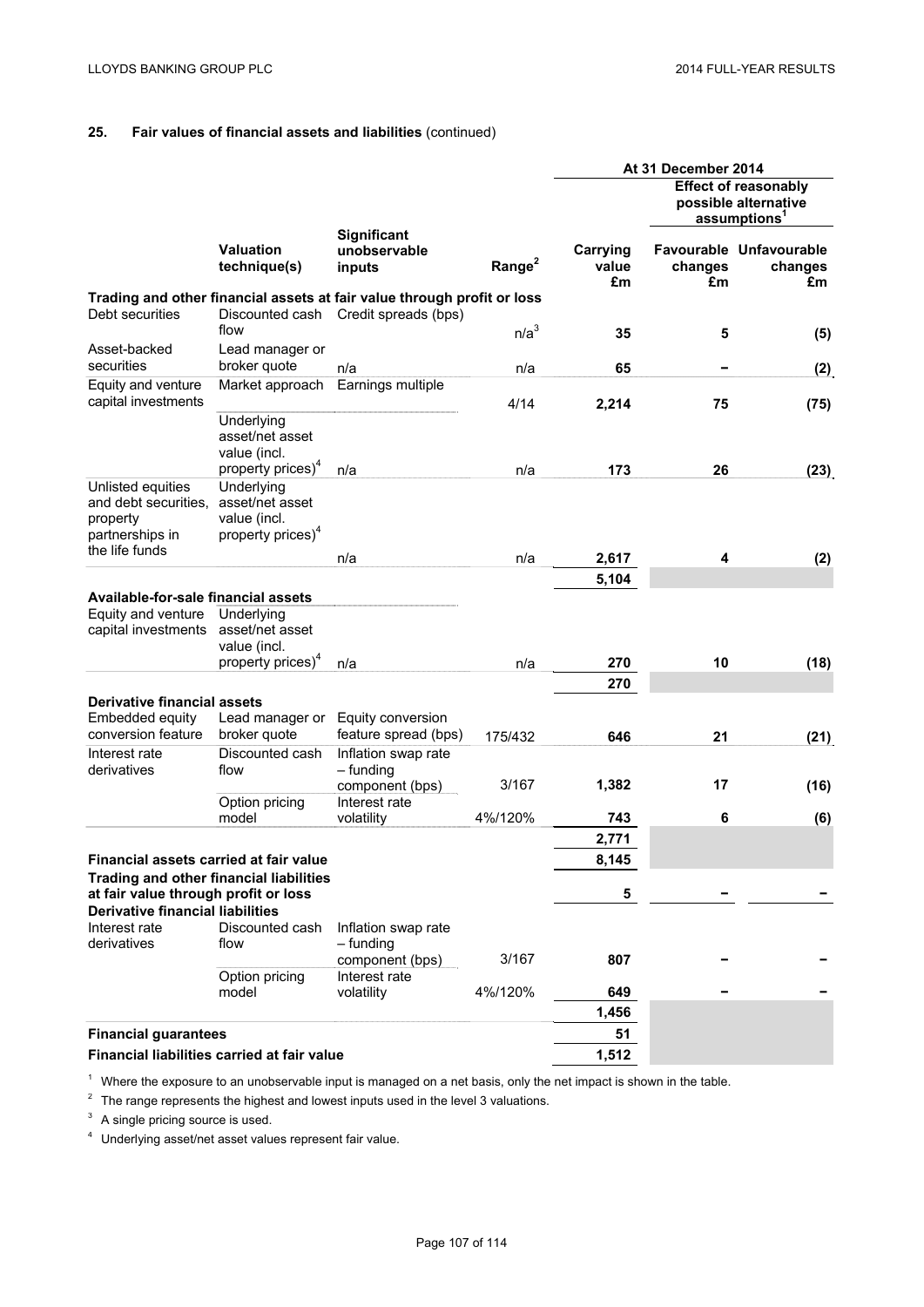|                                                                                                   |                                                         |                                                                         |                    |                   | At 31 December 2013   |                                                                       |
|---------------------------------------------------------------------------------------------------|---------------------------------------------------------|-------------------------------------------------------------------------|--------------------|-------------------|-----------------------|-----------------------------------------------------------------------|
|                                                                                                   |                                                         |                                                                         |                    |                   |                       | Effect of reasonably possible<br>alternative assumptions <sup>1</sup> |
|                                                                                                   | Valuation<br>technique(s)                               | Significant<br>unobservable<br>inputs                                   | Range <sup>2</sup> | Carrying<br>value | Favourable<br>changes | Unfavourable<br>changes                                               |
|                                                                                                   |                                                         |                                                                         |                    | £m                | £m                    | £m                                                                    |
| Debt securities                                                                                   | Discounted cash                                         | Trading and other financial assets at fair value through profit or loss |                    |                   |                       |                                                                       |
|                                                                                                   | flow                                                    | Credit spreads (bps)                                                    | $n/a^3$            | 18                | 5                     | (2)                                                                   |
| Equity and venture Market approach<br>capital investments                                         |                                                         | Earnings multiple                                                       | 0.2/14.6           | 2,132             | 70                    | (70)                                                                  |
|                                                                                                   | Underlying<br>asset/net asset<br>value (incl.           |                                                                         |                    |                   |                       |                                                                       |
| Unlisted equities                                                                                 | property prices) <sup>4</sup><br>Underlying             | n/a                                                                     | n/a                | 130               | 17                    | (16)                                                                  |
| and property<br>partnerships in the value (incl.                                                  | asset/net asset                                         |                                                                         |                    |                   |                       |                                                                       |
| life funds                                                                                        | property prices) <sup>4</sup>                           | n/a                                                                     | n/a                | 1,952             |                       |                                                                       |
|                                                                                                   |                                                         |                                                                         |                    | 4,232             |                       |                                                                       |
| Available-for-sale financial assets<br>Asset-backed<br>securities                                 | Lead manager<br>or broker<br>quote/consensus<br>pricing | n/a                                                                     | n/a                | 74                |                       |                                                                       |
| Equity and venture Underlying<br>capital<br>investments                                           | asset/net asset<br>value (incl.                         |                                                                         |                    |                   |                       |                                                                       |
|                                                                                                   | property prices) <sup>4</sup>                           | n/a                                                                     | n/a                | 375               | 28                    | (19)                                                                  |
|                                                                                                   |                                                         |                                                                         |                    | 449               |                       |                                                                       |
| Derivative financial assets<br>Embedded equity Lead manager or<br>conversion feature broker quote |                                                         | Equity conversion<br>feature spread (bps)                               | 199/420            | 1,212             | 59                    | (58)                                                                  |
| Interest rate<br>derivatives                                                                      | Discounted cash<br>flow                                 | Inflation swap rate<br>- funding                                        |                    |                   |                       |                                                                       |
|                                                                                                   | Option pricing                                          | component (bps)<br>Interest rate                                        | 62/192             | 1,461             | 66                    | (39)                                                                  |
|                                                                                                   | model                                                   | volatility                                                              | 3%/112%            | 346               | 6                     | (7)                                                                   |
|                                                                                                   |                                                         |                                                                         |                    | 3,019             |                       |                                                                       |
| Financial assets carried at fair value                                                            |                                                         |                                                                         |                    | 7,700             |                       |                                                                       |
| fair value through profit or loss<br>Derivative financial liabilities                             | Trading and other financial liabilities at              |                                                                         |                    | 39                | 1                     | (1)                                                                   |
| Interest rate<br>derivatives                                                                      | Discounted cash<br>flow                                 | Inflation swap rate<br>- funding                                        |                    |                   |                       |                                                                       |
|                                                                                                   |                                                         | component (bps)                                                         | 62/192             | 754               |                       |                                                                       |
|                                                                                                   | Option pricing<br>model                                 | Interest rate<br>volatility                                             | 3%/112%            | 232               |                       |                                                                       |
|                                                                                                   |                                                         |                                                                         |                    | 986               |                       |                                                                       |
| Financial guarantees                                                                              |                                                         |                                                                         |                    | 50                |                       |                                                                       |
|                                                                                                   | Financial liabilities carried at fair value             |                                                                         |                    | 1,075             |                       |                                                                       |

 $1$  Where the exposure to an unobservable input is managed on a net basis, only the net impact is shown in the table.

<sup>2</sup> The range represents the highest and lowest inputs used in the level 3 valuations.

 $3$  A single pricing source is used.

<sup>4</sup> Underlying asset/net asset values represent fair value.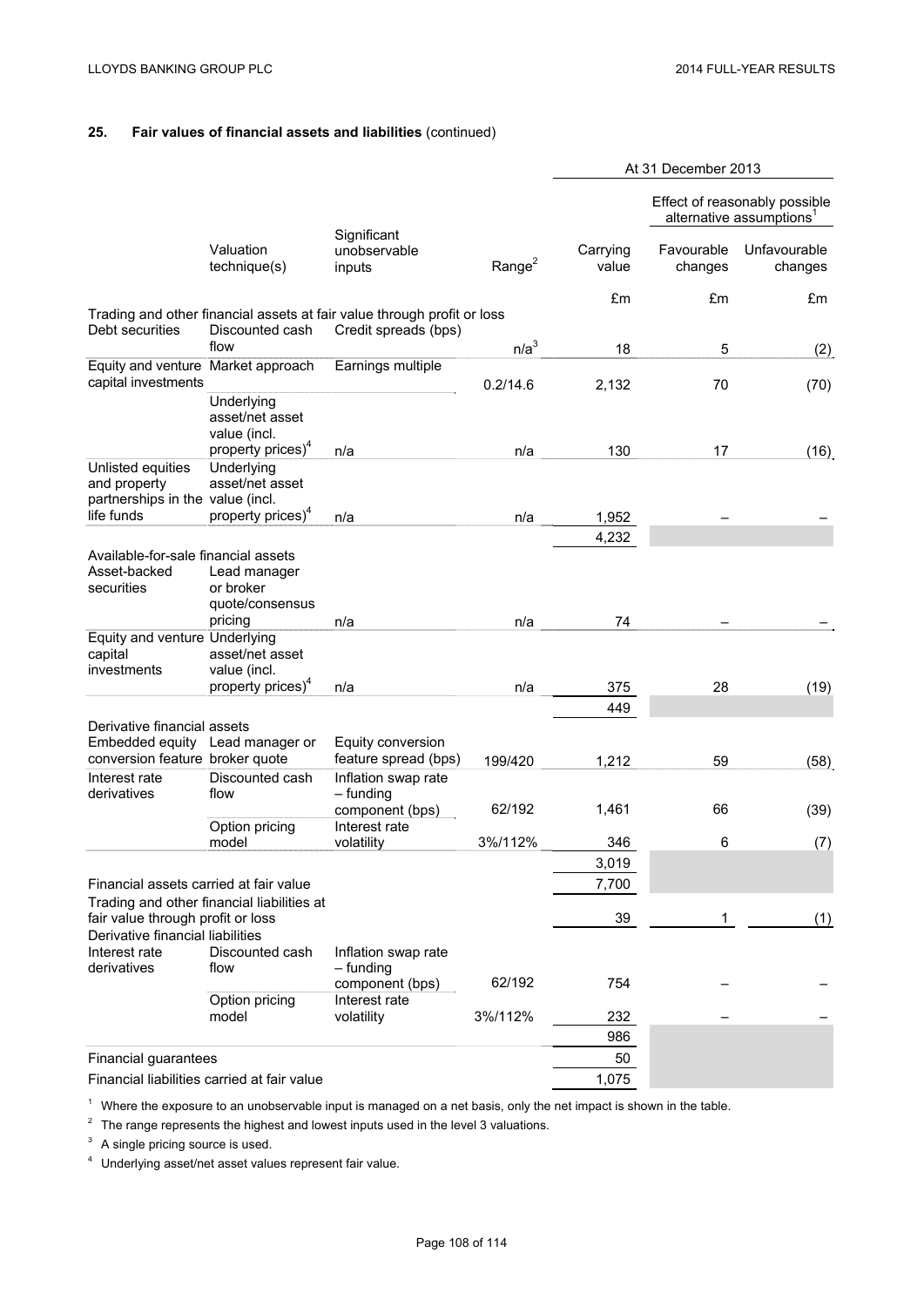### **Unobservable inputs**

Significant unobservable inputs affecting the valuation of debt securities, unlisted equity investments and derivatives are as follows:

- Interest rates and inflation rates are referenced in some derivatives where the payoff that the holder of the derivative receives depends on the behaviour of those underlying references through time.
- Credit spreads represent the premium above the benchmark reference instrument required to compensate for lower credit quality; higher spreads lead to a lower fair value.
- Volatility parameters represent key attributes of option behaviour; higher volatilities typically denote a wider range of possible outcomes.
- Earnings multiples are used to value certain unlisted equity investments; a higher earnings multiple will result in a higher fair value.

### **Reasonably possible alternative assumptions**

Valuation techniques applied to many of the Group's level 3 instruments often involve the use of two or more inputs whose relationship is interdependent. The calculation of the effect of reasonably possible alternative assumptions included in the table above reflects such relationships.

### *Debt securities*

Reasonably possible alternative assumptions have been determined in respect of the Group's structured credit investment by flexing credit spreads.

### *Derivatives*

Reasonably possible alternative assumptions have been determined in respect of the Group's derivative portfolios as follows:

- (i) In respect of the embedded equity conversion feature of the Enhanced Capital Notes, the sensitivity was based on the absolute difference between the actual price of the Enhanced Capital Note and the closest, alternative broker quote available plus the impact of applying a 10 basis points increase/decrease in the market yield used to derive a market price for similar bonds without the conversion feature. The effect of interdependency of the assumptions is not material to the effect of applying reasonably possible alternative assumptions to the valuations of derivative financial instruments.
- (ii) Uncollateralised inflation swaps are valued using appropriate discount spreads for such transactions. These spreads are not generally observable for longer maturities. The reasonably possible alternative valuations reflect flexing of the spreads for the differing maturities to alternative values.
- (iii) Swaptions are priced using industry standard option pricing models. Such models require interest rate volatilities which may be unobservable at longer maturities. To derive reasonably possible alternative valuations these volatilities have been flexed within a range.

### *Unlisted equity, venture capital investments and investments in property partnerships*

The valuation techniques used for unlisted equity and venture capital investments vary depending on the nature of the investment. Reasonably possible alternative valuations for these investments have been calculated by reference to the approach taken, as appropriate to the business sector and investment circumstances and as such the following inputs have been considered:

- for valuations derived from earnings multiples, consideration is given to the risk attributes, growth prospects and financial gearing of comparable businesses when selecting an appropriate multiple;
- the discount rates used in discounted cash flow valuations; and
- in line with International Private Equity and Venture Capital Guidelines, the values of underlying investments in fund investments portfolios.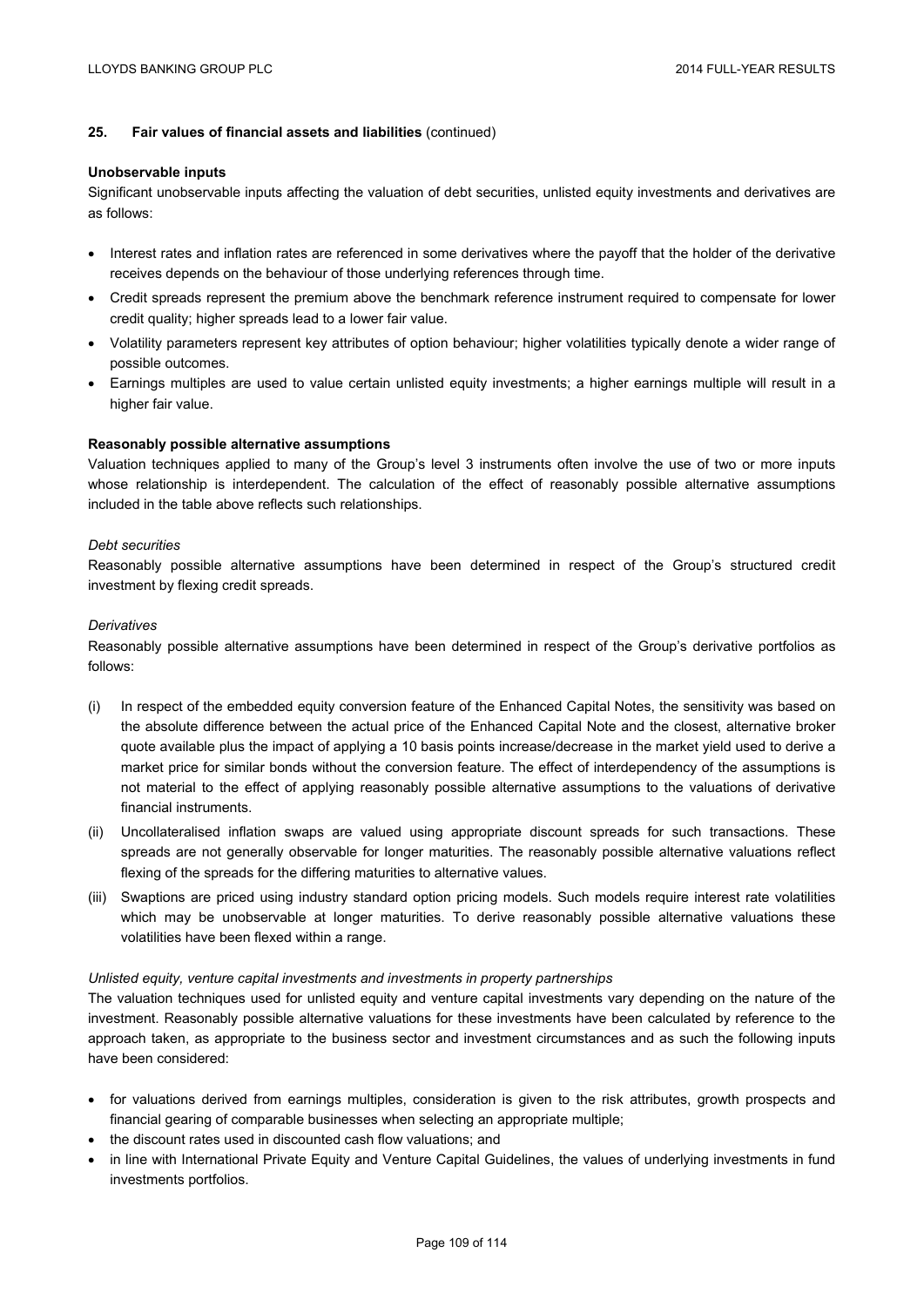## **26. Related party transactions**

### **UK government**

In January 2009, the UK government through HM Treasury became a related party of the Company following its subscription for ordinary shares issued under a placing and open offer. As at 31 December 2014, HM Treasury held more than 20 per cent of the Company's ordinary share capital and consequently HM Treasury remained a related party of the Company during the year ended 31 December 2014.

In accordance with IAS 24, UK government-controlled entities are related parties of the Group. The Group regards the Bank of England and entities controlled by the UK government, including The Royal Bank of Scotland Group plc, NRAM plc and Bradford & Bingley plc, as related parties.

The Group has participated in a number of schemes operated by the UK government and central banks and made available to eligible banks and building societies.

### *National Loan Guarantee Scheme*

The Group has participated in the UK government's National Loan Guarantee Scheme, which was launched on 20 March 2012. Through the scheme, the Group is providing eligible UK businesses with discounted funding, subject to continuation of the scheme and its financial benefits, and based on the Group's existing lending criteria. Eligible businesses who have taken up the funding benefit from a 1 per cent discount on their funding rate for a pre-agreed period of time.

### *Business Growth Fund*

In May 2011 the Group agreed, together with The Royal Bank of Scotland plc (and three other non-related parties), to commit up to £300 million of equity investment by subscribing for shares in the Business Growth Fund plc which is the company created to fulfil the role of the Business Growth Fund as set out in the British Bankers' Association's Business Taskforce Report of October 2010. At 31 December 2014, the Group had invested £118 million (31 December 2013: £64 million) in the Business Growth Fund and carried the investment at a fair value of £105 million (31 December 2013: £52 million).

### *Big Society Capital*

In January 2012 the Group agreed, together with The Royal Bank of Scotland plc (and two other non-related parties), to commit up to £50 million each of equity investment into the Big Society Capital Fund. The Fund, which was created as part of the Project Merlin arrangements, is a UK social investment fund. The Fund was officially launched on 3 April 2012 and the Group had invested £23 million in the Fund by 31 December 2013 and invested a further £8 million during the year ended 31 December 2014.

### *Funding for Lending*

In August 2012, the Group announced its support for the UK government's Funding for Lending Scheme and confirmed its intention to participate in the scheme. The Funding for Lending Scheme represents a further source of cost effective secured term funding available to the Group. The initiative supported a broad range of UK based customers, providing householders with more affordable housing finance and businesses with cheaper finance to invest and grow. In November 2013, the Group entered into extension letters with the Bank of England to take part in the extension of the Funding for Lending Scheme until the end of January 2015. The extension of the Funding for Lending Scheme focuses on providing businesses with cheaper finance to invest and grow. £10 billion has been drawn down under this extension. In December 2014, the Bank of England announced a further extension to the end of January 2016 with an increased focus on supporting small businesses. At 31 December 2014, the Group had drawn down £20 billion under the Funding for Lending Scheme.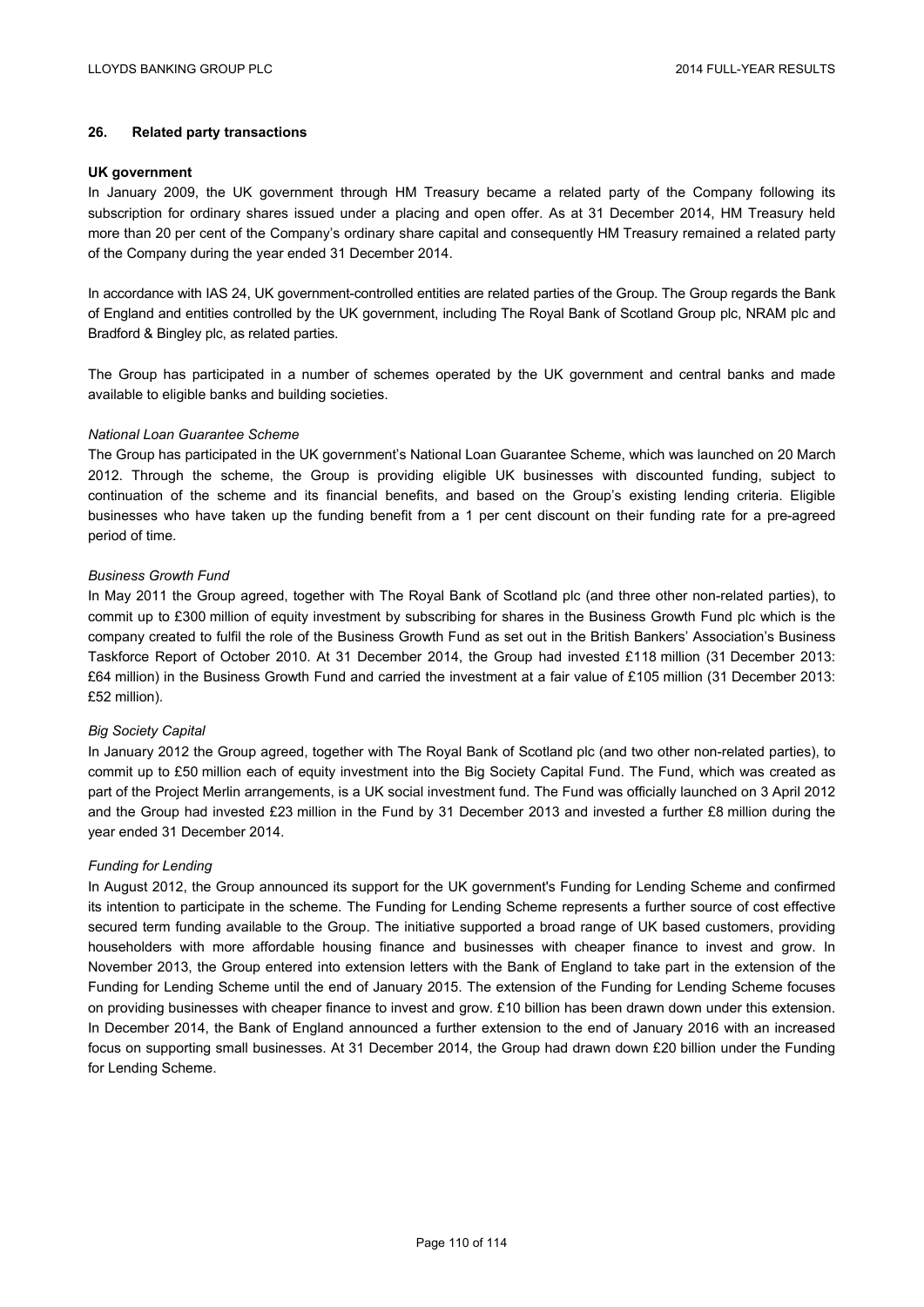### **26. Related party transactions** (continued)

#### *Enterprise Finance Guarantee*

The Group participates in the Enterprise Finance Guarantee Scheme which was launched in January 2009 as a replacement for the Small Firms Loan Guarantee Scheme. The scheme is a UK government-backed loan guarantee, which supports viable businesses with access to lending where they would otherwise be refused a loan due to a lack of lending security. The Department for Business, Innovation and Skills (formerly the Department for Business, Enterprise and Regulatory Reform) provides the lender with a guarantee of up to 75 per cent of the capital of each loan subject to the eligibility of the customer within the rules of the scheme. As at 31 December 2014, the Group had offered 6,250 loans to customers, worth over £500 million. The Group entities, Lloyds Bank plc, TSB Bank plc, Lloyds Commercial Finance Limited and Bank of Scotland plc contracted with The Secretary of State for Business, Innovation and Skills.

### *Help to Buy*

On 7 October 2013, Bank of Scotland plc entered into an agreement with The Commissioners of Her Majesty's Treasury by which it agreed that the Halifax Division of Bank of Scotland plc would participate in the Help to Buy Scheme with effect from 11 October 2013 and that Lloyds Bank plc would participate from 3 January 2014. The Help to Buy Scheme is a scheme promoted by the UK government and is aimed to encourage participating lenders to make mortgage loans available to customers who require higher loan-to-value mortgages. Halifax and Lloyds are currently participating in the Scheme whereby customers borrow between 90 per cent and 95 per cent of the purchase price.

In return for the payment of a commercial fee, HM Treasury has agreed to provide a guarantee to the lender to cover a proportion of any loss made by the lender arising from a higher loan-to-value loan being made. £1,950 million of outstanding loans at 31 December 2014 had been advanced under this scheme.

### *HM Treasury expenses*

During the year ended 31 December 2014, the Group paid for expenses amounting to £1 million incurred by or on behalf of HM Treasury in connection with the sale or proposed sale of shares by HM Treasury in the Company. The expenses were incurred in accordance with the Resale Rights Agreement and the Registration Rights Agreement entered into with HM Treasury in 2009. The performance by the Company of the Resale Rights Agreement and the Registration Rights Agreement was approved by shareholders of the Company at the 2014 Annual General Meeting.

### *Central bank facilities*

In the ordinary course of business, the Group may from time to time access market-wide facilities provided by central banks.

### *Other government-related entities*

There were no significant transactions with other UK government-controlled entities (including UK government-controlled banks) during the year that were not made in the ordinary course of business or that were unusual in their nature or conditions.

### **Other related party transactions**

On 25 June 2014 Lloyds Bank plc entered into an agreement for the exclusive provision of conveyancing panel services with United Legal Services Limited (ULS), which is a related party of the Company by virtue of ULS Technology plc, ULS's parent, being an investee company of Lloyds Development Capital, the UK regional private equity provider which is part of the Group.

Other related party transactions for the year ended 31 December 2014 are similar in nature to those for the year ended 31 December 2013.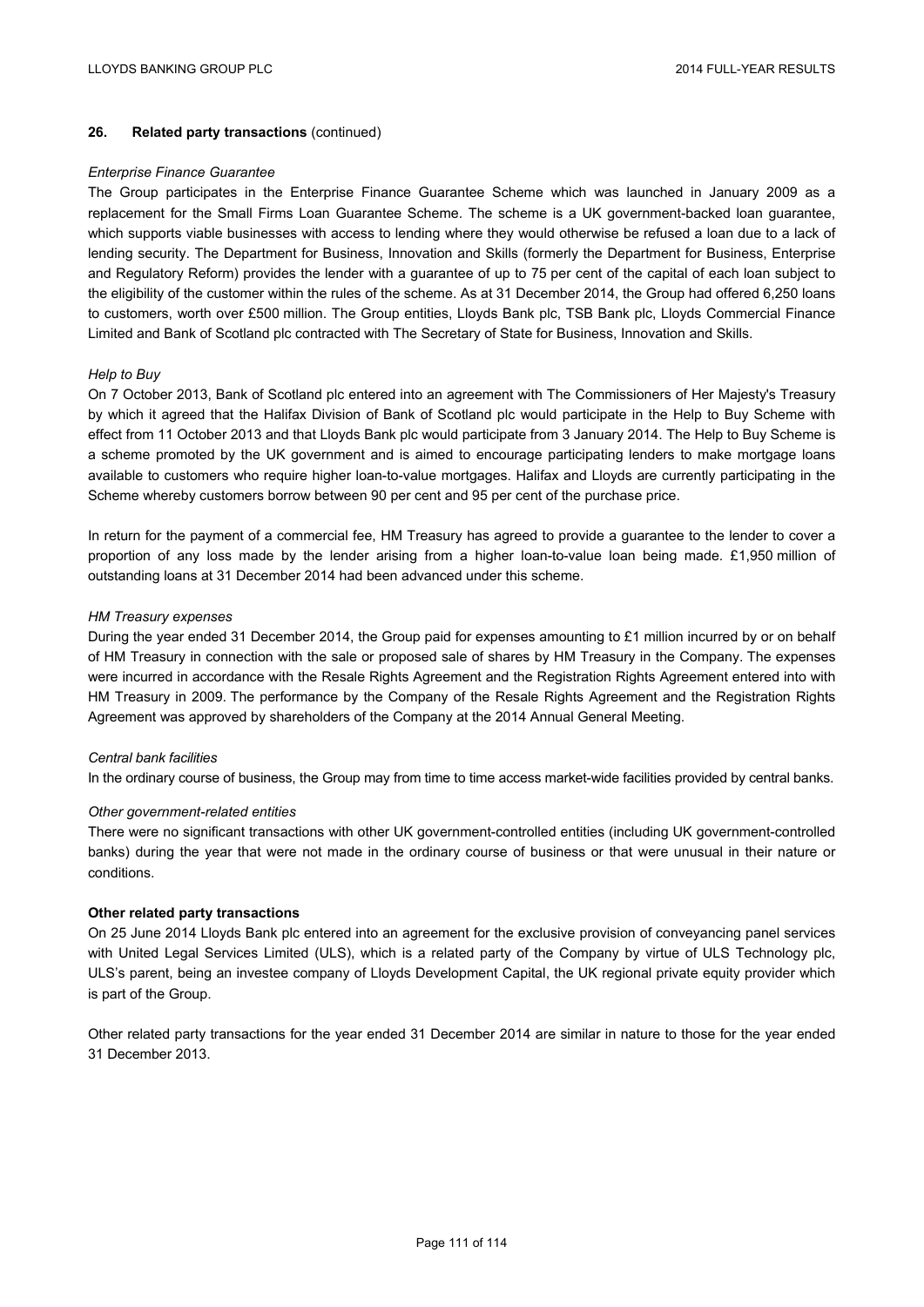## **27. Disposal of a non-controlling interest in TSB Banking Group plc**

During the year ended 31 December 2014, the Group disposed of three tranches of TSB Banking Group plc (TSB) shares:

- (i) in June 2014, the Group disposed of a 35 per cent interest in TSB for a consideration of £430 million, after directly attributable costs of £25 million, through an initial public offering (IPO);
- (ii) in July 2014, the Group sold 3.5 per cent of TSB for £44 million, after directly attributable costs of £1 million, through an over-allotment option which was exercised by the underwriters of the IPO; and
- (iii) in September 2014, the Group disposed of a further 11.5 per cent for a consideration of £160 million, after directly attributable costs of £1 million.

At 31 December 2014, the Group retained an interest of approximately 50 per cent in TSB, which continues to be consolidated by the Group.

As none of these transactions resulted in the Group ceding control of TSB, no gain or loss has been recognised in the Group's income statement. The shortfall of £171 million between the net proceeds of the three sales and the share of TSB's net assets (at book value) disposed of has been deducted from the Group's retained earnings.

## **28. Ordinary dividends**

The directors have recommended a dividend, which is subject to approval by the shareholders at the Annual General Meeting, of 0.75 pence per share (2013: nil pence per share) representing a total dividend of £535 million (2013: £nil). These financial statements do not reflect this recommended dividend.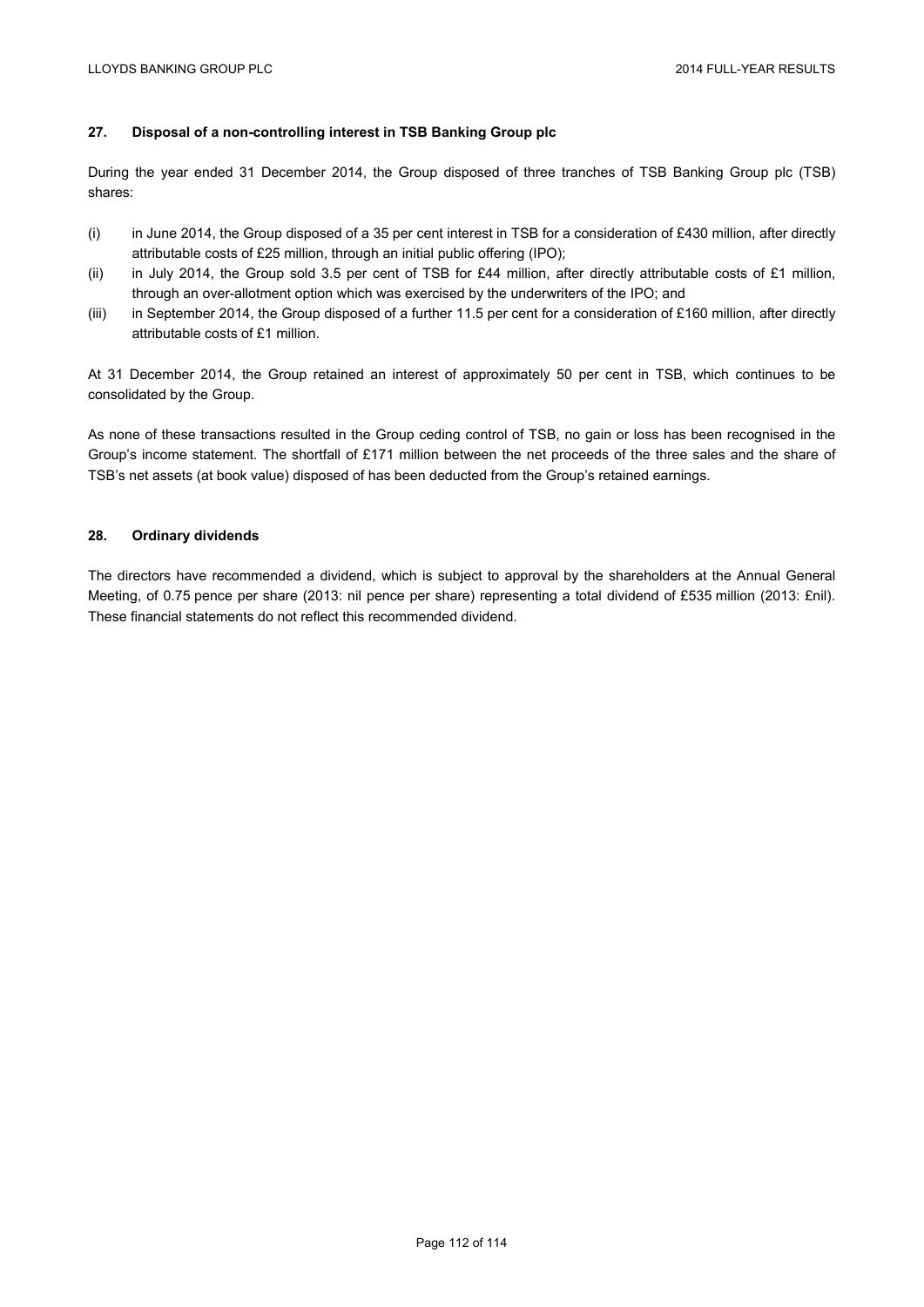# **29. Future accounting developments**

The following pronouncements may have a significant effect on the Group's financial statements but are not applicable for the year ending 31 December 2014 and have not been applied in preparing these financial statements. Save as disclosed below, the full impact of these accounting changes is being assessed by the Group.

| <b>Pronouncement</b>                                                 | Nature of change                                                                                                                                                                                                                                                                                                                                                                                                                                                                                                                                                                                                                                                                                                                                                                                                                                                                                                                                                                                                                                                                                                                                                                                                                                                                                                                                                                                                                                                                                                                                                                                                                              | <b>IASB effective date</b>                                   |
|----------------------------------------------------------------------|-----------------------------------------------------------------------------------------------------------------------------------------------------------------------------------------------------------------------------------------------------------------------------------------------------------------------------------------------------------------------------------------------------------------------------------------------------------------------------------------------------------------------------------------------------------------------------------------------------------------------------------------------------------------------------------------------------------------------------------------------------------------------------------------------------------------------------------------------------------------------------------------------------------------------------------------------------------------------------------------------------------------------------------------------------------------------------------------------------------------------------------------------------------------------------------------------------------------------------------------------------------------------------------------------------------------------------------------------------------------------------------------------------------------------------------------------------------------------------------------------------------------------------------------------------------------------------------------------------------------------------------------------|--------------------------------------------------------------|
| IFRS 9 Financial Instruments <sup>1</sup>                            | Replaces IAS 39 Financial Instruments: Recognition and<br>Measurement. IFRS 9 requires financial assets to be<br>classified into one of three measurement categories, fair<br>value through profit or loss, fair value through other<br>comprehensive income and amortised cost, on the basis of<br>the objectives of the entity's business model for managing its<br>financial assets and the contractual cash flow characteristics<br>of the instruments. The requirements for derecognition are<br>broadly unchanged from IAS 39. The standard retains most<br>of the existing requirements for financial liabilities except for<br>those designated at fair value through profit or loss whereby<br>that part of the fair value change attributable to the entity's<br>own credit risk is recorded in other comprehensive income.<br>These changes are not expected to have a significant impact<br>on the Group.<br>IFRS 9 also replaces the existing 'incurred loss' impairment<br>approach with an expected credit loss approach. This<br>change is likely to result in an increase in the Group's<br>balance sheet provisions for credit losses although the<br>extent of any increase will depend upon, amongst other<br>things, the composition of the Group's lending portfolios and<br>prevailing and forecast economic conditions at the date of<br>implementation. The hedge accounting requirements of IFRS<br>9 are more closely aligned with risk management practices<br>and follow a more principle-based approach than IAS 39.<br>The revised requirements are not expected to have a<br>significant impact on the Group. | Annual periods<br>beginning on or<br>after 1 January<br>2018 |
| <b>IFRS 15 Revenue from</b><br>Contracts with Customers <sup>1</sup> | Replaces IAS 18 Revenue and IAS 11 Construction<br>Contracts. IFRS 15 establishes principles for reporting useful<br>information about the nature, amount, timing and uncertainty<br>of revenue and cash flows arising from an entity's contracts<br>with customers. Revenue is recognised at an amount that<br>reflects the consideration to which the entity expects to be<br>entitled in exchange for goods and services. Financial<br>instruments, leases and insurance contracts are out of scope<br>and so this standard is not expected to have a significant<br>impact on the Group.                                                                                                                                                                                                                                                                                                                                                                                                                                                                                                                                                                                                                                                                                                                                                                                                                                                                                                                                                                                                                                                  | Annual periods<br>beginning on or<br>after 1 January<br>2017 |

 $1$  As at 26 February 2015, these pronouncements are awaiting EU endorsement.

## **30. Other information**

The financial information included in this news release does not constitute statutory accounts within the meaning of section 434 of the Companies Act 2006. Statutory accounts for the year ended 31 December 2014 were approved by the directors on 26 February 2015 and will be delivered to the Registrar of Companies following publication in March 2015. The auditors' report on those accounts was unqualified and did not include a statement under sections 498(2) (accounting records or returns inadequate or accounts not agreeing with records and returns) or 498(3) (failure to obtain necessary information and explanations) of the Companies Act 2006.